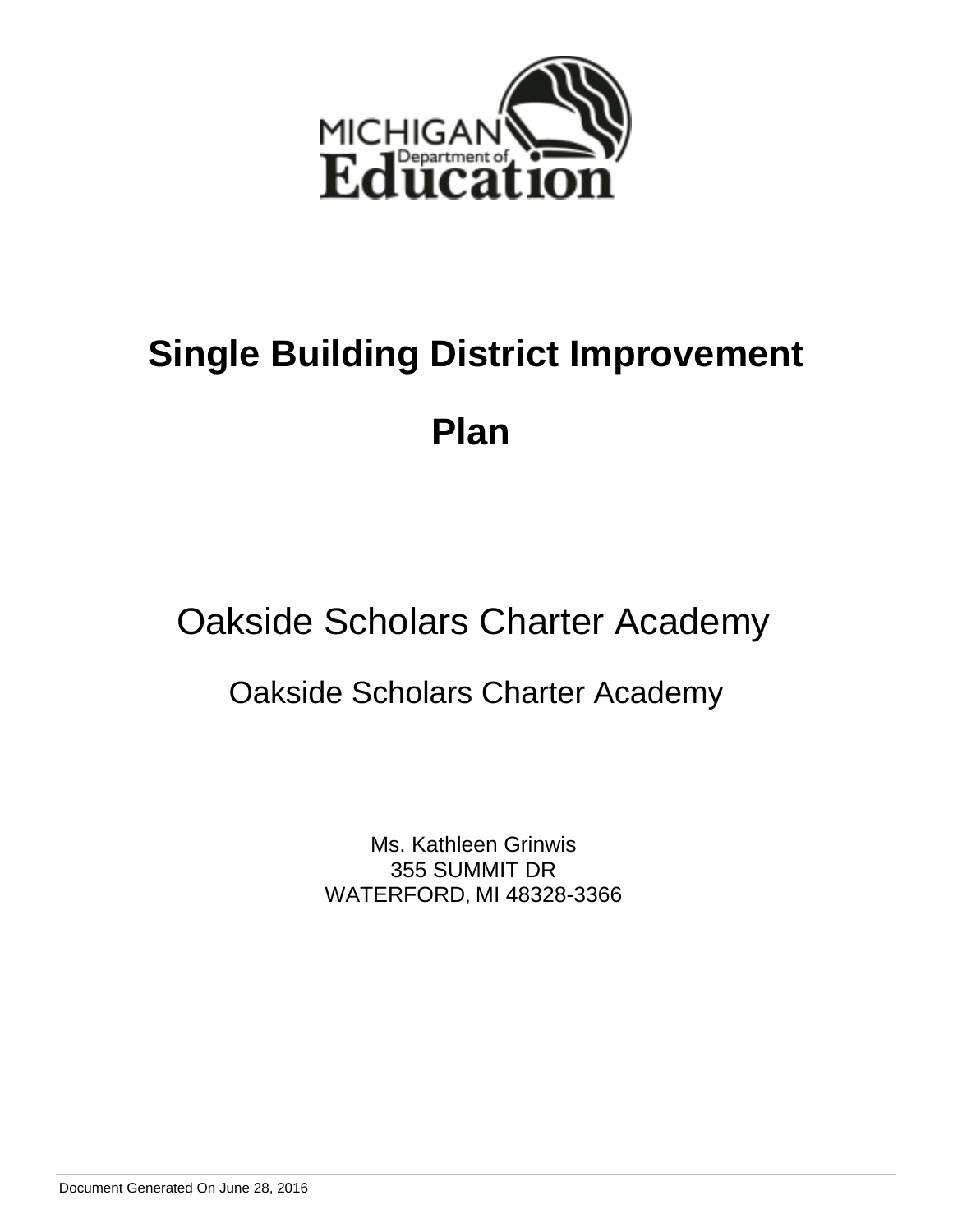## **TABLE OF CONTENTS**

## **Executive Summary**

## **Improvement Plan Stakeholder Involvement**

## **School Data Analysis**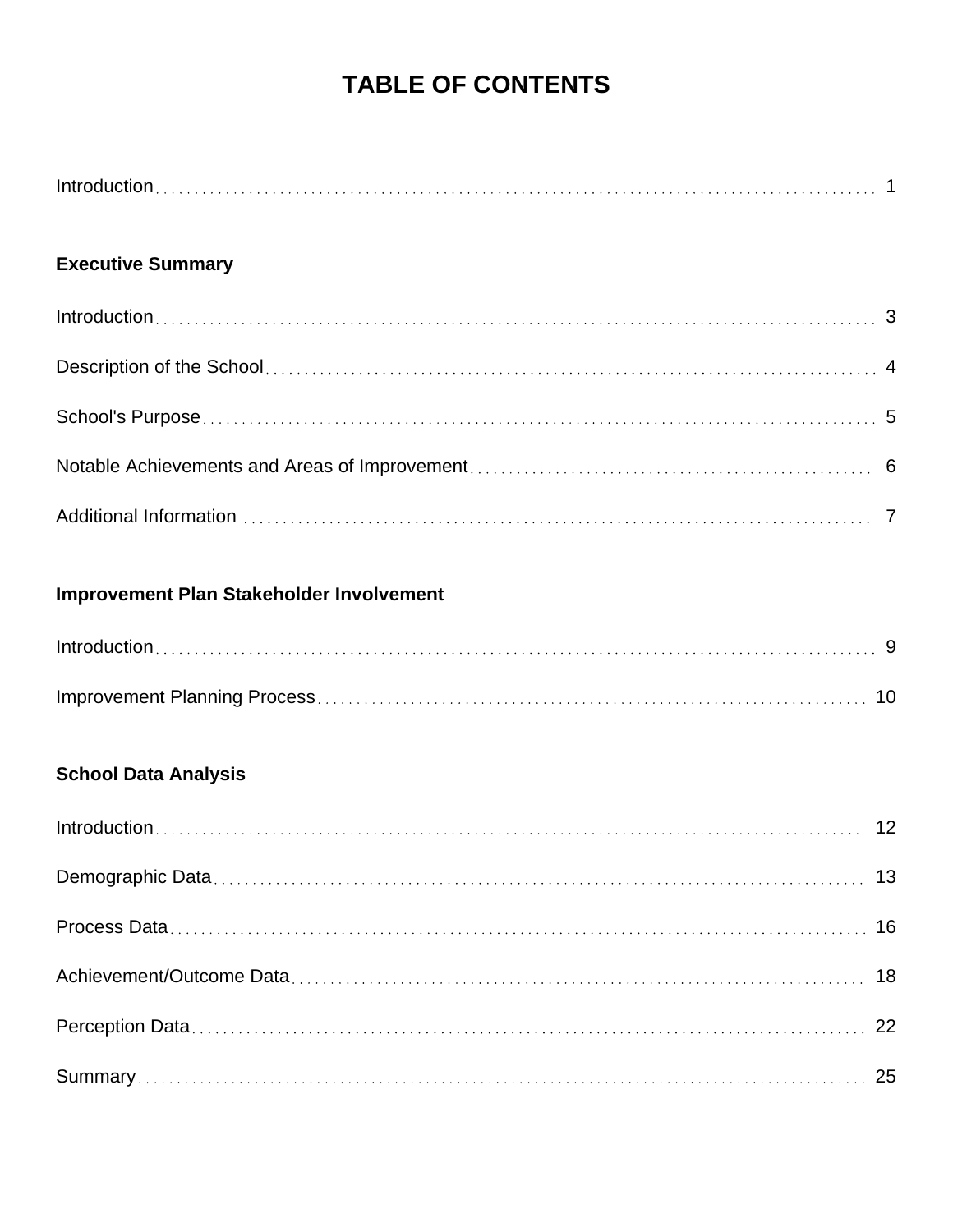## **Single Building District Additional Requirements Diagnostic**

| $Introduction \dots 28$ |  |
|-------------------------|--|
|                         |  |

## **Title I Schoolwide Diagnostic**

| Component 8: Teacher Participation in Making Assessment Decisions 52                                |    |
|-----------------------------------------------------------------------------------------------------|----|
| Component 9: Timely and Additional Assistance to Students Having Difficulty Mastering the           | 53 |
| Component 10: Coordination and Integration of Federal, State and Local Programs and Resources<br>55 |    |
|                                                                                                     |    |

## **2016-2017 Goal Plan**

| Goal 1: All students at Oakside Scholars Charter Academy will increase academic achievement in Mathematics 61 |  |
|---------------------------------------------------------------------------------------------------------------|--|
| Goal 2: All students at Oakside Scholars Charter Academy will increase academic achievement in Science 66     |  |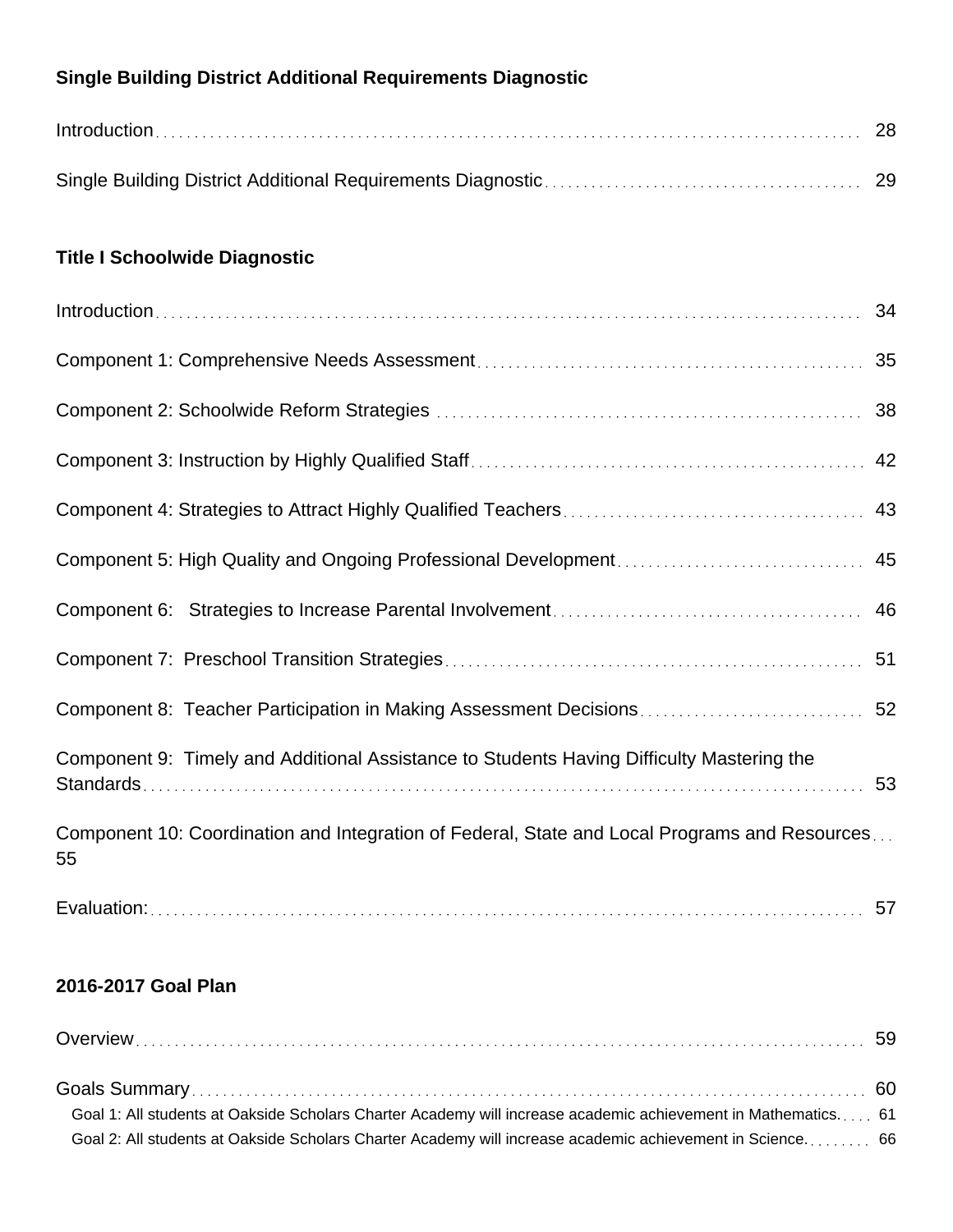| Goal 3: All students at Oakside Scholars Charter Academy will increase academic achievement in Social Studies 72 |  |
|------------------------------------------------------------------------------------------------------------------|--|
| Goal 4: All students at Oakside Scholars Charter Academy will increase academic achievement in English Language  |  |
|                                                                                                                  |  |
|                                                                                                                  |  |
|                                                                                                                  |  |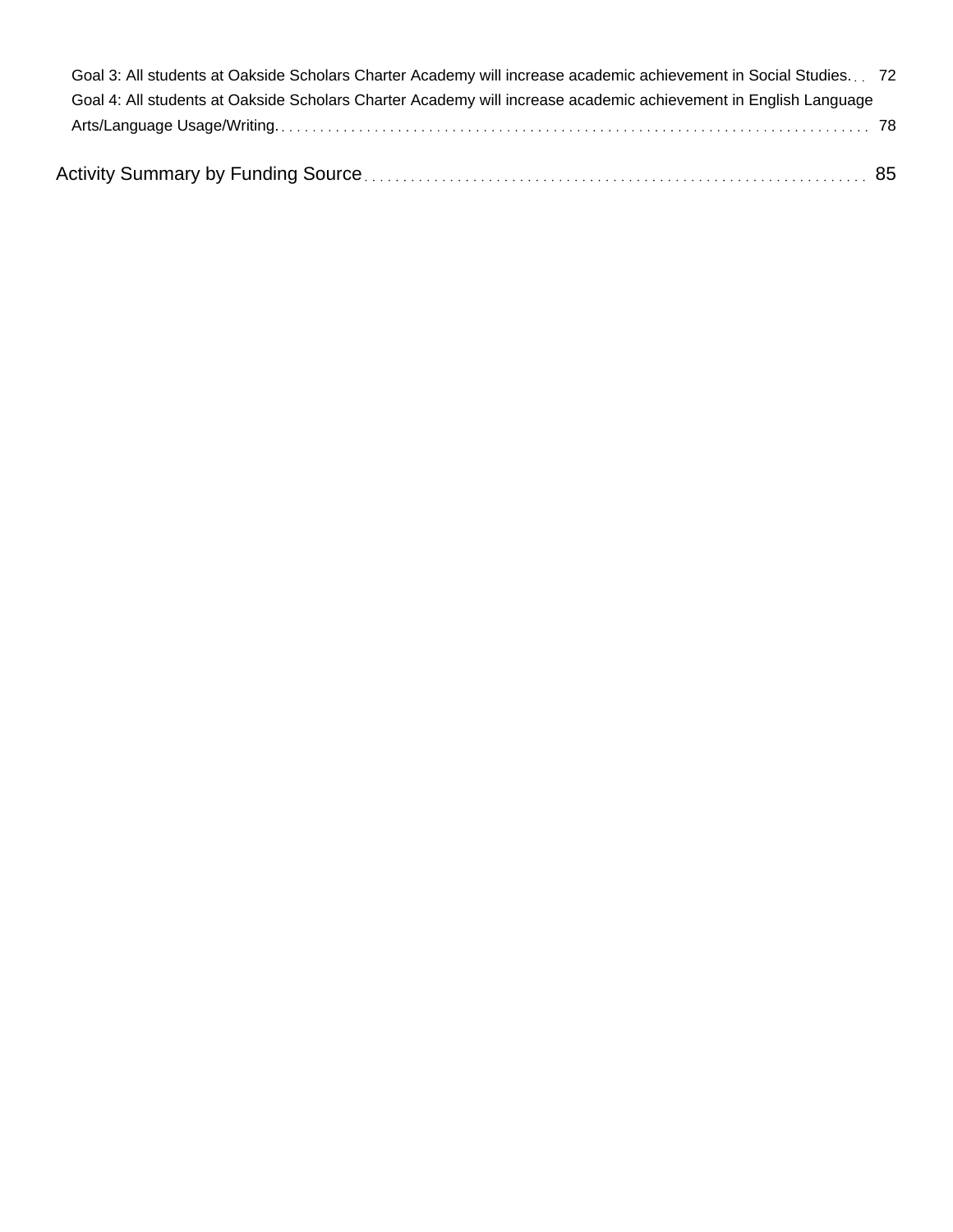## **Introduction**

The Single Building District Improvement Plan is a planning tool designed to address student achievement and system needs identified through the school's comprehensive needs assessment (CNA). Additionally, the Single Building District Improvement Plan provides a method for schools to address the school improvement planning requirements of Public Act 25 of the Revised School Code and the Elementary and Secondary Education Act (ESEA) as applicable.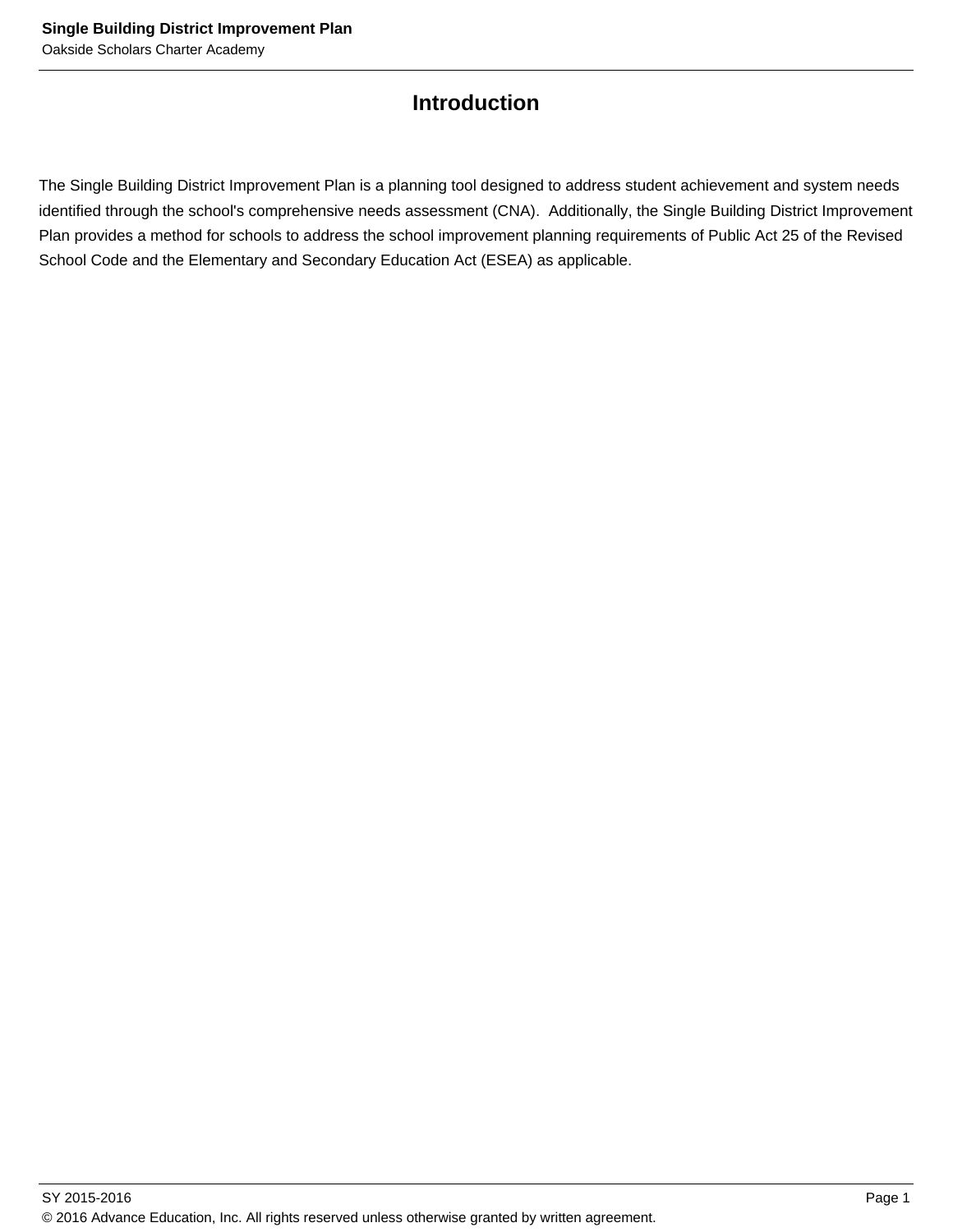## **Executive Summary**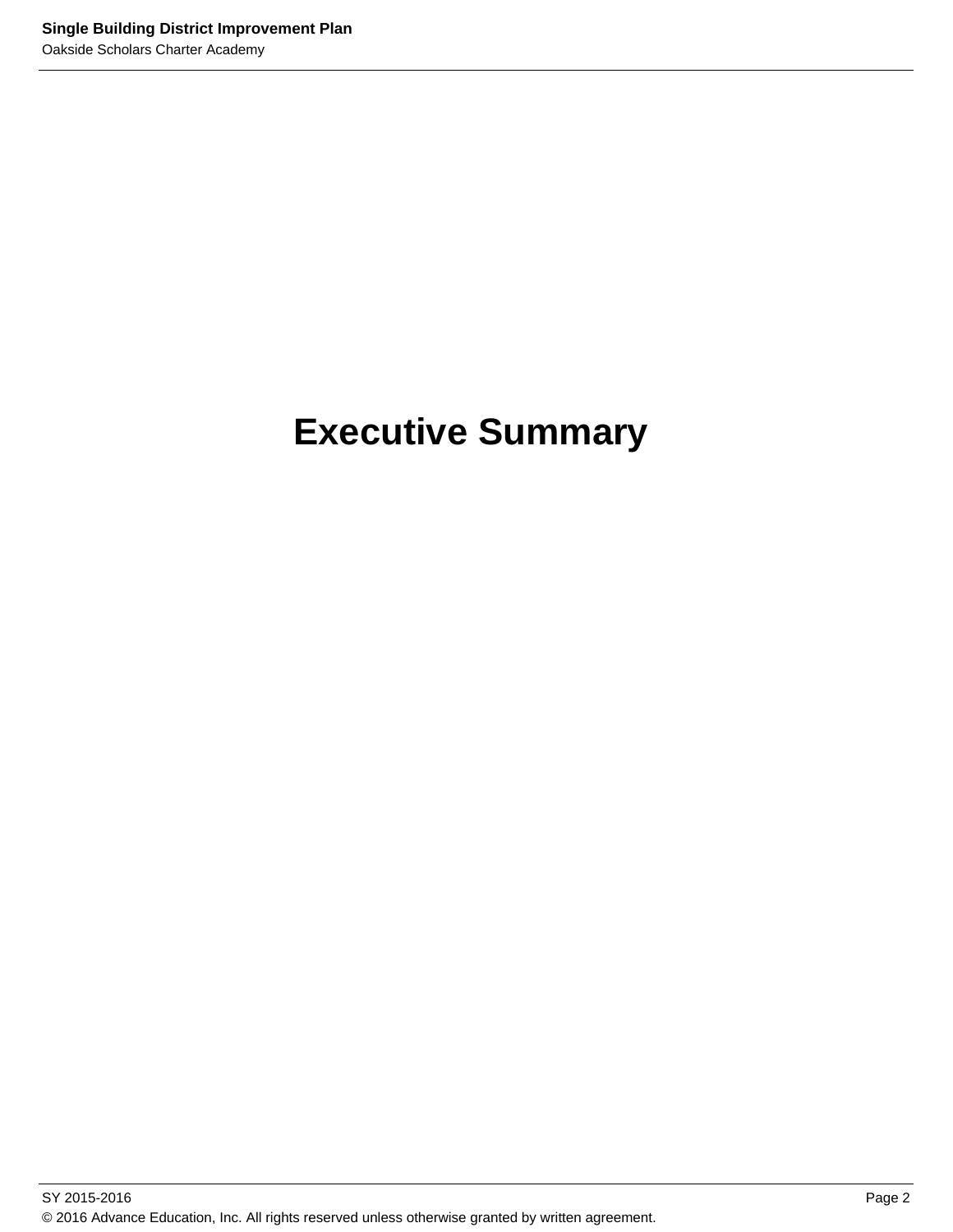## **Introduction**

Every school has its own story to tell. The context in which teaching and learning takes place influences the processes and procedures by which the school makes decisions around curriculum, instruction, and assessment. The context also impacts the way a school stays faithful to its vision. Many factors contribute to the overall narrative such as an identification of stakeholders, a description of stakeholder engagement, the trends and issues affecting the school, and the kinds of programs and services that a school implements to support student learning.

The purpose of the Executive Summary (ES) is to provide a school with an opportunity to describe in narrative form the strengths and challenges it encounters. By doing so, the public and members of the school community will have a more complete picture of how the school perceives itself and the process of self-reflection for continuous improvement. This summary is structured for the school to reflect on how it provides teaching and learning on a day to day basis.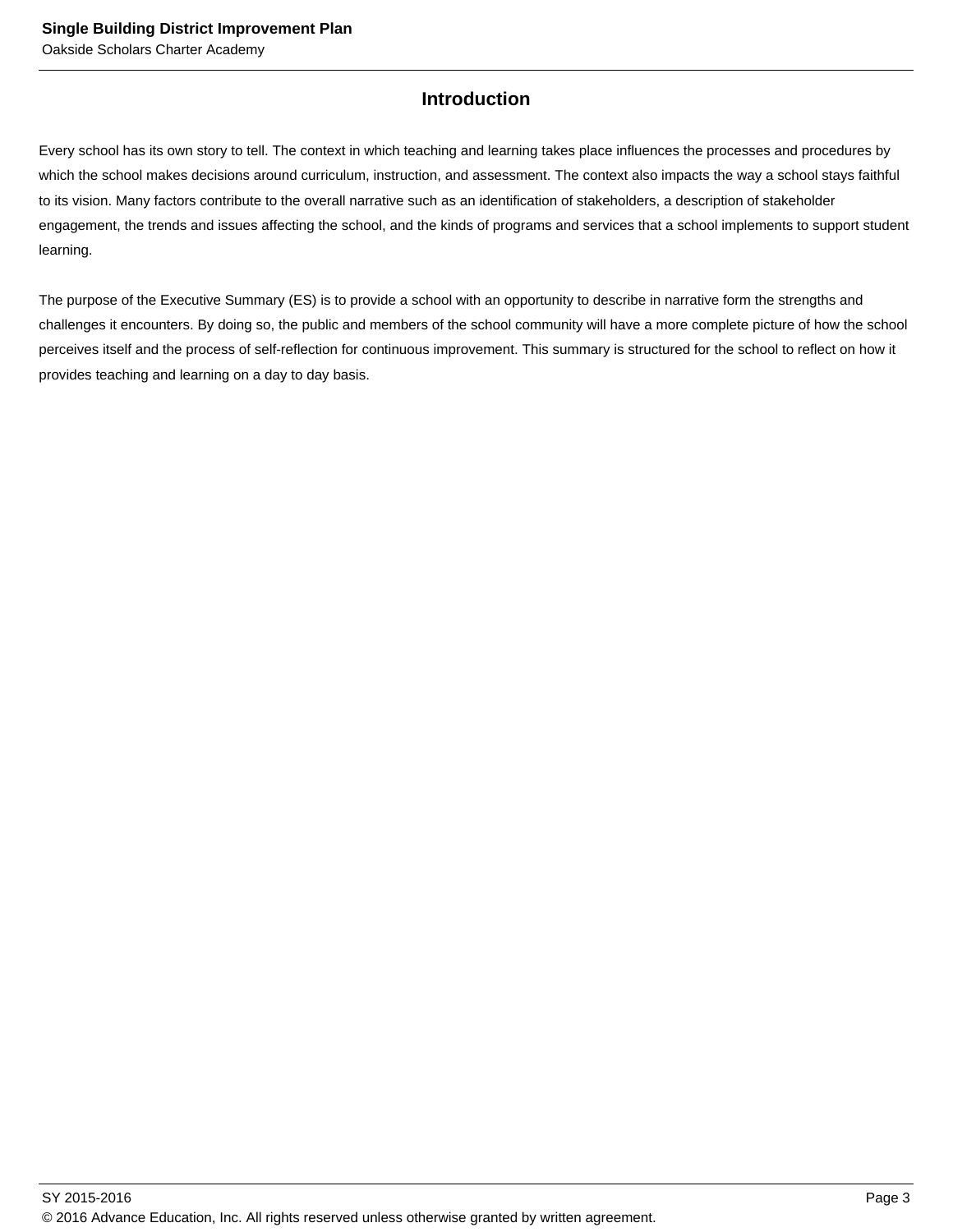## **Description of the School**

**Describe the school's size, community/communities, location, and changes it has experienced in the last three years. Include demographic information about the students, staff, and community at large. What unique features and challenges are associated with the community/communities the school serves?**

Oakside Scholars Charter Academy was founded in 2013 and is currently in its third year of operation. The school currently serves approximately 660 students in kindergarten through 7th grade and will add a grade each year until 8th grade. The school is located in an urban setting in Waterford Township within the Waterford school district area; however, 83% of our student population comes from the city of Pontiac while 16% come from Waterford. Many schools within both the Waterford and Pontiac school districts are closing due to building infrastructure, declining enrollment, and poor academic performance, consequently, Oakside Scholars Academy anticipates an influx of new students over the next several years.

Pontiac as a community reflects the following demographic make-up based on most recently available census data: 16.8% speak a language other than English at home, 77.1% have a high school diploma or higher, 50.9% of people own their own homes, 34.2% of people live below the poverty line, yearly per capita income is \$16,067, 34.4% identify as White, 52.1% identify as Black or African American, 16.5% identify as Latino or Hispanic, and 2.3% identify as Asian.

At the school, 51.1% of students are female and 48.9% are male. Nearly 53.9% identify as Black or African American, 15.8% identify as White, 25% identify as Hispanic, 3.1% identify as Asian or Pacific Islander, and 1.9% identify as American Indian. About 89% are eligible for free/reduced lunch and 11% are not eligible. Oakside Scholars Academy serves an English Language Learner population of 21%.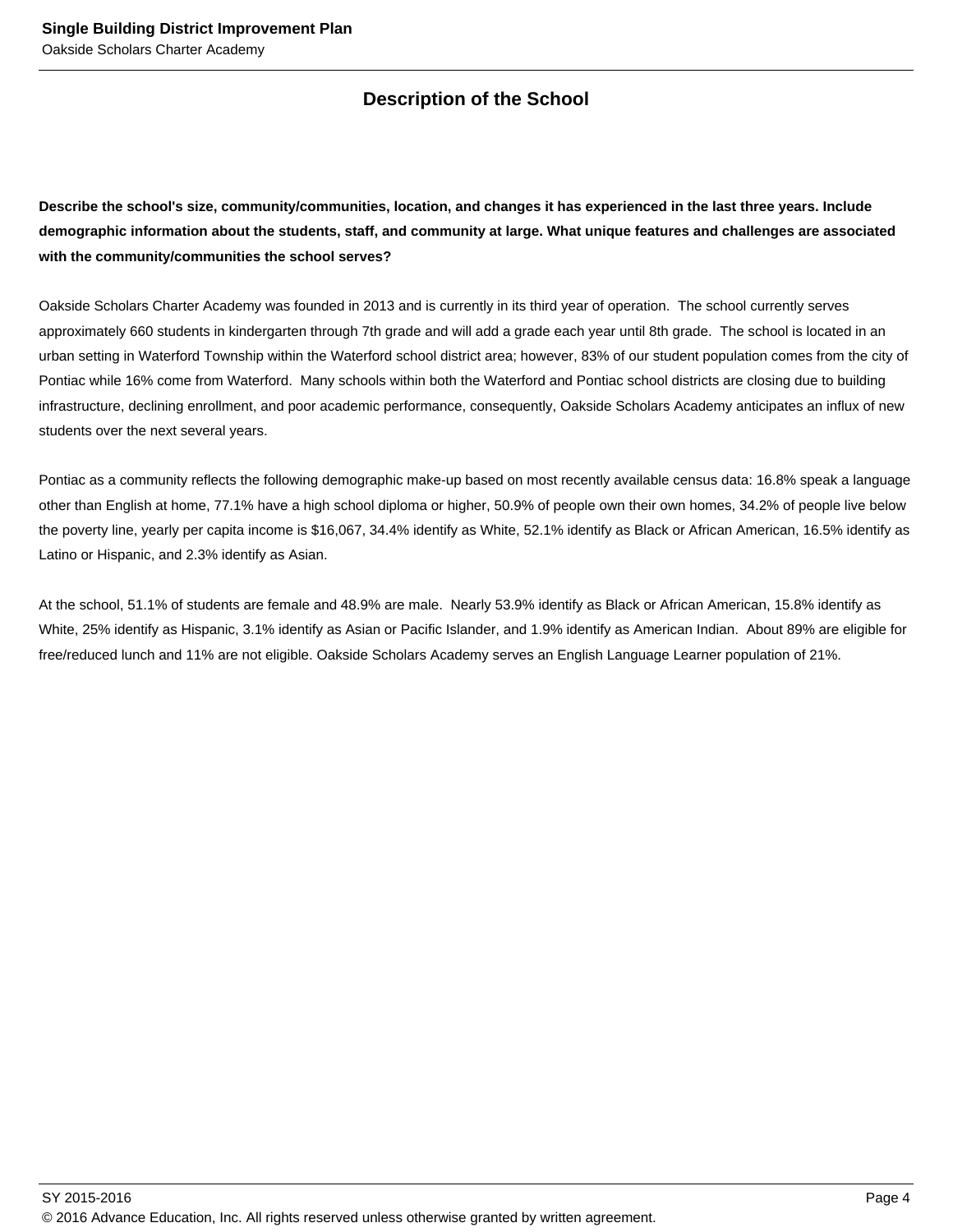## **School's Purpose**

**Provide the school's purpose statement and ancillary content such as mission, vision, values, and/or beliefs. Describe how the school embodies its purpose through its program offerings and expectations for students.**

Vision Statement: To better educate more children

Mission Statement: Oakside Scholars' mission is to provide a high-quality K-8 education that places each student on the path to college readiness. The school will achieve this through implementation of a rigorous curriculum, the use of formative assessments and other data to inform instruction, a professional development program designed to help teachers become the best they can be, and creation of a school culture that provides a safe and nurturing learning environment designed to help students develop the skills and personal qualities important for success in life. Parents, students, and staff will collaborate to create an environment that values both academic achievement and strong character.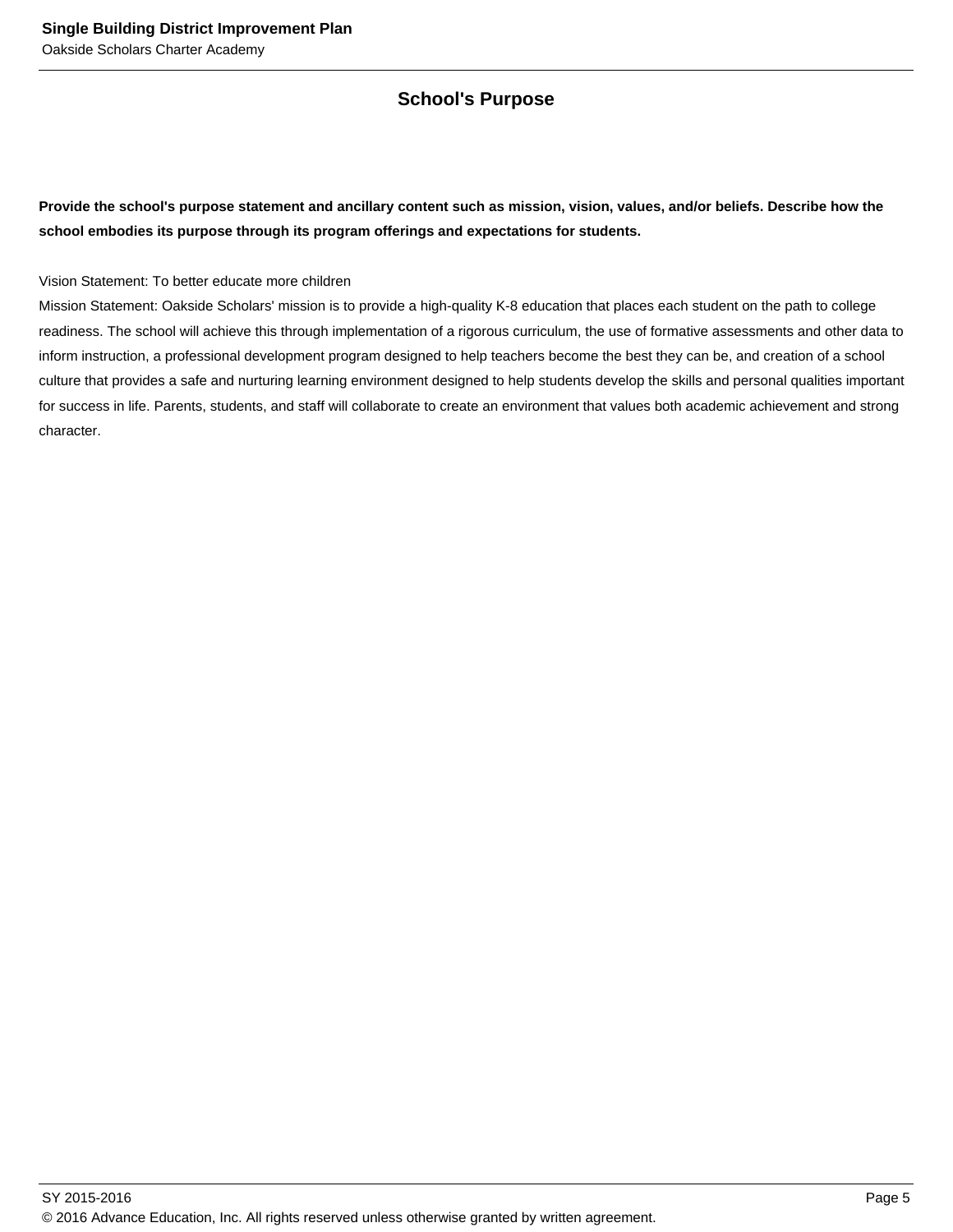## **Notable Achievements and Areas of Improvement**

## **Describe the school's notable achievements and areas of improvement in the last three years. Additionally, describe areas for improvement that the school is striving to achieve in the next three years.**

Oakside has numerous notable achievements and areas of improvement. The first is a focus on state testing which has led to our students performing 14% above the average of local schools. We attribute this to intentional teacher planning, strong curricular tools, a focus on intervention, teacher professional development, and student MSTEP practice. These practices have also led to individual students meeting the college-readiness standards. Next, is continued growth in enrollment as we establish our school. This is due to the work of our academic recruitment specialist, Kindergarten screening in the spring and Kindergarten camp in the summer, as well as happy family's word of mouth. The final one we would like to highlight is a decline in behavior referrals. The reasons for this decline include holding our students to consistent behavioral expectations, various professional developments for teachers focused on student behavior, the addition of a behavior specialist on our staff, social workers creating BIPs that can be followed by teachers, as well as after-school enrichment programs.

The three areas in need of improvement that we will focus on at this time are: staff morale leading to teacher turnover, proficiency growth, and building safety and security within our school. Expanding the behavior intervention team by hiring a second behavioral specialist, entrusting teachers to follow the preventative behavioral plans implemented by the team, teacher professional development focusing on how to respond to difficult behaviors, and switching our mindset from reactive to proactive by implementing preventative behavioral strategies will all help to empower teachers and build their morale. In addition to these procedures, allowing additional time during the school day for teachers to meet as a team in order to support each other through planning, data digging, and intervention will build morale. In regard to proficiency growth, we need to continue the work we have implemented as well as utilize LLI, Academic Specialists, iReady, summer school, and other intervention programs with consistency and fidelity. Teachers also will be given a new schoolwide intervention framework for the 2016-17 school year to guide differentiated instruction in conjunction with the classroom framework that NHA employs. Finally, in order to build safety and security within our school, we have installed an alarm system that can be accessed by all staff and additional cameras have been added to the building. We will continue to work with behavioral specialists, special education support staff, and teacher training to support volatile students. In addition, we are going to invite the NHA safety team to observe dismissal and the parking lot in order to provide feedback on possible improvements to our current processes. We would like to address the concerns for additional crisis prevention trainings in order to better understand how to respond confidently in a situation, as well as student safety on the indoor playground structure.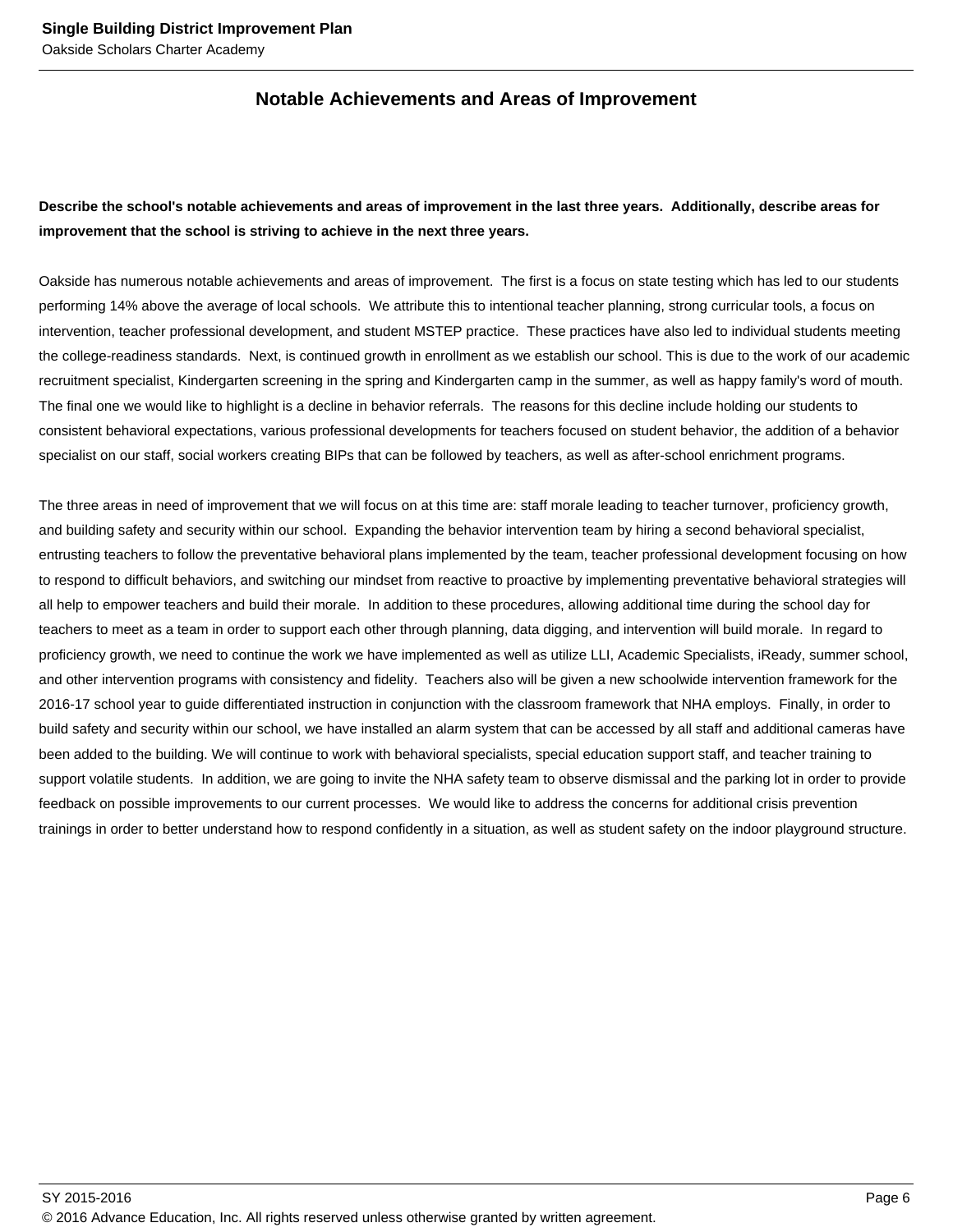## **Additional Information**

**Provide any additional information you would like to share with the public and community that were not prompted in the previous sections.**

N/A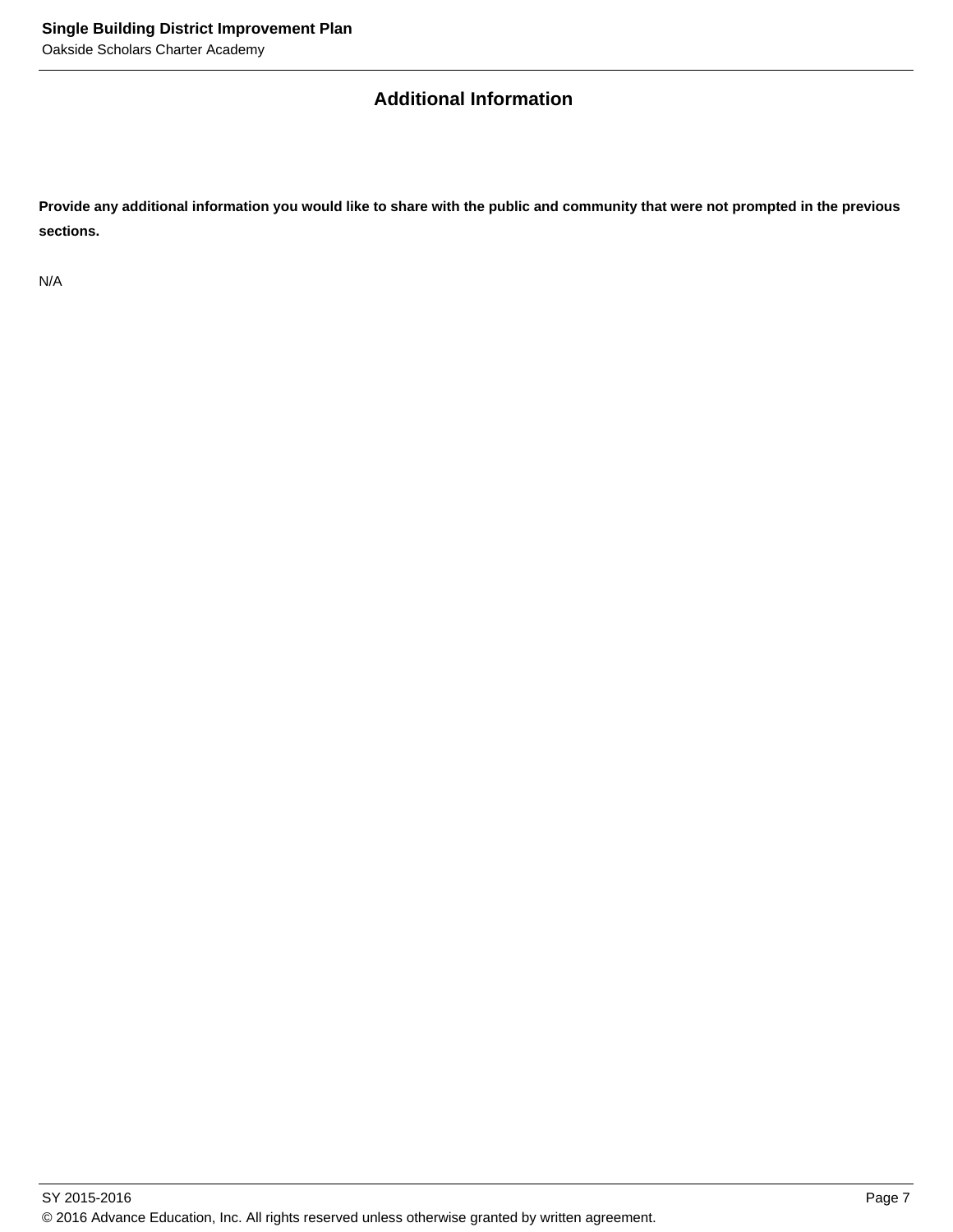## **Improvement Plan Stakeholder Involvement**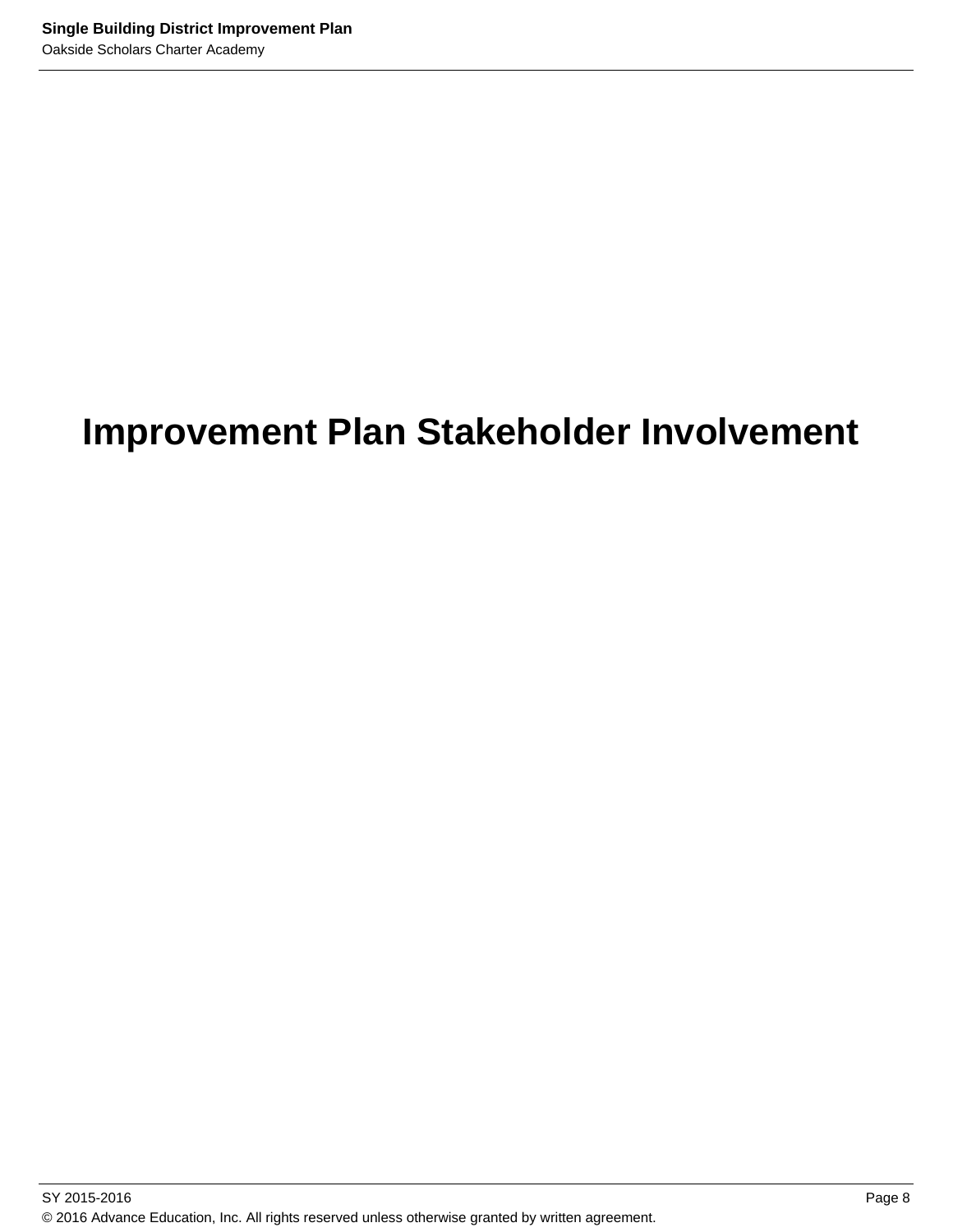## **Introduction**

The responses should be brief, descriptive, and appropriate for the specific section. It is recommended that the responses are written offline and then transferred into the sections below.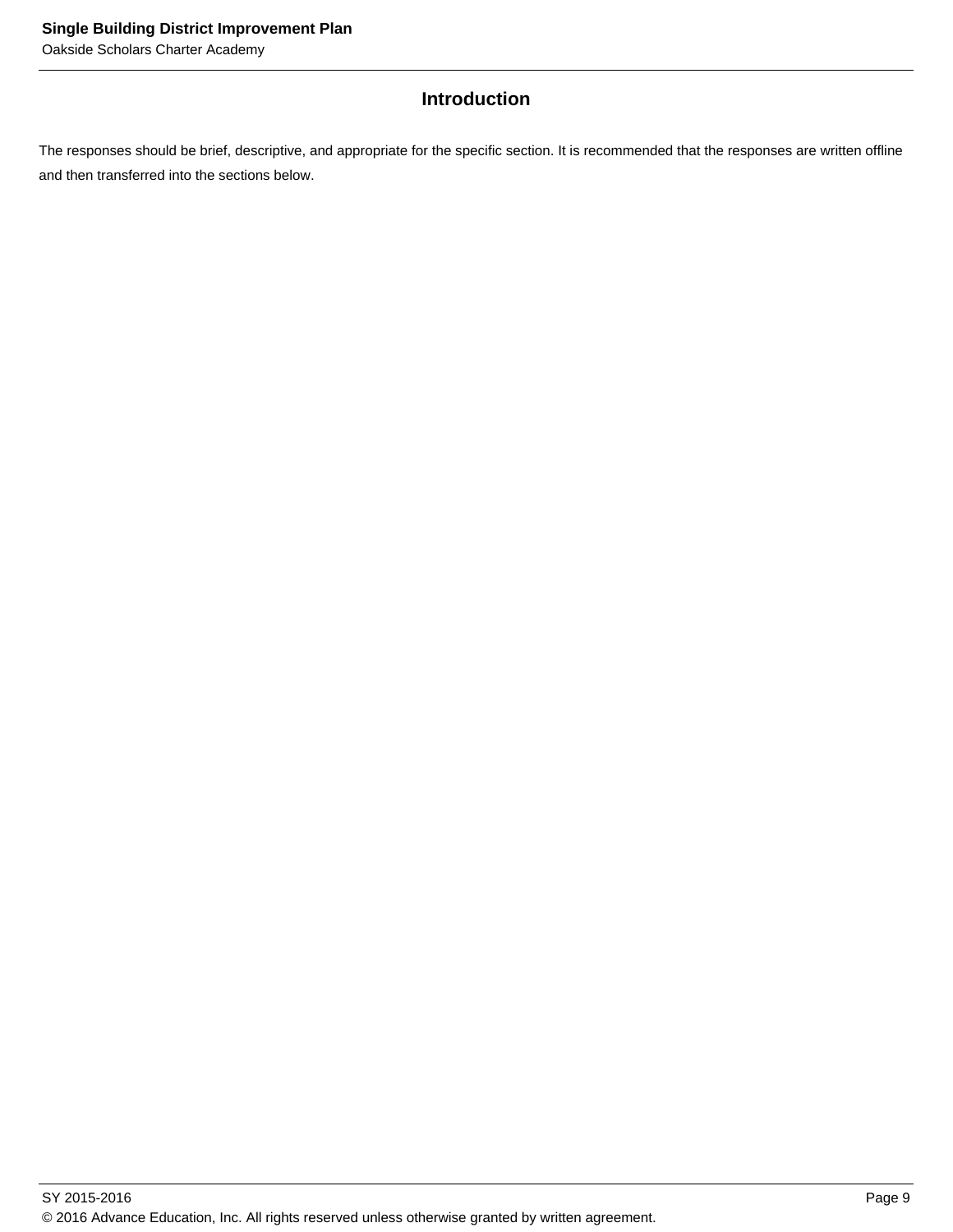## **Improvement Planning Process**

Improvement Planning Process

**Describe the process used to engage a variety of stakeholders in the development of the institution's improvement plan. Include information on how stakeholders were selected and informed of their roles, and how meetings were scheduled to accommodate them.** 

The school ensures that a variety of stakeholders are part of the development of the SIP. All stakeholders are encouraged to participate in the school improvement process by attending SIP meetings both during the regular school day and in the evenings, as well as providing feedback through written surveys. Roles of each stakeholder and the process are discussed in detail at the initial SIP meetings.

## **Describe the representations from stakeholder groups that participated in the development of the improvement plan and their responsibilities in this process.**

- Staff - A school improvement-focused staff meeting is held in Feb/March. Staff discuss the comprehensive needs assessment data and analyze/evaluate improvement efforts to determine the focus for the following school year. Staff are formally surveyed during this time, which ensures that they provide feedback on programs and professional development.

- Parents - A school improvement-focused parent meeting is held in Feb/March. Parents are presented with comprehensive needs assessment data for their analysis, and they provide feedback/evaluation on school programs via a formal survey.

- Board members - School improvement components are reviewed during board meeting(s), to ensure that the Board members have an opportunity to evaluate programs and provide input for the following school year.

- Students do not participate on the planning team as the school serves students in grades K-7.

## **Explain how the final improvement plan was communicated to all stakeholders, and the method and frequency in which stakeholders receive information on its progress.**

The final improvement plan is shared with staff, parents, and the Board each year in the spring during stakeholder meetings. Additionally, the plan is reviewed at the beginning of each school year during stakeholder meetings with parents and staff. Then, the Committee meets regularly throughout the school year to monitor and evaluate the plan and updates are shared on a regular basis.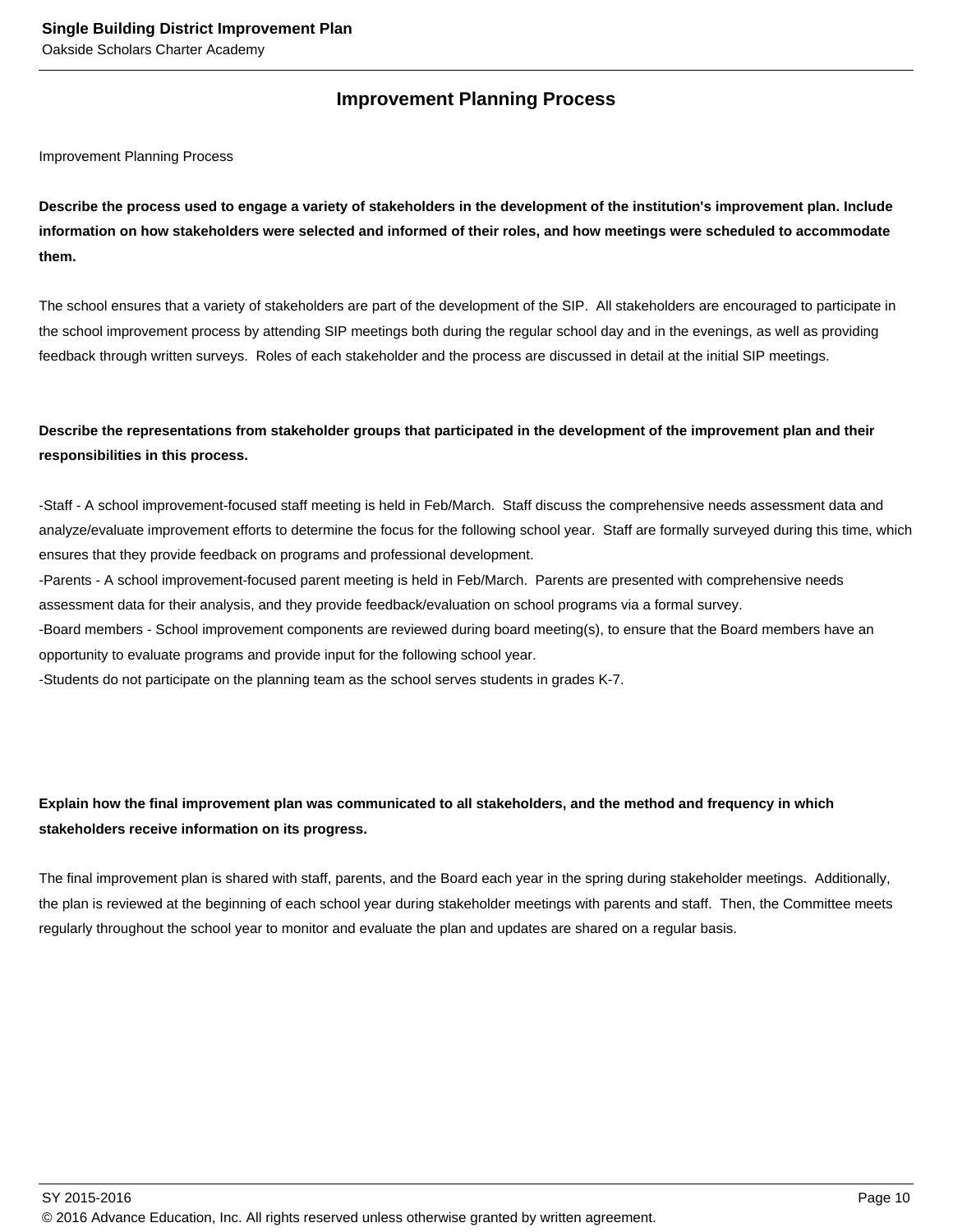## **School Data Analysis**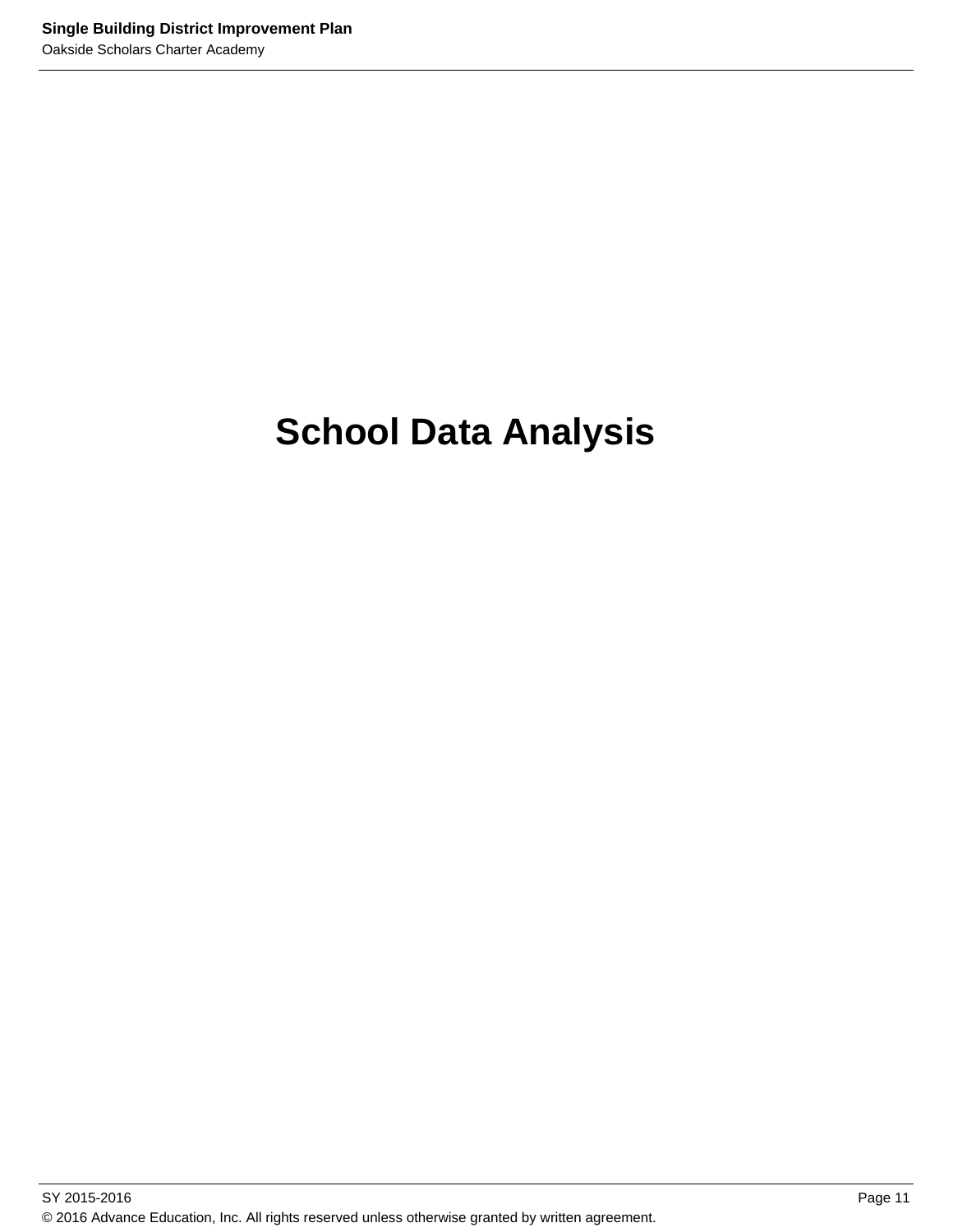## **Introduction**

The School Data Analysis (SDA) is a diagnostic tool intended to facilitate rich and deep collaborative discussions among staff members about school data. The SDA can serve as a guide to determine a school's strengths and challenges as well as directions for improvement based on an analysis of data and responses to a series of data - related questions in content areas. This data collection and analysis process should include the identification of achievement gaps as well as reflections on possible causes for these gaps. This diagnostic represents the various types of data that should be continuously collected, reviewed, analyzed and evaluated. Completion of the SDA is one piece of a school's comprehensive needs assessment process.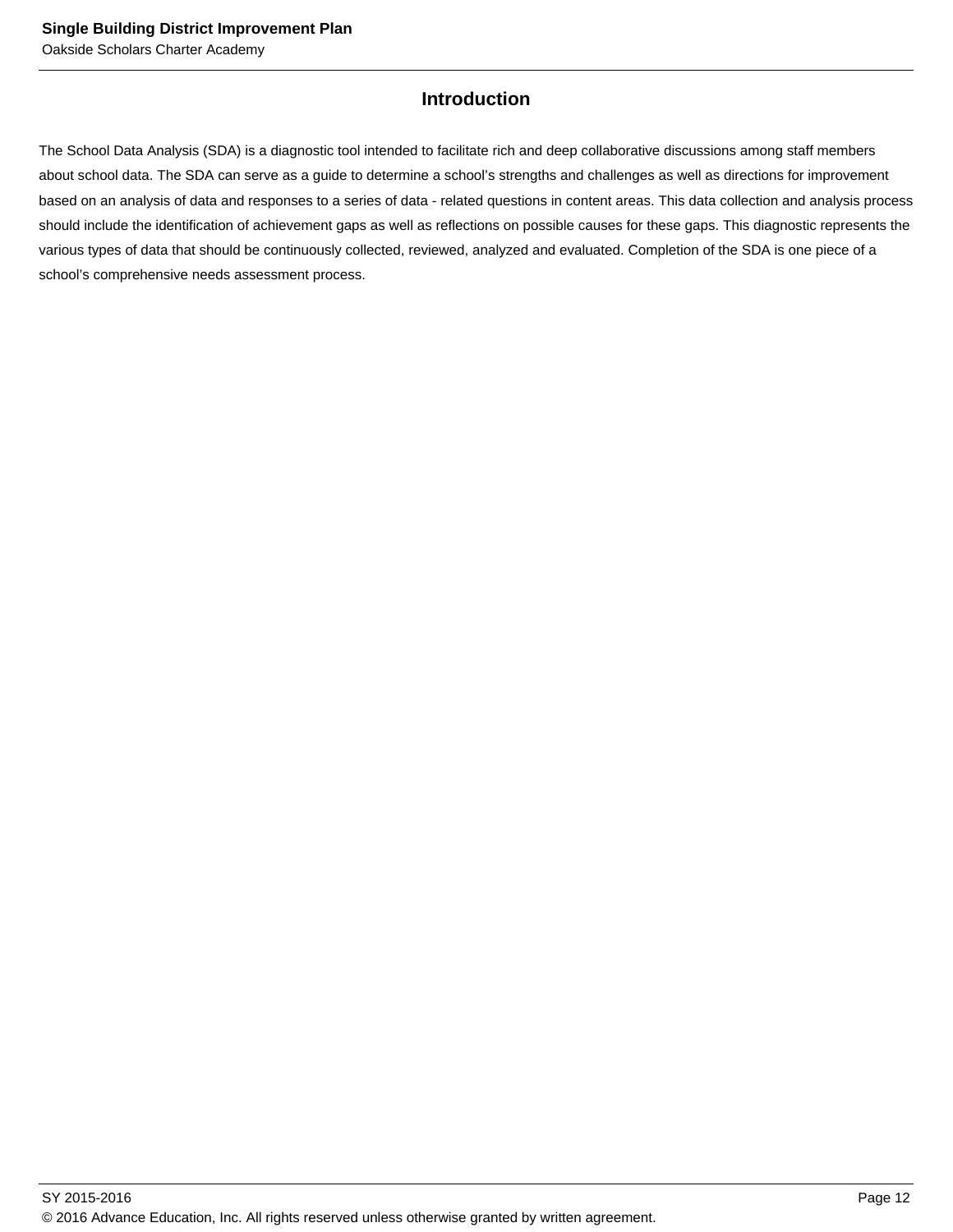## **Demographic Data**

Demographic data is data that provides descriptive information about the school community. Examples may include enrollment, attendance, grade levels, race/ethnicity, gender, students with disabilities, English learners, socio-economic status, graduation rate, suspensions/expulsions, etc.

#### **Student Demographic Data**

**1. In looking at the three year trend in student enrollment data, what challenges have been identified?**

There has been a significant increase in the total number of students enrolled, from 452 in 2013-14 to 683 in 2015-16. The percentage of students who receive Free Lunch has increased from 81% in 2013-14 to 86% in 2015-16, while the percentage of students who receive Reduced Lunch has remained relatively constant. The percentage of EL students has increased from 13% in 2013-14 to 20% in 2015-16, while the percentage of IEP students has increased from 1% in 2013-14 to 10% in 2014-15 and 2015-16. Oakside's enrollment has continued to grow.

#### **Student Demographic Data**

#### **2. In looking at the three year trend in student attendance data, what challenges have been identified?**

Our daily average attendance has improved from 2013-2014 by 3%. The daily average rate could still be higher overall.

#### **Student Demographic Data**

## **3. In looking at the three year trend in student behavior data (discipline referrals, suspensions and expulsions), what challenges have been identified?**

From the 2013-2014 to the 2014-2015 school year the number of suspensions was reduced by 136 suspensions. Although this is an improvement, there is still a high number of out of school suspensions. In 2013-2014 there were 6,671 incidents for male students. In 2014- 2015, the number was significantly reduced to 2,619. However, the number of incidents for males is still higher than females. K-2 and 5th grade have a higher number of behavior incidents than 3rd, 4th, and 6th grade.

#### **Student Demographic Data**

#### **4. What action(s) could be taken to address any identified challenges with student demographic data?**

To improve enrolling more students, Oakside will partner with the NHA recruitment specialist to continue to advertise and enroll new students.

To improve the attendance rate, we have started a Zero Heroes program that celebrates perfect attendance each month. In addition, the school sends attendance letters and holds attendance meetings with students with a high percentage of absences.

To improve student behavior challenges, Oakside will hire two academic behavior specialists to support with social-emotional curriculum, behavior interventions, and behavior plans. The school will use components of Behave with Care and the School Wide Behavior

Management System. In addition, deans will continue to work with teachers on further developing classroom management strategies. SY 2015-2016 Page 13

© 2016 Advance Education, Inc. All rights reserved unless otherwise granted by written agreement.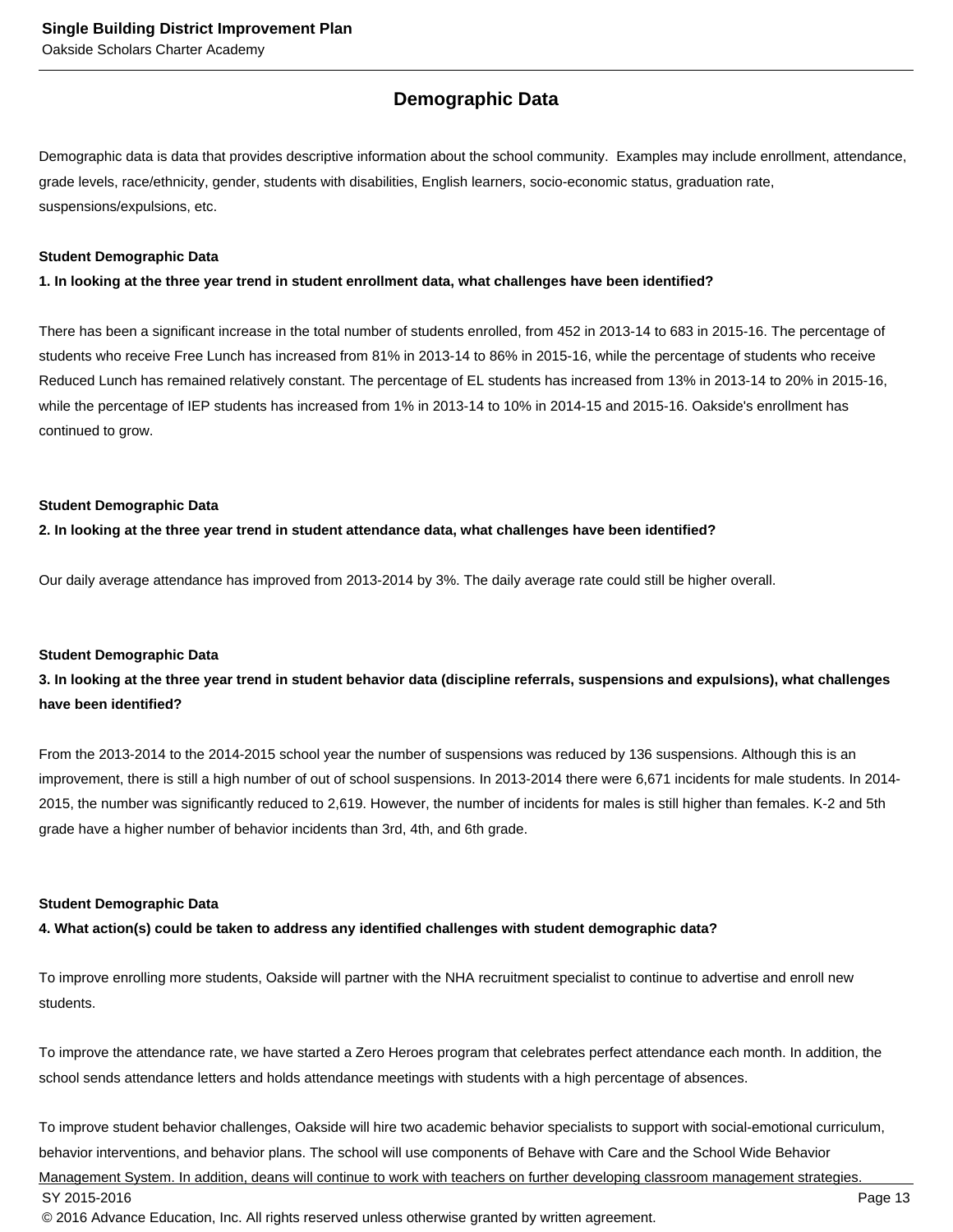#### **Teacher/School Leader(s) Demographic Data**

## **5. As you review the number of years of teaching and administrative experience of the school leader(s) in your building, what impact might this have on student achievement?**

The years of teaching and administrative experience do impact student achievement. New leaders often struggle with providing their staff with effective development and coaching. The leadership's PD plan is based on the administrators' needs as well as anticipated needs based on experience.

#### **Teacher/School Leader(s) Demographic Data**

## **6. As you review the number of years of teaching experience of teachers in your building, what impact might this have on student achievement?**

The years of teaching experience do impact student achievement. New teachers often struggle with classroom management. The school plans PD events around teachers' needs as well as anticipated needs based on experience.

#### **Teacher/School Leader(s) Demographic Data**

## **7. As you review the total number of days for school leader absences and note how many were due to professional learning and /or due to illness, what impact might this have on student achievement?**

Professional development is an important part of education and illness are unforeseen events. Absenteeism for either reason has a direct impact on student achievement. It is critical for the school leader to have a constant presence in the building to support the staff, students, and parents. Without this direct support, behavior issue arise and the effectiveness of instruction is impacted.

#### **Teacher/School Leader(s) Demographic Data**

## **8. As you review the total number of days for teacher absences due to professional learning and/or illness, what impact might this have on student achievement?**

Professional development is an important part of education and illness are unforeseen events. Absenteeism for either reason has a direct impact on student achievement. Having a teacher absent from their classroom disrupts the learning environment, pacing, and rigor. Typically substitute teachers are used when a teacher is absent. The quality of these substitute teachers varies greatly and as a result, effective instruction does not always occur when a teacher is absent, and that has a negative impact on student achievement.

#### **Teacher/School Leader(s) Demographic Data**

#### **9. What actions might be taken to address any identified challenges regarding teacher/school leader demographics?**

A large number of teachers are inexperienced, with 31 teachers having three or fewer years of experience. Additionally, the number of total days absent due to illness and professional development increased significantly in 2014-15. Staff will be educating parents on when to keep

© 2016 Advance Education, Inc. All rights reserved unless otherwise granted by written agreement.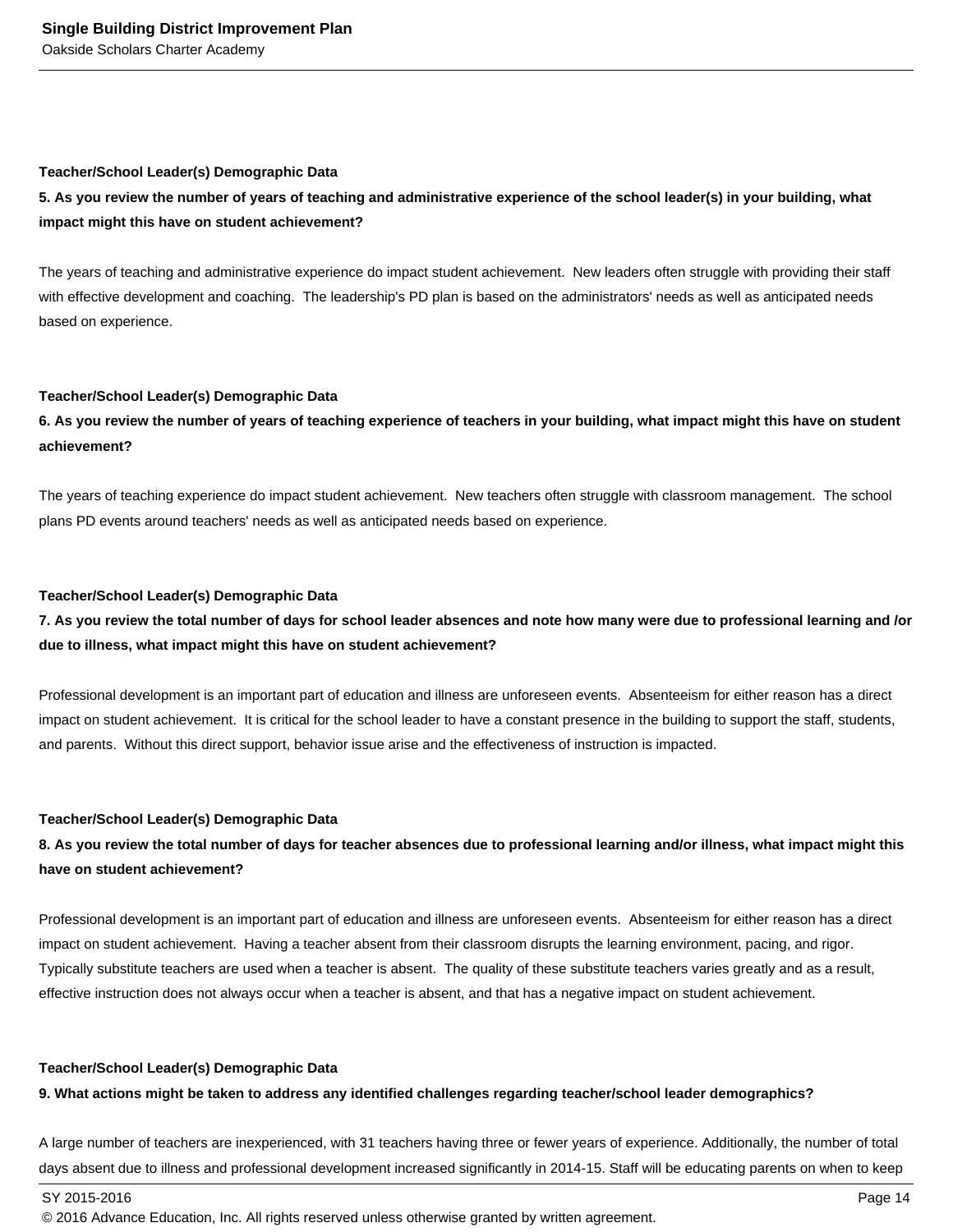Oakside Scholars Charter Academy

their children home when they are ill, which will hopefully decrease the number of teacher absence days during the school year due to illness. Additionally, Oakside will provide professional development and instructional strategies to new, inexperienced teachers to help with classroom management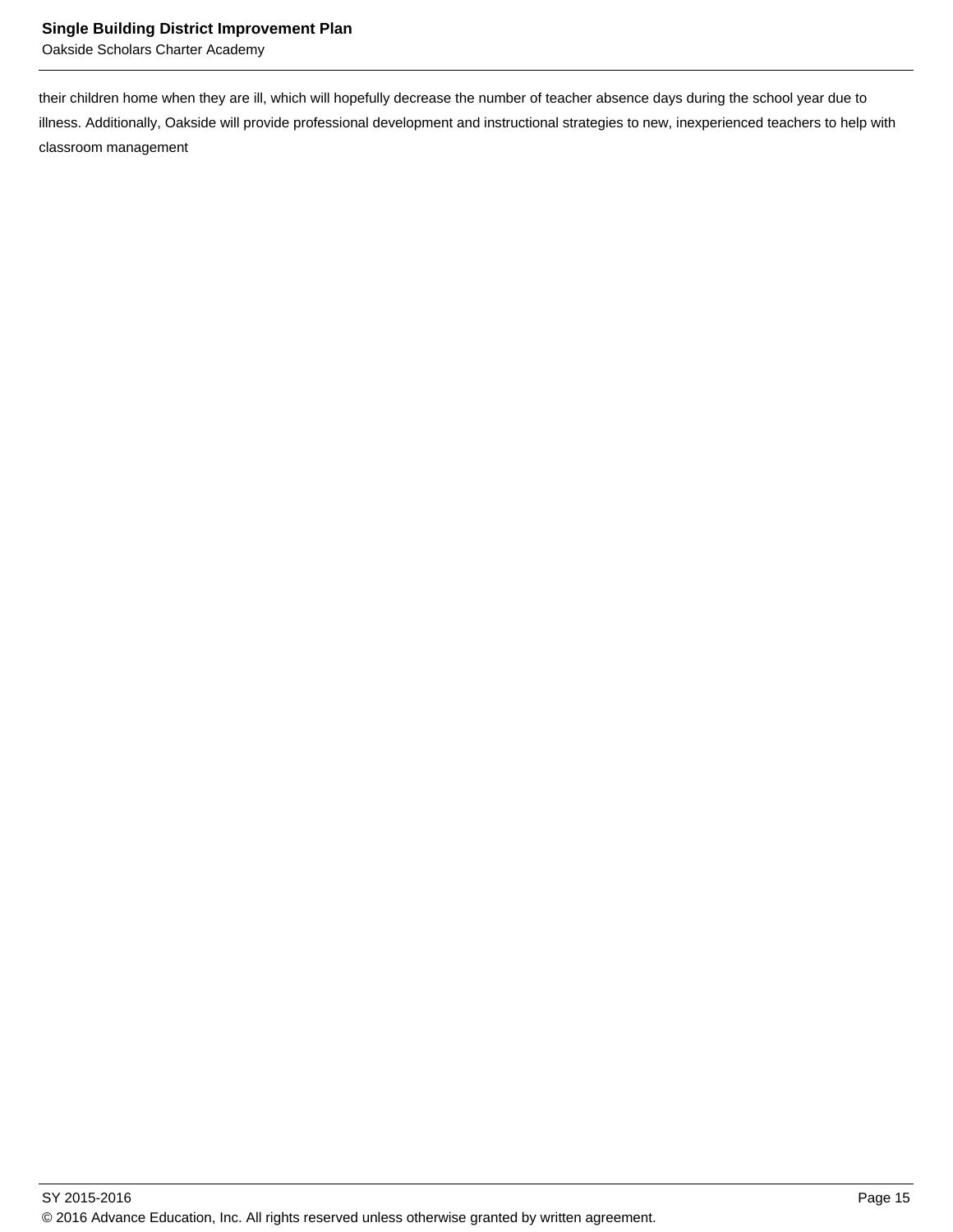## **Process Data**

Process data is information about the practices and procedures schools use to plan, deliver and monitor curriculum, instruction and assessment.

## **10. In reviewing the results of the School Systems Review or the Interim Self Assessment/Self Assessment, what strands/standards/indicators stand out as strengths?**

Indicator C: Instructional Design is the only indicator that is considered to have sustained implementation and is therefore the most significant strength according to the Ed Yes! data. Other strengths are Standard 1: Curriculum and Standard 4: Instructional Leadership which have all of the indicators listed as fully implemented.

## **11. In reviewing the results of the School Systems Review or the Interim Self Assessment/Self Assessment, what strands/standards/indicators stand out as challenges?**

Indicators D, F, H, J, N, Q, S, T, V, and W are only considered to be partially implemented and require future action in order to fully implement them.

#### **12. How might these challenges impact student achievement?**

Effective classroom instruction and reflection, using data analysis to drive decision making, having student involvement in the assessment process, using intentional practices and a collaborative professional learning culture, and creating a shared leadership for learning is important to have an effective learning environment that improve student achievement.

## **13. What actions could be taken and incorporated into the School Improvement Plan to address these challenges from the School Systems Review or the Interim Self Assessment/Self Assessment.**

Using resources to develop a coherent curriculum and effective instructional practices, using the SIP data to drive decision making, and creating a shared leadership for learning will all assist with increasing student academic achievement. In addition, we are committed to providing differentiated instruction to meet individual student needs.

## 14. How do you ensure that students with disabilities have access to the full array of intervention programs available i.e. Title I, Title **III, Section 31a, IDEA, credit recovery, extended learning opportunities?**

All qualified students, including students with disabilities, are provided access to supplemental intervention programs and supplemental support from supplemental staff to increase academic achievement for all at-risk students.

#### **15. Describe the Extended Learning Opportunities that are available for students and in what grades they are available?**

 $\,$  SY 2015-2016  $\,$  Page 16  $\,$  Page 16  $\,$  Page 16  $\,$  Page 16  $\,$  Page 16  $\,$  Page 16  $\,$  Page 16  $\,$  Page 16  $\,$  Page 16  $\,$  Page 16  $\,$  Page 16  $\,$  Page 16  $\,$  Page 16  $\,$  Page 16  $\,$  Page 16  $\,$  Pag

© 2016 Advance Education, Inc. All rights reserved unless otherwise granted by written agreement.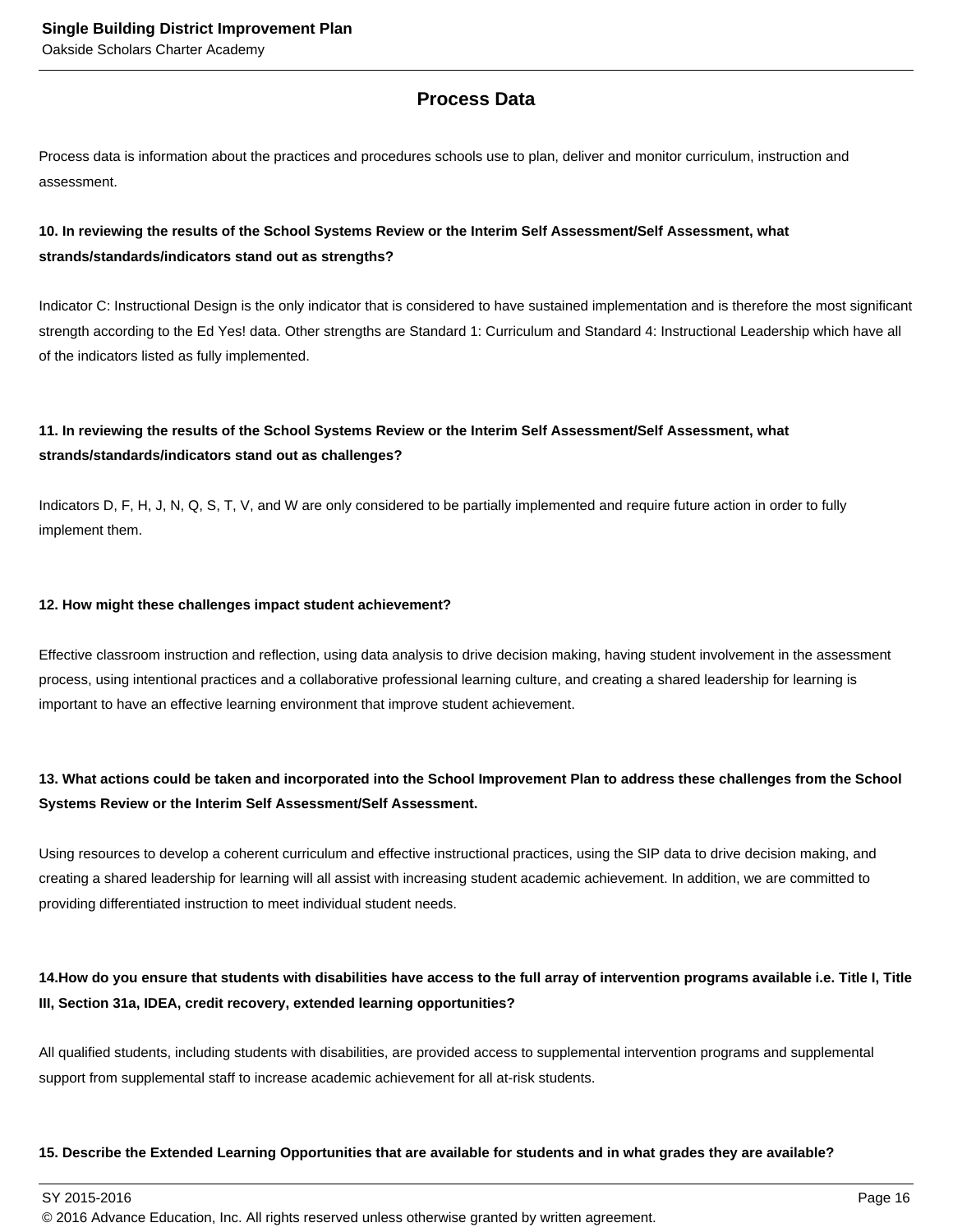Oakside Scholars partners with Sylvan to offer a Summer Tutoring Program for a limited number of at-risk students.

## **16. What is the process for identifying students for Extended Learning Opportunities and how are parents notified of these opportunities?**

Students are identified to participate in extended learning opportunities through student data reviews. The most academically at-risk students are prioritized for program participation. Extended learning opportunities are shared with students and parents through school newsletters, parent letters, student invitations to participate in extended learning opportunities, parent meetings, and teacher- parent conferences.

## **17. What evidence do you have to indicate the extent to which the state content standards are being implemented with fidelity i.e. horizontal and vertical alignment, in all content courses and grade levels?**

Evidence of implementation of Common Core State Standards will be loaded in every teacher's gradebook. These standards will be reported out to parents and students in progress reports and report cards. Professional Development for teachers in the summer and fall will entail a deep dive into the Common Core standards. Furthermore, assessment evidence will also be aligned to the Common Core Standards from classroom assessments and NWEA assessment reports.

**18. How does your school use health survey/screener results (i.e. MIPHY) to improve student learning? Answer only if you completed a health survey/ screener.**

N/A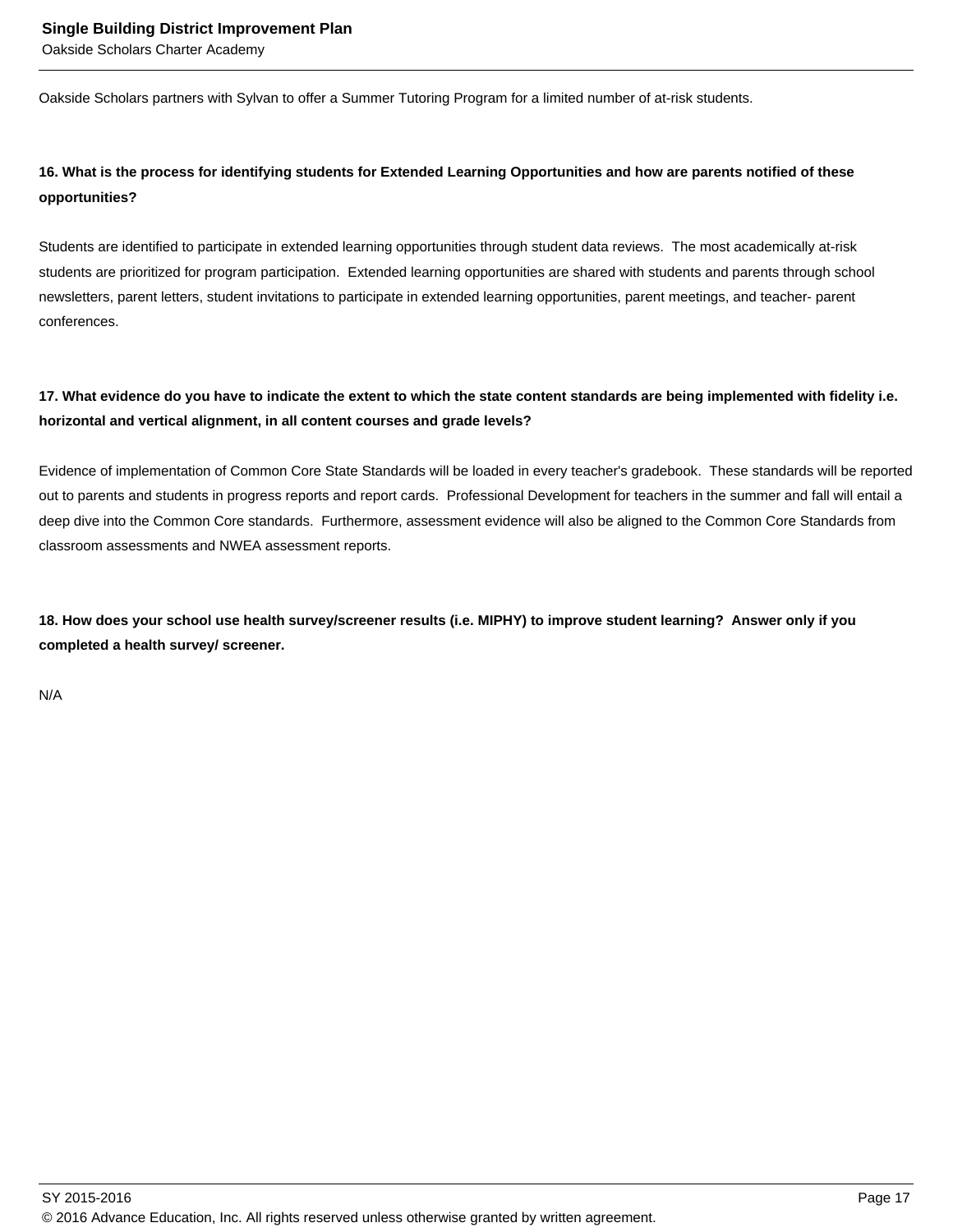## **Achievement/Outcome Data**

Achievement/outcome data tell us what students have learned. These include classroom-level, benchmark, interim and formative assessment data as well as summative data such as standardized test scores from annual district and state assessments. If the school completed the Student Performance Diagnostic for the AdvancED External Review, please insert 'See Student Performance Diagnostic' in each text box.

#### **19a. Reading- Strengths**

Data is not comparable to previous years. No specific conclusions can be drawn without relevant data.

#### **19b. Reading- Challenges**

Data is not comparable to previous years. No specific conclusions can be drawn without relevant data.

**19c. Reading- Trends**

Data is not comparable to previous years. No specific conclusions can be drawn without relevant data.

#### **19d. Reading- Summary**

**Summarize how these challenges will be addressed in your School Improvement Plan. Indicate Not Applicable (NA) if there is no challenge or this challenge will not be addressed at this time in the School Improvement Plan. Indicate the relevance or impact on tiered instruction if appropriate.**

SY 2015-2016 Page 18 © 2016 Advance Education, Inc. All rights reserved unless otherwise granted by written agreement.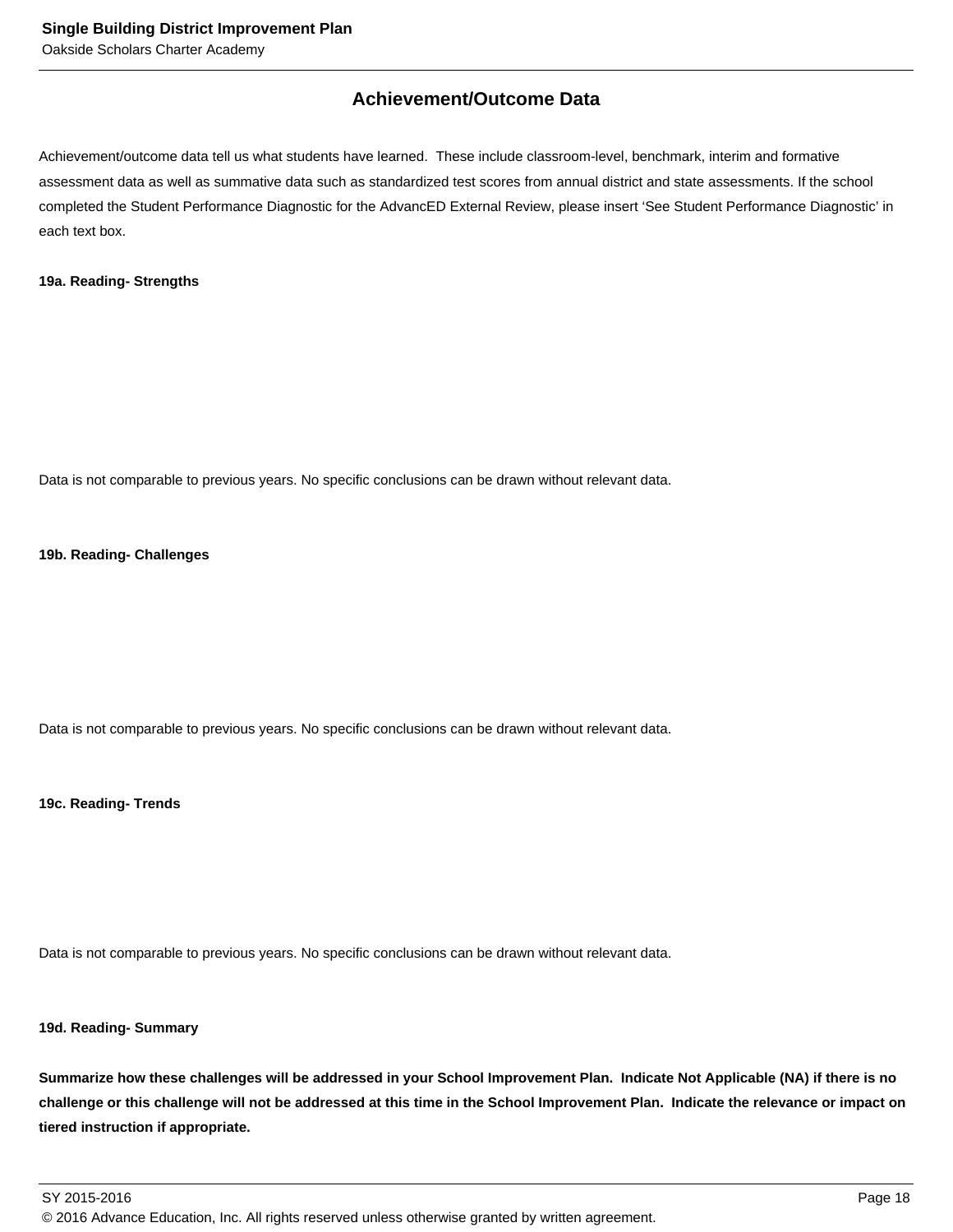Data is not comparable to previous years. No specific conclusions can be drawn without relevant data.

#### **20a. Writing- Strengths**

Data is not comparable to previous years. No specific conclusions can be drawn without relevant data.

#### **20b. Writing- Challenges**

Data is not comparable to previous years. No specific conclusions can be drawn without relevant data.

#### **20c. Writing- Trends**

Data is not comparable to previous years. No specific conclusions can be drawn without relevant data.

#### **20d. Writing- Summary**

**Summarize how these challenges will be addressed in your School Improvement Plan. Indicate Not Applicable (NA) if there is no challenge or this challenge will not be addressed at this time in the School Improvement Plan. Indicate the relevance or impact on tiered instruction if appropriate.**

Data is not comparable to previous years. No specific conclusions can be drawn without relevant data.

#### **21a. Math- Strengths**

Math state test proficiency rates have greatly improved since 2013-14. The Math state test proficiency has improved 12% overall for 3-6 students at Oakside in 2014-15, with the greatest improvement in Third grade (20% improvement from 2013-14 to 2014-15).

<sup>© 2016</sup> Advance Education, Inc. All rights reserved unless otherwise granted by written agreement.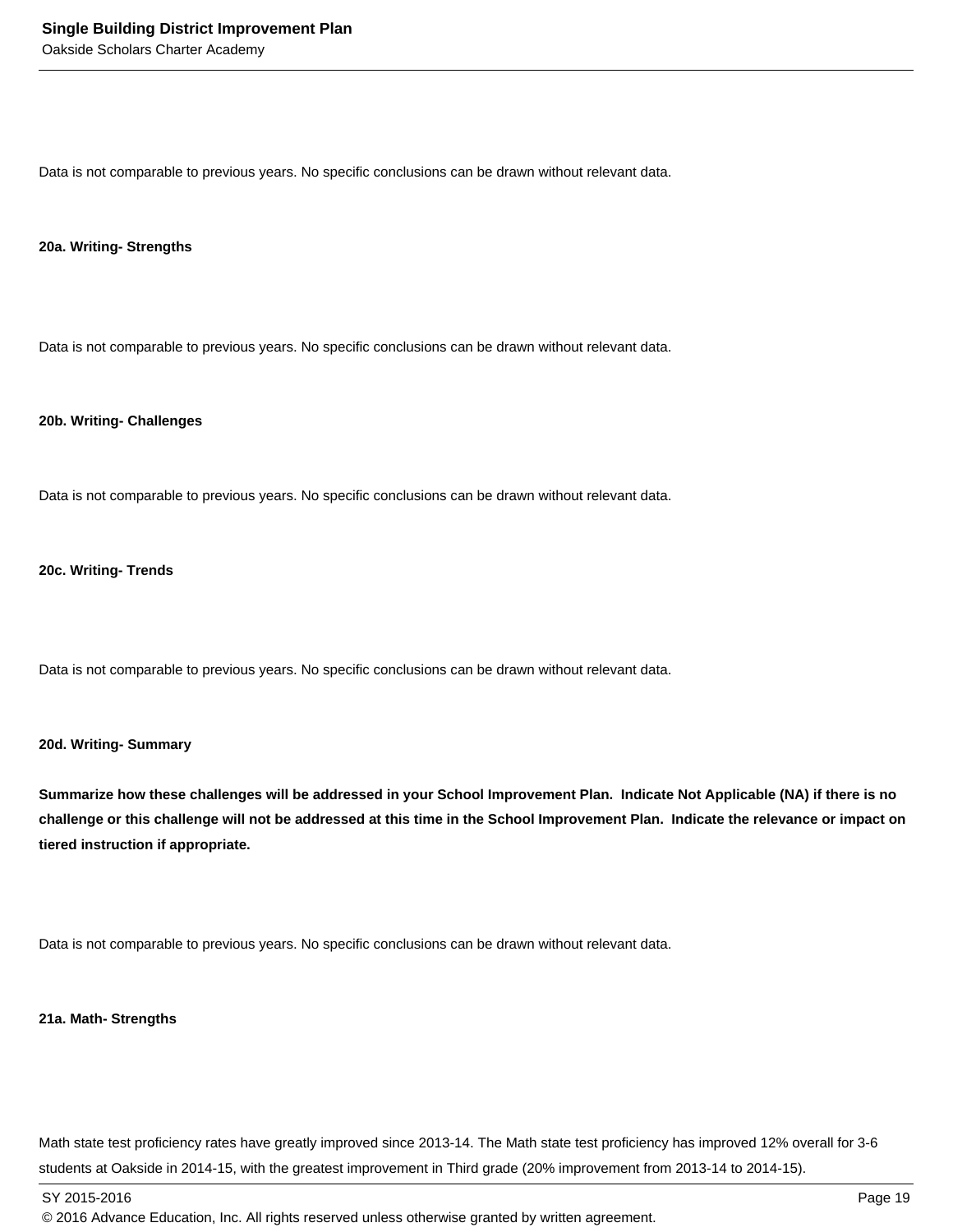#### **21b. Math- Challenges**

Although Math state test proficiency scores have improved over the last few years, the test proficiency scores are still low and should be higher to meet state standards.

#### **21c. Math- Trends**

Math proficiency is improving for Third through Sixth grade students.

#### **21d. Math- Summary**

**Summarize how these challenges will be addressed in your School Improvement Plan. Indicate Not Applicable (NA) if there is no challenge or this challenge will not be addressed at this time in the School Improvement Plan. Indicate the relevance or impact on tiered instruction if appropriate.**

Math proficiency has improved overall by 12% in the short time that Oakside Scholars has been open for Third through Sixth grade students, however Oakside students still have room to improve as the Math scores are low and should be higher to meet state standards.

#### **22a. Science- Strengths**

There is not enough data, no specific conclusions can be drawn without relevant data.

### **22b. Science- Challenges**

There is not enough data, no specific conclusions can be drawn without relevant data.

SY 2015-2016 Page 20 © 2016 Advance Education, Inc. All rights reserved unless otherwise granted by written agreement.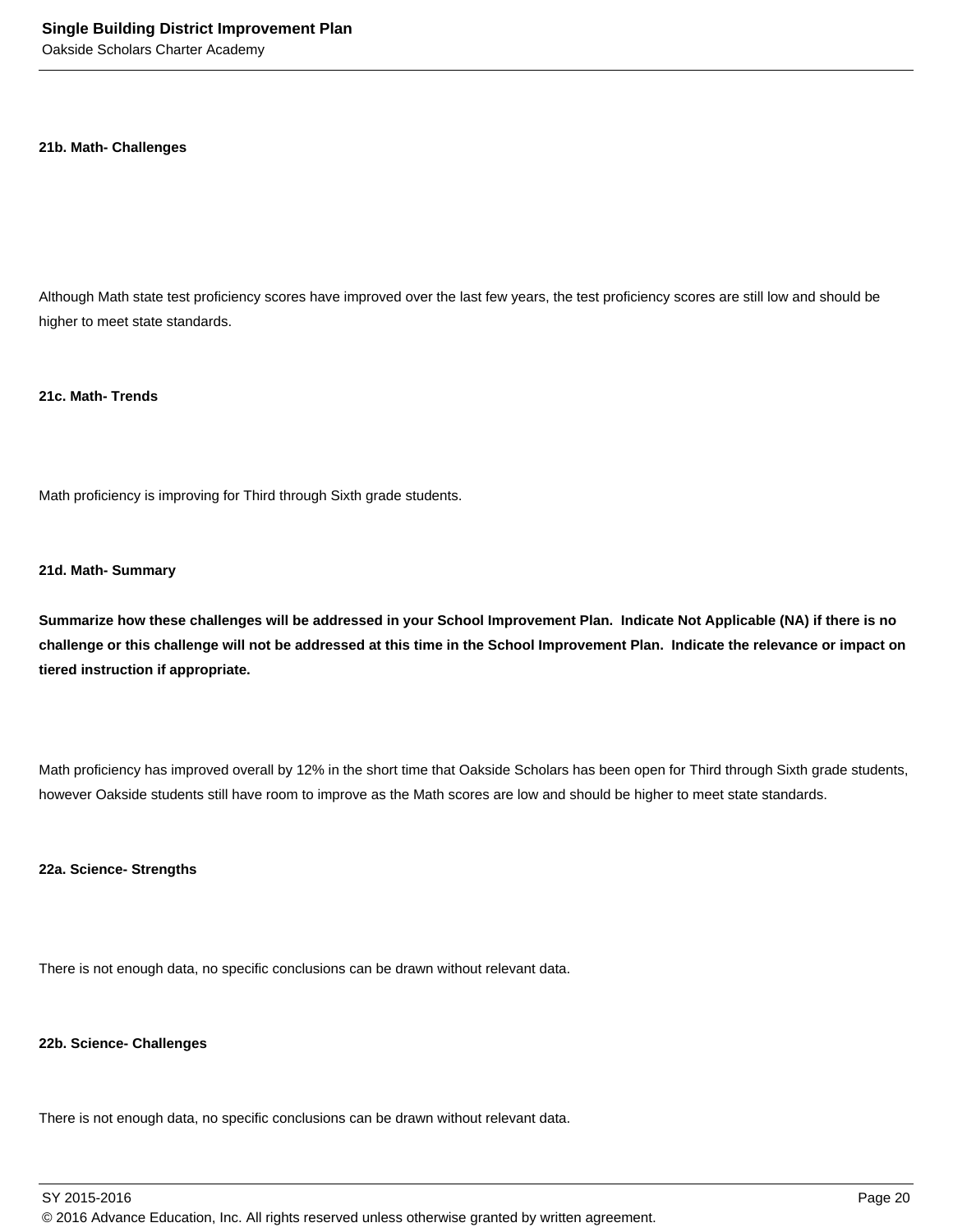Oakside Scholars Charter Academy

#### **22c. Science- Trends**

There is not enough data, no specific conclusions can be drawn without relevant data.

#### **22d. Science- Summary**

**Summarize how these challenges will be addressed in your School Improvement Plan. Indicate Not Applicable (NA) if there is no challenge or this challenge will not be addressed at this time in the School Improvement Plan. Indicate the relevance or impact on tiered instruction if appropriate.**

There is not enough data, no specific conclusions can be drawn without relevant data.

#### **23a. Social Studies- Strengths**

There is not enough data, no specific conclusions can be drawn without relevant data.

#### **23b. Social Studies- Challenges**

There is not enough data, no specific conclusions can be drawn without relevant data.

#### **23c. Social Studies- Trends**

There is not enough data, no specific conclusions can be drawn without relevant data.

#### **23d. Social Studies- Summary**

**Summarize how these challenges will be addressed in your School Improvement Plan. Indicate Not Applicable (NA) if there is no challenge or this challenge will not be addressed at this time in the School Improvement Plan. Indicate the relevance or impact on tiered instruction if appropriate.**

There is not enough data, no specific conclusions can be drawn without relevant data.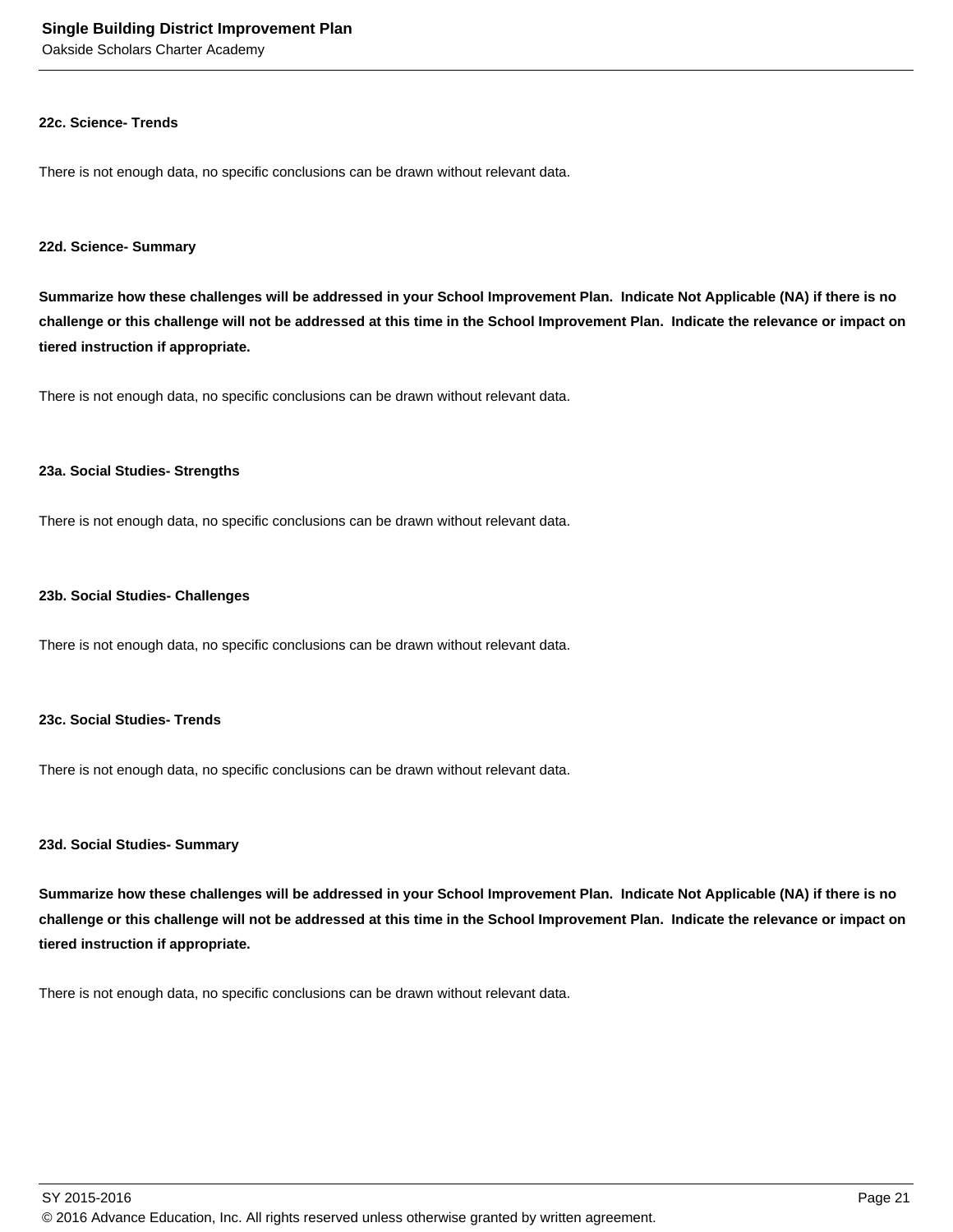## **Perception Data**

Perception data is information collected that reflects the opinions and views of stakeholders. If the school completed the Stakeholder Feedback Diagnostic for the AdvancED External Review, please insert 'See Stakeholder Feedback Diagnostic' in each text box for survey feedback already collected from students, parents and staff.

#### **24a. Student Perception Data**

**Which area(s) indicate the overall highest level of satisfaction among students?**

N/A

#### **24b. Student Perception Data**

**Which area(s) indicate the overall lowest level of satisfaction among students?**

N/A

#### **24c. Student Perception Data**

#### **What actions will be taken to improve student satisfaction in the lowest area(s)?**

N/A

### **25a. Parent/Guardian Perception Data**

### **What area(s) indicate the overall highest level of satisfaction among parents/guardians?**

The area with the highest overall level of satisfaction is "Likelihood to Enroll Next Year" with a 70% parent satisfaction rate in 2014-15.

### **25b. Parent/Guardian Perception Data**

### **What area(s) indicate the overall lowest level of satisfaction among parents/guardians?**

The area with the lowest overall level of satisfaction is "Discipline is Effective" with a 45% parent satisfaction rate in 2014-15.

### **25c. Parent/Guardian Perception Data**

SY 2015-2016 Page 22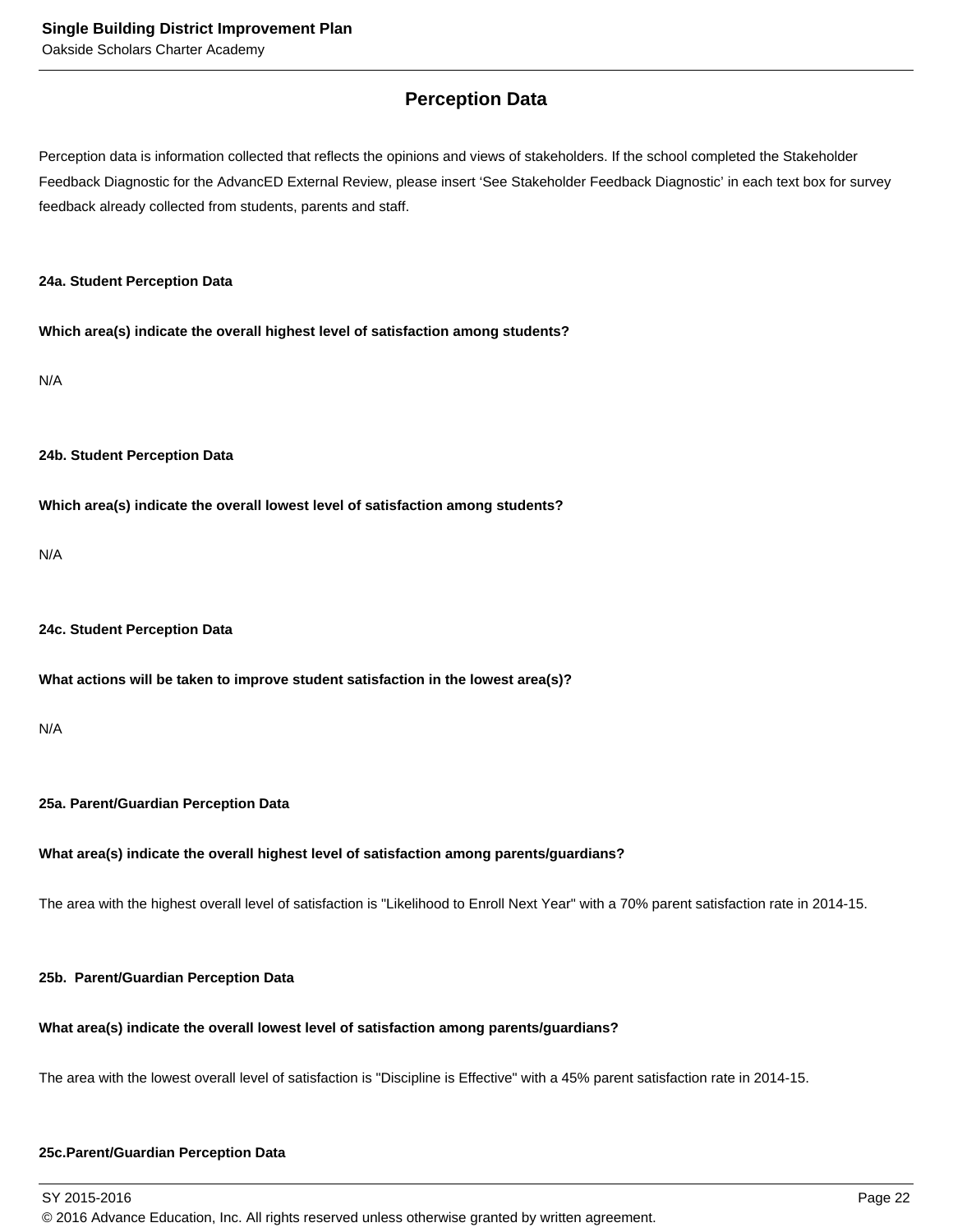Oakside Scholars Charter Academy

#### **What actions will be taken to improve parent/guardian satisfaction in the lowest area(s)?**

Oakside Scholars would like to host a parent information night that would be beneficial for informing parents of Oakside's high behavioral expectations. At this event, parents can learn ways to track their student's academic and behavioral progress online using AtSchool, and can better understand how students' negative behaviors are detracting from a productive learning environment.

#### **26a. Teacher/Staff Perception Data**

#### **What area(s) indicate the overall highest level of satisfaction among teachers/staff?**

The area with the highest overall level of satisfaction is Manager has "Notified of Progress" with a 67% teacher satisfaction rate in 2014-15.

#### **26b. Teacher/Staff Perception Data**

#### **What area(s) indicate the overall lowest level of satisfaction among teachers/staff?**

The area with the lowest overall level of satisfaction is "Morale in School is High" with a 14% staff satisfaction rate in 2014-15.

#### **26c. Teacher/Staff Perception Data**

#### **What actions will be taken to improve teacher/staff satisfaction in the lowest area(s)?**

The patterns we see for decreasing staff satisfaction are due to lack of consistency regarding consequences for negative behavior. Student behavior is causing staff to become frustrated as they cannot effectively teach. The consequences of student behavior are not upheld consistently and therefore are not always effective. This has led to a decrease in staff morale.

#### **27a. Stakeholder/Community Perception Data**

### **What area(s) indicate the overall highest level of satisfaction among stakholders/community?**

The stakeholder survey process is in process. The results will be reviewed and analyzed when available.

### **27b. Stakeholder/Community Perception Data**

### **What area(s) indicate the overall lowest level of satisfaction among stakeholders/community?**

The stakeholder survey process is in process. The results will be reviewed and analyzed when available.

SY 2015-2016 Page 23

© 2016 Advance Education, Inc. All rights reserved unless otherwise granted by written agreement.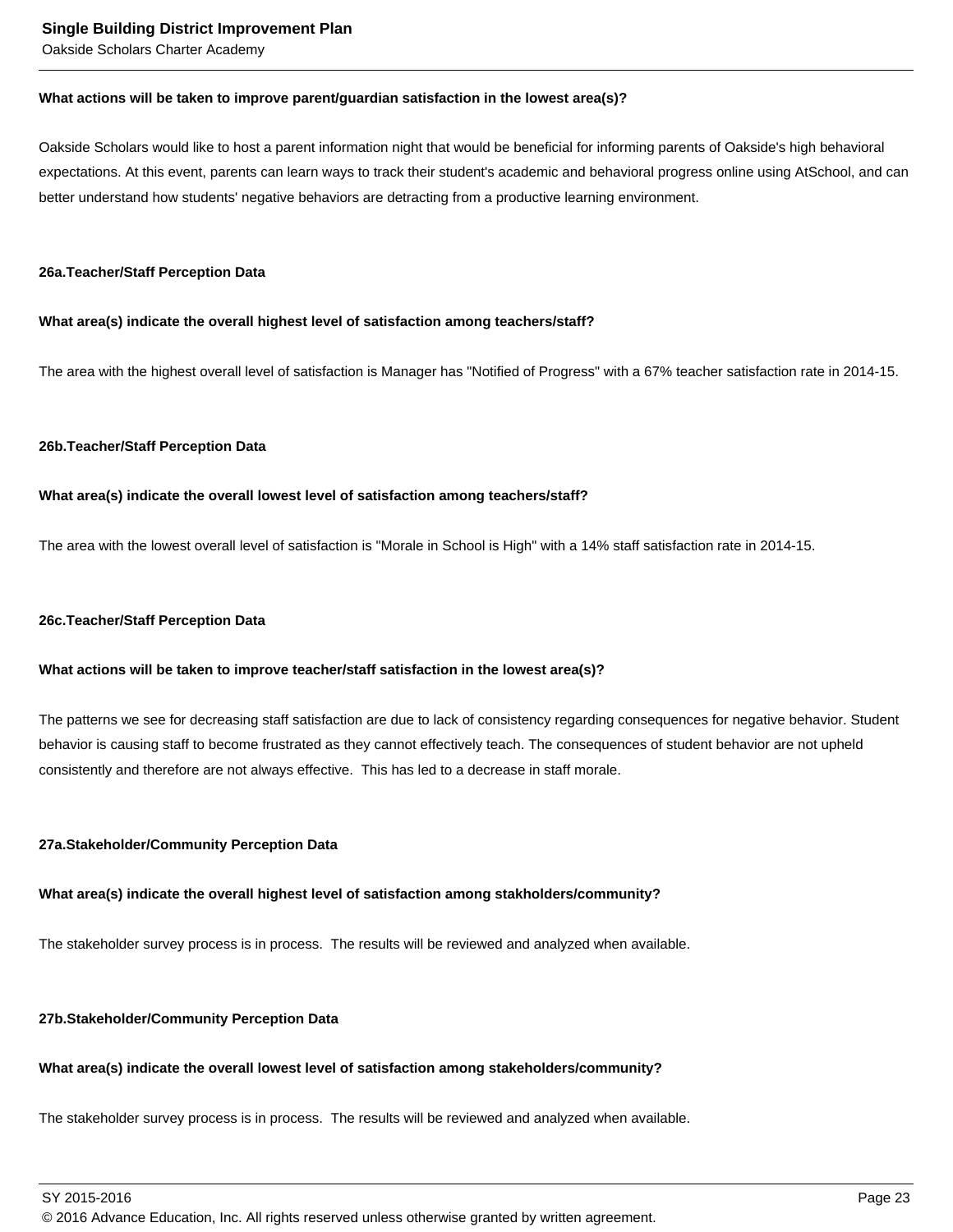Oakside Scholars Charter Academy

#### **27c. Stakeholder/Community Perception Data**

#### **What actions will be taken to improve the level of stakeholder/community satisfaction in the lowest area(s)?**

The stakeholder survey process is in process. The results will be reviewed and analyzed when available.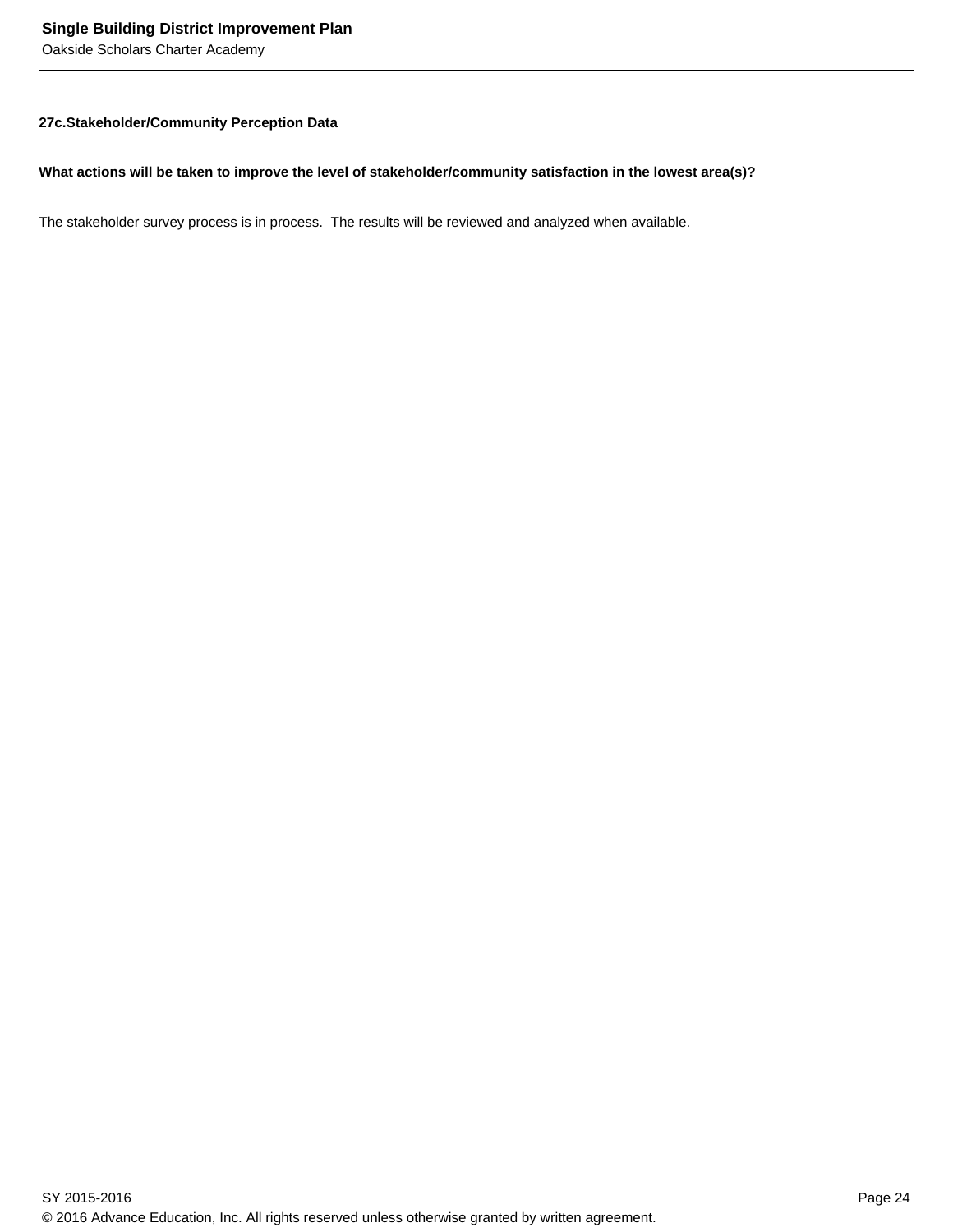## **Summary**

#### **28a. Summary**

**Briefly summarize the strengths and challenges identified in the four kinds of data-demographic, process, achievement/outcomes and perception.**

There has been a significant increase in the total number of students enrolled, from 452 in 2013-14 to 683 in 2015-16. One challenge is that male student receive significantly more discipline than female students. In 2013-2014 there were 6,671 incidents for male students. In 2014- 2015, the number was significantly reduced to 2,619. However, the number of incidents for males is still higher than females.

Indicator C: Instructional Design is the only indicator that is considered to have sustained implementation and is therefore the most significant strength according to the Ed Yes! data. Indicators D, F, H, J, N, Q, S, T, V, and W are only considered to be partially implemented and require future action in order to fully implement them.

Math proficiency is improving for Third through Sixth grade students, however there is not enough data to draw accurate conclusions about the other subject areas.

The area with the highest overall level of satisfaction is "Likelihood to Enroll Next Year" with a 70% parent satisfaction rate in 2014-15. The area with the lowest overall level of satisfaction is "Discipline is Effective" with a 45% parent satisfaction rate in 2014-15. The area with the highest overall level of satisfaction is Manager has "Notified of Progress" with a 67% teacher satisfaction rate in 2014-15. The area with the lowest overall level of satisfaction is "Morale in School is High" with a 14% staff satisfaction rate in 2014-15.

#### **28b. Summary**

#### **How might the challenges identified in the demographic, process and perception data impact student achievement?**

Students miss important instructional time in the classroom when they spend time out of the classroom due to disciplinary repercussions and suspensions. It is difficult to make up the time, especially any hands-on activities that were missed during this time and negatively impacts student achievement.

Effective classroom instruction and reflection, using data analysis to drive decision making, having student involvement in the assessment process, using intentional practices and a collaborative professional learning culture, and creating a shared leadership for learning is important to have an effective learning environment that improve student achievement. Without these indicators being fully implemented, student achievement can suffer.

Student achievement is impacted for students who are not meeting the state targets of performance in English Language Arts, Math, Science, and Social Studies.

If parents and staff are not highlight satisfied with the school, they are less likely to go above and beyond to provide additional support and SY 2015-2016 Page 25 © 2016 Advance Education, Inc. All rights reserved unless otherwise granted by written agreement.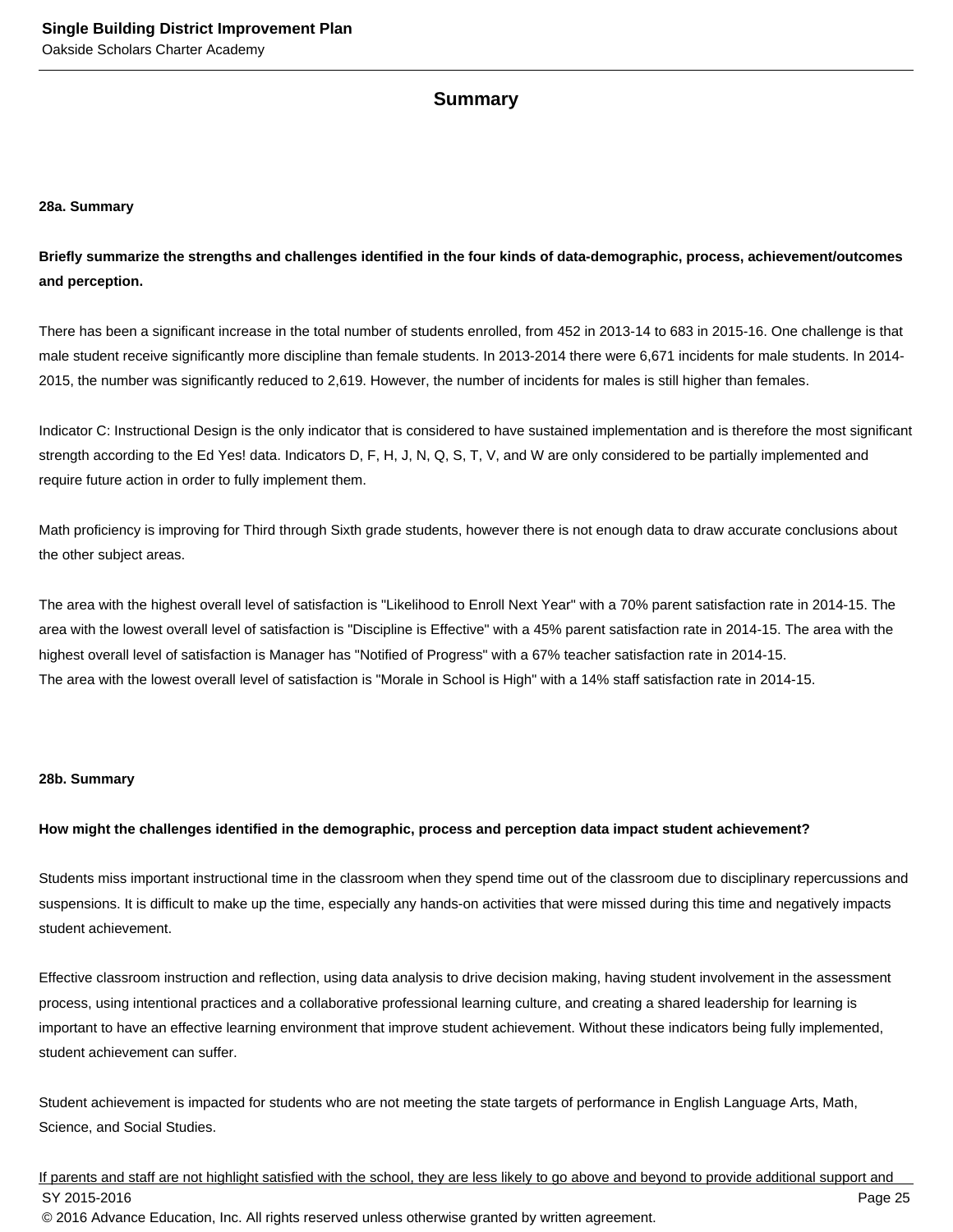Oakside Scholars Charter Academy

encouragement necessary to have a positive impact student achievement.

**28c. Summary**

**How will these challenges be addressed in the School Improvement Plan's Goals, Measurable Objectives, Strategies and Activities for the upcoming year? For Priority Schools, which of these high need areas will inform the Big Ideas and the Reform/Redesign Plan?**

The School will prioritize its schoolwide goals to address these identified challenges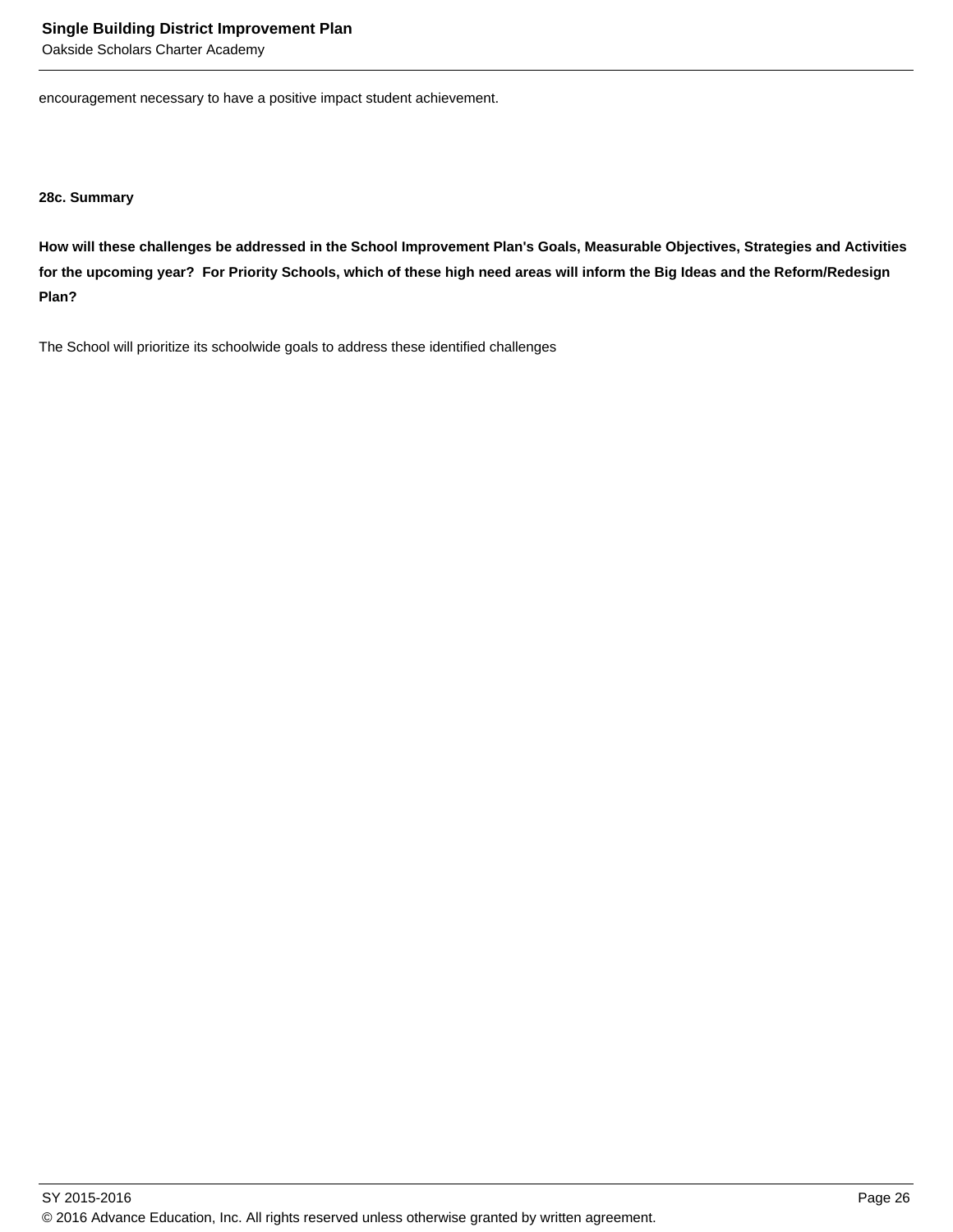## **Single Building District Additional Requirements Diagnostic**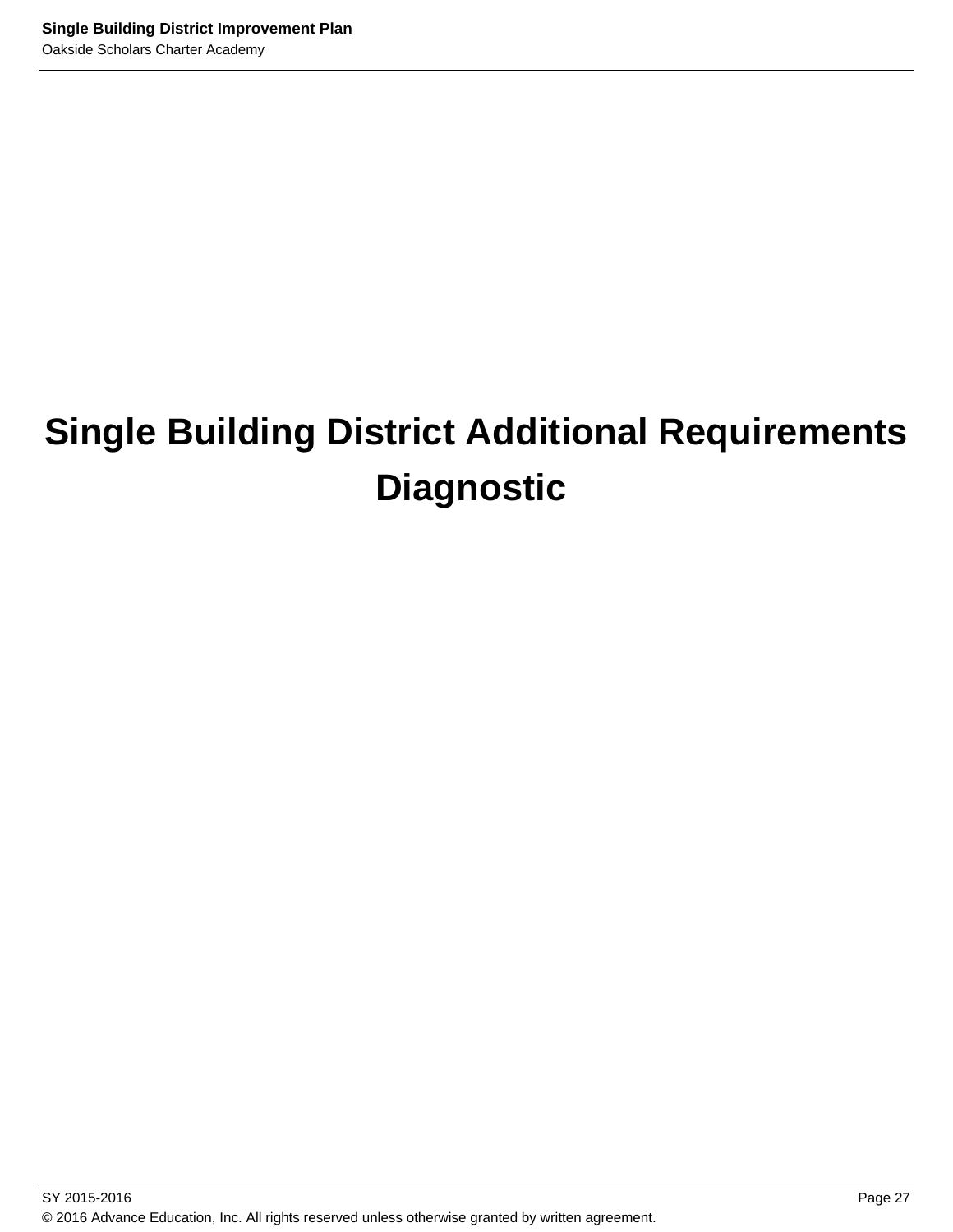## **Introduction**

This diagnostic tool contains certification requirements for single building districts. All single building districts must complete this diagnostic.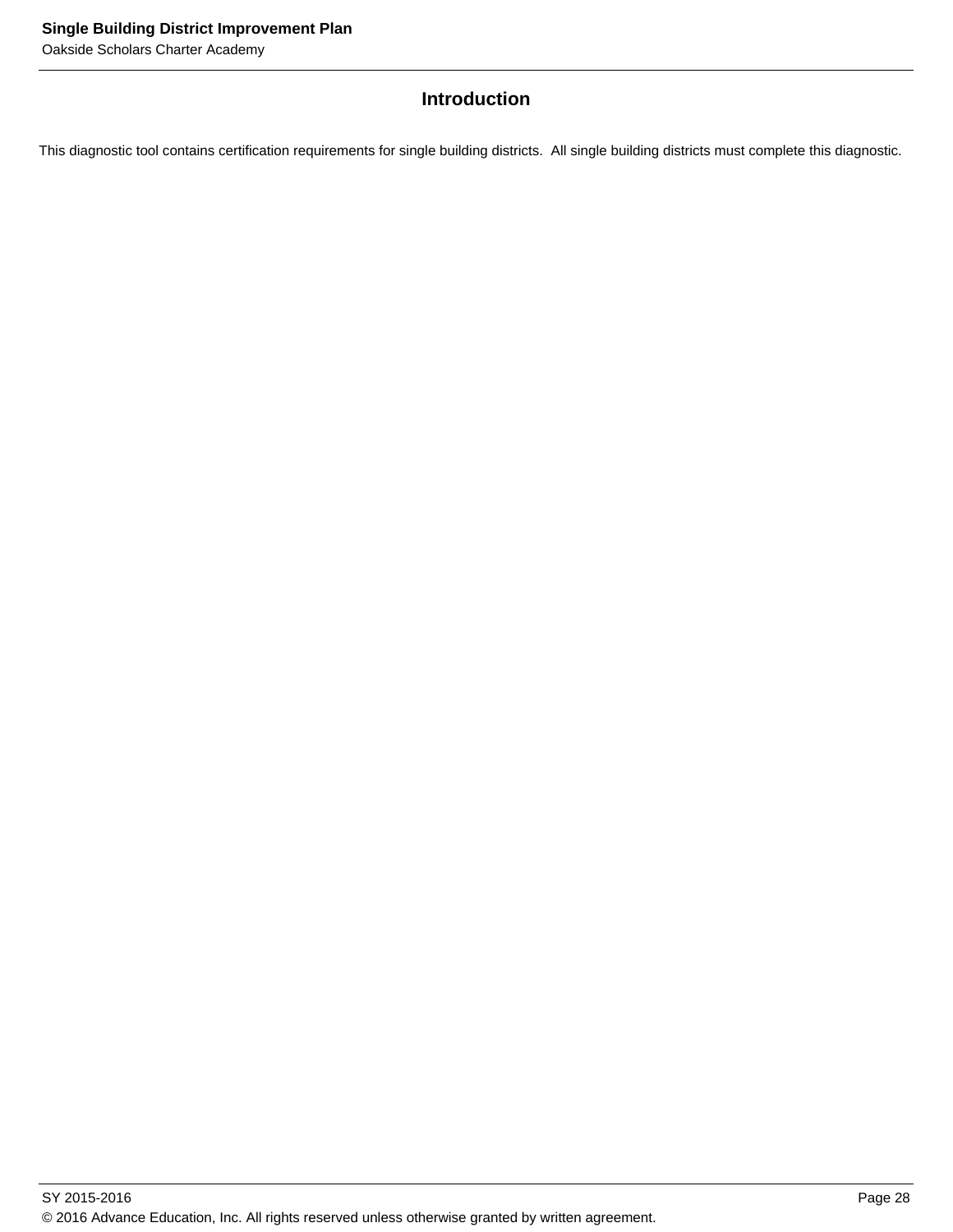## **Single Building District Additional Requirements Diagnostic**

| Label | <b>\ssurance</b>                                             | <b>Response</b> | Comment | hment |
|-------|--------------------------------------------------------------|-----------------|---------|-------|
|       | Literacy and math are tested annually in grades  Yes<br>ס-י. |                 |         |       |

| Label | Assurance                                                                                                                                                                         | <b>Response</b> | <b>Comment</b>                                                                                                                                                  | <b>Attachment</b> |
|-------|-----------------------------------------------------------------------------------------------------------------------------------------------------------------------------------|-----------------|-----------------------------------------------------------------------------------------------------------------------------------------------------------------|-------------------|
| 12.   | lOur school published a fully compliant annual<br>report. (The Annual Education Report (AER)<br>satisfies this.) If yes, please provide a link to the<br>report in the box below. | Yes             | lhttps://www.nhaschools.com/sch<br>ools/oakside/Lists/School%20Op<br>lerations%20Documents/Oakside<br>I%20Annual%20Education%20Re<br>port%202015-16%20FINAL.pdf |                   |

| Label | <b>Assurance</b>                                                                              | <b>Response</b> | <b>Comment</b> | ⊺Attachment |
|-------|-----------------------------------------------------------------------------------------------|-----------------|----------------|-------------|
| ΙЗ.   | Our school has the 8th grade parent approved<br>Educational Development Plans (EDPs) on file. | <b>IYes</b>     |                |             |

| Label | Assurance                                                                                        | <b>Response</b> | <b>Comment</b> | ⊺Attachment |
|-------|--------------------------------------------------------------------------------------------------|-----------------|----------------|-------------|
| 14.   | Our school reviews and annually updates the<br>EDPs to ensure academic course work<br>alignment. | IYes            |                |             |

| ∣Label | <b>Assurance</b>                                                                                                                                                                                                                                                                                                                                                                                                                                                                                                                                                                                                                                                                                                                                                                                                                                                    | <b>Response</b> | l Comment | <b>Attachment</b> |
|--------|---------------------------------------------------------------------------------------------------------------------------------------------------------------------------------------------------------------------------------------------------------------------------------------------------------------------------------------------------------------------------------------------------------------------------------------------------------------------------------------------------------------------------------------------------------------------------------------------------------------------------------------------------------------------------------------------------------------------------------------------------------------------------------------------------------------------------------------------------------------------|-----------------|-----------|-------------------|
| 15.    | The institution complies with all federal laws<br>and regulations prohibiting discrimination and<br>with all requirements and regulations of the<br>U.S. Department of Education. It is the policy of<br>this institution that no person on the basis of<br>race, color, religion, national origin or ancestry,<br>age, gender, height, weight, marital status or<br>disability shall be subjected to discrimination in<br>any program, service or activity for which the<br>institution is responsible, or for which it receives<br>financial assistance from the U.S. Department<br>of Education.<br>References: Title VI of the Civil Rights Act of<br>1964, Section 504 of the Rehabilitation Act of<br>1973, The Age Discrimination Act of 1975, The<br>Americans with Disabilities Act of 1990, Elliott-<br>Larsen prohibits discrimination against religion. | Yes             |           |                   |

| Label | <b>Assurance</b>                                                                                                                                                                                                                                     | ∣Response | ∣Comment                                                                                                                                    | ∣Attachment |
|-------|------------------------------------------------------------------------------------------------------------------------------------------------------------------------------------------------------------------------------------------------------|-----------|---------------------------------------------------------------------------------------------------------------------------------------------|-------------|
| 6.    | The institution has designated an employee to<br>coordinate efforts to comply with and carry out<br>Inon-discrimination responsibilities. If yes, list<br>the name, position, address and telephone<br>Inumber of the employee in the comment field. | Yes       | Member of Employee Relations,<br>Attn: Employee Relations, 3850<br>Broadmoor Avenue, Suite 201,<br>Grand Rapids, MI 49512, 616-<br>222-1700 |             |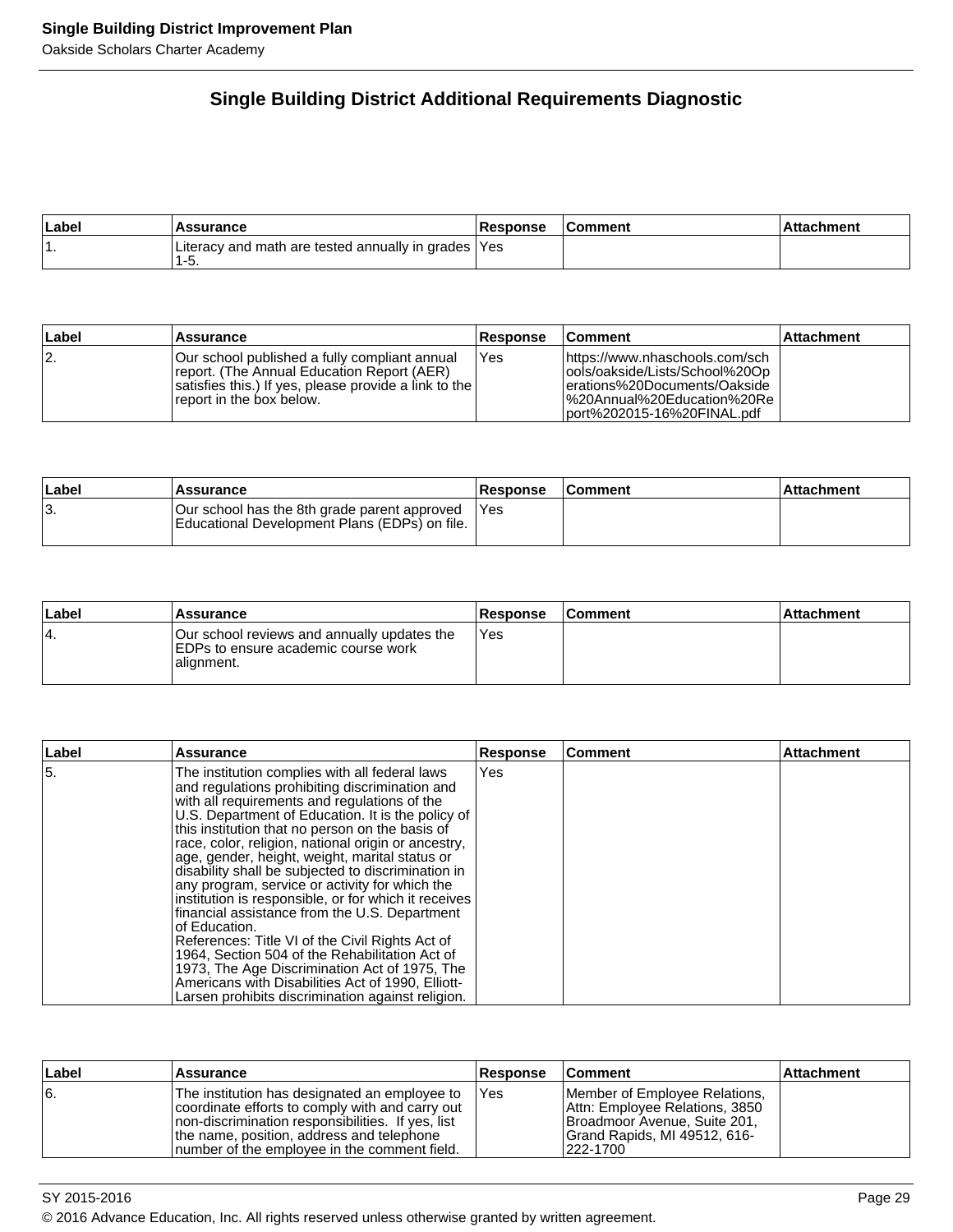Oakside Scholars Charter Academy

| Label | Assurance                                                                                                                                                                                                                        | <b>Response</b> | <b>Comment</b>                                       | <b>Attachment</b>                                      |
|-------|----------------------------------------------------------------------------------------------------------------------------------------------------------------------------------------------------------------------------------|-----------------|------------------------------------------------------|--------------------------------------------------------|
| 7.    | The institution has a School-Parent Involvement   Yes<br>Plan (that addresses Section 1118 activities)<br>that is aligned to the District's Board Policy. If<br>Ives, please attach the School-Parent<br>Involvement Plan below. |                 | Attached Oakside 2016-17<br>IParent Involvement Plan | Oakside 2016-17<br><b>Parent Involvement</b><br>l Plan |

| <b>Label</b> | <b>Assurance</b>                                                                                                | <b>Response</b> | <b>Comment</b>     | ⊺Attachment  |
|--------------|-----------------------------------------------------------------------------------------------------------------|-----------------|--------------------|--------------|
| 18.          | The institution has a School-Parent Compact. If  Yes<br>ves, please attach the School-Parent Compact<br>'below. |                 | l Compact Attached | IOak Compact |

| ∣Labe | Assurance                                                                             | <b>Response</b> | Comment | <b>Attachment</b> |
|-------|---------------------------------------------------------------------------------------|-----------------|---------|-------------------|
| 19.   | The School has additional information<br>Inecessary to support your improvement plan. | `Yes            |         |                   |

| Labe | <b>Assurance</b>                                      | <b>Response</b> | l Comment | Attachment |
|------|-------------------------------------------------------|-----------------|-----------|------------|
| '10. | The School Improvement Team reviews the<br>CIMS data. | Yes             |           |            |

| Label          | <b>Assurance</b>                                            | Response | <b>Comment</b> | <b>Attachment</b> |
|----------------|-------------------------------------------------------------|----------|----------------|-------------------|
| $\overline{1}$ | CIMS data is used to prepare our Improvement   Yes<br>Plan. |          |                |                   |

| ∣Label | Assurance                                                                                                                                                                                                              | <b>Response</b> | <b>Comment</b> | <b>Attachment</b> |
|--------|------------------------------------------------------------------------------------------------------------------------------------------------------------------------------------------------------------------------|-----------------|----------------|-------------------|
| ່ 12.  | The District Technology Protection Measure<br>blocks or filters adult and student internet<br>access to inappropriate materials (visual<br>depictions that are obscene, child pornography, I<br>or harmful to minors). | 'Yes            |                |                   |

| Labe | <b>Assurance</b>                                                                | <b>Response</b> | <b>Comment</b> | <b>Attachment</b> |
|------|---------------------------------------------------------------------------------|-----------------|----------------|-------------------|
| ็13. | The district has a process to monitor adult and<br>student use of the internet. | 'Yes            |                |                   |

| ∣Label | <b>Assurance</b>                                        | Response | <b>Comment</b> | <b>Attachment</b> |
|--------|---------------------------------------------------------|----------|----------------|-------------------|
| '14.   | The district has an Internet Safety Policy in<br>place. | Yes      |                |                   |

| ∣Label | Assurance                                                                                                                    | <b>Response</b> | <b>Comment</b> | l Attachment |
|--------|------------------------------------------------------------------------------------------------------------------------------|-----------------|----------------|--------------|
| '15.   | 'The Internet Safety Policy meets the<br>requirements as outlined in the state<br>Technology Planning and CIPA requirements. | Yes             |                |              |

SY 2015-2016 **Page 30** 

© 2016 Advance Education, Inc. All rights reserved unless otherwise granted by written agreement.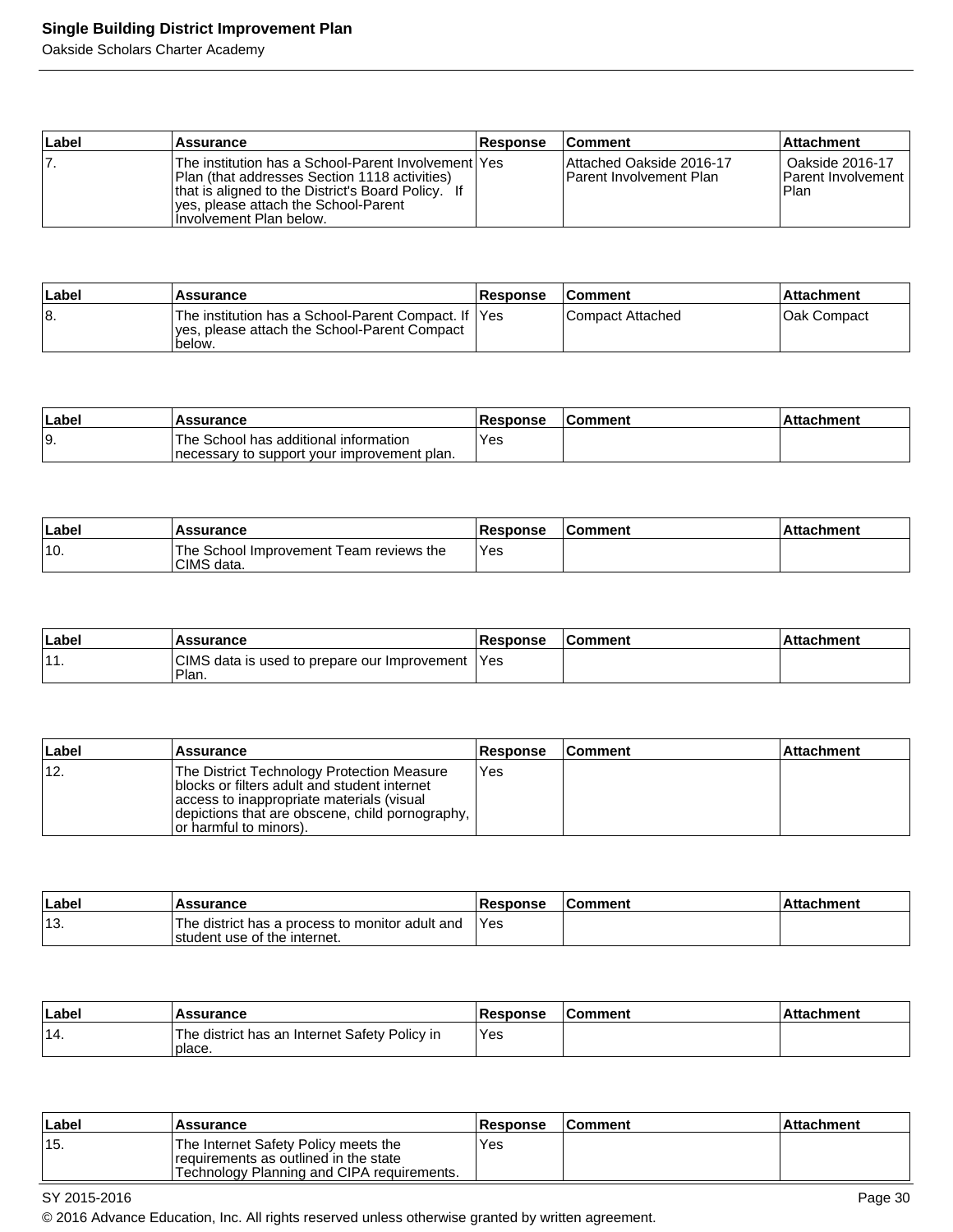Oakside Scholars Charter Academy

| Label | Assurance                                                                                                | 'Response | <b>Comment</b> | l Attachment |
|-------|----------------------------------------------------------------------------------------------------------|-----------|----------------|--------------|
| ່ 16. | The district has a process to provide public<br>notice and hearings about the Internet Safety<br>Policy. | Yes       |                |              |

| ∣Label | Assurance                                                                                                                                                                             | <b>Response</b> | <b>Comment</b> | ∣Attachment |
|--------|---------------------------------------------------------------------------------------------------------------------------------------------------------------------------------------|-----------------|----------------|-------------|
| '17.   | The district uses school-wide assessments to<br>Idetermine the telecommunication services and<br>hardware support that are needed to support<br>teaching and learning in all schools. | Yes             |                |             |

| Label | Assurance                                                                                                                                                                                                                                                                                                                                                                                                                    | <b>Response</b> | ∣Comment                                        | <b>Attachment</b> |
|-------|------------------------------------------------------------------------------------------------------------------------------------------------------------------------------------------------------------------------------------------------------------------------------------------------------------------------------------------------------------------------------------------------------------------------------|-----------------|-------------------------------------------------|-------------------|
| 18.   | The district uses the school-wide assessment<br>data to identify the needs of the schools in the<br>following areas: infrastructure (wiring, internet<br>connections T1, etc.) in all classrooms, in all<br>Ilabs, in all media centers, in the main office, in<br>counseling offices, in support staff offices;<br>hardware; software; professional development.<br>If "yes", specify the needs in the comments<br>section. | lYes            | See state-approved technology<br>Iplan on file. |                   |

| Label | <b>Assurance</b>                                                                                                                                                                                    | <b>Response</b> | <b>Comment</b>                                  | <b>Attachment</b> |
|-------|-----------------------------------------------------------------------------------------------------------------------------------------------------------------------------------------------------|-----------------|-------------------------------------------------|-------------------|
| ±19.  | The district has identified specific actions that<br>promote curriculum and teaching strategies to<br>effectively integrate technology. If "yes", specify  <br>the actions in the comments section. | Yes             | See state-approved technology<br>Iplan on file. |                   |

| ∣Label | Assurance                                                                               | Response | <b>Comment</b> | Attachment |
|--------|-----------------------------------------------------------------------------------------|----------|----------------|------------|
| 20.    | The district adjusts its curriculum to include<br>technology literacy for all students. | Yes      |                |            |

| ∣Label | 'Assurance                                                                                                                                       | <b>Response</b> | ∣Comment                                        | <b>Attachment</b> |
|--------|--------------------------------------------------------------------------------------------------------------------------------------------------|-----------------|-------------------------------------------------|-------------------|
| 21.    | The district adjusts its instructional program to<br>promote technology literacy. If "yes", specify the<br>ladiustments in the comments section. | <b>IYes</b>     | See state-approved technology<br>Iplan on file. |                   |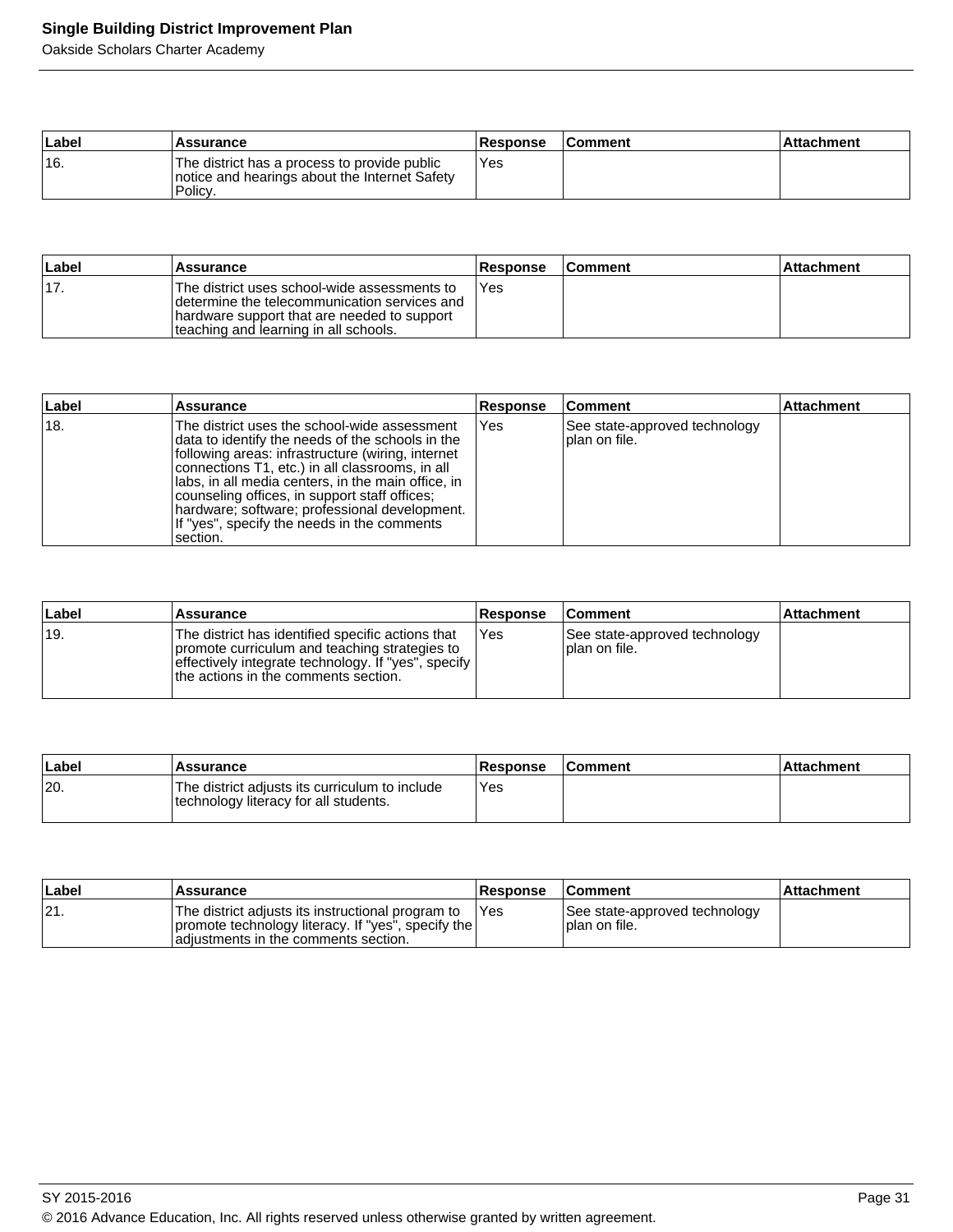Oakside Scholars Charter Academy

| Label | <b>Assurance</b>                                                                                                                                                                                                                                                                                                                                                                                                                                                                                                                                                                                     | <b>Response</b> | Comment | Attachment |
|-------|------------------------------------------------------------------------------------------------------------------------------------------------------------------------------------------------------------------------------------------------------------------------------------------------------------------------------------------------------------------------------------------------------------------------------------------------------------------------------------------------------------------------------------------------------------------------------------------------------|-----------------|---------|------------|
| 22.   | The institution complies with all federal laws<br>and regulations prohibiting discrimination and<br>with all requirements and regulations of the<br>U.S. Department of Education. It is the policy of<br>this institution that no person on the basis of<br>race, color, religion, national origin or ancestry,<br>age, gender, height, weight, marital status or<br>disability shall be subjected to discrimination in<br>any program, service or activity for which the<br>institution is responsible, or for which it receives<br>financial assistance from the U.S. Department<br>lof Education. | Yes             |         |            |

| ∣Label | <b>Assurance</b>                                                                                                                                                                                                                                     | <b>Response</b> | <b>Comment</b>                                                                                                                              | ∣Attachment |
|--------|------------------------------------------------------------------------------------------------------------------------------------------------------------------------------------------------------------------------------------------------------|-----------------|---------------------------------------------------------------------------------------------------------------------------------------------|-------------|
| 23.    | The institution has designated an employee to<br>coordinate efforts to comply with and carry out<br>Inon-discrimination responsibilities. If yes, list<br>the name, position, address and telephone<br>Inumber of the employee in the comment field. | <b>IYes</b>     | Member of Employee Relations,<br>Attn: Employee Relations, 3850<br>Broadmoor Avenue, Suite 201,<br>Grand Rapids, MI 49512, 616-<br>222-1700 |             |

| Label | <b>Assurance</b>                                                                     | <b>Response</b> | <b>Comment</b> | ⊺Attachment |
|-------|--------------------------------------------------------------------------------------|-----------------|----------------|-------------|
| 24.   | The District has a District Board Policy that is<br>I related to Parent Involvement. | 'Yes            |                |             |

| ∣Labe | <b>Assurance</b>                                                                         | <b>Response</b> | <b>Comment</b> | <b>Attachment</b> |
|-------|------------------------------------------------------------------------------------------|-----------------|----------------|-------------------|
| 25.   | 'The District has additional information<br>Inecessary to support your improvement plan. | Yes:            |                |                   |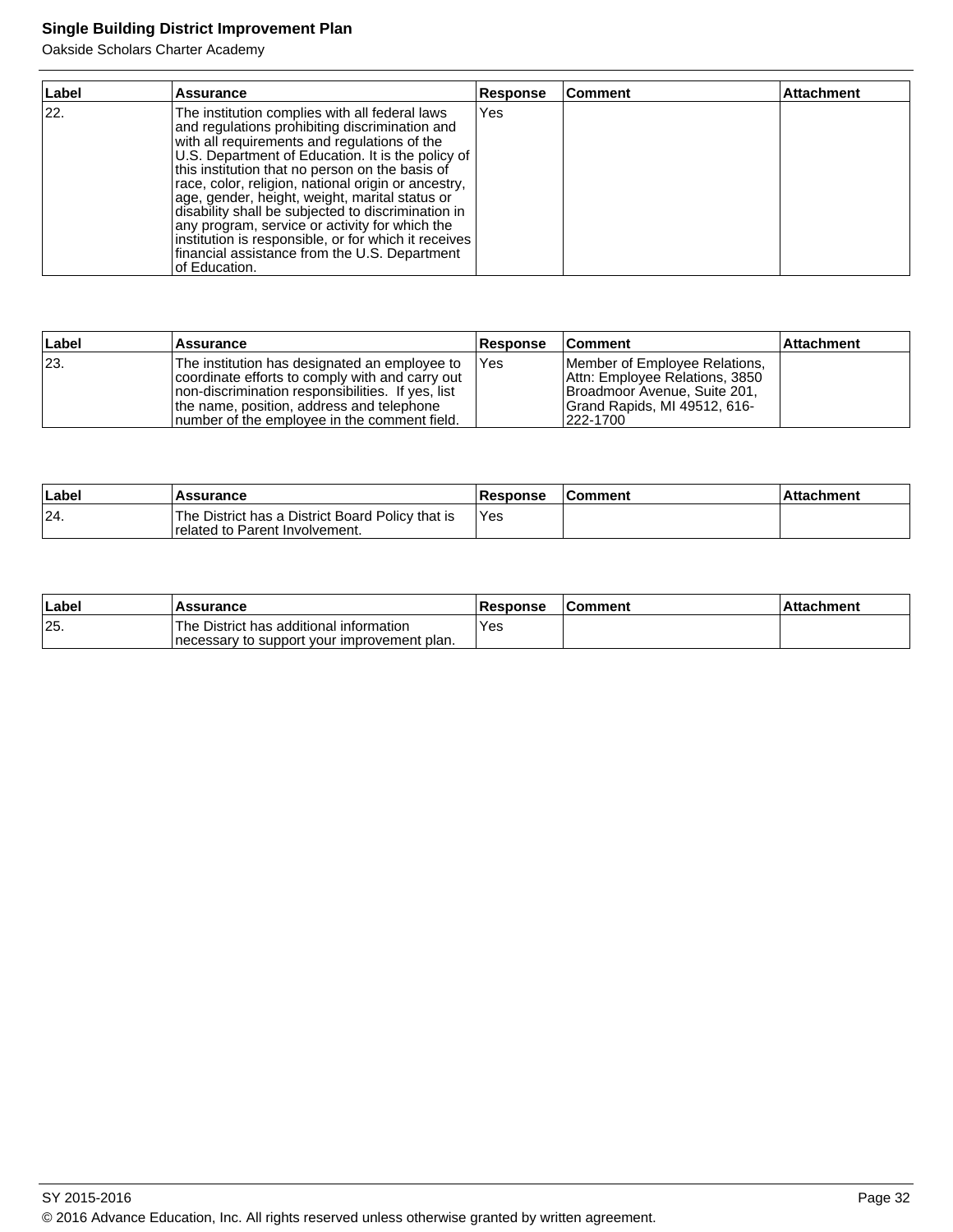# **Title I Schoolwide Diagnostic**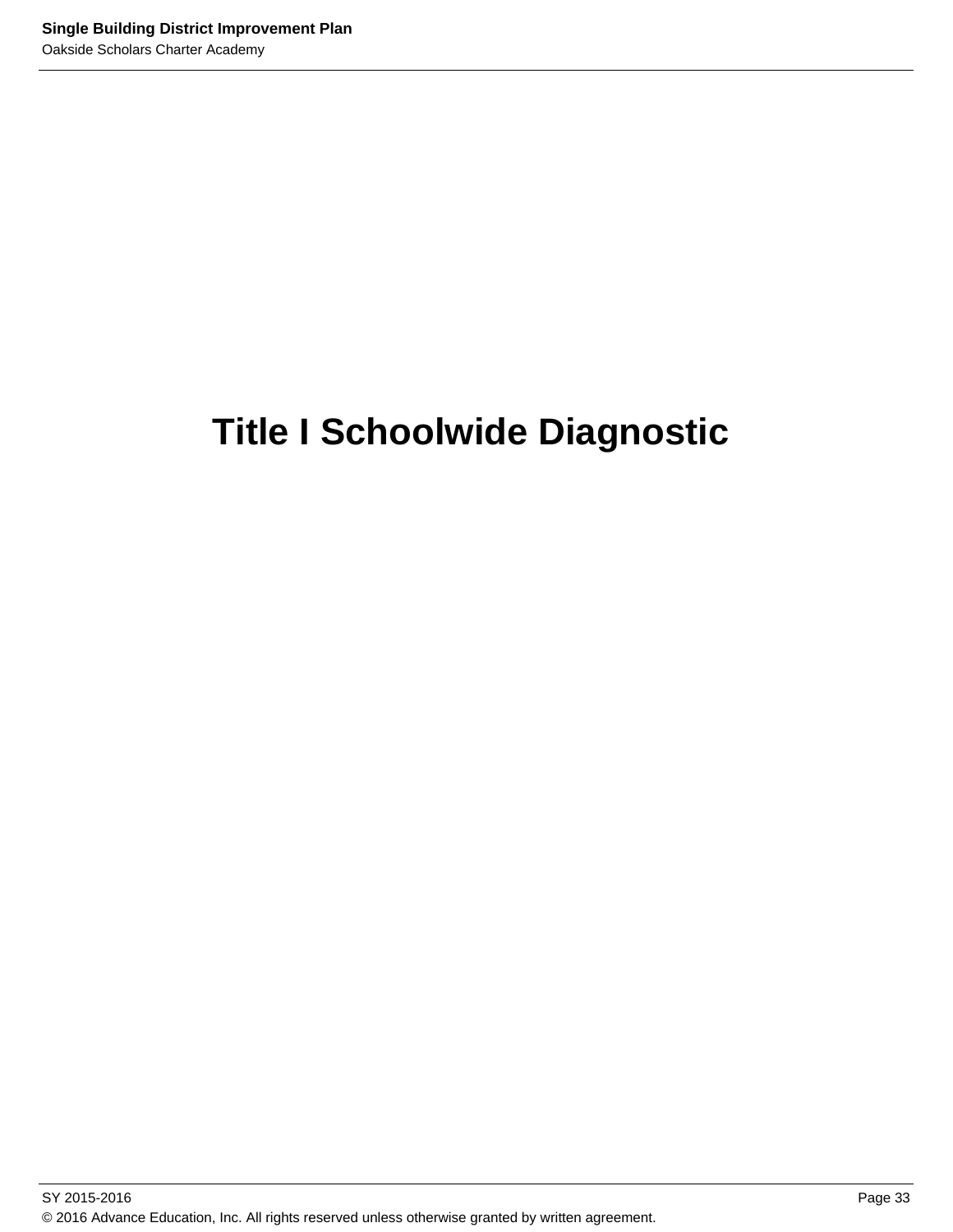### **Introduction**

This diagnostic tool is aligned to requirements for Title I Schoolwide schools. As described in sections 1111(b)(1), 1114 (b)(1)(A) and 1309(2) of the Elementary and Secondary Education Act (ESEA), the Comprehensive Needs Assessment (CNA) requirement is met by completing a School Data Analysis (SDA) and School Process Profile (SPP). The Comprehensive Needs Assessment must be completed prior to creating a new plan or annually updating an existing school improvement plan. Use the results of the Comprehensive Needs Assessment to develop Goals/Objectives/Strategies and Activities. Ensure that the Comprehensive Needs Assessment addresses all four types of data: student achievement data, school programs/process data, perceptions data (must include teachers and parents; student data is encouraged), and demographic data. The Comprehensive Needs Assessment must also take into account the needs of migratory children as defined in Title I, Part C, Section 1309(2).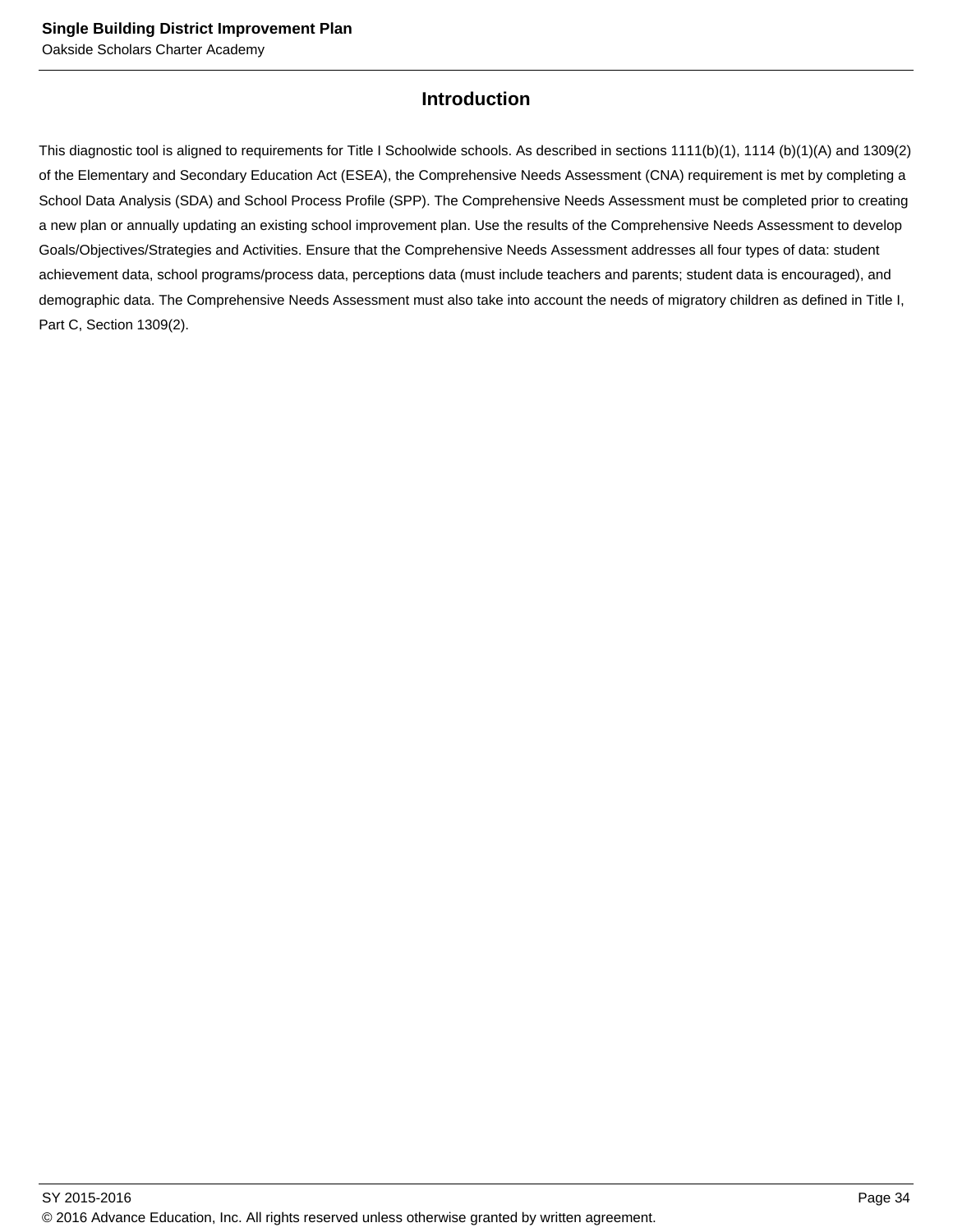### **Component 1: Comprehensive Needs Assessment**

#### **1. How was the comprehensive needs assessment process conducted?**

A formal comprehensive needs assessment is completed by the School Improvement Committee at least annually. It includes a review of a variety of data from the following categories:

1. Student achievement data, including State test data, NWEA data, and local and formative assessment data (including subgroup analysis) 2. Demographic data, including student demographics by subgroup, student enrollment information, teacher demographics (including years of experience), Highly Qualified teacher and paraprofessional information, student attendance and discipline information, etc.

3. Programs and process data, including curriculum alignment assessments, School Quality Review findings (if appropriate), MI-SAAS, etc. 4. Perceptions data, including staff survey results, parent survey results, perception information from community members, etc. This data is analyzed and discussed by the School Improvement Team. Results of the analysis determine the school's focus areas, and the following stakeholders are given an opportunity to provide feedback:

i. Staff - A school improvement-focused staff meeting is held in Feb/March. Staff discuss the comprehensive needs assessment data and analyze/evaluate improvement efforts to determine the focus for the following school year. Staff are formally surveyed during this time, which ensures that they provide feedback on programs and professional development.

ii. Parents - A school improvement-focused parent meeting is held in Feb/March. Parents are presented with comprehensive needs assessment data for their analysis, and they provide feedback/evaluation on school programs via a formal survey.

iii. Board members - School improvement components are reviewed during board meeting(s), to ensure that the Board members have an opportunity to evaluate programs and provide input for the following school year.

- The comprehensive needs assessment data was used to develop Title I, Title II, and Section 31a programs and services. The program and services are outlined in detail in the goals sections as well as in the schoolwide reform strategies.

### **2. What were the results of the comprehensive needs assessment process? What information was concluded as a result of analyzing perception, student achievement, school programs/process, and demographic data?**

- DEMOGRAPHIC DATA REVIEWED: Enrollment, Mobility, Attendance, Discipline, Teacher Experience, Teacher and Leadership Absences,

Teacher Turnover

i. Results -

The Teacher Experience and Perception data shows that there are 31 teachers at Oakside with zero to three years of experience, and only seven teachers that have four to fourteen years of experience. Additionally, the Teacher Turnover Count was eight teachers in both 2014-15 and 2013-14. Teacher absences were also high in 2014-15 due to illness and professional development. When reviewing the teacher perception data, many of the areas measured indicate declining staff satisfaction. The lowest area is "Morale in School is High" with only 14% of staff in agreement.

#### ii. Conclusions -

Based on our review of Teacher Experience and Perception data, school leadership needs to improve the morale at Oakside and make it a good environment for students and teachers alike. Because so many of the teachers are relatively inexperienced, they do not have the expertise in interacting and discouraging negative student behavior and therefore feel they cannot effectively teach. The method for dealing with disciplinary incidents needs to be consistently upheld in order to make disciplinary actions more effective. Additionally, more inexperienced teachers should also be trained by more senior educators in strategies to encourage positive behavior as well as have the SY 2015-2016 Page 35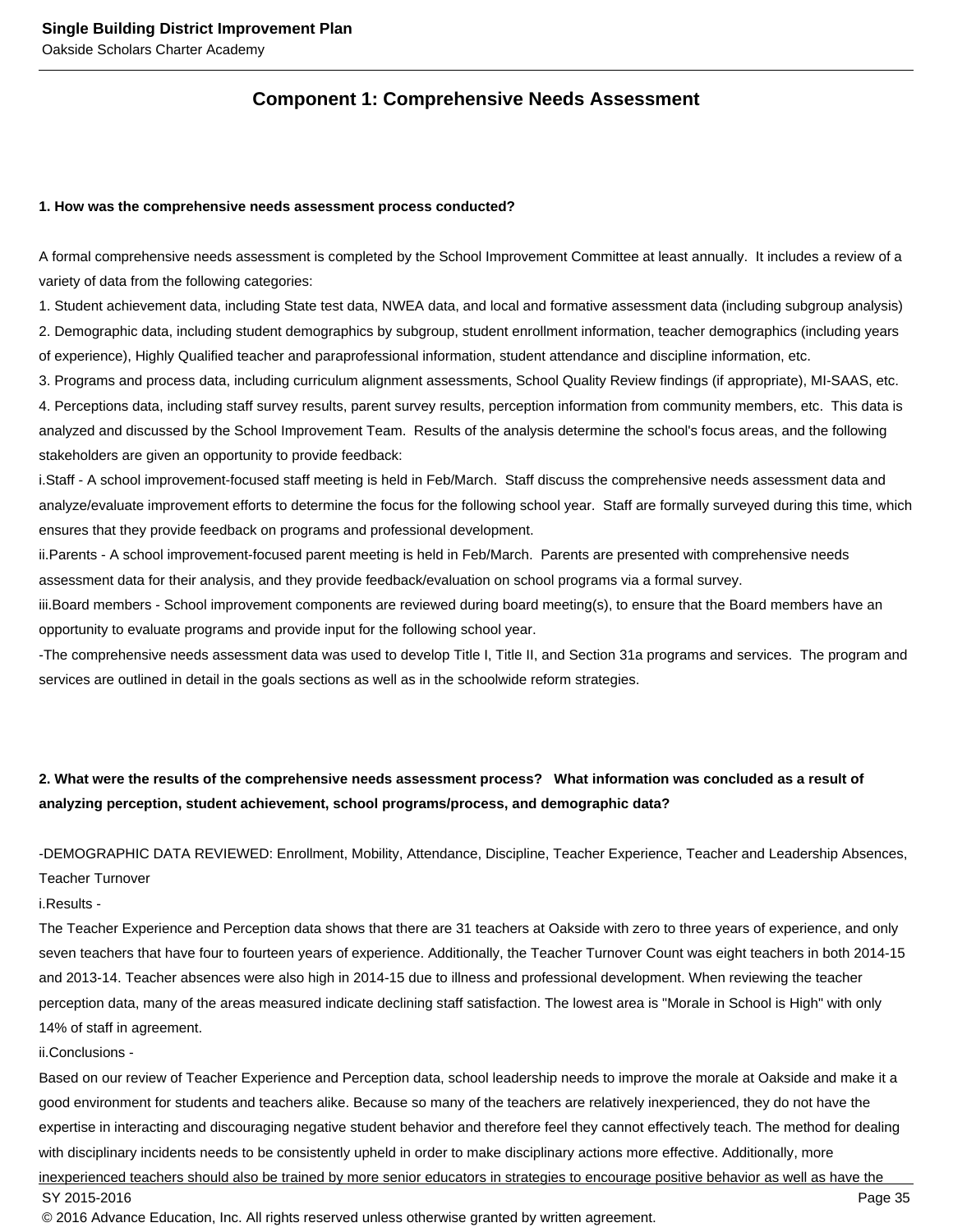opportunity to be trained in classroom management professional development.

- PERCEPTION DATA REVIEWED: Voice of the Parent - an annual parent survey and Employee Loyalty Survey - an annual staff survey i. Results-

Based on this data, the area of "Likelihood to Enroll Next Year" with a 70% parent satisfaction rate indicates the overall highest level of parent satisfaction. The area of "Discipline is Effective" with a 45% parent satisfaction rate indicates the lowest overall level of satisfaction among parents in 2014-15.

ii. Conclusions -

In 2014-15, the lowest area of parent satisfaction was in "Discipline is Effective," showing that we need to engage students and reduce incidents requiring discipline. Hosting a parent information night would be beneficial for informing parents of Oakside's high behavioral expectations. At this event, parents can become more involved in encouraging their students' positive behavior and can learn ways to track their student's academic and behavioral progress online using AtSchool.

- STUDENT ACHIEVEMENT DATA REVIEWED: M-STEP and NWEA PGA/MAP assessment data

i. Results-

A review of the M-STEP data shows an increase in student proficiency over the past three years in math, science, and social studies.

Unfortunately, students did not meet the state's targets of performance in any subject area.

ii. Conclusions -

Our M-STEP data shows that we have to focus on all core subject areas since the state's targets of performance were not met in these areas.

- PROGRAM AND PROCESS DATA REVIEWED: EdYES! (School Systems Review)

i. Results-

Indicators D, F, H, J, N, Q, S, T, V, and W are only considered to be partially implemented and require future action in order to fully implement them.

ii. Conclusions -

We will focus on using resources to develop a coherent curriculum and effective instructional practices, using the SIP data to drive decision making, and creating a shared leadership for learning will all assist with increasing student academic achievement. In addition, we are committed to providing differentiated instruction to meet individual student needs.

### **3. How are the school goals connected to priority needs and the needs assessment process? It is clear that a detailed analysis of multiple types of data was conducted to select the goals.**

Goals were developed using the Comprehensive Needs Assessment, which includes extensive demographic, student, teacher, parent perception, staff perception, M-STEP, NWEA, programs and process, and formative assessment data.

- Math Goal:

The Free and Reduced Lunch subgroup will increase 15% in Math as measured by M-Step State Test by June 30, 2016.

- Math Objective:

Oakside will be continuing the professional development needed in iReady for teachers to review skills needed to use the program as well as data analysis within the program in order to achieve our Math objective.

- English Language Arts/Reading/Writing Goal:

The Free and Reduced Lunch subgroup will increase 8% in English Language Arts as measured by M-Step State Test by June 30, 2017.

- English Language Arts/Reading/Writing Objective:

Oakside will order Summer Bridge Books based on individual classroom needs, and will have professional development in iReady for reading

SY 2015-2016 Page 36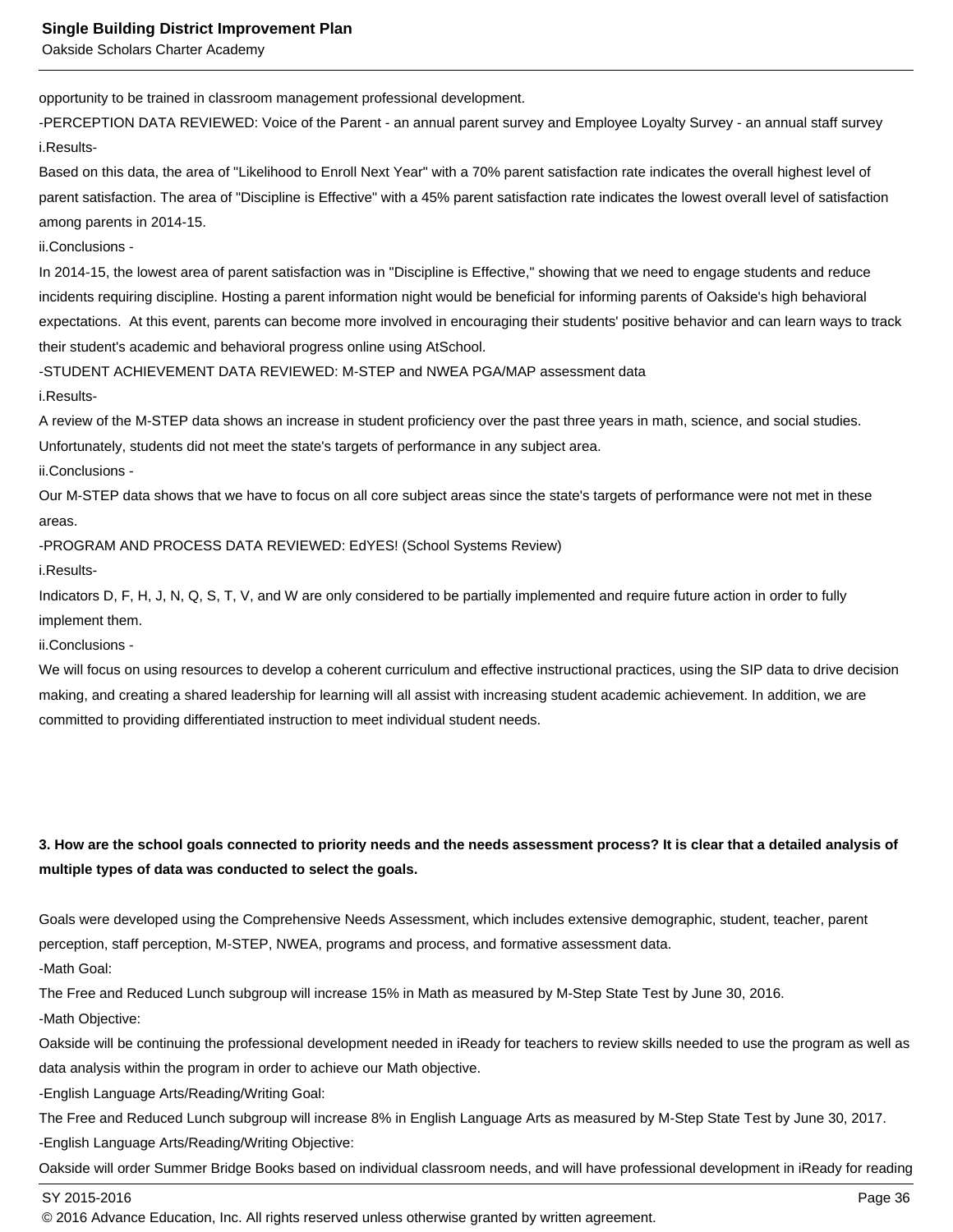in order to achieve our Reading objective. We will also provide AARI training for select staff members who will then come back and train the staff at a school professional development day in order to achieve our Writing goal.

- Science Goal:

The Free and Reduced Lunch subgroup will increase 15% in Science as measured by M-Step State Test by June 30, 2016.

- Science Objective:

Oakside will continue to use Achieve 3000 in grades 5-8, and will also put a greater emphasis on professional development for grades 5-8 in order to achieve our Science goal.

- Social Studies Goal:

The Free and Reduced Lunch subgroup will increase 15% in Social Studies as measured by M-Step State Test by June 30, 2016.

- Social Studies Objective:

In order to achieve our Social Studies goal, students in K-5 will participate in a school wide economics program. Production of a product, buying and selling goods, marketing products, working with money, budgeted money, et cetera. Planning with grade levels to execute this program is necessary.

### **4. How do the goals address the needs of the whole school population? How is special recognition paid to meeting the needs of children who are disadvantaged?**

The school population experiences academic and organizational improvements as at-risk student achievement increases. All of the school's goals address the needs of the whole school population by setting high proficiency expectations for all student. Strategies for supporting all students are outlined in the Comprehensive Needs Assessment, goals section, and Schoolwide Reform component. The school has implemented activities to ensure that students who experience difficulty mastering standards are provided with effective and timely additional assistance.

Additionally, the school has developed measures to ensure that students' difficulties are identified on a timely basis in order to provide teacher and school leadership with sufficient information on which to base effective assistance. Teachers utilize the formative assessment process to meet the varied learning needs of students. The school uses differentiated instruction by implementing regularly scheduled workshop sessions and flexible groupings in order to meet each student's individual learning needs.

Supplemental intervention services are provided to students that are having difficulty mastering State academic achievement standards through differentiation in the classroom. If the school has students that are identified as neglected or delinquent, they will use the Comprehensive Needs Assessment data to develop neglected programs and services.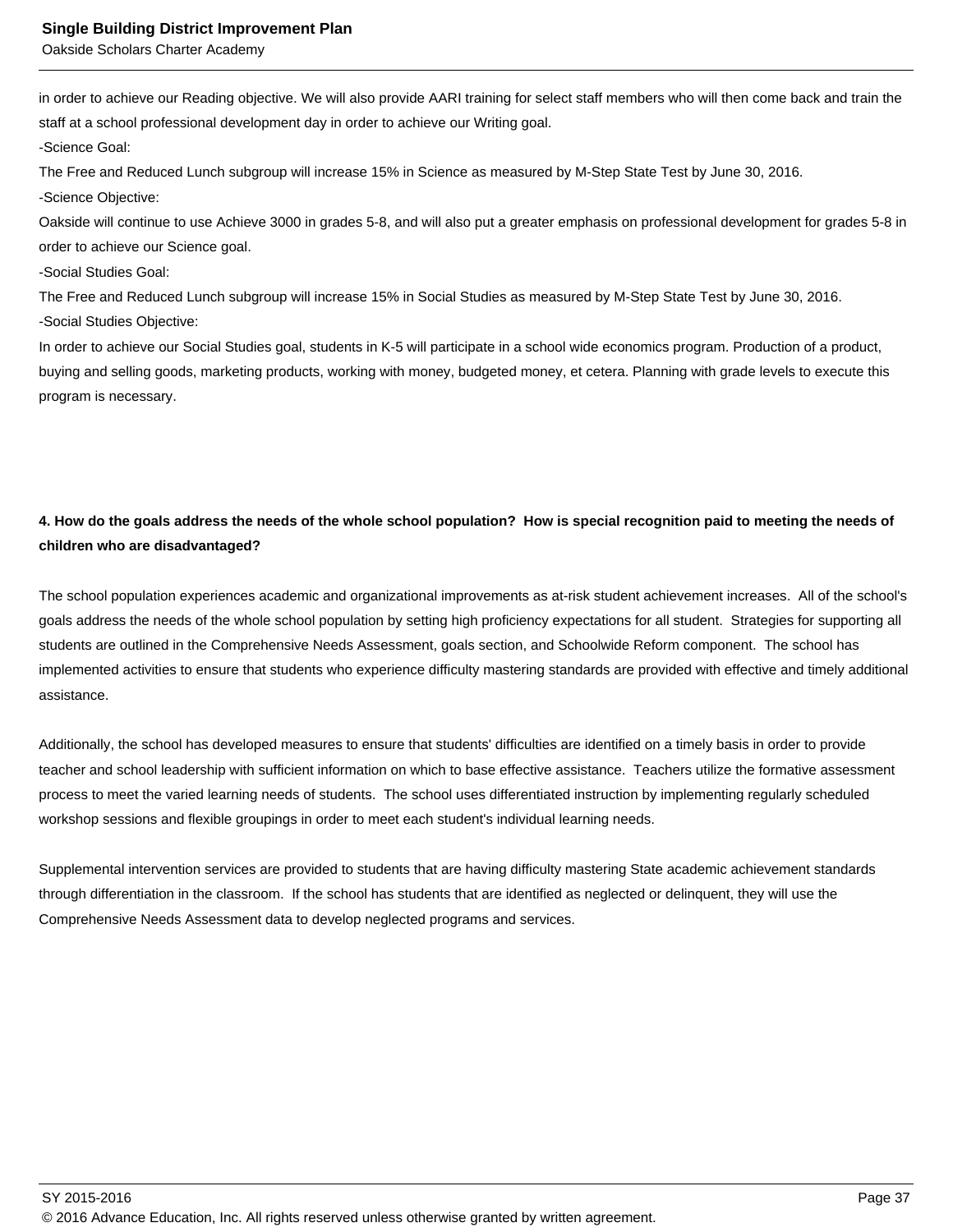### **Component 2: Schoolwide Reform Strategies**

#### **1. Describe the strategies in the schoolwide plan which focus on helping ALL students reach the State's standards.**

The school's educational program is grounded in the principles of Effective Schools Research, which was originally developed by Ronald R. Edmonds, who served on the faculties of Harvard University and Michigan State University. Effective Schools Research recommends research-based school attributes that are associated with quantifiably improved student learning. By definition, an "Effective School" is one in which all children obtain at least the essential knowledge, concepts, and skills needed to be successful at the next higher level. Within the Effective School, there are seven unique characteristics that correlate with school effectiveness. This school has adopted these characteristics as part of its promise to deliver a high-quality educational option for parents of the community. These seven characteristics are as follows: clear school mission, high expectations for success, instructional leadership, frequent monitoring of student progress, opportunities to learn, safe and orderly environment, and strong home-school relations.

In addition to adopting these characteristics of Effective Schools Research, the educational program includes a "Back to Basics" approach, a longer school day, structured discipline, and a moral focus component of the curriculum based on the Greek cardinal virtues. The educational program utilizes a curriculum that is scientifically research-based, aligned with State standards, and designed to ensure college opportunity for each child that the academy serves.

While Effective Schools Research serves as the foundation of the educational program, it has adopted a number of school wide reform strategies to ensure that it provides opportunities for all children to meet the State's proficient and advanced levels of student academic achievement, uses effective methods and instructional strategies that are based on scientifically-based research, and addresses the needs of all children in the school, but particularly the needs of low-achieving children and those at risk of not meeting the State student academic achievement standards.

One research-based schoolwide reform strategy that has been adopted is the utilization of a master schedule that provides teachers with opportunities to differentiate instruction in order to meet the varied learning needs of students. The school uses differentiated instruction through implementing regularly-scheduled workshop sessions and flexible grouping in order to meet each student's individual learning needs. As such, the school differentiates instruction in order to address the needs of all children in the school--particularly those at risk of not meeting challenging State standards.

By implementing differentiated instruction as a schoolwide strategy, it allows teachers to use a variety of teaching strategies to connect with each student's unique learning style. By incorporating multiple methods and supplemental support, teachers are able to provide access for all students to the general education curriculum. This also allows for enrichment activities for students who have mastered the content standards and are performing at a higher level. Teachers differentiate instruction by incorporating a variety of teaching strategies including direct instruction (traditional whole group instruction), inquiry-based learning (independent student investigation), cooperative learning (small teams of students working together), and information processing (memorization, reciprocal teaching, webbing, graphic organizing, etc.) Additionally, teachers differentiate instruction by providing students with supplemental curricula materials, utilizing computer programs, having supplemental grant-funded staff reviewing learning objectives that were previously introduced and taught by the regular classroom teacher. By using these multiple strategies, teachers are able to meet the needs of students' various learning styles.

Grade level and department meetings focus on differentiation strategies which teachers plan, implement, evaluate and share with the instructional team to ensure students are receiving the most effective instruction. School leadership supports differentiated instruction by SY 2015-2016 Page 38 © 2016 Advance Education, Inc. All rights reserved unless otherwise granted by written agreement.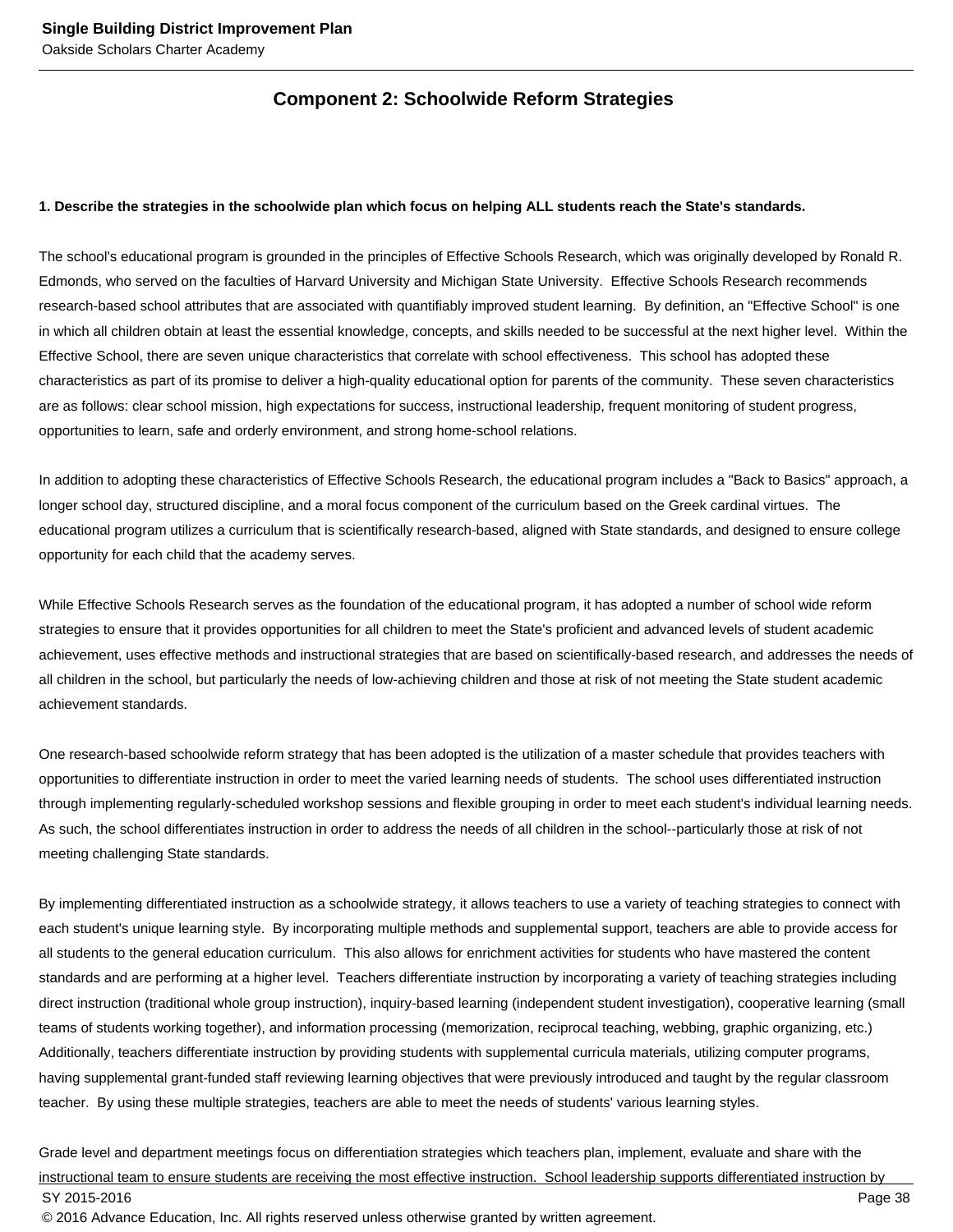including additional professional development opportunities for teachers through conferences, workshops, and team meetings.

Another research-based schoolwide reform strategy that has been adopted is the development of what Richard DuFour calls a Professional Learning Community. The school has adjusted its class and teacher schedules to ensure that grade-level teachers share a common planning time in which each member of the instructional team participates in dialogue about student learning and develops strategies to improve both teaching and learning.

The focus on student learning drives discussions in which teachers examine how students learn and where learning gaps are for each of their students. Through these discussions teachers are better able to understand the whole student and not just their achievement in a certain content area.

In addition to utilizing differentiated instruction and implementing professional learning communities, the school has also adopted a system that ensures that teachers and students can establish and communicate student learning goals and track student progress through the formative assessment process. The school believes it is imperative to identify student learning goals, or educational objectives, so that teachers and students can gauge learning with respect to those goals and celebrate student success as they make progress toward mastery. Importantly, because the school is utilizing specific student learning goals--which align with the State's Grade Level Content Expectations- teachers can effectively provide feedback on student learning through the use of formative assessment. Since teachers have wellestablished student learning goals, they are able to utilize the formative assessment process to track student learning, gauge progress toward mastery, adjust instruction accordingly, and celebrate student success as it relates to learning. Indeed, the employment of these research-based strategies ensures that all students are given the opportunity to learn and succeed.

Finally, the school has adopted as a schoolwide reform strategy the delivery of additional opportunities to learn for students who need to increase their background knowledge. Where students do not have background knowledge sufficient to ensure academic success, the school works to provide increased opportunities for students to enhance their background knowledge so that their learning can be accelerated; such opportunities may include tutoring, mentoring, vocabulary instruction, and other interventions that ensure students have increased time to learn the knowledge and skills they need to be academically successful.

The needs assessment reveals that students as a whole are struggling in the content areas of English Language Arts (including Reading and Writing), Math, Science, and Social Studies. It is a priority to bring all students up to grade level and surpass all state targets of performance. The school will use the strategies outlined above to address the needs of all students and will utilize staff and supplemental programs to provide additional support to the students who need it most. Please see the schoolwide goals which are aligned to the Comprehensive Needs Assessments and specifically target struggling students and specific content standards.

The school's foundation of Effective Schools Research, coupled with these comprehensive schoolwide reform strategies, is the means by which it ensures that all children are academically successful. Indeed, these strategies enable the school to provide opportunities for all students to progress toward and demonstrate proficiency, and to also ensure college opportunity for each student.

### **2. Describe how the research-based methods and strategies in the schoolwide plan increase the quality and quantity of instruction (which accelerates and enriches the curriculum).**

The researched-based methods and strategies in the schoolwide plan that increase the quality and quantity of instruction include supplemental instructional support through push-in and pull-out paraprofessionals. These staff members increase the quantity of instruction

<sup>© 2016</sup> Advance Education, Inc. All rights reserved unless otherwise granted by written agreement.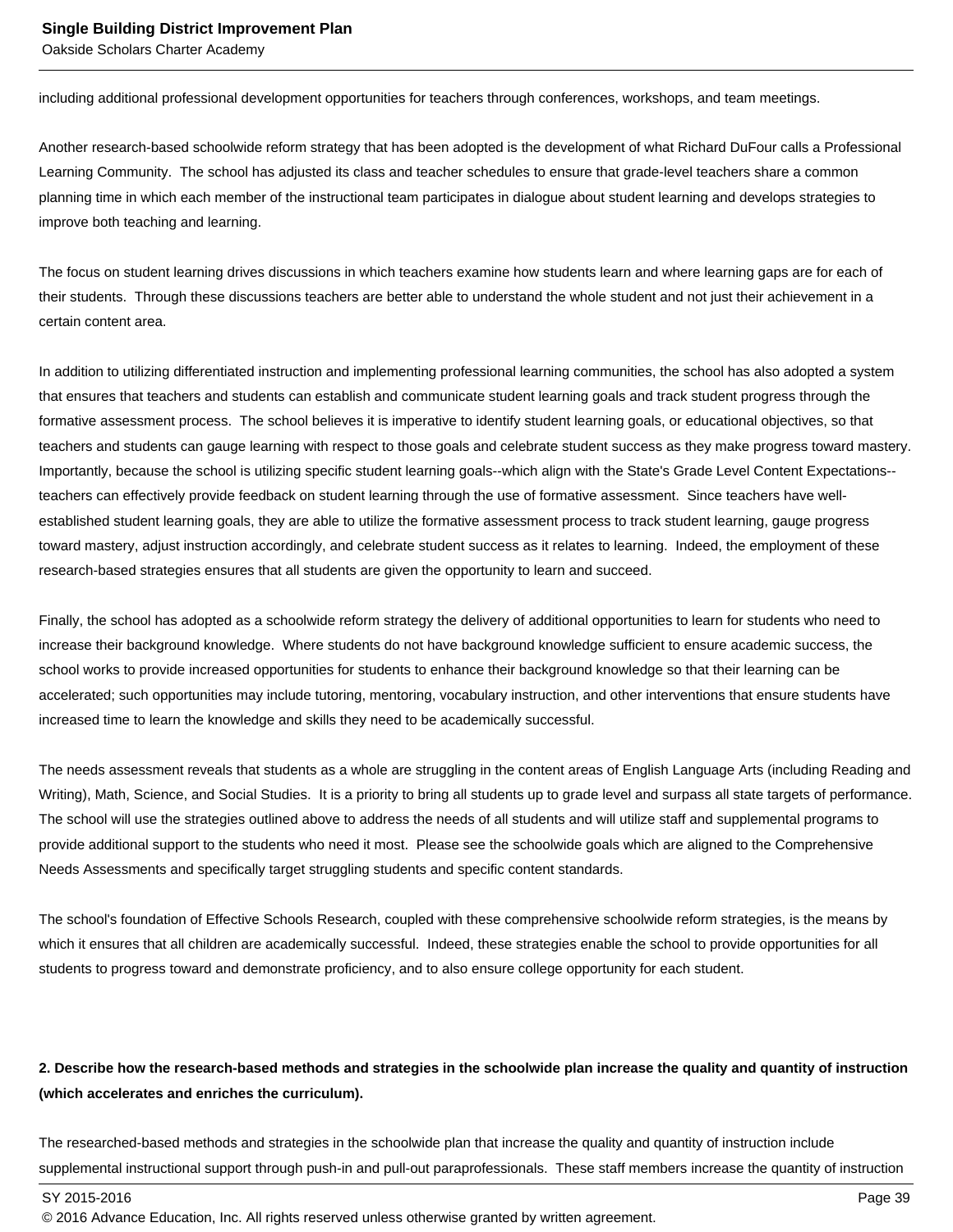for the most below grade level students by providing supplemental support through small group and/or one-on-one support. Additionally, the school will build student background knowledge and increase academic vocabulary by providing after-school-tutoring, summer learning programs and enriching supplemental print and online materials. These strategies can be found in the goals section.

A number of Academic Specialists plan, present, and monitor the intervention services they provide to students through inclusion and small group instruction in order to increase student achievement in the four core content areas. Academic Specialists also work in conjunction with the classroom teacher to determine the most appropriate interventions and related learning strategies for eligible students in the regular classroom setting.

Classroom teachers are a key part of the school's research-based Response to Intervention program as well, and they provide differentiated instruction for all students during workshop time which is regularly scheduled each day. Teachers increase the quality of instruction by ensuing that they are reaching students at their level rather than only providing whole group instruction.

Research-based professional development is also offered to improve instruction quality and the overall educational programing. Professional development strategies can be found under each goal.

### **3. Describe how the research-based reform strategies in the schoolwide plan align with the findings of the comprehensive needs assessment.**

All research-based methods and strategies in the schoolwide plan align with the findings of the Comprehensive Needs Assessment. This includes supplemental grant-funded staff and classroom teachers since all instructional staff are focused on ensuring that the identified gaps in the needs assessment are addressed.

In addition to the staff and a research-based core curriculum, the school utilizes supplemental intervention materials with academically struggling students during in school time to assist instructional staff with differentiating instruction in all content areas to support each goal.

Another research-based strategy that aligns with the findings of the needs assessment is the series of research-based professional development opportunities geared toward ensuring staff learn how to improve teaching effectiveness.

Additionally, out of school time programs ensure that students receive additional academic support to increase instructional time and to address the areas of concerns outlined in the needs assessment.

Supplemental instructional and non-instructional positions, out of school time, professional development, supplemental supplies and subscriptions, parental involvement activities, and technology all align with the needs assessment.

### **4. Describe the strategies in the schoolwide plan which provide a level of INTERVENTIONS for students who need the most instructional support in all major subgroups participating in the schoolwide program.**

The school provides differentiated support for all students. Within the classroom, teachers provide the first level of interventions, ensuring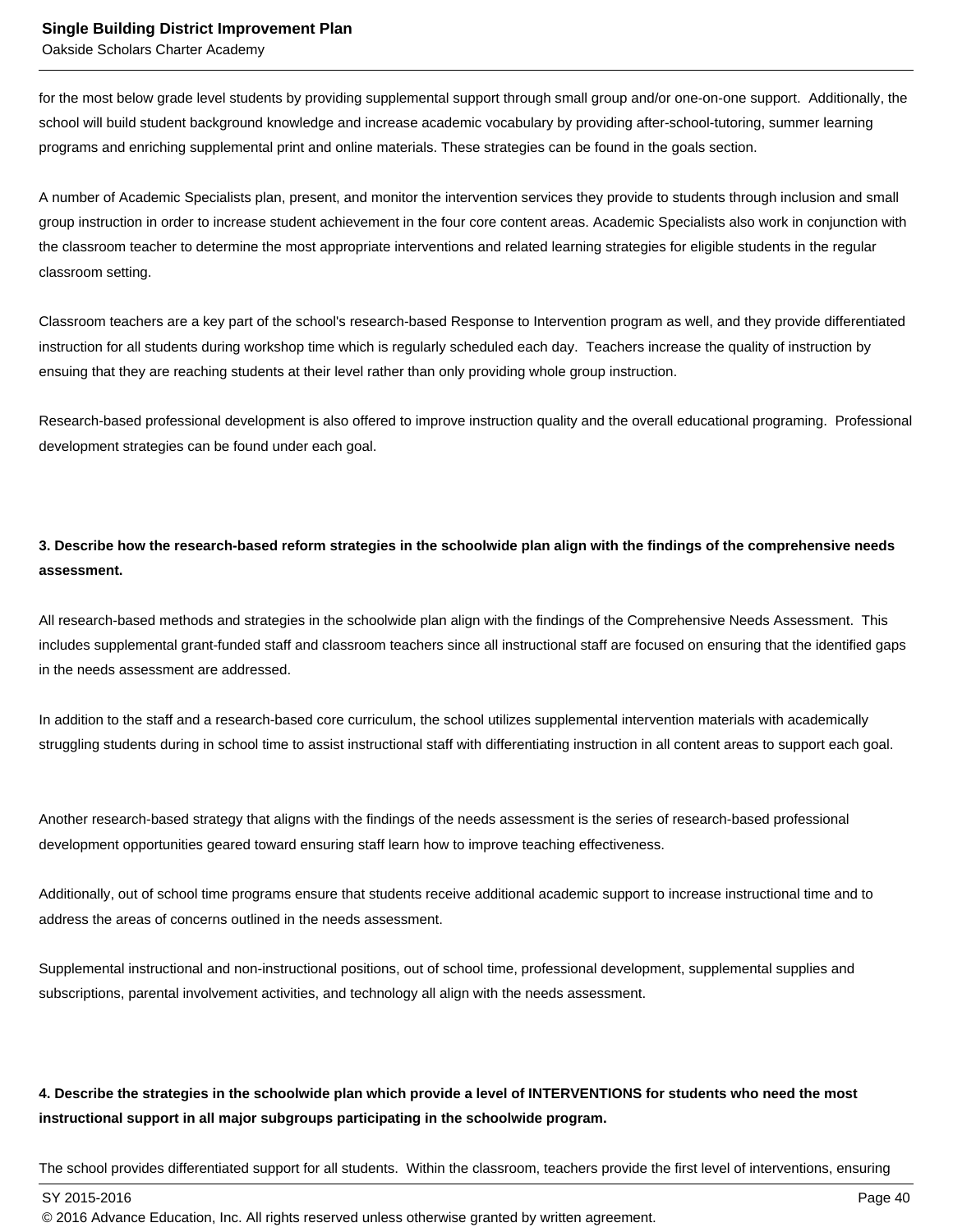that all students revive instruction based on their varying needs. In additional to this support, supplemental grant-funded staff serve academically struggling students in all grades as part of the school's research-based intervention program as outlined above. Supplemental staff increased the quantity of instruction for students and major subgroups who need the most instructional support. Supplemental staff support be found under each goal.

#### **5. Describe how the school determines if these needs of students are being met.**

Teachers have significant input into school-based academic assessments. Each grade level has shared planning time and is expected to spend time each week reviewing student needs, developing instructional strategies to address those needs, and assessment to ensure needs are met. Additionally, teachers choose to implement, as appropriate, tests and assessment that measure student performance with respect to the school's curriculum. The school uses state test data (M-STEP) and NWEA proficiency scores to determining which students to refer to the intervention program. Through the formative assessment process and progress monitoring teachers work collaboratively to identify student's learning progress. When students have mastered content (as measured by progress monitoring tools, M-STEP, and NWEA) they are moved out of the intervention program and are continued to be monitored through regular meetings between intervention and general education staff. Students who continue to show learning gaps (as measured by progress monitoring tools, M-STEP, and NWEA) remain in the program and are offered additional support time.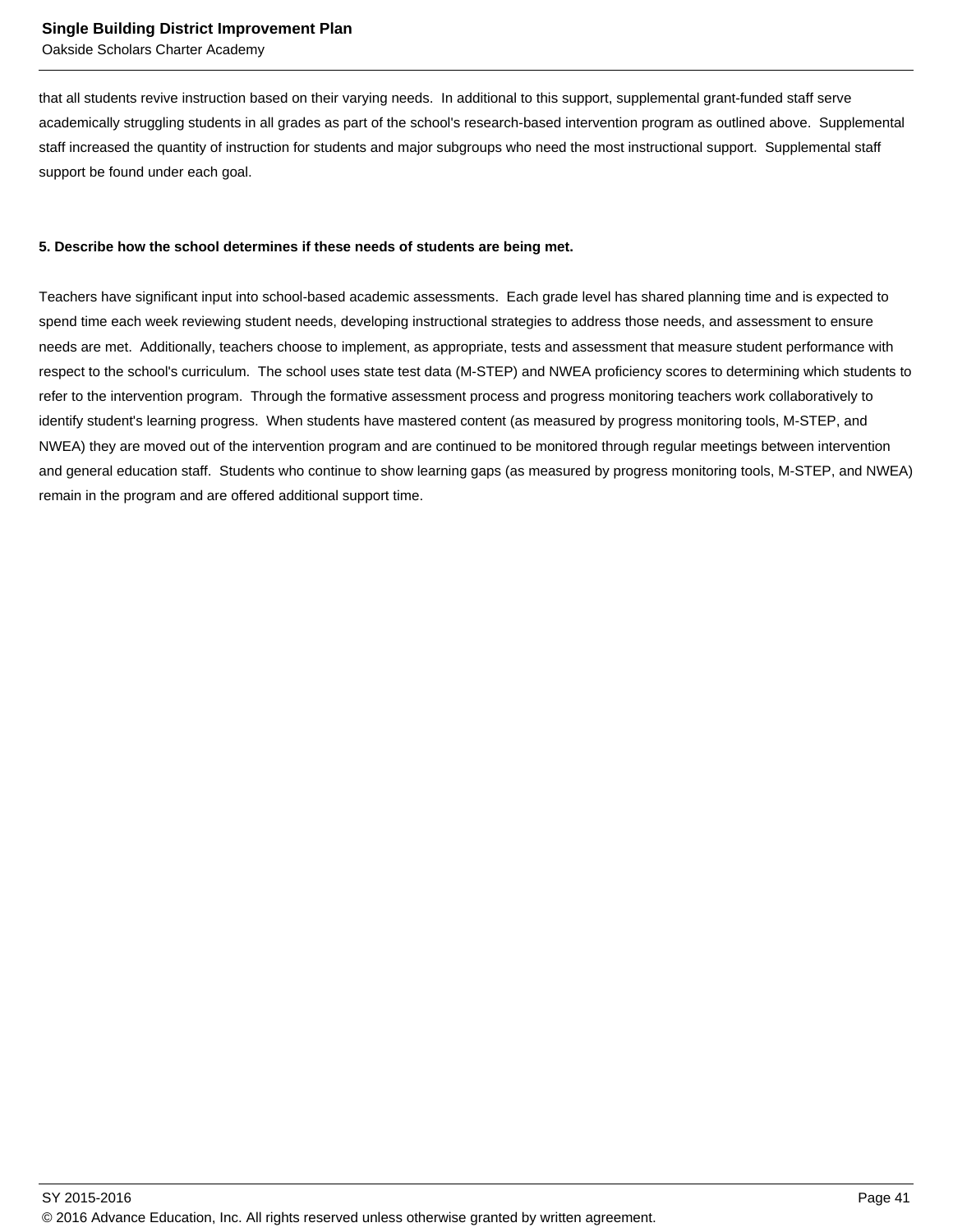### **Component 3: Instruction by Highly Qualified Staff**

| ∣Label | <b>Assurance</b>                                                                                                                                                                                                                                                                                                                     | Response | <b>Comment</b>                                                                                                                                                         | <b>Attachment</b> |
|--------|--------------------------------------------------------------------------------------------------------------------------------------------------------------------------------------------------------------------------------------------------------------------------------------------------------------------------------------|----------|------------------------------------------------------------------------------------------------------------------------------------------------------------------------|-------------------|
|        | 1. Do all of the instructional paraprofessionals<br>meet the NCLB requirements for highly<br>qualified? Provide an assurance statement. If<br>no, what is the number that is not highly<br>qualified and what is being done to address<br>this?<br>NOTE: A schoolwide program must have all<br>highly qualified instructional staff. | Yes      | The school is compliant with the<br>100% paraprofessional<br>requirement and assures<br>Icompliance with Section 1119 of<br>lthe No Child Left Behind Act of<br> 2001. |                   |

| Label | <b>Assurance</b>                                                                                                                                                                                                                                                                                            | <b>Response</b> | ∣Comment                                                                                                                                                  | <b>Attachment</b> |
|-------|-------------------------------------------------------------------------------------------------------------------------------------------------------------------------------------------------------------------------------------------------------------------------------------------------------------|-----------------|-----------------------------------------------------------------------------------------------------------------------------------------------------------|-------------------|
|       | 2. Do all of the teachers meet the NCLB<br>requirements for highly qualified? Provide an<br>assurance statement. If no, what is the number<br>that is not highly qualified and what is being<br>Idone to address this?<br>NOTE: A schoolwide program must have all<br>highly qualified instructional staff. | Yes             | The school is compliant with the<br>100% teacher requirement and<br>lassures compliance with Section<br>11119 of the No Child Left Behind<br>Act of 2001. |                   |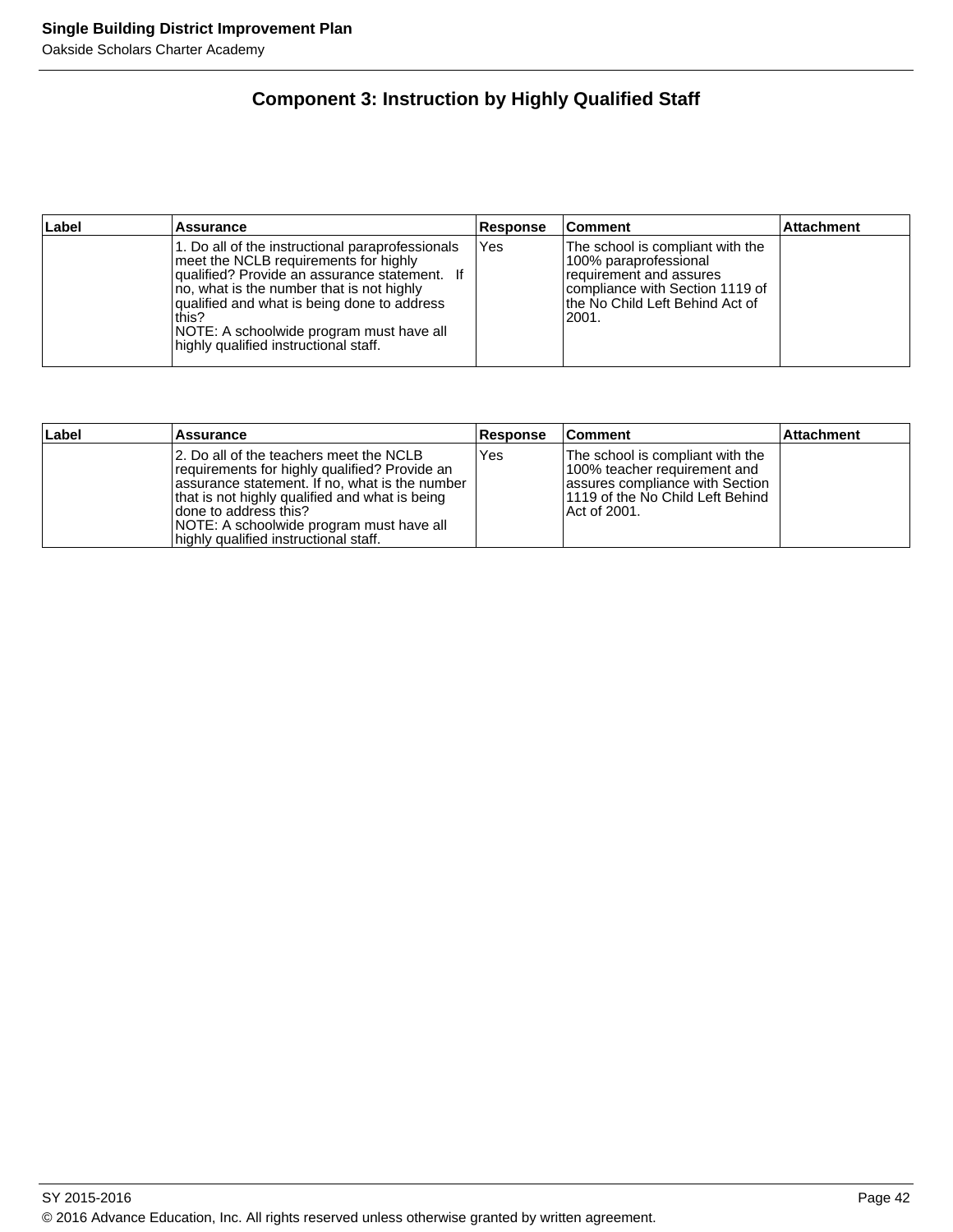### **Component 4: Strategies to Attract Highly Qualified Teachers**

#### **1. What is the school's teacher turnover rate for this school year?**

The teacher turnover rate was 8 teachers in 2014-15.

#### **2. What is the experience level of key teaching and learning personnel?**

There are 31 teachers at Oakside Scholars with three or fewer years of experience. Four teachers have four to eight years of experience, while three teachers have nine to fourteen years of experience.

### **3. Describe the specific initiatives the SCHOOL has implemented to attract and retain high quality teachers regardless of the turnover rate.**

The school holds as a top priority the recruiting, hiring, and retaining of high quality, highly qualified, and fully licensed teachers to serve its students. Efforts made by the school and its management partner, National Heritage Academies include the following:

- Establishing close relationships with local universities and colleges with teacher education programs.

- Advertising positions through online college postings, the National Heritage Academies website, and a weekly internal job newsletter that is sent out to all school and NHA employees.

- Offering a competitive salary and benefits package, including fifty percent (50%) reimbursement benefit for continuing education.

- Providing a comprehensive orientation, mentoring and induction that facilitates a successful transition into teaching.

- Providing opportunities for teachers to improve their instructional skills through a comprehensive professional development program.

- Including teachers in the continuous improvement planning process, and other school initiatives and activities.

### **4. Describe the specific initiatives the DISTRICT has implemented to attract and retain highly qualified teachers regardless of the turnover rate.**

Please see responses from question #3 (the previous question) since the district is a single building LEA.

### **5. If there is a high turnover rate, what initiatives has the school implemented to attempt to lower the turnover rate of highly qualified teachers?**

The specific initiatives implemented to lower the rate of teacher turnover and ensure all high quality, highly qualified teachers are as follows:

- Excellence in Teaching Award; award for the top teachers in the organization
- Teacher Appreciation Week; to recognize and thank our teachers
- American Education Week; to recognize all staff and thank them

- Administrator Appreciation Week; to recognize all leaders and thank them

#### SY 2015-2016 Page 43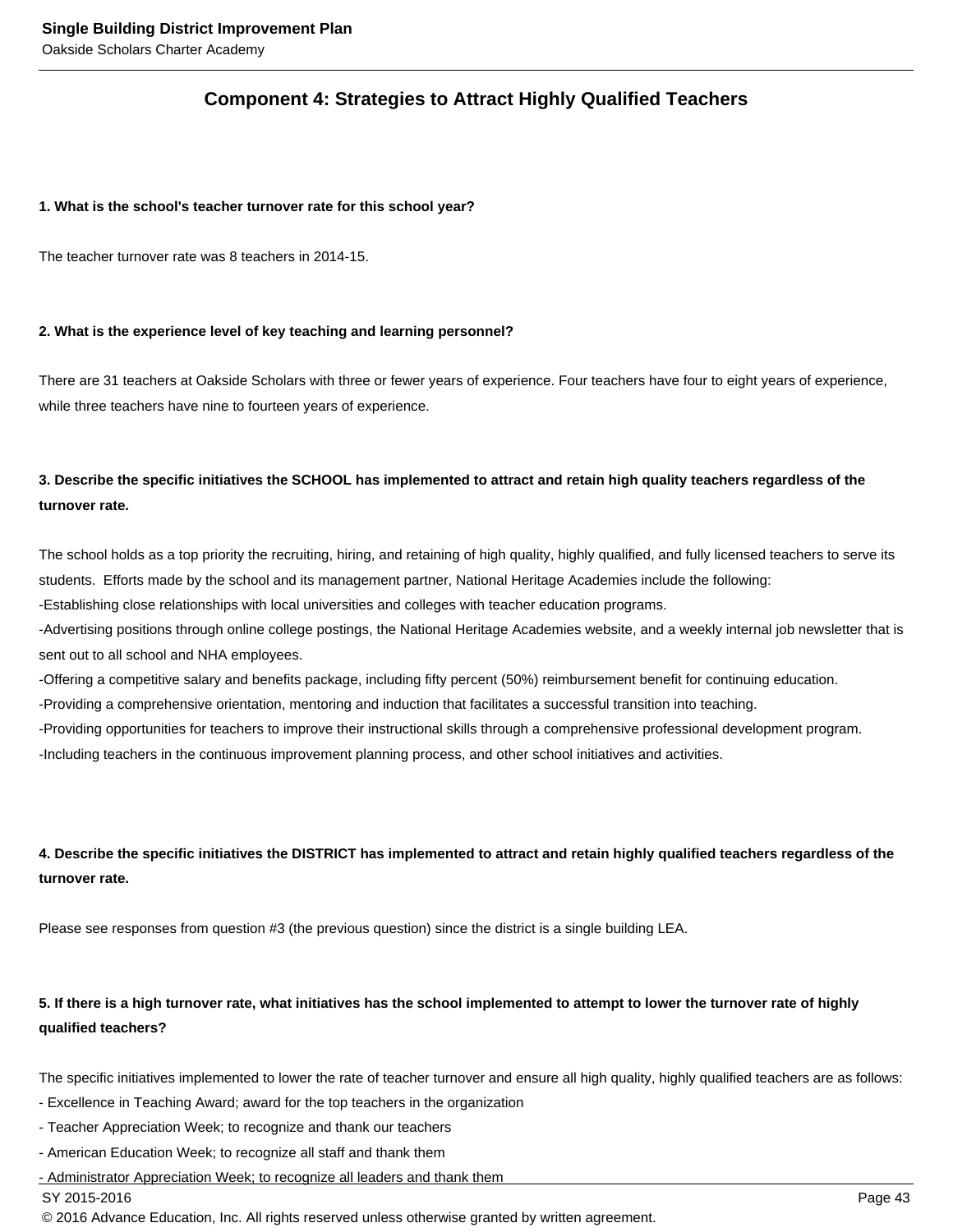Oakside Scholars Charter Academy

- Administrative Professionals Week; to recognize all office staff and thank them
- Bonus plan to recognize high performing teachers
- Performance based pay increases
- Spot rewards program so building leaders can informally recognize staff
- Peer recognition
- Weekly one-on-one meetings to help develop teachers with feedback
- Weekly observations (again to provide suggestions for improvement)
- Evaluation system that provides formal feedback twice per year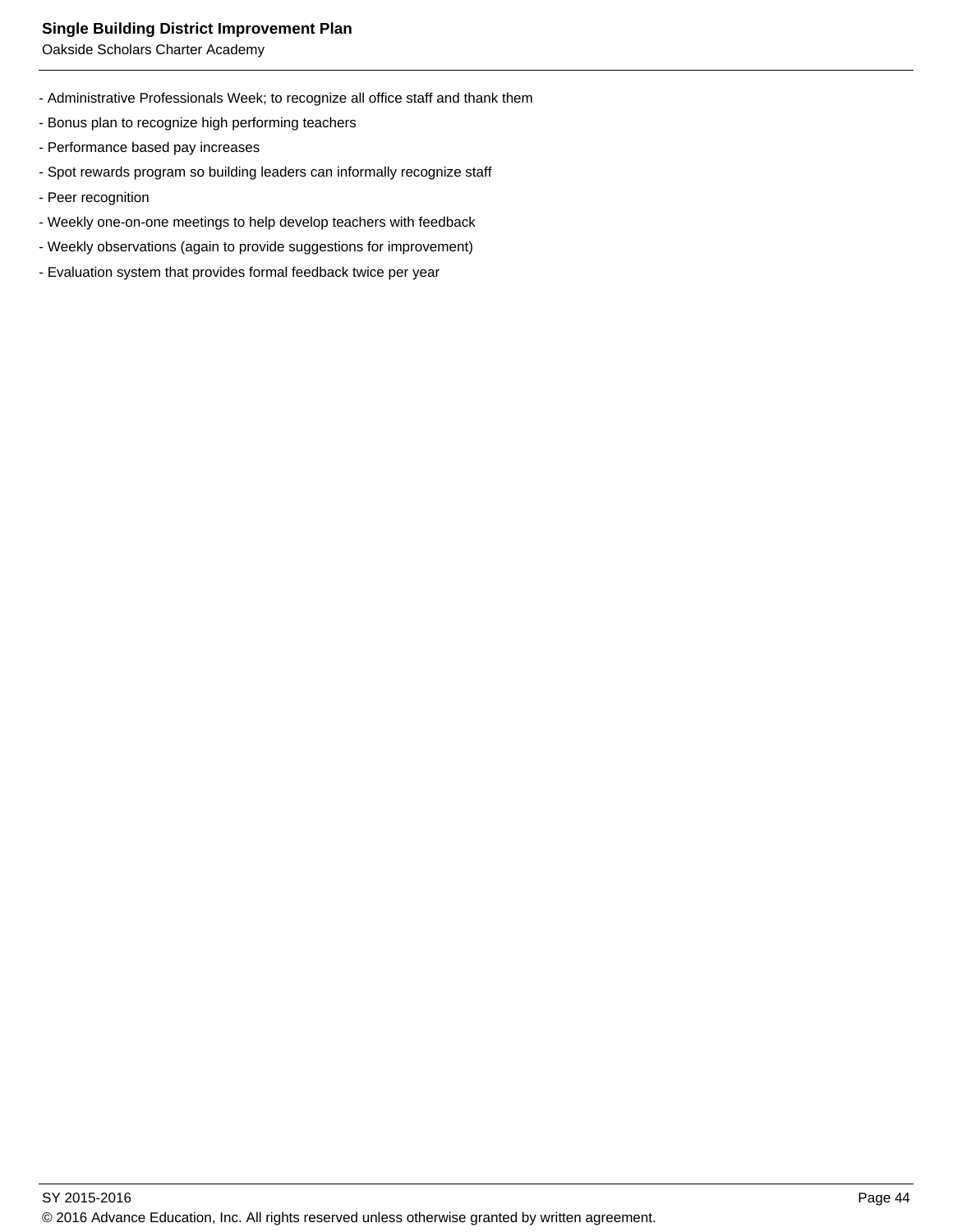### **Component 5: High Quality and Ongoing Professional Development**

### **1. Describe the professional learning that the staff will receive that is aligned with the comprehensive needs assessment process and the goals of the school improvement plan.**

All professional development is aligned to the comprehensive needs assessment and the school improvement goals. A needs assessment was conducted to determine the focus of the professional development efforts. The school staff will work toward improving the academic achievement of their students through continuous professional development aimed at increasing staff knowledge and skills in order to improve the rigor of the instructional practices in the school. The written district professional development plan is based on the Comprehensive Needs Assessment data and includes strategies for meeting the educational needs of students with different learning styles. The school provides opportunities for the principal, teachers, other school staff, and parents, if appropriate, to participate in sustained, indepth professional development. These professional development activities are ongoing and based on scientifically-based research. The school plans on facilitating the professional development included in the goals section which is aligned with the Comprehensive Needs Assessment and the 2016-17 school improvement plan goals.

#### **2. Describe how this professional learning is "sustained and ongoing."**

PD is sustained and ongoing through grade level meetings, and schoolwide professional development events. Staff complete surveys after each professional development to assess the content of each training. The Academic Intervention Coaches and grade level Deans continue to monitor and observe implementation throughout the year through observations, coaching, modeling, and continuous feedback.

| <b>Label</b> | <b>Assurance</b>                                           | <b>Response</b> | <b>Comment</b>                      | ∣Attachment                          |  |
|--------------|------------------------------------------------------------|-----------------|-------------------------------------|--------------------------------------|--|
|              | 3. The school's Professional Learning Plan is<br>complete. | 'Yes            | Attached Oakside 2016-17 PD<br>Plar | <b>Oakside - 2016-17</b><br>IPD Plan |  |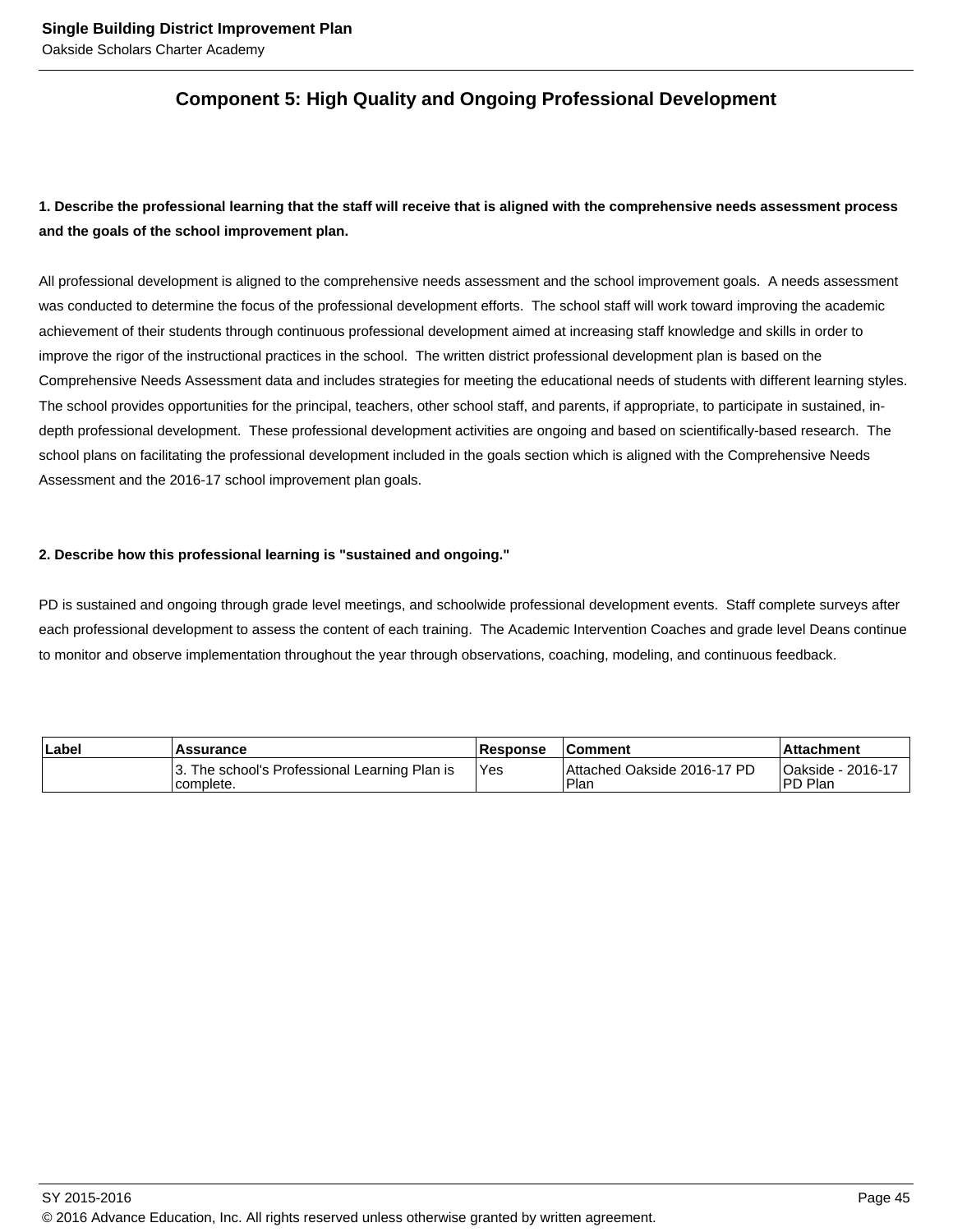### **Component 6: Strategies to Increase Parental Involvement**

#### **1. Describe how parents are (will be) involved in the design of the schoolwide plan.**

Design of Schoolwide Plan: Parent involvement programs are designed by stakeholders, including representative parents, who serve on the School Improvement Committee. The Committee analyzes academic, perception, and process data in order to determine needs related to parent involvement. In addition, parents provide input into the program design through several surveys and parent meetings.

#### **2. Describe how parents are (will be) involved in the implementation of the schoolwide plan.**

Parents will be involved in the implementation of the schoolwide plan by their continued participation on the school improvement team and also by attending the annual parent meetings in the spring and fall. They also participate in the parent involvement activities implemented to support the schoolwide goals. Parents that volunteer in the classrooms will assist teachers in helping students meet their yearly goals as well as the overall schoolwide goals. They will work in small groups assisting in workshop and during reading circles. Parents will be invited to participate in the implementation of the schoolwide plan through other events and volunteer opportunities during the school year.

#### **3. Describe how parents are (will be) involved in the evaluation of the schoolwide plan.**

Feedback from parents on the annual evaluation of the schoolwide plan will be solicited formally through annual surveys and meetings surveys as well as informally from principal meetings and parent teacher conferences, as well as their participation on the schoolwide team. The parent feedback will be incorporated into the review process and the schoolwide plan and programs will be adjusted accordingly.

| Label | Assurance                                                                                                                                                                      | <b>Response</b> | <b>Comment</b>      | <b>Attachment</b> |
|-------|--------------------------------------------------------------------------------------------------------------------------------------------------------------------------------|-----------------|---------------------|-------------------|
|       | 14. Does the school have a Title I Parent<br>Involvement policy that addresses how the<br>school carries out the required activities of<br>IESEA Section 1118 (c) through (f)? | <b>Yes</b>      | IPI Policy Attached | Oak PI Policy     |

#### **5. Describe how the school is carrying out the activities outlined in ESEA Section 1118 (e) 1-5, 14 and (f).**

Outlined below are several parent involvement activities and strategies that will be implemented throughout the school year, as required in ESEA Section 1118(e)1-5,14 and (f): Section 1118 (e) - Building Capacity for Involvement.

1118 (e) (1) - The school provides assistance to parents of children served by the school in understanding such topics as the state's academic content standards and student achievement standards, state and local academic assessments, the requirements of this part, and how to monitor a child's progress and work with educators to improve achievement for their children. The school complies with Section 1118 (e)(1) as follows: Parents will have the opportunity to learn about the following during Parent Learning Events, Coffee with the Principal, and other Parent Meetings: the state's academic content standards and student achievement standards, state and local academic assessments, the requirements of this part, how to monitor a child's progress and work with educators to improve achievement for their children. The

SY 2015-2016 Page 46

<sup>© 2016</sup> Advance Education, Inc. All rights reserved unless otherwise granted by written agreement.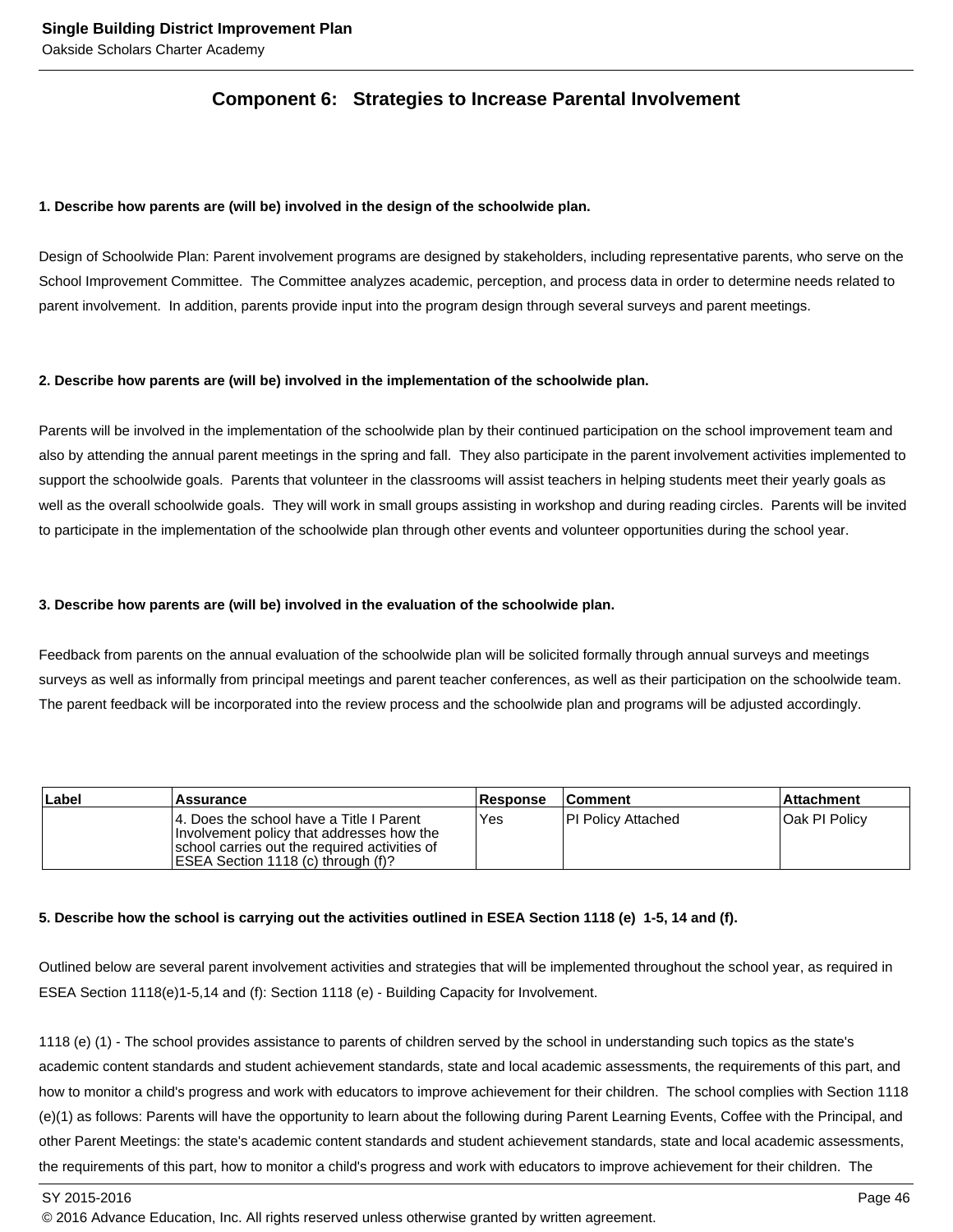Oakside Scholars Charter Academy

school will also hold Parent Teacher Conferences twice per year, and teachers will communicate opportunities to volunteer in the classroom as well as specific meeting times and dates for them to participate and learn about their child(s) education via school email, teacher and principal newsletters, and SchoolMessenger (automated communication system).

1118 (e) (2) - The school fosters parental involvement by providing materials and training to help parents work with their children to improve their children's achievement. The school complies with Section 1118 (e)(2) as follows: This is done in myriad of ways, one of which is the Back to School event held in August each year, in which families will receive a school calendar and information regarding additional services offered by the school; they will also have access to their child(ren)'s teacher(s), and will receive print materials to help them understand the opportunities for parent involvement during the school year. Another way that the school reaches parents is through monthly newsletters in which information regarding current happenings in the school, strategies to increase student achievement, and community resources for parents and students are articulated. These newsletters are distributed via email, the school's website, and in print form available in the school's front office. Additionally, the principal hosts informal "Coffee with the Principal" meetings. Further, the school holds two annual parent-teacher conferences, which are very well-attended, but parents are always welcome to schedule additional time with school staff to discuss these and any other topics as needed. Another way in which parents are provided with materials and training to enable and empower them to help their children increase their achievement is through parent learning events. All parents are invited to these events to help them better understand their key role in their child(ren)'s education. Finally, all parents are invited to attend the Title I Parent Meetings held at least twice per school year. The meetings will always include the following agenda items, but will be expanded based on student needs:

- What is Title I?
- Why might my child need help?
- How can I get involved?
- School Improvement Overview
- Title I Parent Involvement Policy Review
- Teacher-Parent-Student Compact Review
- Homeless Dispute Resolution Process

1118 (e) (3) - The school takes seriously its commitment to educating teachers, pupil services personnel, principals, and other staff in the value and the utility of parents' contributions. The school complies with Section 1118 (e) (3) as follows: Educators receive guidance in ways to reach out to parents; to communicate with them; to work with them as equal partners; to implement and coordinate parent programs; and to build ties between parents and the school. The school solicits the assistance of parents through its parent nights and surveys so that they are part of the conversation around educating all school staff on the value and utility of the contributions of the parent population. Further, the school's Director of School Quality provides the school leadership team with ongoing support related to these key areas of parent/school development, and in turn, the leadership team provides weekly observations and one-on-one coaching for teachers which includes coaching around meaningful parent involvement and family engagement to increase academic achievement. Teachers are encouraged to keep open lines of communication with parents, to work with them as partners in every student's education, to participate and volunteer for parent events and programs, and to build and maintain positive relationships between families and the school.

1118 (e) (4) - The school coordinates and integrates parental involvement programs and activities with Head Start, Reading First, Early Reading First, Even Start, the Home Instruction Programs for Preschool Youngsters, the Parents as Teachers Program, and/or public preschool and other programs, and conduct other activities, such as parent resource centers, that encourage and support parents in more fully participating in the education of their children.

The school complies with Section 1118 (e)(4) as follows: One of the duties of the school's social worker is to coordinate and integrate the

SY 2015-2016 Page 47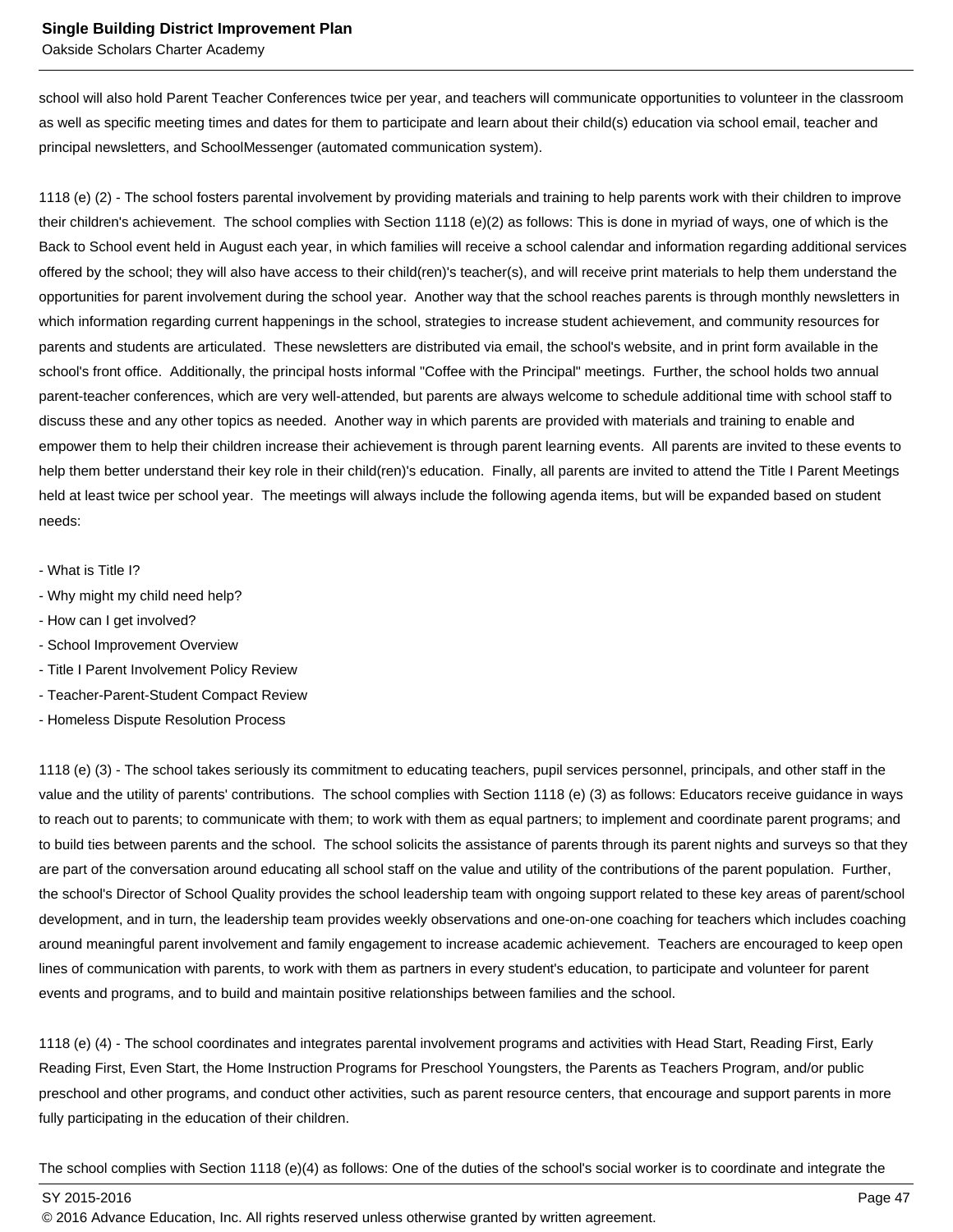parental involvement program at the school with activities and resources in the community by attending meetings with local agencies monthly, maintaining regular contact with community services resources and not for- profit counseling and young person's groups such as The Boys and Girls Club and the YMCA. Additionally all staff are expected to educate the whole child by encouraging and supporting parents to fully participate in their child's education. Staff does this by being available via phone, email and for in-person meetings, and also more formally through parent and family events. The plan for connecting with preschool age children also includes numerous summer gettogethers in which the children can meet the teachers and staff of the school and other students making a similar transition. For example:

- Popsicles on the Playground (school wide summer fun at the school playground for new students to meet staff members and other students making a similar transition)

- A welcome party for new families including all incoming kindergarteners

- An Open House will occur prior to the school year in which students will meet their classroom teachers.

1118 (e) (5) - The school ensures that information related to school and parent programs, meetings, and other activities is sent to the parents of participating children in a format, to the extent practicable, in a language the parents can understand. The school complies with Section 1118 (e)(5) as follows: The school communicates information via SchoolMessenger (emails and texts), direct emails from teachers, and via principal and teacher newsletters. These modes of communication are helpful for literate and seeing parents, and if there is a literacy or sight barrier the school communicates verbally with parents as well. Additionally, all documentation and communication is translated for parents whose primary language is not English. Accommodations including relay services are used for any parents with disabilities.

1118 (e) (14) - The school provides such other reasonable support for parental involvement activities under this section as parents may request. The school complies with Section 1118 (e)(14) as follows: The school solicits feedback from parents about support they may need via surveys, meetings, and informal communication. If requested by parents, the school will provide parents of identified Title I students additional opportunities for regular meetings to offer suggestions and to participate in decisions that impact their child's education such as during the already regularly scheduled monthly parent/principal meetings.

Section 1118 (f) - The school provides full opportunities for the participation of parents with limited English proficiency, parents with disabilities, parents of migratory children, including providing information and school reports required under Section 1111 in a format and, to the extent practicable, in a language such parents understand, in carrying out parental involvement policy in the school. The school complies with Section 1118 (f) as follows: the school provides individual student academic assessment results (M-STEP, NWEA, and other formal and informal assessments) to all parents in a format that they can understand, including an interpretation of the results. This information will not only be translated in a language that parents can understand, but the educational language and acronyms will be communicated during parent learning events, parent trainings, parent-teacher conferences, principal meetings, and other informal and formal parent events. The school will accomplish this by providing assistance to parents, providing materials and training to help parents, training teachers and other staff in how to partner with parents, and providing information in several languages as appropriate. The school wants parents to fully understand their child's test results so they can be an active participant in their academic success. The school communicates information via SchoolMessenger (emails and texts), direct emails from teachers, and via principal and teacher newsletters. These modes of communication are helpful for literate and seeing parents, and if there is a literacy or sight barrier the school communicates verbally with parents as well. Additionally, all documentation and communication is translated for parents whose primary language is not English. Accommodations including relay services are used for any parents with disabilities. Outlined below and within the Parent Involvement Plan are several parent involvement activities and strategies that will be implemented throughout the school year. Parent involvement activities and strategies that will be implemented throughout the school year include:

Popsicles on the Playground, Parent Information Meeting with Principal, Summer Learning Activity Newsletters, Back to School Open House, Parent Orientations, Title I Parent Meeting, Parent Teacher Conferences, Parent SIP Meeting, and Principal Newsletters, Dean Newsletters, and Teacher Newsletters, Additional activities will be added as needed. Through these activities and parental involvement components, the

<sup>© 2016</sup> Advance Education, Inc. All rights reserved unless otherwise granted by written agreement.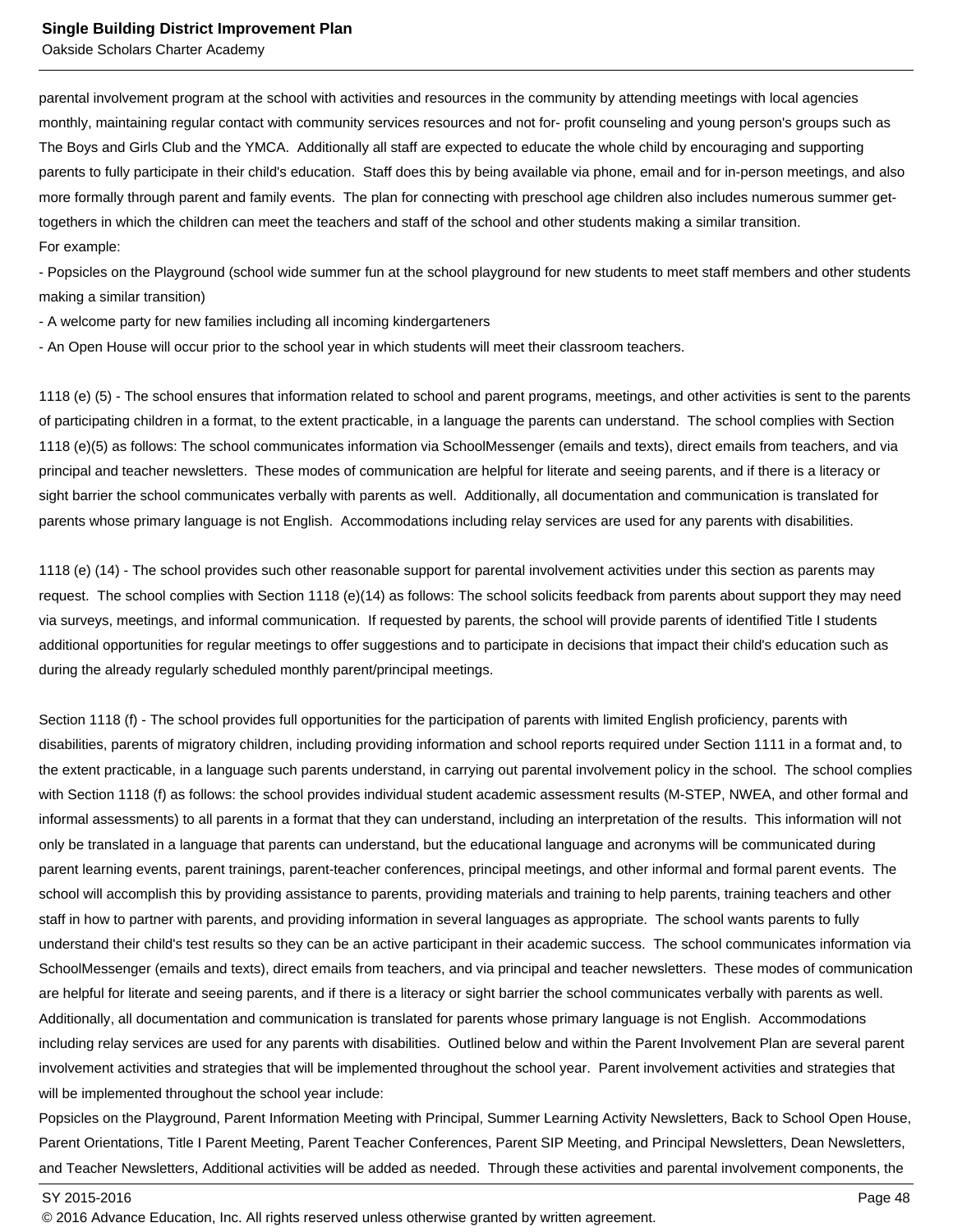Oakside Scholars Charter Academy

school assures that it appropriately: 1) provides assistance to parents through parent teacher conferences, access to teachers and administrators via phone, email and in person, parent trainings, and other individualized ways according to parent needs; 2) provides materials and training to help parents work with children to improve their achievement during family engagement and parent involvement events, meetings with school leadership and teachers, parent teacher conferences and other individualized ways according to parent needs; 3) trains teachers and other required staff in the importance of and how to partner with parents during staff professional development days, through coaching with new teacher mentors and school leadership, and via online courses provided by the management company; 4) coordinates and integrates to the appropriate degree its parent involvement activities with other programming; 5) communicates information related to school and parent programs and activities are communicated in an understandable format and language via text, SchoolMessenger, phone call, email, letters home and face-to-face meetings with school staff; and 6) provides full opportunities for parents with limited English proficiency, parents with disabilities, and parents of migratory children to be involved in the activities of the school and to receive appropriate information and school reports; and 7) provides other reasonable support for parental involvement activities as parents may request. The school uses all necessary means to ensure that all parents receive opportunities to be involved at the school and that they are provided information in a format that is useful to them. As such, the school complies with NCLB Sections 1118(e) 1-5 and (14) and Section 1118 (f).

#### **6. Describe how the parent involvement component of the schoolwide plan is (will be) evaluated.**

Parental involvement activities, and the parent involvement component of this schoolwide plan, will be involved in the annual evaluation of the schoolwide plan. Feedback from parents provided through communication and their participation in the evaluation process will be incorporated into the review process and the schoolwide plan and programs will be adjusted accordingly. Also, annual parent survey results will be analyzed as part of the program evaluation.

#### **7. Describe how the results of the evaluation are (will be) used to improve the schoolwide program.**

The school examines which trainings will be necessary and appropriate in order to better serve the parents and families. The school administration works to improve the relationships with parents in regard to student concerns through gathering feedback from parent surveys and other evaluations, both formal and informal.

Feedback from parents provided through communication and their participation in the evaluation process will be incorporated into the review process and the schoolwide plan and programs will be adjusted accordingly each spring as part of the school's continuous improvement process.

#### **8. Describe how the school-parent compact is developed.**

The School-Parent Compact was developed and created by all stakeholders and includes input from Board members, school employees, and parents. During the developmental process, the proposed School-Parent Compact was shared with parent groups, including the parents serving on the School Improvement Team. All parents were asked to provide feedback and propose changes or additional language to the

<sup>© 2016</sup> Advance Education, Inc. All rights reserved unless otherwise granted by written agreement.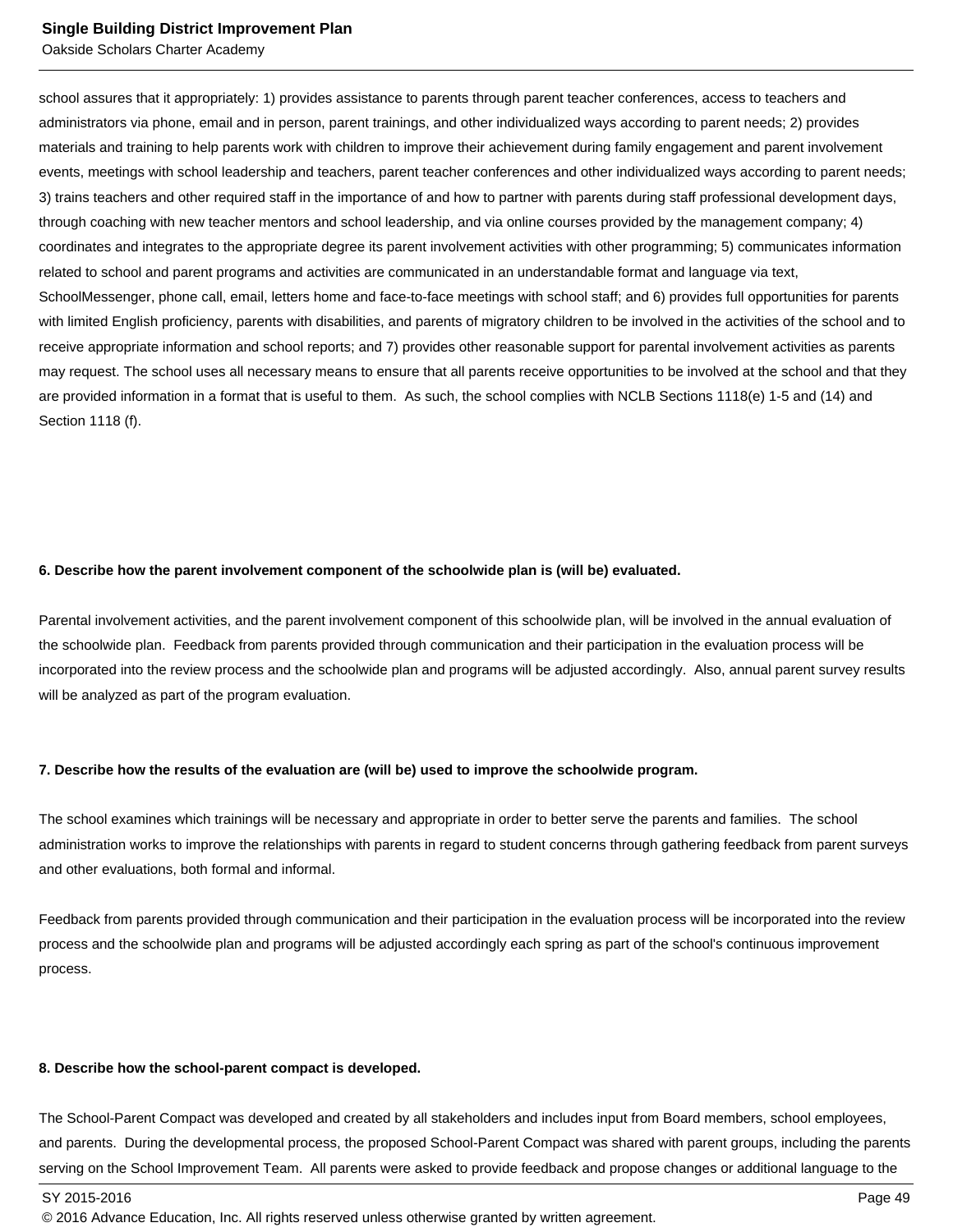School-Parent Compact. The changes in content and additional language requested by parents were incorporated into the final version of the document.

#### **9. Describe how the School-Parent Compact is used at elementary-level parent teacher conferences.**

In accordance with NCLB Section 1118(d)(1)(a), the school discusses the Parent-Student Compact at least annually during parent-teacher conferences. The compact is discussed as it relates to individual student performance and the participation and commitment of the parent, teacher, and child in the child's education, and parents sign in to demonstrate that they have reviewed the Compact. Also during parentteacher conferences, individual student assessment results and interpretation are provided to parents. Teachers are responsible for communicating student performance information to parents during these meetings. Additionally, the school collects parent feedback on the Compact via surveys collected during Title I Meetings, and adjustments to the Compact are made accordingly. Parent feedback on the Compact is also gathered through informal meetings with the principal, school leadership team, and teachers.

### **10. How is the School-Parent Compact shared with middle school or high school parents (depending on the grade span of the school)?**

The school serves grades K-7. The Compact is used in the same manner for parents of students of all grade levels served. The school in accordance with NCLB Section 1118(d)(1)(a), the school discusses the Parent-Student Compact at least annually during parent-teacher conferences. The compact is discussed as it relates to individual student performance and the participation and commitment of the parent, teacher, and student in the child's education. During conferences parents sign-in to demonstrate that they have reviewed the Compact. Also during parent-teacher conferences individual student assessment results and interpretation are provided to parents. Teachers are responsibility for communicating student performance information to parents during these meetings. Additionally, the school collects parent feedback on the Compact via surveys collected during Title I Meetings, and adjustments to the Compact are made accordingly. Parent feedback on the Compact is also gathered through informal meetings with the principal, school leadership team, and teachers.

| Label | Assurance                                           | <b>Response</b> | ∣Comment                   | .Attachment |
|-------|-----------------------------------------------------|-----------------|----------------------------|-------------|
|       | The School's School-Parent Compact is<br>'attached. | Yes             | <b>INEED FROM HANDBOOK</b> |             |

#### **11. Describe how the school provides individual student academic assessment results in a language the parents can understand.**

The school provides individual student academic assessment results (M-STEP, NWEA, and other formal and informal assessments) to all parents in a format that they can understand, including an interpretation of the results. This information will not only be translated in a language that parents can understand, but the educational language and acronyms will be communicated during parent learning events, parent trainings, parent-teacher conferences, principal meetings, and other informal and formal parent events. The school will accomplish this by providing assistance to parents, providing materials and training to help parents, training teachers and other staff in how to partner with parents, and providing information in several languages as appropriate. As such, the school complies with NCLB Section 1118. The school wants parents to fully understand their child's test results so they can be an active participant in their academic success.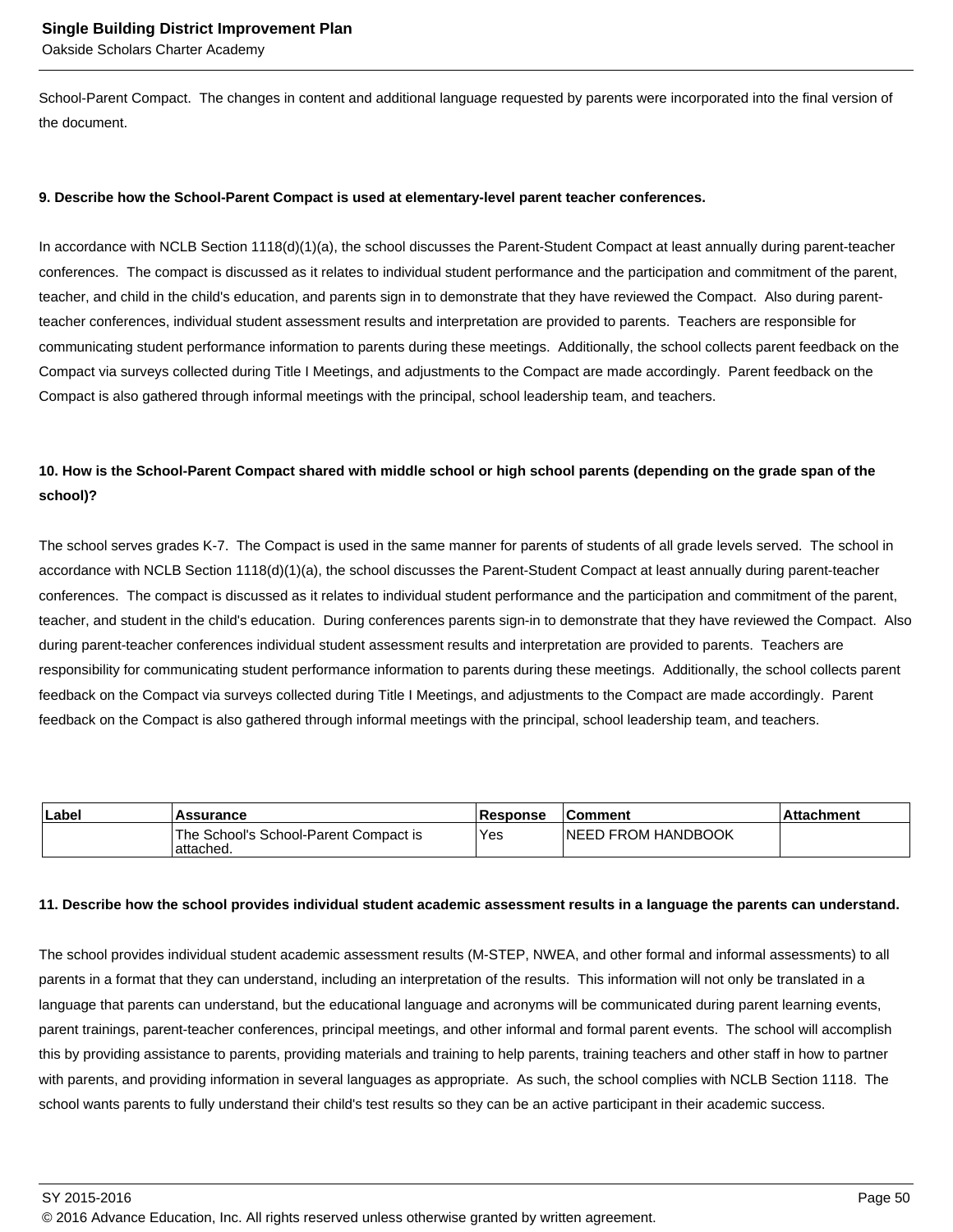### **Component 7: Preschool Transition Strategies**

### **1. In what ways does the school connect with preschool age children more than a once a year visitation to the kindergarten classroom?**

The school is committed to connecting with preschool age children in order to prepare them for school and has developed preschool transition strategies to ensure that incoming students are well-prepared for kindergarten. The plan for connecting with preschool age children also includes numerous summer get-togethers in which the children can meet the teachers and staff of the school and other students making a similar transition. For example:

- Popsicles in the Park (school wide summer fun at the park for new students to meet staff members and other students making a similar transition)

- A welcome party for new families including all incoming kindergarteners

- An Open House will occur prior to the school year in which students will meet their classroom teachers.

### **2. What types of training does the school provide preschool parents and/or preschool teachers on the skills preschool age children will need when they enter kindergarten?**

The school has a dedicated representative who works with area preschools, daycares, Head Start programs, etc., in ensuring kindergarten readiness. The school's Admissions Representative and Leadership meet with community members and preschools to discuss Preschool Transition. Meetings consist of informing parents about the school, inviting parents and students to visit the school and kindergarten classrooms, inviting preschool/daycare staff to visit the school and the kindergarten classrooms, and a presentation regarding the skills and knowledge students will need to know when they enter the kindergarten classroom. Training/informational packets, which are delivered to parents and area preschools/daycares, contain information about kindergarten readiness, activities to prepare children for kindergarten, and commonly asked questions regarding the transition from preschool to kindergarten.

The school's plan for transitioning students from preschool to kindergarten included a kindergarten focused parent meetings and Open Houses. At these events, discussions will focus on:

- Basic skills children should know coming in to kindergarten
- The difference between young fives and kindergarten
- The kindergarten curriculum
- Kindergarten behavior management plan
- A tour of the school
- Meeting the teachers and visiting the classrooms.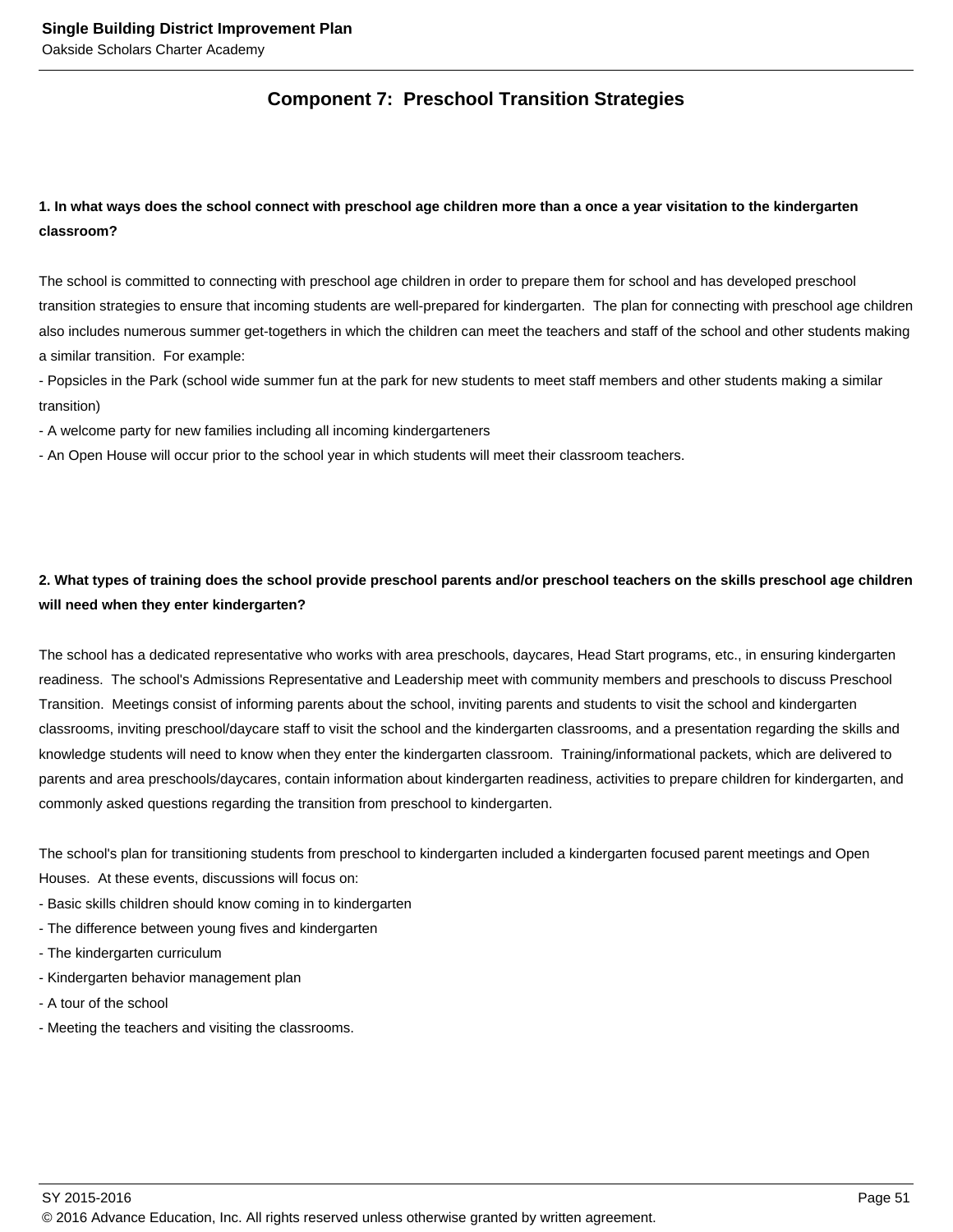### **Component 8: Teacher Participation in Making Assessment Decisions**

#### **1. How do teachers provide their input into the decisions regarding the use of school-based academic assessments?**

Teachers have significant input into school-based academic assessments. Each grade level has shared planning time and is expected to spend a minimum of one day each week reviewing student needs, developing instructional strategies to address those needs, and assessments to ensure needs are met. Additionally, teachers choose to implement, as appropriate, tests and assessments that measure student performance with respect to the school's curriculum. Through the formative assessment planning process, teachers work collaboratively to identify what specific knowledge or skills students need to know and how they will determine when such learning has taken place. Additionally, the school's administration surveys teachers on an annual basis to solicit feedback, including feedback on the school's academic assessments.

### **2. How are teachers involved in student achievement data analysis for the purpose of improving the academic achievement of all students?**

Teachers are active participants in the analysis of data to improve the academic achievement for all students. The Northwest Evaluation Association test is administered three times per year: fall, winter, and spring. Following each NWEA administration, all teachers analyze the data they receive and create action plans for student intervention. Teachers also analyze M-STEP results and school-based assessments. Based on this analysis, they adjust their instruction and differentiate to best meet student needs. Teachers gather more data with each assessment and adjust their instruction as needed. In addition, teachers regularly participate in training to better analyze data, differentiate instruction accordingly, and determine appropriate classroom-based interventions.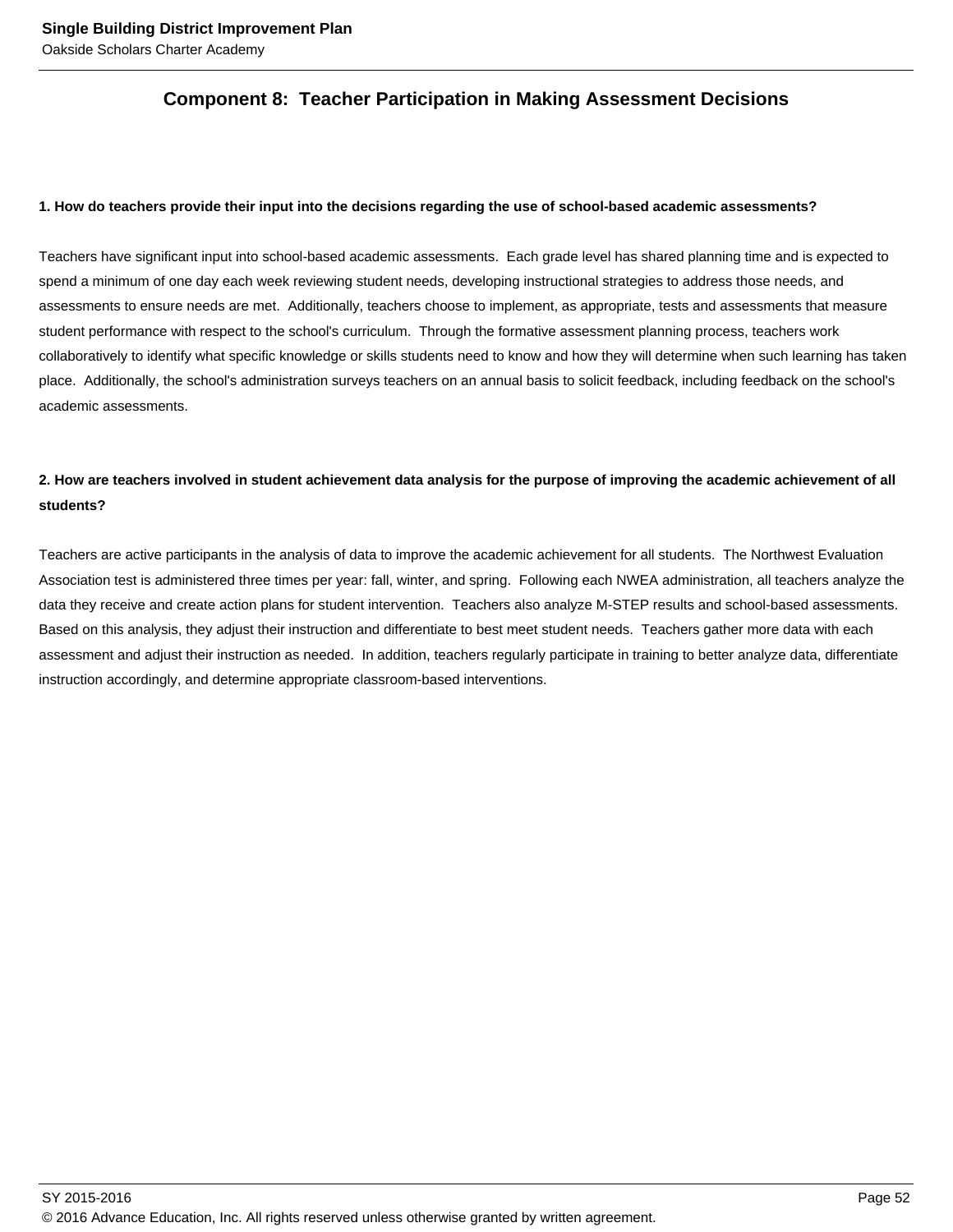### **Component 9: Timely and Additional Assistance to Students Having Difficulty Mastering the Standards**

### **1. Describe the process to identify students who experience difficulty mastering the State's academic achievement assessment standards at an advanced or proficient level.**

The school provides assistance in accelerating students in all content areas while focusing on the identified needs in the comprehensive needs assessment. The school staff have many opportunities to learn how to identify academically struggling students and they are aware of the assistance that is available to struggling students. The school utilizes many data points to identify students who are experiencing difficulty mastering the State's academic achievement standards at an advanced or proficient level, including the analysis of:

1) Failing the M-STEP

2) Scoring below the 50th percentile on the Northwest Evaluation Association Measures of Academic Progress or Primary Grades Assessment,

3) Teacher recommendation

4) Behavior results - Atypical behavior is observed

5) NWEA/M-STEP results - Flat or declining test scores

6) Student classwork - There is a decline or the student it not making typical growth

7) In-class formative assessments - Student does not demonstrate mastery of concepts

8) Student classroom engagement - When the student becomes withdrawn and stops engaging in classroom discussion

Academic progress is monitored through these methods as well as the formative assessment process.

### **2. How is timely, effective, additional assistance provided to students who are experiencing difficulty mastering the State's academic achievement assessment standards at an advanced or proficient level?**

The school has implemented programs to serve students at-risk of academic failure, as well as students with special needs. The interventions provided to students in need of timely and additional assistance are evaluated for their effectiveness in helping students master the State's academic achievement standards. These interventions include activities that are inside and outside the regular classroom. Students that are having difficulty mastering State academic achievement standards receive the following timely additional supports:

- Differentiated instruction in the regular classroom in each core content area by teachers and supplemental staff.

- Customized intervention during Workshop Time.

- Paraprofessionals provide instructional lessons in reading and math to identified students having difficulty mastering standards on a daily basis.

- Academic Specialists provide daily instructional support services to students who are identified as eligible for intervention services through the use of assessments and eligibility criteria set by the school in order to increase student achievement in in all core content academic areas. They serve as a conduit for communication to the at-risk students' parents by providing regular, clear and understandable progress reports on intervention services provided. This support occurs both outside and inside the regular classroom. The support in the regular classroom will be 1) 1-on-1 or 2) small group for eligible students.

- At-Risk Teachers provide instructional support services to students who are identified as eligible for intervention services through the use of

SY 2015-2016 Page 53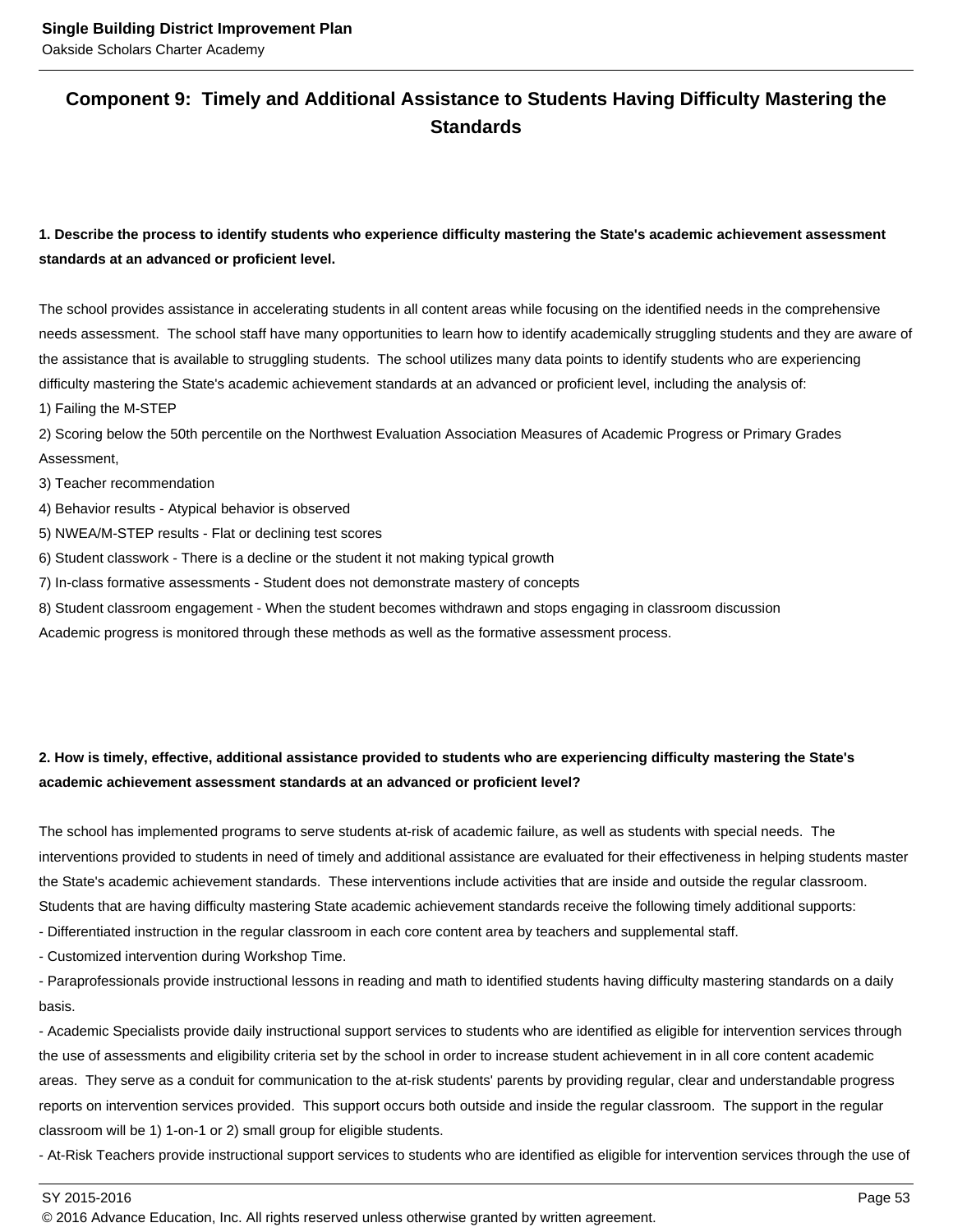assessments and eligibility criteria set by the school in order to increase student achievement in core content areas.

- A school Social Worker works with students who experience difficulty in the school and community setting as a result of social-emotional or family issues that result in educational time loss or other challenges to academic achievement.

- An Achievement and Behavior Support Specialist works with students whose behaviors significantly interfere with their academic growth in core content areas which results in educational time loss or other challenges to academic achievement.

- A Student Family Liaison works with students who experience difficulty in the school and community setting as a result of socioemotional or family issues that result in educational time loss or other challenges to academic achievement. The liaison will act as a mentor to students, make home visits, and focus on community outreach.

-The before/after-school tutoring program is offered to the most at-risk students for continued support in all core content areas, but particularly English Language Arts and Math.

- The targeted summer learning program is targeted to at-risk students for continued support in Mathematics, Reading, Science, Social Studies, and Writing. It will be implemented to provide additional academic support for at-risk students to prevent summer learning loss.

Additional student services are monitored regularly to ensure students are receiving support appropriate to their identified needs and to track their continued progress. Staff discuss student progress regularly during team data meetings to address any necessary changes to duration and strategies for each individual student. AS students reach their goals they are moved into less intensive services. If it is determined that students require continued additional support, the goal plan, workshop time and instructional strategies used are adjusted.

#### **3. How are students' individual needs being addressed through differentiated instruction in the classroom?**

Differentiated instructional strategies for students include but are not limited to the following:

- Additional repetition of content expectations
- Small group and individual strategies
- Making a match between what the student knows, how the instruction is being given, and the task that is being assigned.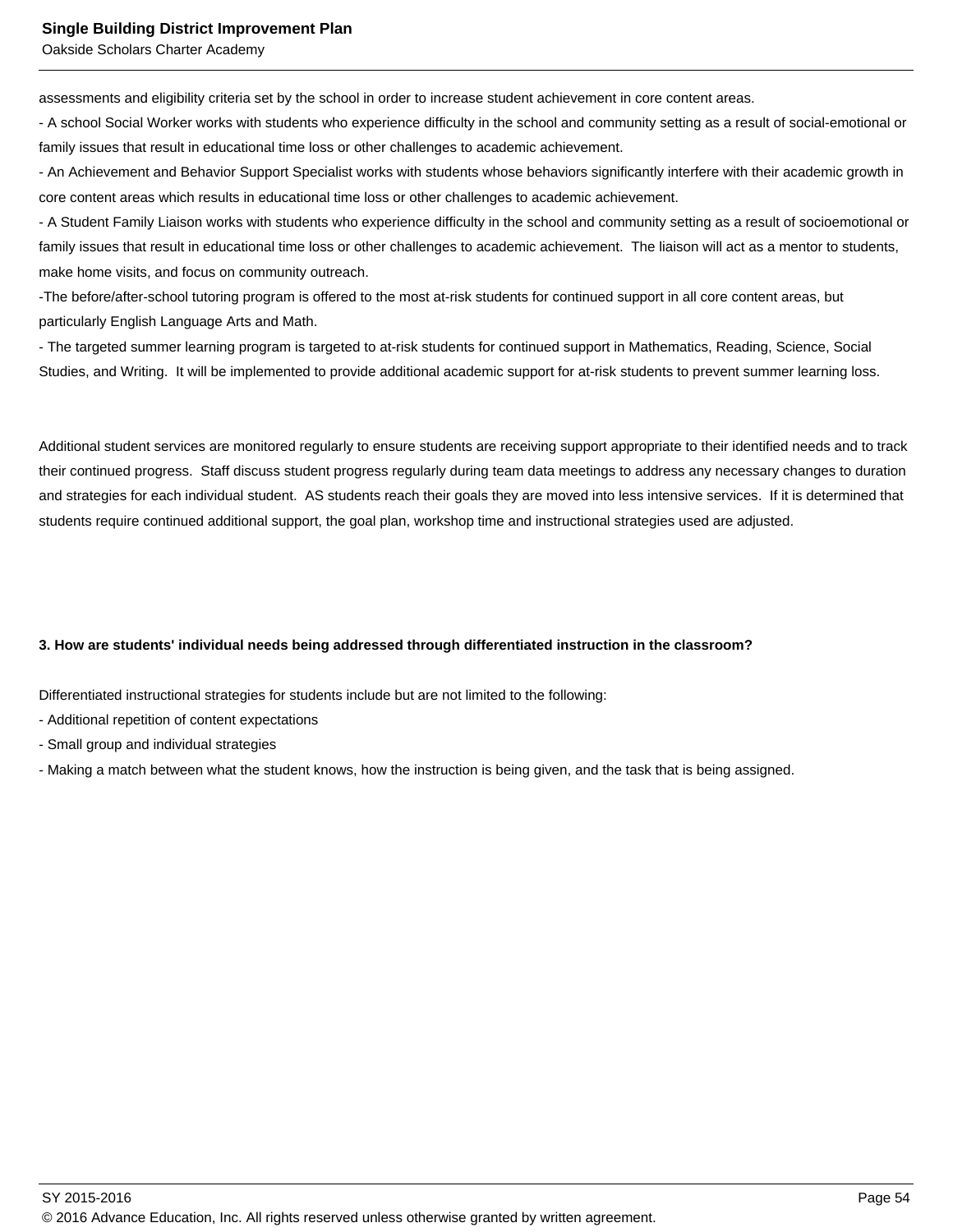### **Component 10: Coordination and Integration of Federal, State and Local Programs and Resources**

### **1. In what ways are the programs coordinated and integrated toward the achievement of the schoolwide goals? Include a LIST of the State, local and Federal programs/resources that will be supporting the schoolwide program.**

The school ensures that the use of all federal, state, and local funds is coordinated to ensure focus on the goals, strategies, and action activities identified in this Schoolwide Plan in order to upgrade the school's entire educational program. Furthermore, coordination and integration of all federal, state, and local services and programs are ensured through collaboration among administration, staff, parents, and other stakeholders as part of the school's improvement planning process. Specifically, the school utilizes funds from State and local sources to support the goals identified in the Schoolwide Plan. The school is a public school academy; it does not currently apply for or receive violence prevention funds, housing program funds, Head Start funds, adult education funds, vocational and technical education funds, or job training funds. If the school receives these funds at any point in the future, their use will be coordinated along with all other available funds through the school's Schoolwide Plan. While the school receives funds through the National School Lunch Act/Child Nutrition Act, their use is not coordinated under this plan as they do not contribute directly toward upgrading the school's educational program.

General/Local (Board) funds are used to support the schoolwide plan by providing: Staff wages and benefits (administrators, teachers, office staff, custodial, coaches, etc.) textbooks and curricular tools, computers and office equipment, supplies and materials, building costs, maintenance, utilities, professional development, and parent engagement.

IDEA/Special Education funds are used to support the schoolwide plan by providing: Special Education teachers' wages and benefits.

Title IA funds are used to support the schoolwide plan by providing supplemental: staff wages and benefits, fees associated with a Title audit, parental involvement activities, professional development, instructional subscriptions, and supplies and technology.

Title IIA funds are used to support the schoolwide plan by providing supplemental: professional development, fees associated with a Title IIA audit, and staff wages and benefits, fees associated with a Title audit, and supplies and materials including technology via transferability to Title I.

Title III LEP funds are used to support the schoolwide plan by providing supplemental support through the consortium initiatives.

Section 31a funds are used to support the schoolwide plan by providing: staff wages and benefits, out of school time, and supplies and materials, including technology.

Community organizations, clubs, and businesses - the school partners with local organizations to provide support services to impact student learning.

### **2. Describe how the school will use the resources from Title I and other State, local and Federal sources to implement the ten required schoolwide components.**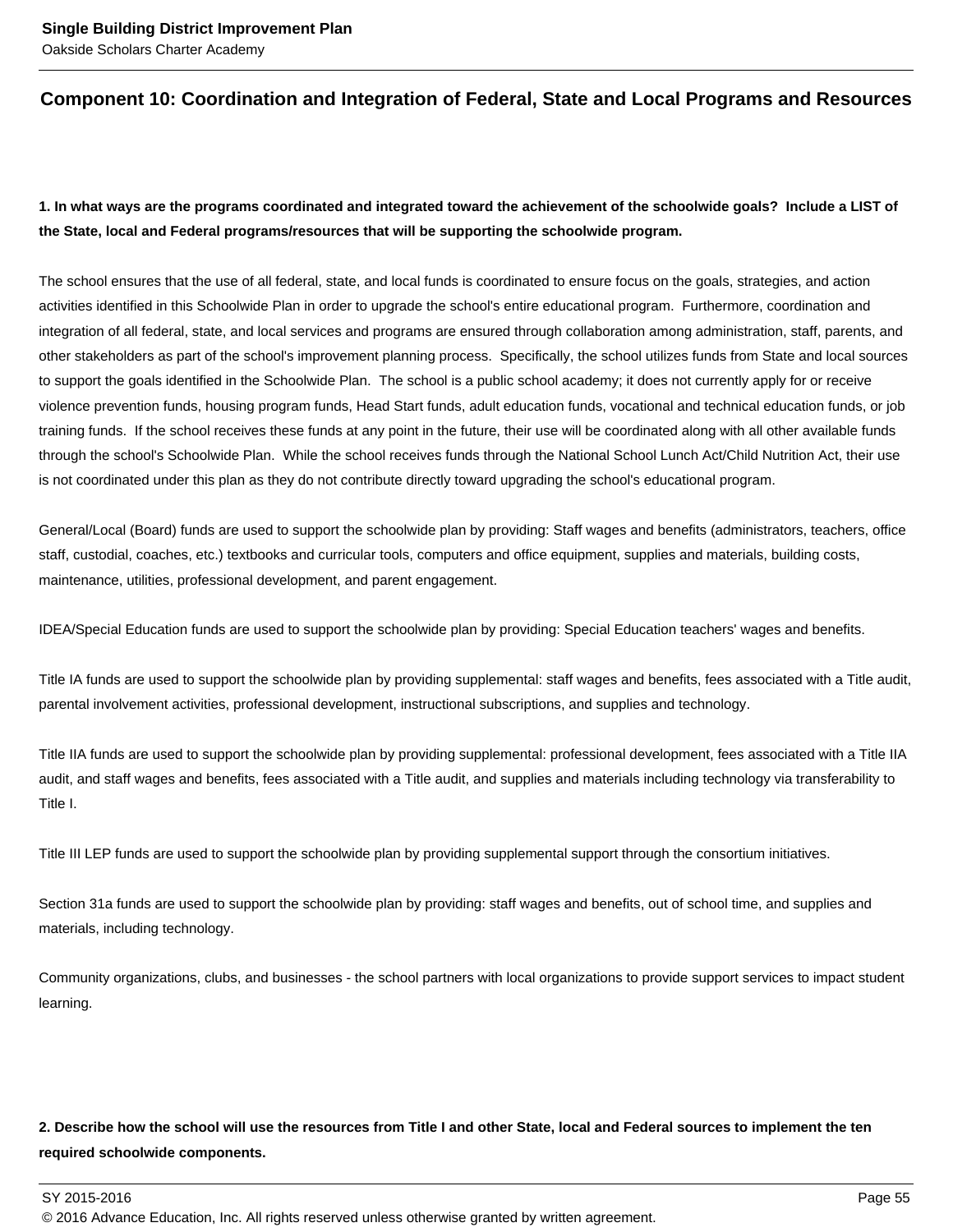The school uses several resources to implement the required Schoolwide plan components. Title I and Section 31a provide supplemental services to students. Professional development programs, supplemented with funding available through Titles IIA, are also supported by the school's Schoolwide Plan. A complete list of support can be found in below.

#### Components 2, 3, 4, 5, 6, 7, 8, and 9 - Resources: IDEA, state/general and local funds

Support provided: Admissions representative (general), teachers (general and IDEA), and the school leadership team (general) will work in collaboration to support student achievement. Staff will be provided job-embedded professional development to increase teaching effectiveness. Parent involvement activities will provide parents with opportunities to learn how to better support their children's academic experience.

#### Components 1, 2, 3, 6, and 9 - Resources: Title I

Supplemental support provided: Paraprofessionals, Academic Specialists, At-Risk Teachers, Social Worker, Achievement and Behavioral Support Specialist, Academic Intervention Coaches, parental involvement activities, professional development, and supplies and subscriptions including technology.

Components 1, 2, 4, 5, and 9 - Resources: Title II Supplemental support provided: Supplemental professional development, Academic Intervention Coaches, and supplies and materials including technology via Title IIA Transferability to Title I.

#### Component 1, 2, 3, 4, 5, 6, and 9 - Resources: Title III Funds

Supplemental support provided: Professional development on English Learner strategies, Software and progress monitoring tools, Instructional Coaching, out of school time activities, ESL certification reimbursement, and supplies and materials including technology.

Components 1, 2, 3, and 9 - Resources: Section 31a

Supplemental support provided: Paraprofessionals, Academic Specialists, At-Risk Teachers, Social Worker, Achievement and Behavioral Support Specialist, and out of school time activities.

### **3. How does the school coordinate and integrate the following Federal, State and local programs and services in a manner applicable to the grade level to support achievement of the schoolwide goals: violence prevention programs, nutrition programs, housing programs, Head Start, adult education, vocational and technical education, and job training.**

While funding will not be consolidated, the school's entire educational program is supported by the Schoolwide Plan; this includes supplemental programs. Since the school is a single-school, K-7 public school academy, it does not currently apply for or receive violence prevention funds, housing program funds, Head Start funds, adult education funds, vocational and technical education funds, or job training funds. If the school receives these funds at any point in the future, their use will be coordinated along with all other available funds through the school's Schoolwide Plan. While the school receives funds through the National School Lunch Act / Child Nutrition Act, their use is not coordinated under this plan as they do not contribute directly toward upgrading the school's educational program.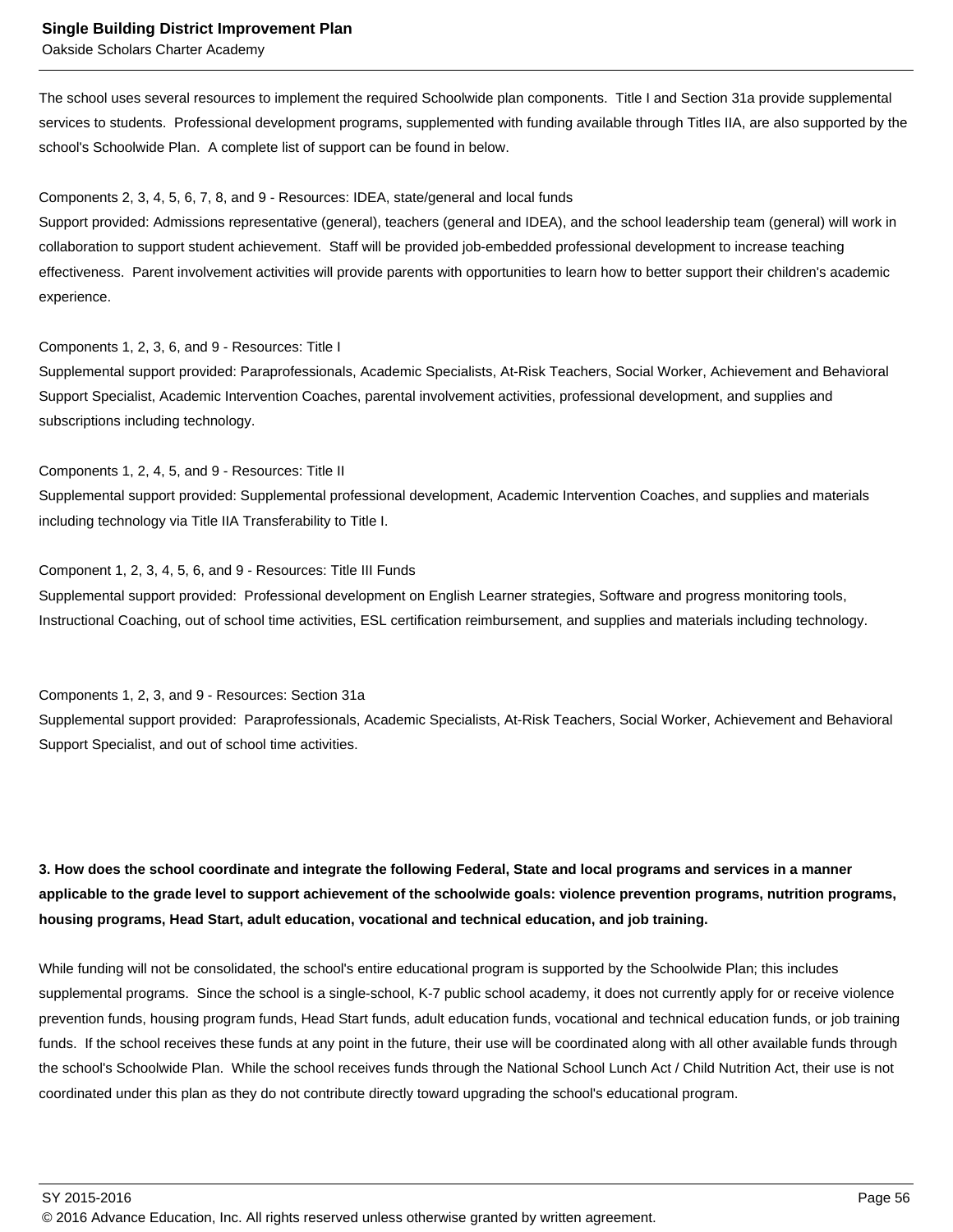### **Evaluation:**

#### **1. Describe how the school evaluates, at least annually, the implementation of the schoolwide program.**

The school annually evaluates the implementation of its school improvement efforts through its school improvement process. While the school regularly assesses its needs, when engaged in the school improvement process it specifically considers student academic performance data, demographic data, programs and processes data, and perceptions data, to gauge the impact of its school improvement plan on meeting identified needs.

### **2. Describe how the school evaluates the results achieved by the schoolwide program using data from the State's annual assessments and other indicators of academic achievement.**

The school improvement team and the staff will analyze M-STEP, MI-SAAS, and NWEA MAP data to determine if goals were met. Appropriate supports will be put into place to support students not making appropriate gains.

### **3. Describe how the school determines whether the schoolwide program has been effective in increasing the achievement of students who are furthest from achieving the standards.**

The school improvement process at the school will be ongoing and components will be reviewed and revised to assure continuous student improvement. Team meetings, staff meetings, and in-service days will be used to provide opportunities for the staff to be involved in the evaluation process.

### **4. What process is followed by the school to revise the plan, as necessary, based on the evaluation, to ensure continuous improvement of students in the schoolwide program?**

The school improvement process at the school will be ongoing and components will be reviewed and revised to assure continuous student improvement. Team meetings, staff meetings, and in-service days will be used to provide opportunities for the staff to be involved in the evaluation process.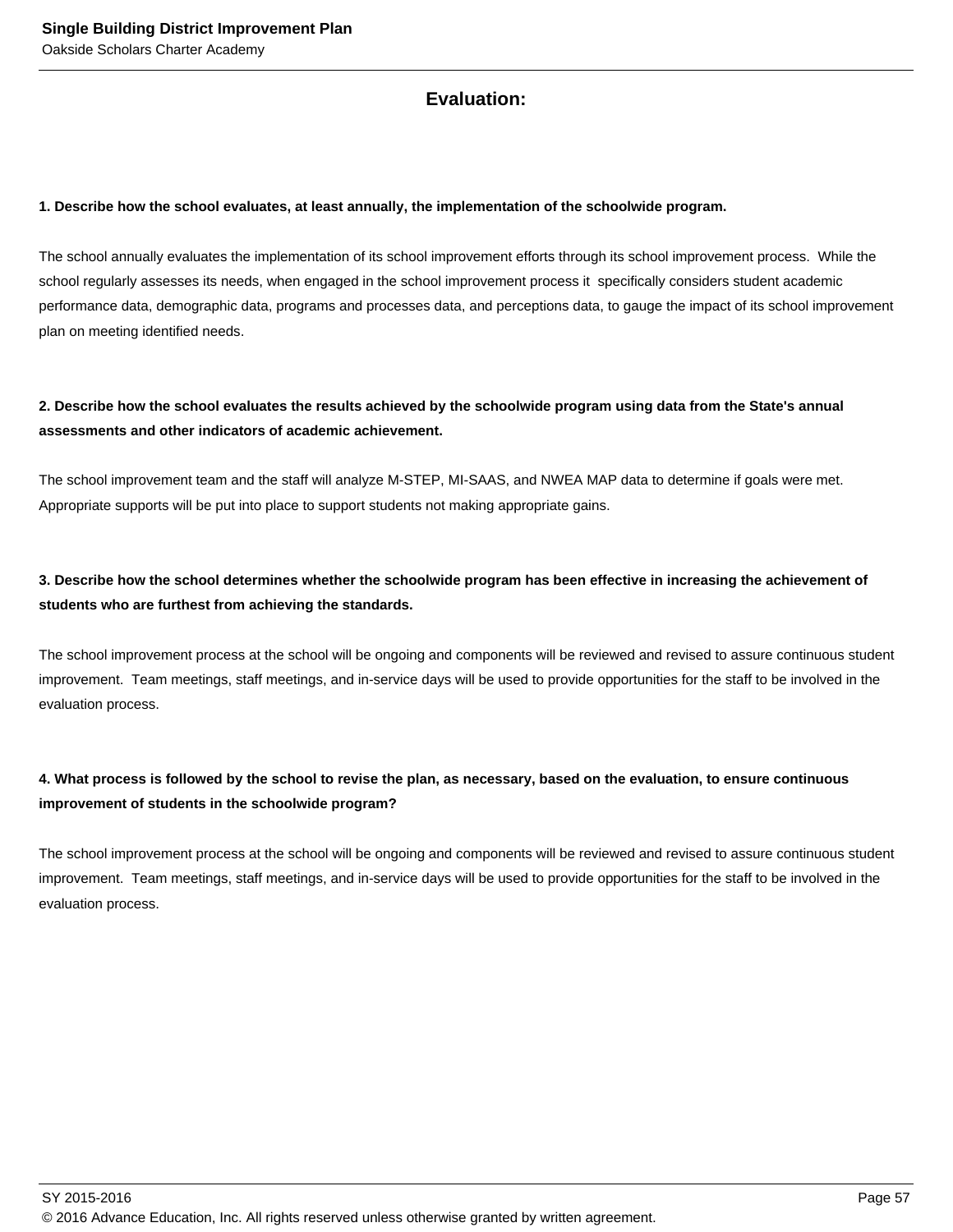# **2016-2017 Goal Plan**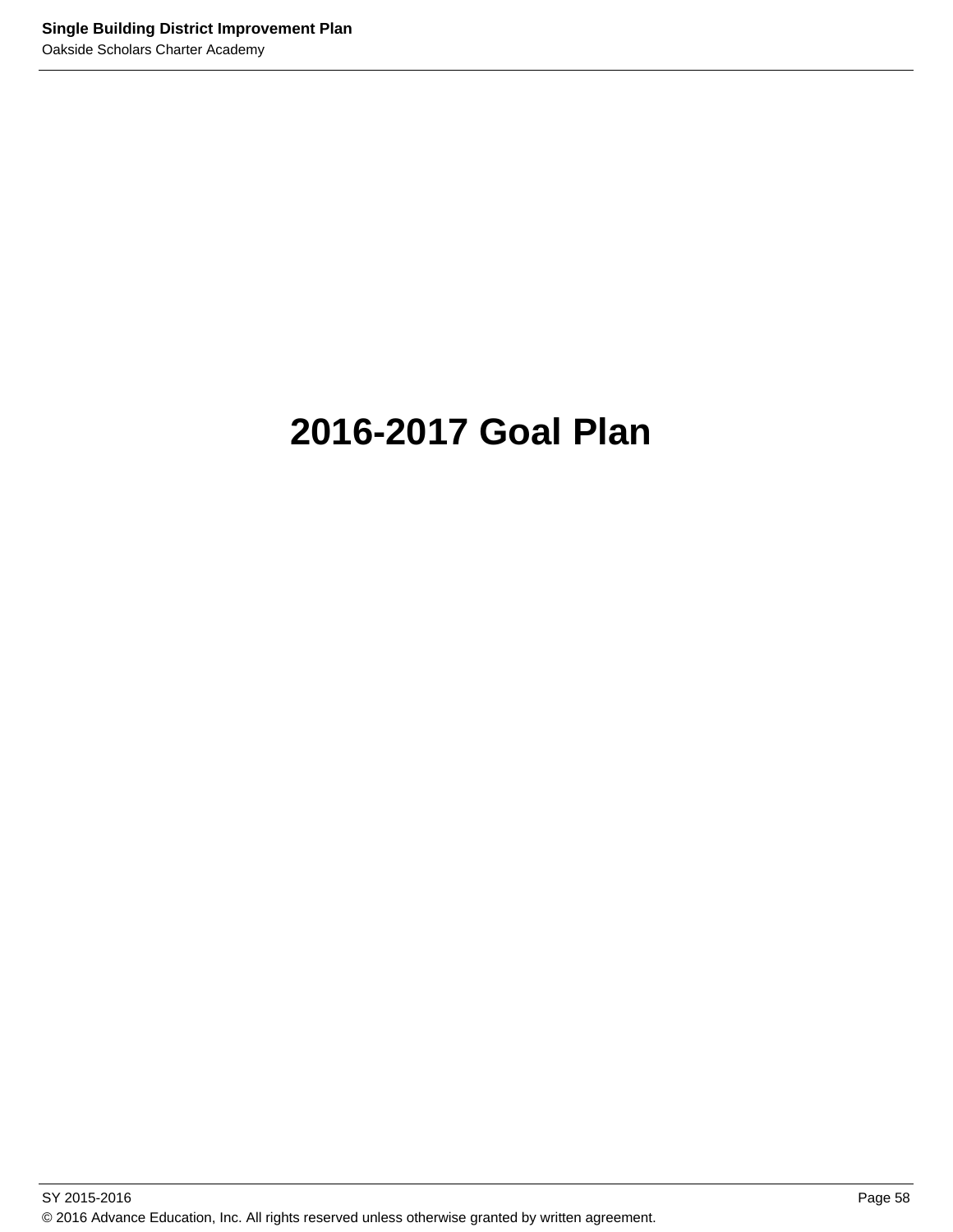## **Overview**

### **Plan Name**

2016-2017 Goal Plan

**Plan Description**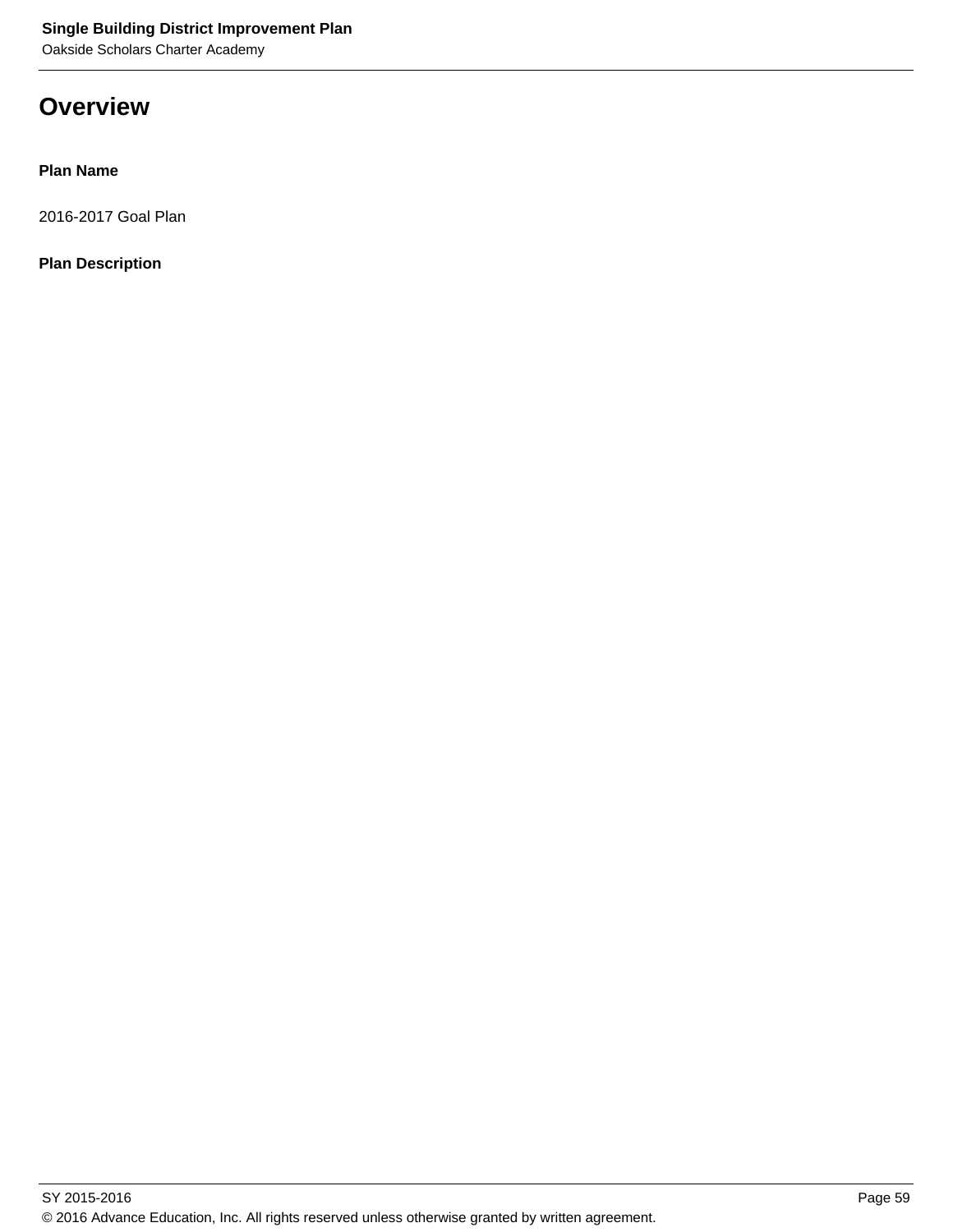## **Goals Summary**

**The following is a summary of the goals encompassed in this plan. The details for each goal are available in the next section.**

| $\vert \#$ | Goal Name                                                                                                                                  | Goal Details                                    | Goal Type | <b>Total Funding</b> |
|------------|--------------------------------------------------------------------------------------------------------------------------------------------|-------------------------------------------------|-----------|----------------------|
|            | All students at Oakside Scholars Charter Academy<br>will increase academic achievement in<br>Mathematics.                                  | Objectives: 1<br>Strategies: 6<br>Activities: 6 | Academic  | \$0                  |
| <u> 2</u>  | All students at Oakside Scholars Charter Academy<br>will increase academic achievement in Science.                                         | Objectives: 1<br>Strategies: 6<br>Activities: 6 | Academic  | \$0                  |
| Ι3         | All students at Oakside Scholars Charter Academy<br>will increase academic achievement in Social<br>Studies.                               | Objectives: 1<br>Strategies: 6<br>Activities: 6 | Academic  | \$0                  |
| 14         | All students at Oakside Scholars Charter Academy<br>will increase academic achievement in English<br>Language Arts/Language Usage/Writing. | Objectives: 1<br>Strategies: 6<br>Activities: 6 | Academic  | \$0                  |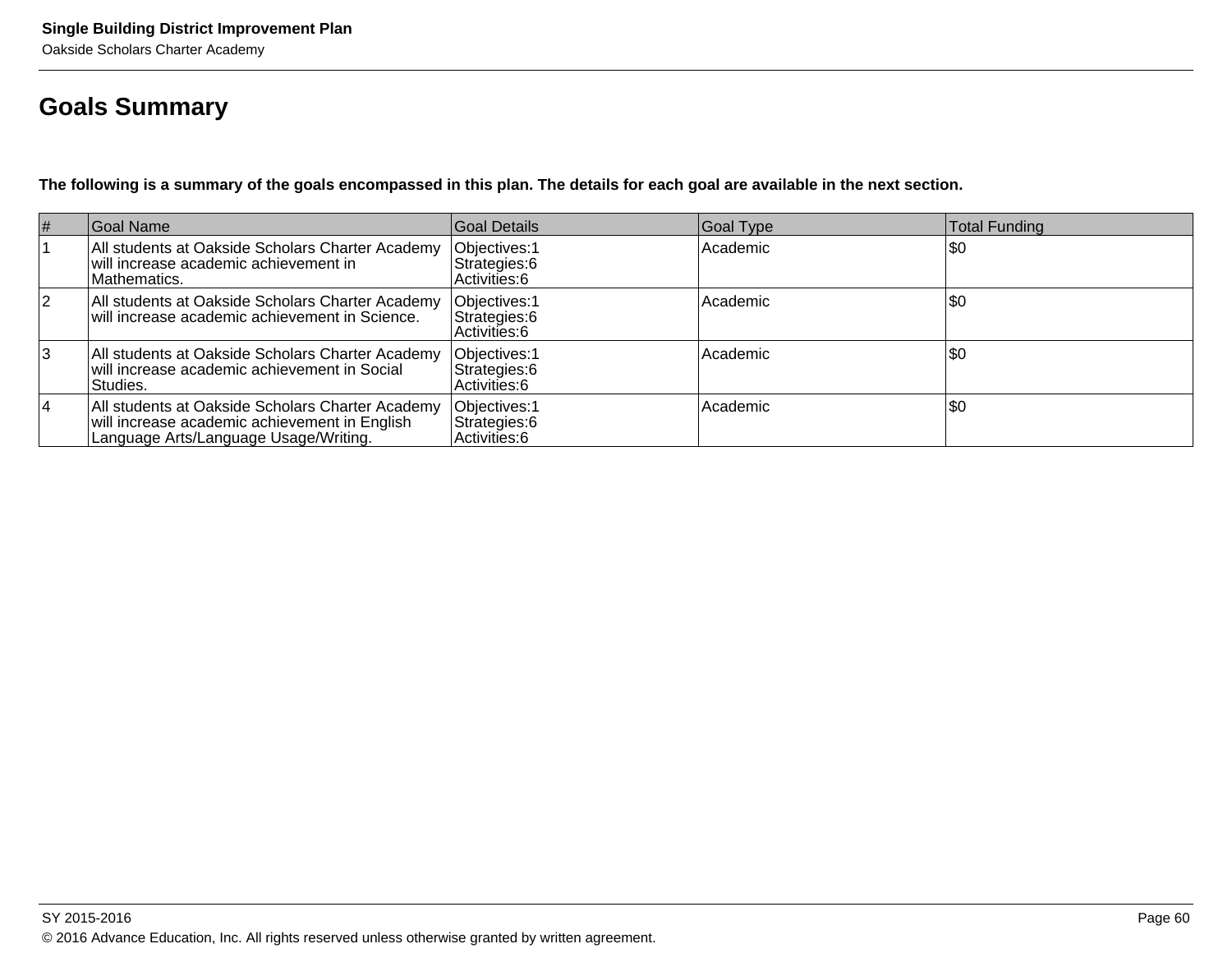# **Goal 1: All students at Oakside Scholars Charter Academy will increase academic achievement inMathematics.**

### **Measurable Objective 1:**

A 15% increase of Economically Disadvantaged students will demonstrate a proficiency , in Mathematics by 06/30/2017 as measured by M-Step.

#### **Strategy 1:**

Supplemental Instructional Support Positions - Supplemental instructional staff will provide small group, one on one, push-in and pull-out services to students in order totarget academically struggling students.

Category: Mathematics

Research Cited: Supplemental academic support in the form of small ratio tutoring has been shown to increase the reading abilities of all students. The following isresearch that supports instructional support positions as a strategy: Tomlinson, C.A. (2003). Fulfilling the Promise of the Differentiated Classroom: Strategies and Tools for Responsive Teaching. Alexandria, VA: ASCD.

Tier:

| Activity - Supplemental Instructional Support Positions                                                                                                                                                                                                                                                                                                                                                                                                                                                                                                                                                                                                                             | Activity<br>Type               | Tier | Phase | Begin Date End Date         | Resource<br>Assigned | Source Of<br> Funding               | Staff<br>Responsibl                                                                                        |
|-------------------------------------------------------------------------------------------------------------------------------------------------------------------------------------------------------------------------------------------------------------------------------------------------------------------------------------------------------------------------------------------------------------------------------------------------------------------------------------------------------------------------------------------------------------------------------------------------------------------------------------------------------------------------------------|--------------------------------|------|-------|-----------------------------|----------------------|-------------------------------------|------------------------------------------------------------------------------------------------------------|
| Paraprofessionals will work with students in grades K-8, M-F<br>during normal school-day hours under the direct supervision of<br>a teacher and will provide instructional assistance one-on-one<br>or small group for eligible students within the regular classroom<br>lin order to increase student achievement.<br>At Risk Teacher: Will provide instructional support and<br>assessment for students who are below grade level. Will<br>create, manage, and participate in a variety of learning<br>environments and activities in the core content areas and will<br>work collaboratively and professionally with classroom<br>teachers, other interventionists, and parents. | Academic<br>Support<br>Program |      |       | 07/01/2016  06/30/2017  \$0 |                      | Section<br>$ 31a,$ Title<br>IPart A | School<br>Principal,<br> Content <br>IArea<br>Teachers,<br>IAt Risk<br>Teachers,<br>Paraprofes<br>Isionals |

### **Strategy 2:**

Supplemental Supplies, Materials, and Technology - Instructional staff will utilize supplemental materials to support academically at-risk students in order todifferentiate instruction.

Category: Mathematics

Research Cited: According to Tomlinson and Eidson, differentiated instruction "refers to a systematic approach to planning curriculum and instruction for academicallydiverse learners" and is "a way of thinking about the classroom with the dual goals of honoring each student's learning needs and maximizing each student's learningcapacity". Tomlinson, C.A. (2003). Fulfilling the Promise of the Differentiated Classroom: Strategies and Tools for Responsive Teaching. Alexandria, VA: ASCD.In a 2000 study commissioned by the Software and Information Industry Association, they reviewed 311 research studies on the effectiveness of technology on student

#### SY 2015-2016

en and the state of the state of the state of the state of the state of the state of the state of the Page 61  $\,$ © 2016 Advance Education, Inc. All rights reserved unless otherwise granted by written agreement.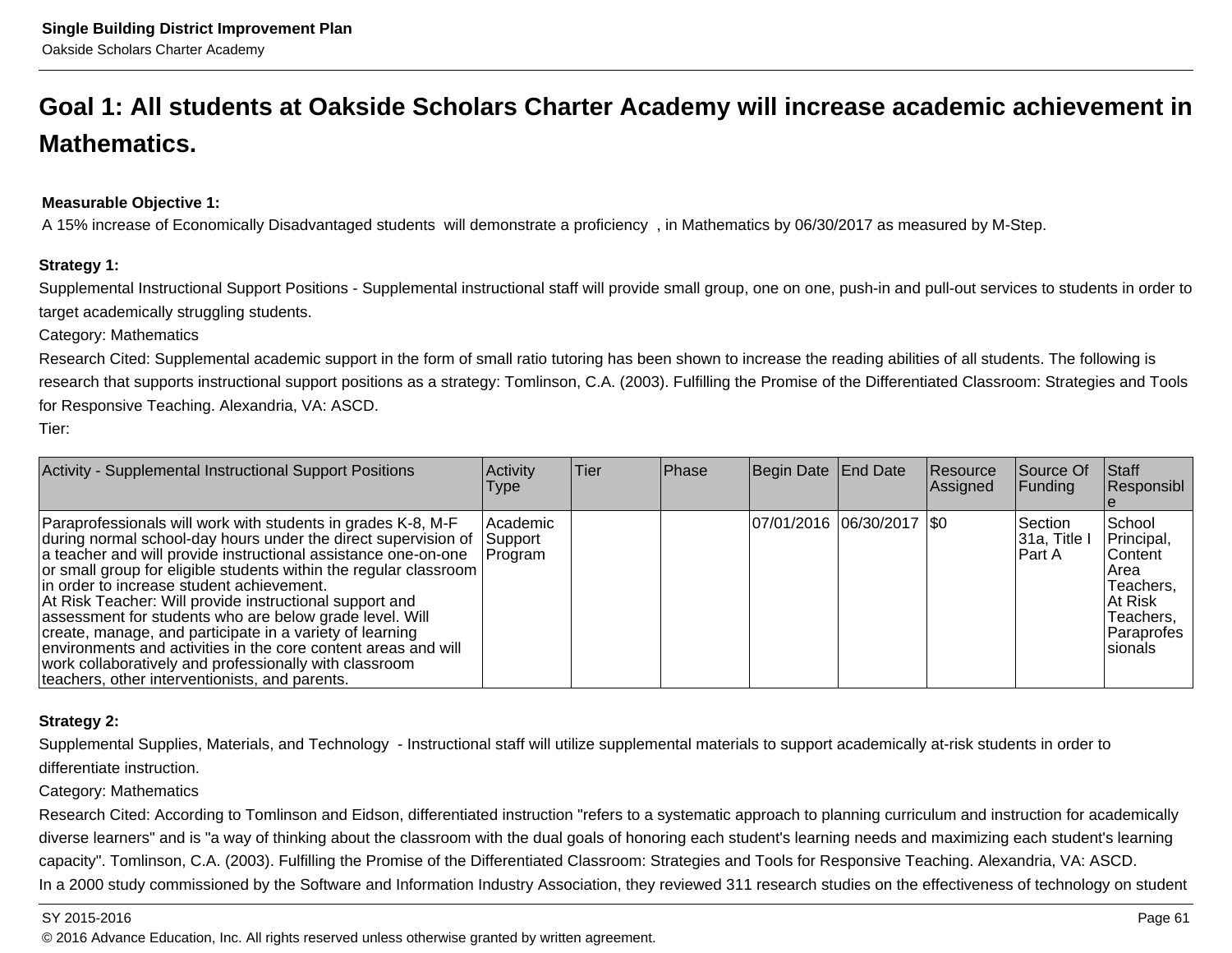Oakside Scholars Charter Academy

achievement. Their findings revealed positive and consistent patterns when students were engaged in technology-rich environments, including significant gains and achievement in all subject areas, increased achievement in preschool through high school for both regular and special needs students, and improved attitudes toward learning and increased self-esteem. Sivin-Kachala, J. and Bialo, E.R. (2000). 2000 Research Report on the Effectiveness of Technology in Schools. Washington, DC.SIIA.

Tier:

| <b>Activity</b><br>Supplemental Supplies, Materials, and Technology | <b>Activity</b><br><b>Type</b> | 'Tier | <b>Phase</b> | Begin Date End Date | <b>Resource</b><br> Assigned | Source Of<br>Funding | <b>Staff</b><br>Responsibl |
|---------------------------------------------------------------------|--------------------------------|-------|--------------|---------------------|------------------------------|----------------------|----------------------------|
|                                                                     |                                |       |              |                     |                              |                      |                            |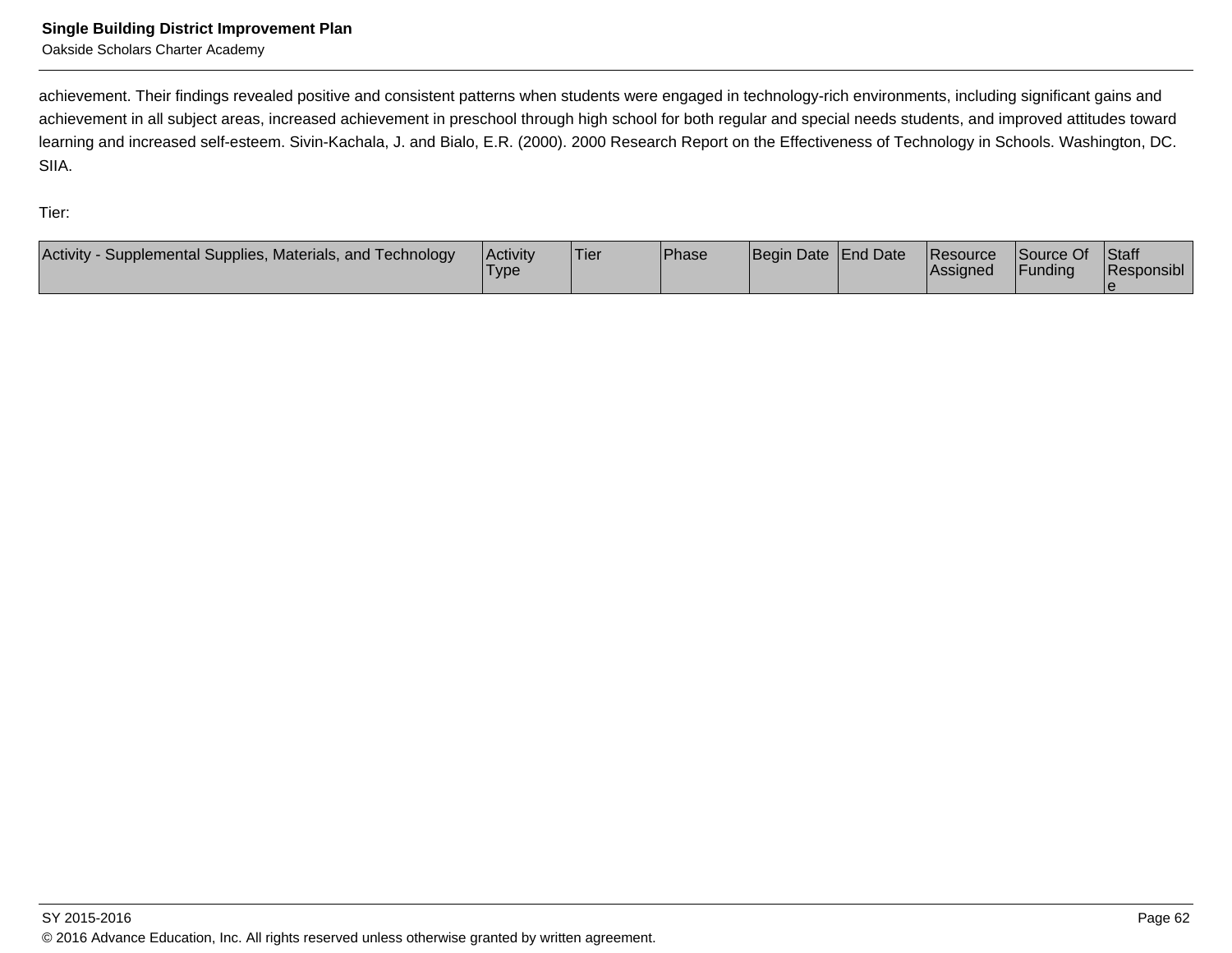Oakside Scholars Charter Academy

| Supplemental intervention supplies will be used by teachers to<br>differentiate instruction and motivate students in effort to help<br>at-risk students increase achievement in core content areas.<br>Supplies/Materials include intervention programs, workbooks,<br>and supplies, educational incentives & light refreshments,<br>technology (laptop computers, e-readers, etc.), and<br>subscriptions.<br>Subscriptions include:<br><b>iReady Diagnostic and Instruction: Supplemental online math</b><br>and reading program that provides individualized instruction for<br>students, and instantly downloadable cross-grade-level<br>assessments that identify areas of weakness so teachers are<br>able to differentiate instruction and address individual learning<br>Ideficiencies.<br>AimsWeb Online Subscription: Supplemental on-line resource<br>that provides a complete web-based solution for universal<br>screening, progress monitoring, and data management of<br>students. Aims Web provides guidance to administrators and<br>teachers based on accurate, continuous, and direct student<br>assessment.<br>Accelerated Reader: Supplemental software program that<br>combines real literature and software support and provides<br>immediate feedback through quizzes on reading and<br>vocabulary progress of the student.<br>BrainPOP On-Line Subscription: On-line educational program<br>that provides standards-based content spanning seven<br>subjects areas. The program features more than 600<br>standards-based animated educational movies. Each movie is<br>supported by activities such as a quiz, experiment and other<br>printable worksheets, all of which speak to students in a<br>language and voice that they can understand.<br>Razz Kids On-Line Subscription: Supplemental online guided<br>reading program with interactive ebooks, downloadable books<br>and reading quizzes to differentiate instruction for academically<br>struggling students.<br>DreamBox Math Responds to Students Within and Between<br>Lessons to Close Achievement Gap<br>Additional supplies include Supplemental Social/Emotional<br>Support Library and The Science of Happiness: Social<br>Emotional Curriculum.<br>Fountas & Pinnell Leveled Literacy Intervention: A small-group,<br>supplementary reading intervention designed for Title I<br>students who need intensive support to achieve grade-level | Supplemen<br>tal<br>Materials,<br>Technology |  | 07/01/2016  06/30/2017  \$0 | <b>Title I Part</b><br>A, Title II<br>Part A | School<br>Principal,<br>Instructiona<br>I Staff, and<br>Content<br>Area<br><b>Teachers</b> |
|--------------------------------------------------------------------------------------------------------------------------------------------------------------------------------------------------------------------------------------------------------------------------------------------------------------------------------------------------------------------------------------------------------------------------------------------------------------------------------------------------------------------------------------------------------------------------------------------------------------------------------------------------------------------------------------------------------------------------------------------------------------------------------------------------------------------------------------------------------------------------------------------------------------------------------------------------------------------------------------------------------------------------------------------------------------------------------------------------------------------------------------------------------------------------------------------------------------------------------------------------------------------------------------------------------------------------------------------------------------------------------------------------------------------------------------------------------------------------------------------------------------------------------------------------------------------------------------------------------------------------------------------------------------------------------------------------------------------------------------------------------------------------------------------------------------------------------------------------------------------------------------------------------------------------------------------------------------------------------------------------------------------------------------------------------------------------------------------------------------------------------------------------------------------------------------------------------------------------------------------------------------------------------------------------------------------------------------------------------------------------------------------------------------------------------------------|----------------------------------------------|--|-----------------------------|----------------------------------------------|--------------------------------------------------------------------------------------------|
|                                                                                                                                                                                                                                                                                                                                                                                                                                                                                                                                                                                                                                                                                                                                                                                                                                                                                                                                                                                                                                                                                                                                                                                                                                                                                                                                                                                                                                                                                                                                                                                                                                                                                                                                                                                                                                                                                                                                                                                                                                                                                                                                                                                                                                                                                                                                                                                                                                            |                                              |  |                             |                                              |                                                                                            |
| competency. Expenses include \$4750 supplies/materials (144                                                                                                                                                                                                                                                                                                                                                                                                                                                                                                                                                                                                                                                                                                                                                                                                                                                                                                                                                                                                                                                                                                                                                                                                                                                                                                                                                                                                                                                                                                                                                                                                                                                                                                                                                                                                                                                                                                                                                                                                                                                                                                                                                                                                                                                                                                                                                                                |                                              |  |                             |                                              |                                                                                            |
| leveled books (6 copies/ea), 6 novels (6 copies/ea),<br>lesson/prompting guides, PD & tutorial DVDs, folders, white<br>boards, labels, word magnet tiles, notebooks, assessment kit,<br>bags, markers), and tax/shipping.                                                                                                                                                                                                                                                                                                                                                                                                                                                                                                                                                                                                                                                                                                                                                                                                                                                                                                                                                                                                                                                                                                                                                                                                                                                                                                                                                                                                                                                                                                                                                                                                                                                                                                                                                                                                                                                                                                                                                                                                                                                                                                                                                                                                                  |                                              |  |                             |                                              |                                                                                            |
| Homeless assistance Set-Aside funding is available as well.<br>Technology Supplies include the purchase of iPads to utilize in<br>learning environment to advance academic achievement and                                                                                                                                                                                                                                                                                                                                                                                                                                                                                                                                                                                                                                                                                                                                                                                                                                                                                                                                                                                                                                                                                                                                                                                                                                                                                                                                                                                                                                                                                                                                                                                                                                                                                                                                                                                                                                                                                                                                                                                                                                                                                                                                                                                                                                                 |                                              |  |                             |                                              |                                                                                            |
| Technology Repairs/Services: Supplemental technology<br>repairs/services will ensure that supplemental technology is                                                                                                                                                                                                                                                                                                                                                                                                                                                                                                                                                                                                                                                                                                                                                                                                                                                                                                                                                                                                                                                                                                                                                                                                                                                                                                                                                                                                                                                                                                                                                                                                                                                                                                                                                                                                                                                                                                                                                                                                                                                                                                                                                                                                                                                                                                                       |                                              |  |                             |                                              |                                                                                            |

#### SY 2015-2016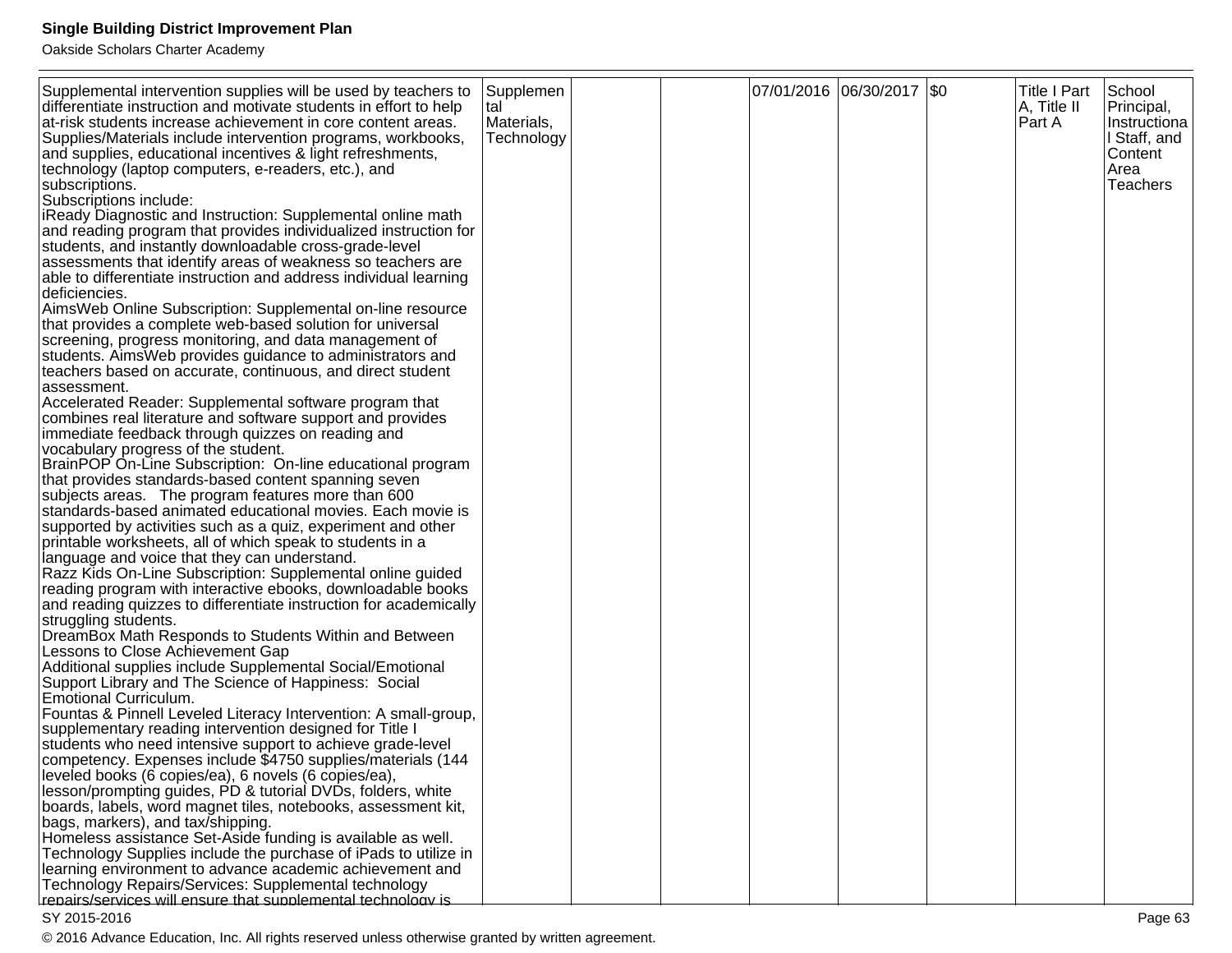Oakside Scholars Charter Academy

| repairs/services will ensure that supplemental technology is<br>able to remain functional to improve instruction. Cost is for |  |  |  |  |
|-------------------------------------------------------------------------------------------------------------------------------|--|--|--|--|
| technology repairs/services plus taxes and S&H.<br>Expenses for a Title audit have been budgeted as the school                |  |  |  |  |
| receives more than \$750,000 in federal grant funds. These                                                                    |  |  |  |  |
| grants are designed to improve student achievement.                                                                           |  |  |  |  |

#### **Strategy 3:**

Out of School Time - Students will have the opportunity to participate in supplemental academic out of school activities. Activities will be targeted to individual studentneeds.

#### Category: Mathematics

Research Cited: In Marzano's seminal meta-analysis of research on school-, teacher-, and student-level factors that impact student achievement, the author argues that there is a strong correlation between background knowledge and student achievement. Where students do not have background knowledge sufficient to ensureacademic success, the school works to provide increased opportunities for students to enhance their background knowledge so that their learning can be accelerated;such opportunities may include tutoring and summer learning programming which ensures students have increased time to learn the knowledge and skills they need to be academically successful. Marzano, R. (2004). Building Background Knowledge for Academic Achievement. Alexandria, VA: ASCD. Tier:

| Activity - Out of School Time                                                                                                                                                                                                                                                                                                                                                                                                                                                                                                                                        | Activity<br><b>Type</b> | lTier | <b>Phase</b> | Begin Date End Date         | Resource<br><b>Assigned</b> | Source Of<br><b>Funding</b> | Staff<br>Responsibl                                                                                                                    |
|----------------------------------------------------------------------------------------------------------------------------------------------------------------------------------------------------------------------------------------------------------------------------------------------------------------------------------------------------------------------------------------------------------------------------------------------------------------------------------------------------------------------------------------------------------------------|-------------------------|-------|--------------|-----------------------------|-----------------------------|-----------------------------|----------------------------------------------------------------------------------------------------------------------------------------|
| Sylvan Learning Center Out-of-School Time Tutoring for both<br>before and after school and Summer: At Risk Students will<br>receive intentional and low-ratio (1:1 - 1:3) tutoring from Sylvan   Program<br>tutors, after school and on Saturdays. Students will receive<br>supplemental instruction based on their unique academic<br>needs. \$45/hour for Sylvan Tutors includes their services and<br>  the pre- and post- assessments provided by Sylvan to measure<br>the academic impact of the program. 5 students x 20 hours of<br>linstruction x \$40/hour. | Academic<br>Support     |       |              | 07/01/2016 06/30/2017   \$0 |                             | Section 31a School          | Principal,<br>Before/Afte<br>r-School<br>Tutors,<br><b>Summer</b><br> Learning<br>Staff,<br><b>Content</b><br>IArea<br><b>Teachers</b> |

#### **Strategy 4:**

Professional Development - Staff will engage in professional development activities to learn how to better support academically struggling students thereby increasingacademic achievement.

#### Category: Mathematics

Research Cited: In a 1998 study involving a half million elementary and middle grades students in 3,000 Texas schools, researchers found that the most importantfactor in student achievement was teacher quality. A national study of over 1,000 mathematics and science teachers found similar results. Sustained and intensiveprofessional development is more likely to have an impact on enhanced teacher knowledge and skills, and ultimately student achievement, than shorter professionaldevelopment activities (Garet et. al., 2001). The results from this study also indicate that professional development that is focused on subject matter, provides teachers

#### SY 2015-2016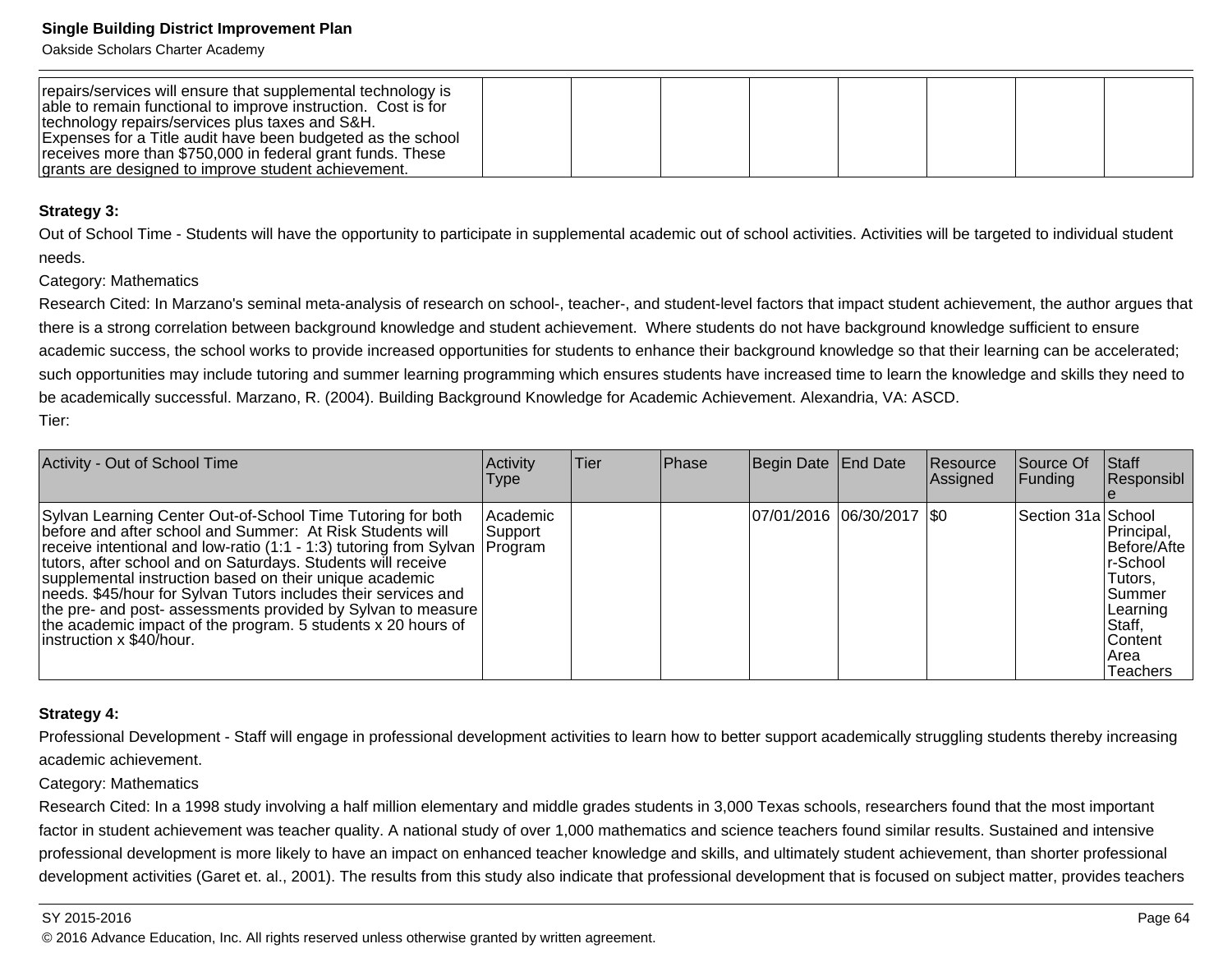with opportunities for "hands-on" work, and is integrated into the daily life of the school is more likely to produce enhanced knowledge and skills that positively impact student achievement. Hanushek, E., Kain, J. and Rivkin, S. (1998). Teachers, Schools, and Academic Achievement. Cambridge, MA. NBER. Garet, Michael S. et. al.,(2001). What Makes Professional Development Effective? Results From a National Sample of Teachers. Washington, DC. American Educational Research Association.

Tier:

| Activity - Professional Development                                                                                                                                                                                                                                                                                                                                                                                                                                                                                                                                                                                                                                                                                                                                                                                                                                                                                                                          | Activity<br>Type           | Tier | Phase | Begin Date End Date        | Resource<br>Assigned | Source Of<br> Funding                  | <b>Staff</b><br>Responsibl |
|--------------------------------------------------------------------------------------------------------------------------------------------------------------------------------------------------------------------------------------------------------------------------------------------------------------------------------------------------------------------------------------------------------------------------------------------------------------------------------------------------------------------------------------------------------------------------------------------------------------------------------------------------------------------------------------------------------------------------------------------------------------------------------------------------------------------------------------------------------------------------------------------------------------------------------------------------------------|----------------------------|------|-------|----------------------------|----------------------|----------------------------------------|----------------------------|
| An Academic Intervention Coach will provide staff with<br>supplemental, individualized coaching throughout the year.<br>Staff will learn how to use data to differentiate instruction in the<br>  classroom, utilize effective instructional strategies that meet the<br>varying needs of educationally disadvantaged students, and<br>other core teaching and learning components as necessary.<br>Staff will participate in both Corrective Reading PD, where<br>consultant will provide supplemental on-site coaching and<br>support to staff on Reading instruction and how to effectively<br>utilize all components of the intervention program and Reading<br>Mastery, a complete basal reading program that uses the<br>Direct Instruction method to help students master essential<br>decoding and comprehension skills. The program places<br>particular emphasis on teaching thinking skills and helping<br>students acquire background knowledge. | lProfessiona<br>l Learning |      |       | 07/01/2016 06/30/2017 \\$0 |                      | Title II Part<br>A, Title I<br>lPart A | All Staff                  |

### **Strategy 5:**

Supplemental Non-Instructional Support Positions - Supplemental Non-Instructional Staff will work with students by eliminating barriers to instruction.

#### Category: Mathematics

Research Cited: Two studies find that elementary guidance activities have a positive influence on elementary students' academic achievement. School counseling programs have significant influence on discipline problems. Baker and Gerler reported that students who participated in a school counseling program had significantlyless inappropriate behaviors and more positive attitudes toward school than those students who did not participate in the program. Another study reported that groupcounseling provided by school counselors significantly decreased participants' aggressive and hostile behaviors. Hadley, H.R. (1988). Improving Reading Scores Through a Self-Esteem Prevention Program. Elementary School Guidance & Counseling, 22, 248-252. Baker, S. B., & Gerler, E. R. (2001). Counseling in schools. In D.C. Locke, J. E. Myers, and E. L. Herr (Eds.), The Handbook of Counseling, Thousand Oaks, CA: Sage.Tier:

| Activity<br>Supplemental Non-Instructional Support Positions | Activity<br>'Type | <sup>1</sup> Tier | <b>Phase</b> | Begin Date End Date |  | <b>Resource</b><br><b>IAssigned</b> | Source Of<br><b>IFunding</b> | <b>Staff</b><br><b>Responsibl</b> |
|--------------------------------------------------------------|-------------------|-------------------|--------------|---------------------|--|-------------------------------------|------------------------------|-----------------------------------|
|--------------------------------------------------------------|-------------------|-------------------|--------------|---------------------|--|-------------------------------------|------------------------------|-----------------------------------|

#### SY 2015-2016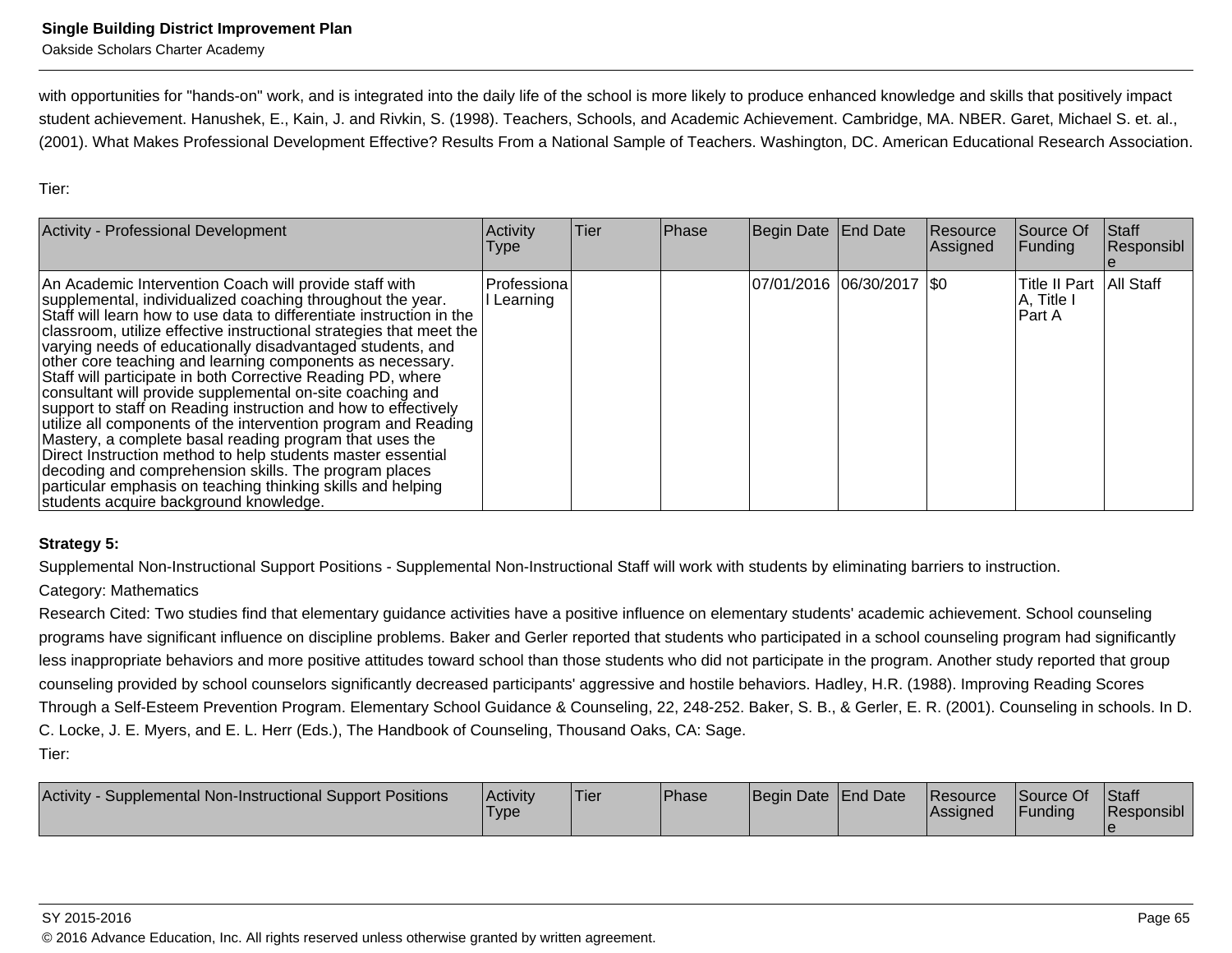Oakside Scholars Charter Academy

| The Social Worker will work with students who experience<br>difficulty in the school and community setting as a result of<br>social-emotional or family issues that result in educational time   Program<br>lloss or other challenges to academic achievement.<br>The Achievement and Behavior Support Specialist will work<br>with students whose behaviors significantly interfere with their<br>academic growth in core content areas which result in<br>educational time loss or other challenges to academic<br>achievement. The Achievement and Behavior Support<br>Specialist will assist students in the responsible thinking<br>process, allowing students to be proactive in making choices | Behavioral<br>Support |  | 07/01/2016 06/30/2017 \\$0 | lTitle II Part<br>A, Section<br>l31a | School<br>Principal,<br>lContent<br>l Area<br>Teachers,<br>l Social<br>Worker,<br><b>Achieveme</b><br>Int and<br>Behavior<br> Support |
|-------------------------------------------------------------------------------------------------------------------------------------------------------------------------------------------------------------------------------------------------------------------------------------------------------------------------------------------------------------------------------------------------------------------------------------------------------------------------------------------------------------------------------------------------------------------------------------------------------------------------------------------------------------------------------------------------------|-----------------------|--|----------------------------|--------------------------------------|---------------------------------------------------------------------------------------------------------------------------------------|
| that lead to academic success.                                                                                                                                                                                                                                                                                                                                                                                                                                                                                                                                                                                                                                                                        |                       |  |                            |                                      | Specialist                                                                                                                            |

### **Strategy 6:**

Parent Involvement - Parent involvement events will be held throughout the year in order to help parents better understand how to become more involved in their child'seducation.

#### Category: Mathematics

 Research Cited: "Based on more than two decades of research on parental involvement, family engagement, and community partnerships, NNPS's tools, guidelines,and action team approach may be used by all elementary, middle, and high schools to increase involvement and improve student learning and development," explainsDr. Joyce L. Epstein. Epstein, J. (2005). Developing and sustaining research-based programs of school, family, and community partnerships: Summary of Five Years of NNPS Research, Centre on School, Family, and Community Partnerships. National Network of Partnership Schools (NNPS), Johns Hopkins University.Tier:

| Activity - Parent Involvement                                                                                                                                                                                                                                                                                                                                                                                                                                                                                                                                                                                                                                                                                                   | Activity<br>Type            | <b>Tier</b> | Phase | Begin Date End Date         | Resource<br>Assigned | Source Of<br>Funding              | Staff<br>Responsibl |
|---------------------------------------------------------------------------------------------------------------------------------------------------------------------------------------------------------------------------------------------------------------------------------------------------------------------------------------------------------------------------------------------------------------------------------------------------------------------------------------------------------------------------------------------------------------------------------------------------------------------------------------------------------------------------------------------------------------------------------|-----------------------------|-------------|-------|-----------------------------|----------------------|-----------------------------------|---------------------|
| Parent workshops including English Learner school level<br>Parental Involvement events will be held throughout the year in<br>order to help parents better understand how to become more<br>linvolved<br>in their child's education. Parent Involvement events will<br>provide opportunities for parents to interact with students and<br>teachers and develop strategies to engage their children in<br>educational activities at home therefore increasing their<br>academic proficiency. Parent involvement events may have<br>light refreshments, have paid speakers, and/or use<br>supplemental supplies/materials to encourage strong parent<br>involvement. Specific themed nights include: Family fun<br>Science Nights | Parent<br><b>Involvemen</b> |             |       | 07/01/2016  06/30/2017  \$0 |                      | Title III,<br><b>Title I Part</b> | All Staff           |

# **Goal 2: All students at Oakside Scholars Charter Academy will increase academic achievement inScience.**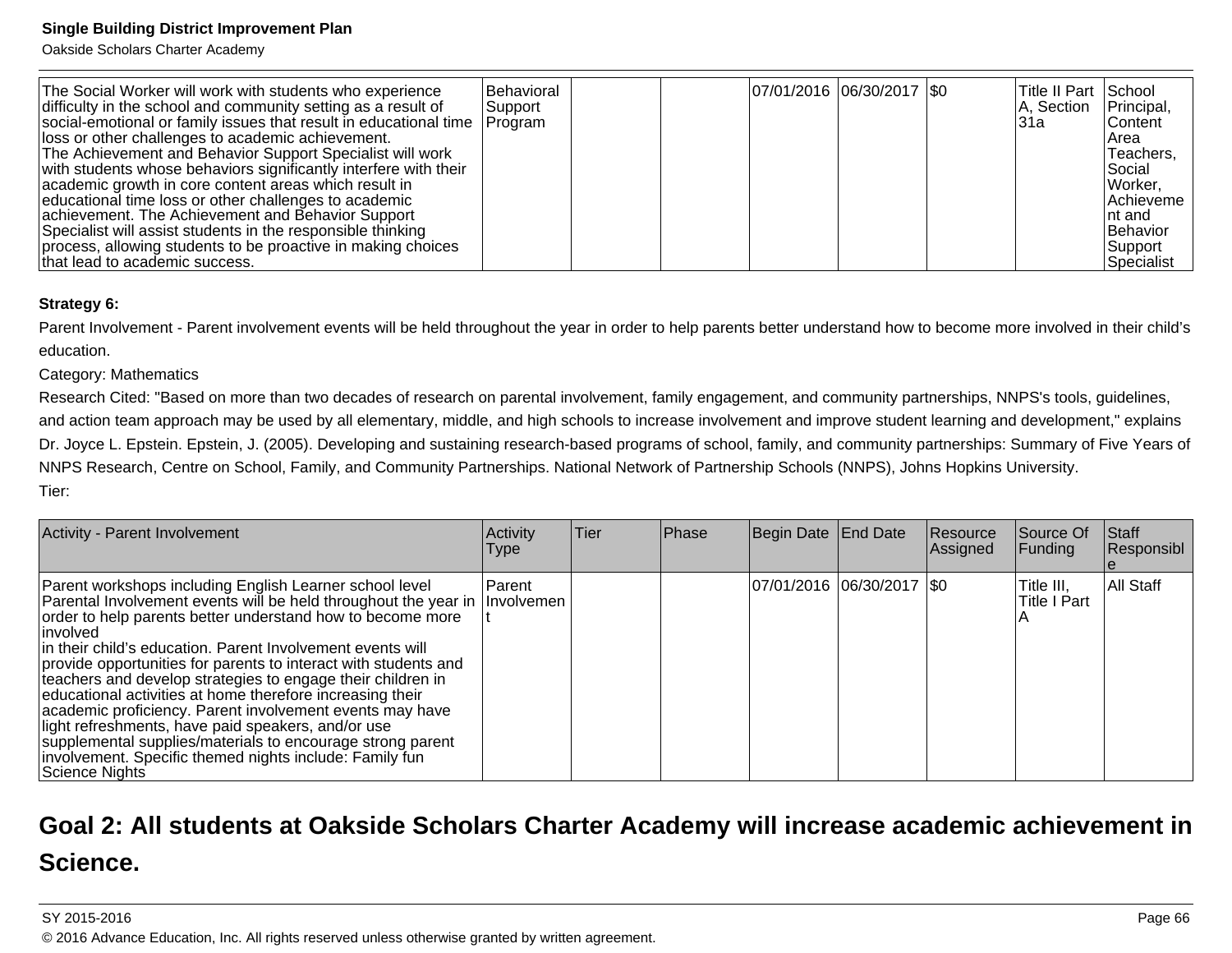#### **Measurable Objective 1:**

A 15% increase of Economically Disadvantaged students will demonstrate a proficiency , in Science by 06/30/2017 as measured by M-Step.

#### **Strategy 1:**

Supplemental Instructional Support - Science - Supplemental instructional staff will provide small group, one on one, push-in and pull-out services to students in orderto target academically struggling students.

Category: Science

Research Cited: Supplemental academic support in the form of small ratio tutoring has been shown to increase the reading abilities of all students. The following is research that supports instructional support positions as a strategy: Tomlinson, C.A. (2003). Fulfilling the Promise of the Differentiated Classroom: Strategies and Toolsfor Responsive Teaching. Alexandria, VA: ASCD.

Tier:

| <b>Activity - Supplement Instructional Support Positions</b>                                                                                                                                                                                                                                                                                                                                                                                                                                                                                                                                                                                                                       | Activity<br><b>Type</b>           | <b>Tier</b> | Phase | Begin Date End Date         | Resource<br>Assigned | Source Of<br><b>Funding</b>          | Staff<br>Responsibl                                                                                              |
|------------------------------------------------------------------------------------------------------------------------------------------------------------------------------------------------------------------------------------------------------------------------------------------------------------------------------------------------------------------------------------------------------------------------------------------------------------------------------------------------------------------------------------------------------------------------------------------------------------------------------------------------------------------------------------|-----------------------------------|-------------|-------|-----------------------------|----------------------|--------------------------------------|------------------------------------------------------------------------------------------------------------------|
| Paraprofessionals will work with students in grades K-8, M-F<br>during normal school-day hours under the direct supervision of<br>a teacher and will provide instructional assistance one-on-one<br>or small group for eligible students within the regular classroom<br>in order to increase student achievement.<br>At Risk Teacher: Will provide instructional support and<br>assessment for students who are below grade level. Will<br>create, manage, and participate in a variety of learning<br>environments and activities in the core content areas and will<br>work collaboratively and professionally with classroom<br>teachers, other interventionists, and parents. | l Academic<br>Support<br> Program |             |       | 07/01/2016  06/30/2017  \$0 |                      | lSection.<br>31a, Title I<br>IPart A | School<br>Principal,<br><b>Content</b><br>IArea<br>Teachers,<br>IAt Risk<br>Teachers,<br>lParaprofes<br>Isionals |

### **Strategy 2:**

Supplemental Supplies, Materials, and Technology - Science - Instructional staff will utilize supplemental materials to support academically at-risk students in order todifferentiate instruction.

Category: Science

Research Cited: According to Tomlinson and Eidson, differentiated instruction "refers to a systematic approach to planning curriculum and instruction for academically diverse learners" and is "a way of thinking about the classroom with the dual goals of honoring each student's learning needs and maximizing each student's learningcapacity". Tomlinson, C.A. (2003). Fulfilling the Promise of the Differentiated Classroom: Strategies and Tools for Responsive Teaching. Alexandria, VA: ASCD.In a 2000 study commissioned by the Software and Information Industry Association, they reviewed 311 research studies on the effectiveness of technology on studentachievement. Their findings revealed positive and consistent patterns when students were engaged in technology-rich environments, including significant gains and achievement in all subject areas, increased achievement in preschool through high school for both regular and special needs students, and improved attitudes towardlearning and increased self-esteem. Sivin-Kachala, J. and Bialo, E.R. (2000). 2000 Research Report on the Effectiveness of Technology in Schools. Washington, DC.

#### SY 2015-2016

en and the state of the state of the state of the state of the state of the state of the state of the Page 67  $\,$ © 2016 Advance Education, Inc. All rights reserved unless otherwise granted by written agreement.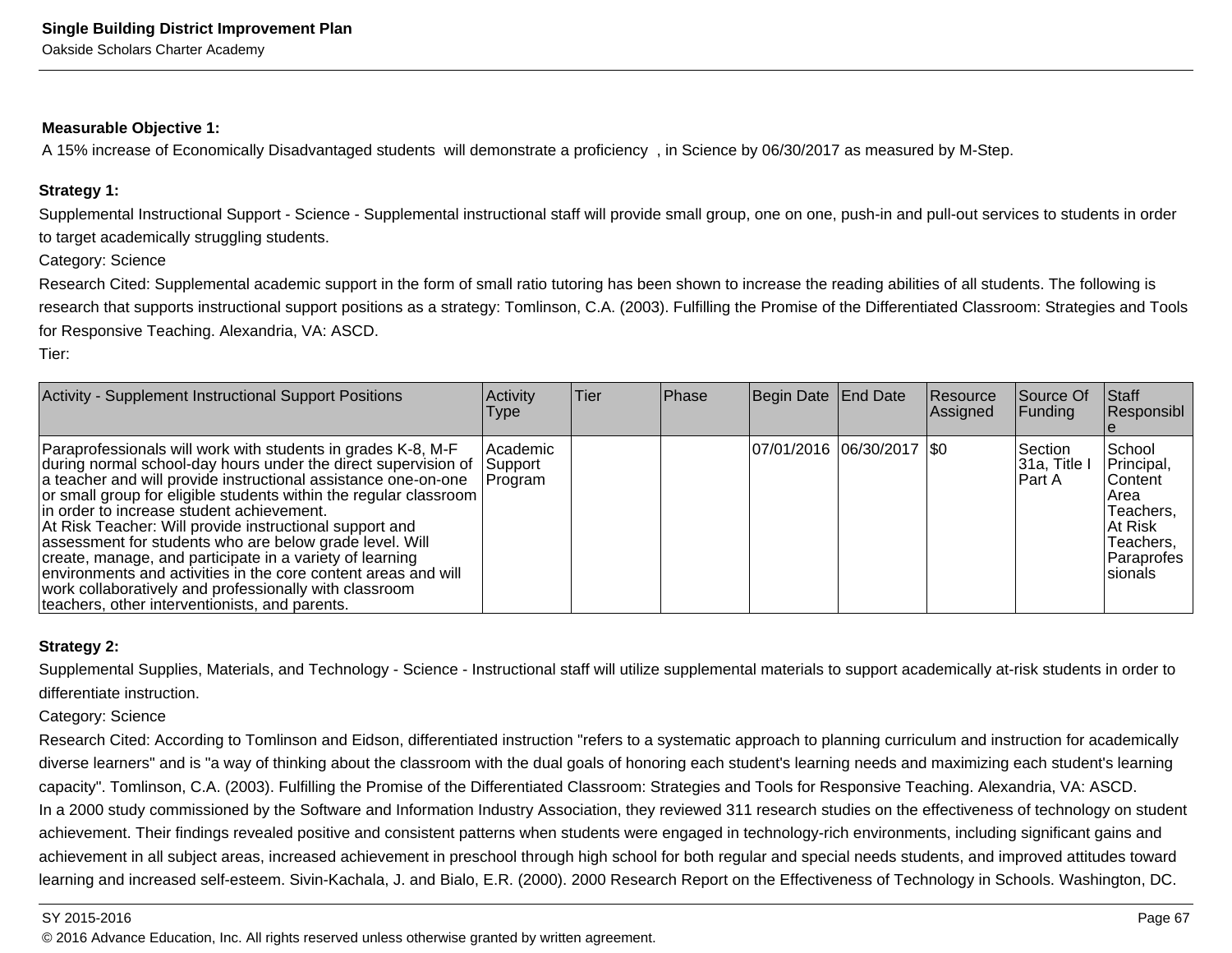SIIA.

Tier:

| Activity -<br>- Supplemental Supplies, Materials, and Technology | Activity<br>'Type | 'Tier | <b>Phase</b> | Begin Date End Date | Resource<br><b>Assigned</b> | Source Of<br>Funding | <b>Staff</b><br>Responsibl |
|------------------------------------------------------------------|-------------------|-------|--------------|---------------------|-----------------------------|----------------------|----------------------------|
|                                                                  |                   |       |              |                     |                             |                      |                            |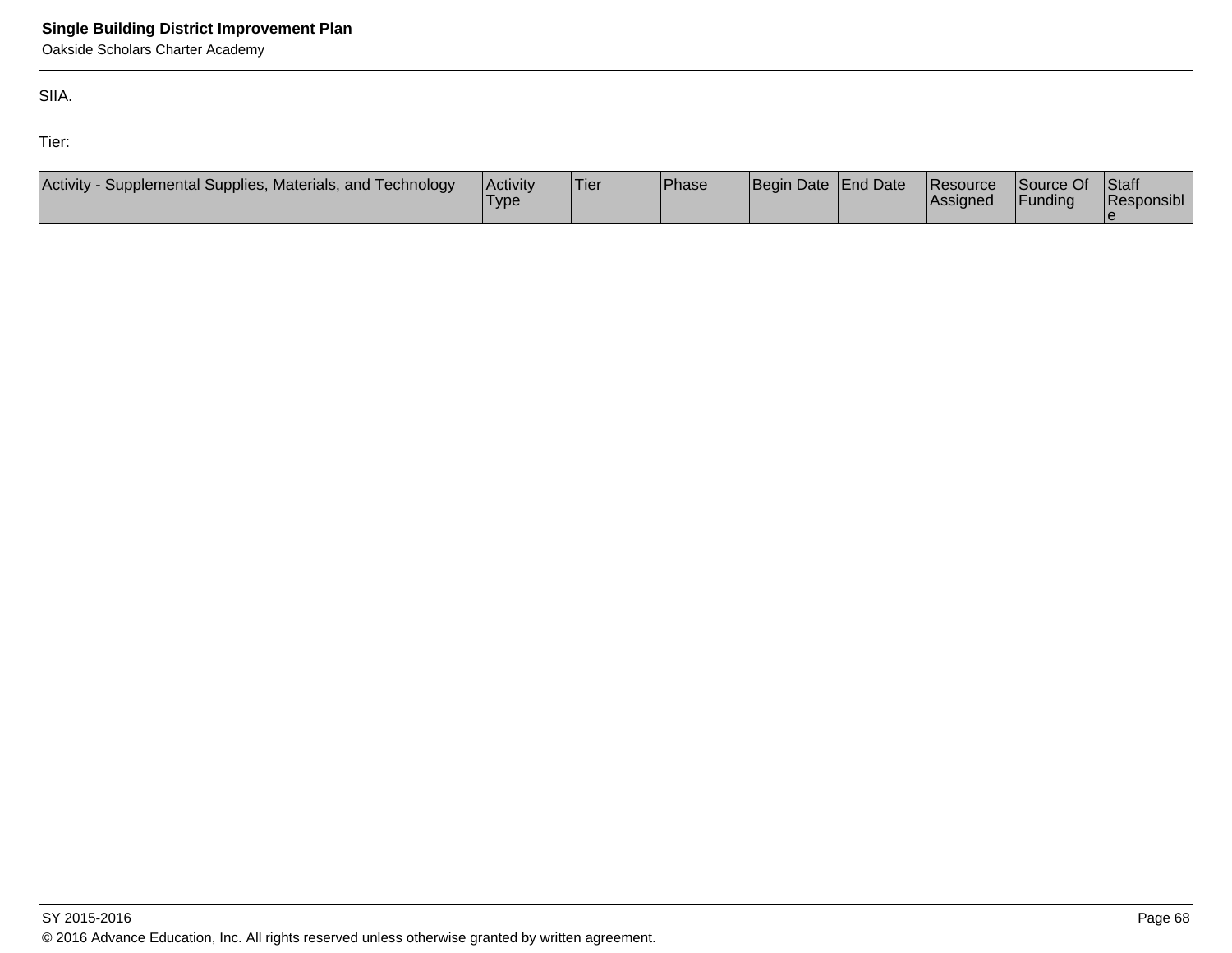Oakside Scholars Charter Academy

| Supplemental intervention supplies will be used by teachers to<br>differentiate instruction and motivate students in effort to help<br>at-risk students increase achievement in core content areas.<br>Supplies/Materials include intervention programs, workbooks,<br>and supplies, educational incentives & light refreshments,<br>technology (laptop computers, e-readers, etc.), and<br>subscriptions.<br>Subscriptions include:<br><b>iReady Diagnostic and Instruction: Supplemental online math</b><br>and reading program that provides individualized instruction for<br>students, and instantly downloadable cross-grade-level<br>assessments that identify areas of weakness so teachers are<br>able to differentiate instruction and address individual learning<br>Ideficiencies.<br>AimsWeb Online Subscription: Supplemental on-line resource<br>that provides a complete web-based solution for universal<br>screening, progress monitoring, and data management of<br>students. Aims Web provides guidance to administrators and<br>teachers based on accurate, continuous, and direct student<br>assessment.<br>Accelerated Reader: Supplemental software program that<br>combines real literature and software support and provides<br>immediate feedback through quizzes on reading and<br>vocabulary progress of the student.<br>BrainPOP On-Line Subscription: On-line educational program<br>that provides standards-based content spanning seven<br>subjects areas. The program features more than 600<br>standards-based animated educational movies. Each movie is<br>supported by activities such as a quiz, experiment and other<br>printable worksheets, all of which speak to students in a<br>language and voice that they can understand.<br>Razz Kids On-Line Subscription: Supplemental online guided<br>reading program with interactive ebooks, downloadable books<br>and reading quizzes to differentiate instruction for academically<br>struggling students.<br>DreamBox Math Responds to Students Within and Between<br>Lessons to Close Achievement Gap<br>Additional supplies include Supplemental Social/Emotional<br>Support Library and The Science of Happiness: Social<br>Emotional Curriculum.<br>Fountas & Pinnell Leveled Literacy Intervention: A small-group,<br>supplementary reading intervention designed for Title I<br>students who need intensive support to achieve grade-level | Supplemen<br>tal<br>Materials,<br>Technology |  | 07/01/2016  06/30/2017  \$0 | <b>Title I Part</b><br>A, Title II<br>Part A | School<br>Principal,<br>Instructiona<br>I Staff, and<br>Content<br>Area<br><b>Teachers</b> |
|--------------------------------------------------------------------------------------------------------------------------------------------------------------------------------------------------------------------------------------------------------------------------------------------------------------------------------------------------------------------------------------------------------------------------------------------------------------------------------------------------------------------------------------------------------------------------------------------------------------------------------------------------------------------------------------------------------------------------------------------------------------------------------------------------------------------------------------------------------------------------------------------------------------------------------------------------------------------------------------------------------------------------------------------------------------------------------------------------------------------------------------------------------------------------------------------------------------------------------------------------------------------------------------------------------------------------------------------------------------------------------------------------------------------------------------------------------------------------------------------------------------------------------------------------------------------------------------------------------------------------------------------------------------------------------------------------------------------------------------------------------------------------------------------------------------------------------------------------------------------------------------------------------------------------------------------------------------------------------------------------------------------------------------------------------------------------------------------------------------------------------------------------------------------------------------------------------------------------------------------------------------------------------------------------------------------------------------------------------------------------------------------------------------------------------------------|----------------------------------------------|--|-----------------------------|----------------------------------------------|--------------------------------------------------------------------------------------------|
|                                                                                                                                                                                                                                                                                                                                                                                                                                                                                                                                                                                                                                                                                                                                                                                                                                                                                                                                                                                                                                                                                                                                                                                                                                                                                                                                                                                                                                                                                                                                                                                                                                                                                                                                                                                                                                                                                                                                                                                                                                                                                                                                                                                                                                                                                                                                                                                                                                            |                                              |  |                             |                                              |                                                                                            |
| competency. Expenses include \$4750 supplies/materials (144<br>leveled books (6 copies/ea), 6 novels (6 copies/ea),                                                                                                                                                                                                                                                                                                                                                                                                                                                                                                                                                                                                                                                                                                                                                                                                                                                                                                                                                                                                                                                                                                                                                                                                                                                                                                                                                                                                                                                                                                                                                                                                                                                                                                                                                                                                                                                                                                                                                                                                                                                                                                                                                                                                                                                                                                                        |                                              |  |                             |                                              |                                                                                            |
| lesson/prompting guides, PD & tutorial DVDs, folders, white<br>boards, labels, word magnet tiles, notebooks, assessment kit,<br>bags, markers), and tax/shipping.<br>Homeless assistance Set-Aside funding is available as well.                                                                                                                                                                                                                                                                                                                                                                                                                                                                                                                                                                                                                                                                                                                                                                                                                                                                                                                                                                                                                                                                                                                                                                                                                                                                                                                                                                                                                                                                                                                                                                                                                                                                                                                                                                                                                                                                                                                                                                                                                                                                                                                                                                                                           |                                              |  |                             |                                              |                                                                                            |
| Technology Supplies include the purchase of iPads to utilize in<br>learning environment to advance academic achievement and<br>Technology Repairs/Services: Supplemental technology<br>repairs/services will ensure that supplemental technology is                                                                                                                                                                                                                                                                                                                                                                                                                                                                                                                                                                                                                                                                                                                                                                                                                                                                                                                                                                                                                                                                                                                                                                                                                                                                                                                                                                                                                                                                                                                                                                                                                                                                                                                                                                                                                                                                                                                                                                                                                                                                                                                                                                                        |                                              |  |                             |                                              |                                                                                            |
|                                                                                                                                                                                                                                                                                                                                                                                                                                                                                                                                                                                                                                                                                                                                                                                                                                                                                                                                                                                                                                                                                                                                                                                                                                                                                                                                                                                                                                                                                                                                                                                                                                                                                                                                                                                                                                                                                                                                                                                                                                                                                                                                                                                                                                                                                                                                                                                                                                            |                                              |  |                             |                                              |                                                                                            |

### SY 2015-2016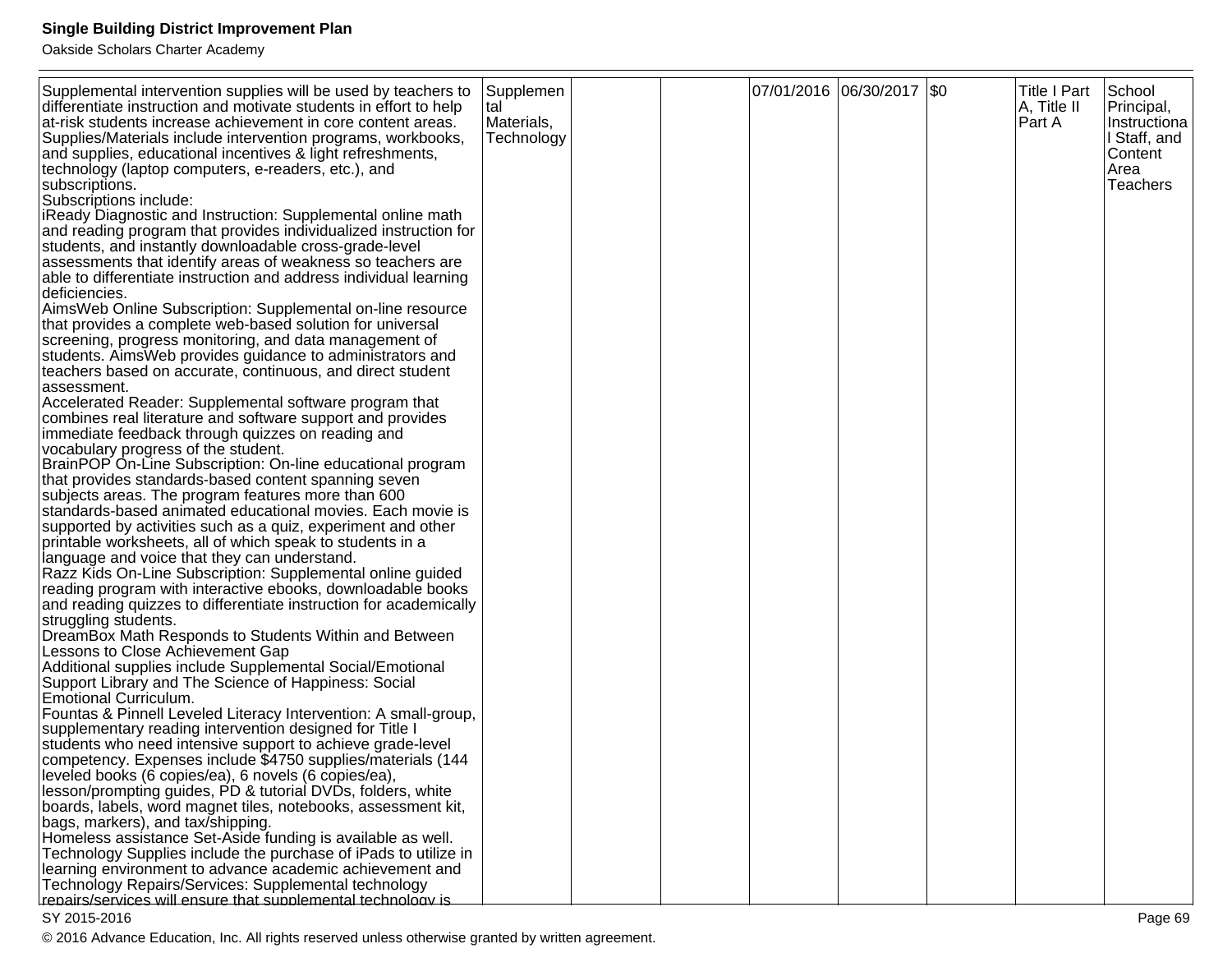Oakside Scholars Charter Academy

| repairs/services will ensure that supplemental technology is<br>repairs/services will ensure that supplemental technology is<br>able to remain functional to improve instruction. Cost is for<br>technology repairs/services plus taxes and S&H. |  |  |  |  |
|--------------------------------------------------------------------------------------------------------------------------------------------------------------------------------------------------------------------------------------------------|--|--|--|--|
| Expenses for a Title audit have been budgeted as the school                                                                                                                                                                                      |  |  |  |  |
| receives more than \$750,000 in federal grant funds. These<br>grants are designed to improve student achievement.                                                                                                                                |  |  |  |  |

#### **Strategy 3:**

Out of School Time - Students will have the opportunity to participate in supplemental academic out of school time activities. Activities will be targeted to individualstudent needs.

Category: Science

Research Cited: In Marzano's seminal meta-analysis of research on school-, teacher-, and student-level factors that impact student achievement, the author argues thatthere is a strong correlation between background knowledge and student achievement. Where students do not have background knowledge sufficient to ensure academic success, the school works to provide increased opportunities for students to enhance their background knowledge so that their learning can be accelerated;such opportunities may include tutoring and summer learning programming which ensures students have increased time to learn the knowledge and skills they need tobe academically successful. Marzano, R. (2004). Building Background Knowledge for Academic Achievement. Alexandria, VA: ASCD. Tier:

| Activity - Out of School Time                                                                                                                                                                                                                                                                                                                                                                                                                                                                                                                                     | Activity<br><b>Type</b> | lTier | <b>Phase</b> | Begin Date End Date |                             | Resource<br>Assigned | lSource Of<br><b>Funding</b> | Staff<br>Responsibl                                       |
|-------------------------------------------------------------------------------------------------------------------------------------------------------------------------------------------------------------------------------------------------------------------------------------------------------------------------------------------------------------------------------------------------------------------------------------------------------------------------------------------------------------------------------------------------------------------|-------------------------|-------|--------------|---------------------|-----------------------------|----------------------|------------------------------|-----------------------------------------------------------|
| Sylvan Learning Center Out-of-School Time Tutoring for both<br>before and after school and Summer: At Risk Students will<br>receive intentional and low-ratio (1:1 - 1:3) tutoring from Sylvan   Program<br>tutors, after school and on Saturdays. Students will receive<br>supplemental instruction based on their unique academic<br>needs. \$45/hour for Sylvan Tutors includes their services and<br>the pre- and post- assessments provided by Sylvan to measure<br>the academic impact of the program. 5 students x 20 hours of<br>instruction x \$40/hour. | Academic<br> Support    |       |              |                     | 07/01/2016 06/30/2017   \$0 |                      | Section 31a School           | Principal,<br><b>Content</b><br>l Area<br><b>Teachers</b> |

## **Strategy 4:**

Professional Development - Staff will engage in professional development activities to learn how to better support academically struggling students thereby increasingacademic achievement.

#### Category: Science

Research Cited: In a 1998 study involving a half million elementary and middle grades students in 3,000 Texas schools, researchers found that the most importantfactor in student achievement was teacher quality. A national study of over 1,000 mathematics and science teachers found similar results. Sustained and intensiveprofessional development is more likely to have an impact on enhanced teacher knowledge and skills, and ultimately student achievement, than shorter professionaldevelopment activities (Garet et. al., 2001). The results from this study also indicate that professional development that is focused on subject matter, provides teacherswith opportunities for "hands-on" work, and is integrated into the daily life of the school is more likely to produce enhanced knowledge and skills that positively impact

#### SY 2015-2016

estimate the contract of the contract of the contract of the contract of the contract of the contract of the contract of the contract of the contract of the contract of the contract of the contract of the contract of the c © 2016 Advance Education, Inc. All rights reserved unless otherwise granted by written agreement.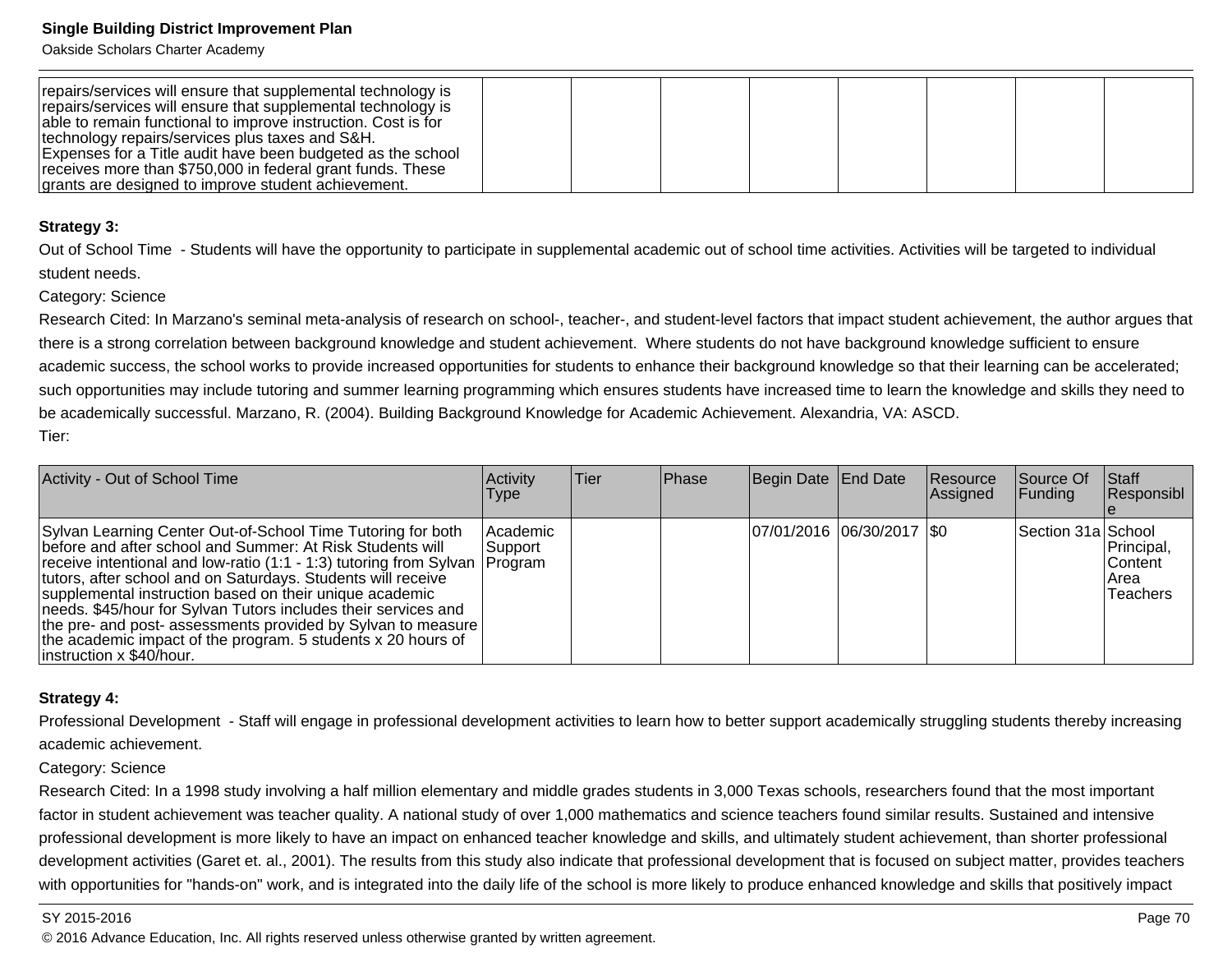student achievement. Hanushek, E., Kain, J. and Rivkin, S. (1998). Teachers, Schools, and Academic Achievement. Cambridge, MA. NBER. Garet, Michael S. et. al.,(2001). What Makes Professional Development Effective? Results From a National Sample of Teachers. Washington, DC. American Educational Research Association.

Tier:

| <b>Activity - Professional Development</b>                                                                                                                                                                                                                                                                                                                                                                                                                                                                                                                                                                                                                                                                                                                                                                                                                                                                                                                 | Activity<br><b>Type</b> | Tier | Phase | Begin Date End Date         | Resource<br>Assigned | Source Of<br>Funding                          | Staff<br>Responsibl |
|------------------------------------------------------------------------------------------------------------------------------------------------------------------------------------------------------------------------------------------------------------------------------------------------------------------------------------------------------------------------------------------------------------------------------------------------------------------------------------------------------------------------------------------------------------------------------------------------------------------------------------------------------------------------------------------------------------------------------------------------------------------------------------------------------------------------------------------------------------------------------------------------------------------------------------------------------------|-------------------------|------|-------|-----------------------------|----------------------|-----------------------------------------------|---------------------|
| An Academic Intervention Coach will provide staff with<br>supplemental, individualized coaching throughout the year.<br>Staff will learn how to use data to differentiate instruction in the<br>classroom, utilize effective instructional strategies that meet the<br>varying needs of educationally disadvantaged students, and<br>other core teaching and learning components as necessary.<br>Staff will participate in both Corrective Reading PD, where<br>consultant will provide supplemental on-site coaching and<br>support to staff on Reading instruction and how to effectively<br>utilize all components of the intervention program and Reading<br>Mastery, a complete basal reading program that uses the<br>Direct Instruction method to help students master essential<br>decoding and comprehension skills. The program places<br>particular emphasis on teaching thinking skills and helping<br>students acquire background knowledge. | Professiona<br>Learning |      |       | 07/01/2016 06/30/2017   \$0 |                      | <b>Title I Part</b><br>A, Title II<br>IPart A | All Staff           |

## **Strategy 5:**

Supplemental Non-Instructional Support Positions - Science - Supplemental Non-Instructional Staff will work with students by eliminating barriers to instruction. Category: Science

Research Cited: Two studies find that elementary guidance activities have a positive influence on elementary students' academic achievement. School counseling programs have significant influence on discipline problems. Baker and Gerler reported that students who participated in a school counseling program had significantlyless inappropriate behaviors and more positive attitudes toward school than those students who did not participate in the program. Another study reported that group counseling provided by school counselors significantly decreased participants' aggressive and hostile behaviors. Hadley, H.R. (1988). Improving Reading ScoresThrough a Self-Esteem Prevention Program. Elementary School Guidance & Counseling, 22, 248-252. Baker, S. B., & Gerler, E. R. (2001). Counseling in schools. In D.C. Locke, J. E. Myers, and E. L. Herr (Eds.), The Handbook of Counseling, Thousand Oaks, CA: Sage.Tier:

| Activity<br>Supplemental Non-Instructional Support Positions | Activitv<br><b>Type</b> | <sup>1</sup> Tier | <b>Phase</b> | Begin Date End Date | <b>Resource</b><br>lAssianed | Source Of<br>Funding | Staff<br>Responsibl |
|--------------------------------------------------------------|-------------------------|-------------------|--------------|---------------------|------------------------------|----------------------|---------------------|
|                                                              |                         |                   |              |                     |                              |                      |                     |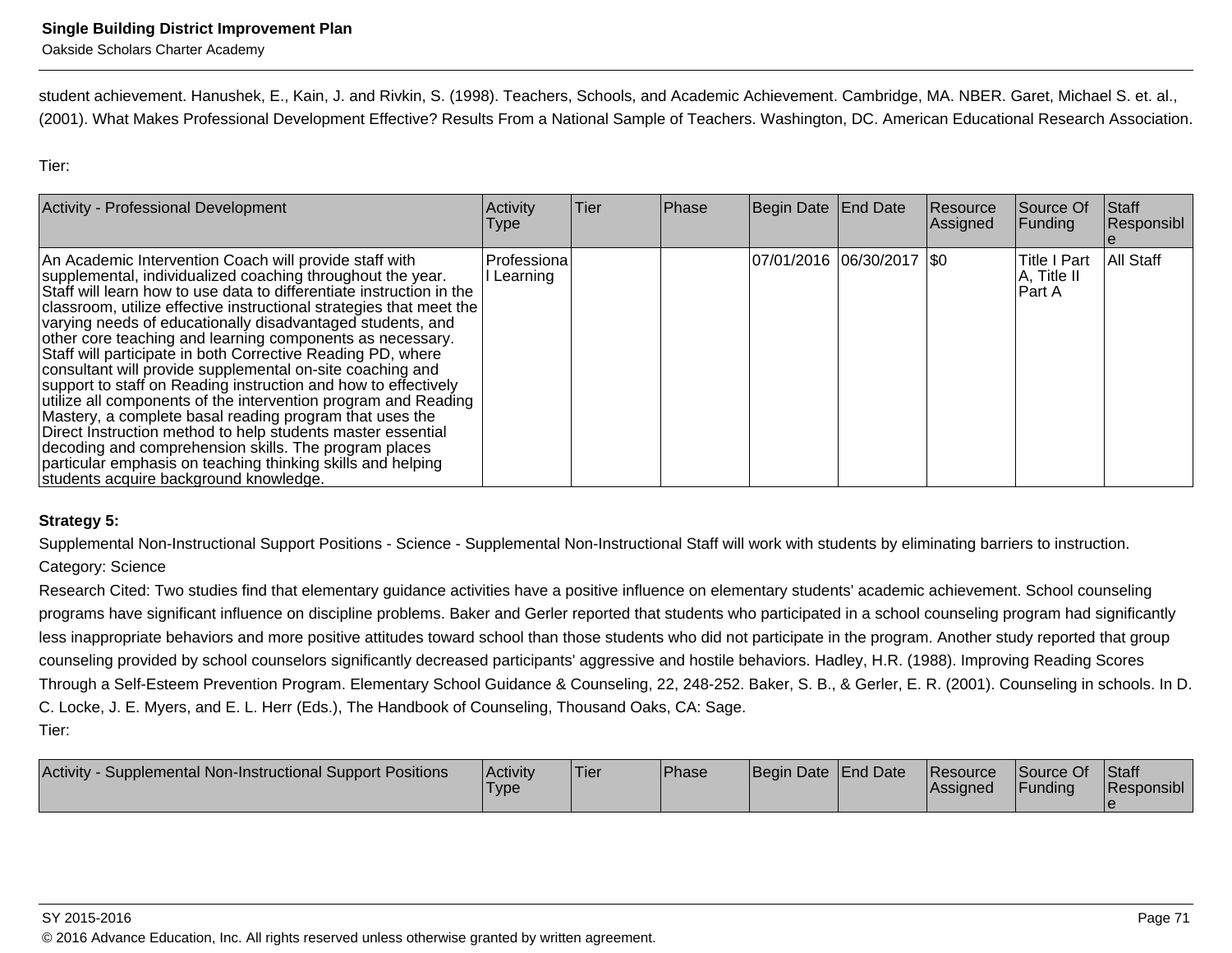Oakside Scholars Charter Academy

| The Social Worker will work with students who experience<br>difficulty in the school and community setting as a result of<br>social-emotional or family issues that result in educational time   Program<br>lloss or other challenges to academic achievement.<br>The Achievement and Behavior Support Specialist will work<br>with students whose behaviors significantly interfere with their<br>academic growth in core content areas which result in<br>educational time loss or other challenges to academic<br>achievement. The Achievement and Behavior Support<br>Specialist will assist students in the responsible thinking<br>process, allowing students to be proactive in making choices | Behavioral<br>Support |  | 07/01/2016 06/30/2017 \\$0 | lTitle II Part<br>A, Section<br>l31a | School<br>Principal,<br>lContent<br>l Area<br>Teachers,<br>l Social<br>Worker,<br><b>Achieveme</b><br>Int and<br>Behavior<br> Support |
|-------------------------------------------------------------------------------------------------------------------------------------------------------------------------------------------------------------------------------------------------------------------------------------------------------------------------------------------------------------------------------------------------------------------------------------------------------------------------------------------------------------------------------------------------------------------------------------------------------------------------------------------------------------------------------------------------------|-----------------------|--|----------------------------|--------------------------------------|---------------------------------------------------------------------------------------------------------------------------------------|
| that lead to academic success.                                                                                                                                                                                                                                                                                                                                                                                                                                                                                                                                                                                                                                                                        |                       |  |                            |                                      | Specialist                                                                                                                            |

### **Strategy 6:**

Parent Involvement - Parent involvement events will be held throughout the year in order to help parents better understand how to become more involved in their child'seducation.

#### Category: Science

 Research Cited: "Based on more than two decades of research on parental involvement, family engagement, and community partnerships, NNPS's tools, guidelines,and action team approach may be used by all elementary, middle, and high schools to increase involvement and improve student learning and development," explainsDr. Joyce L. Epstein. Epstein, J. (2005). Developing and sustaining research-based programs of school, family, and community partnerships: Summary of Five Years of NNPS Research, Centre on School, Family, and Community Partnerships. National Network of Partnership Schools (NNPS), Johns Hopkins University.Tier:

| Activity - Parent Involvement                                                                                                                                                                                                                                                                                                                                                                                                                                                                                                                                                                                                                                                                                                   | Activity<br><b>Type</b>     | <b>Tier</b> | Phase | Begin Date End Date         | Resource<br>Assigned | Source Of<br>Funding          | <b>Staff</b><br>Responsibl |
|---------------------------------------------------------------------------------------------------------------------------------------------------------------------------------------------------------------------------------------------------------------------------------------------------------------------------------------------------------------------------------------------------------------------------------------------------------------------------------------------------------------------------------------------------------------------------------------------------------------------------------------------------------------------------------------------------------------------------------|-----------------------------|-------------|-------|-----------------------------|----------------------|-------------------------------|----------------------------|
| Parent workshops including English Learner school level<br>Parental Involvement events will be held throughout the year in<br>order to help parents better understand how to become more<br>linvolved<br>in their child's education. Parent Involvement events will<br>provide opportunities for parents to interact with students and<br>teachers and develop strategies to engage their children in<br>educational activities at home therefore increasing their<br>academic proficiency. Parent involvement events may have<br>light refreshments, have paid speakers, and/or use<br>supplemental supplies/materials to encourage strong parent<br>involvement. Specific themed nights include: Family fun<br>Science Nights | Parent<br><b>Involvemen</b> |             |       | 07/01/2016  06/30/2017  \$0 |                      | lTitle I Part<br>A, Title III | <b>All Staff</b>           |

# **Goal 3: All students at Oakside Scholars Charter Academy will increase academic achievement inSocial Studies.**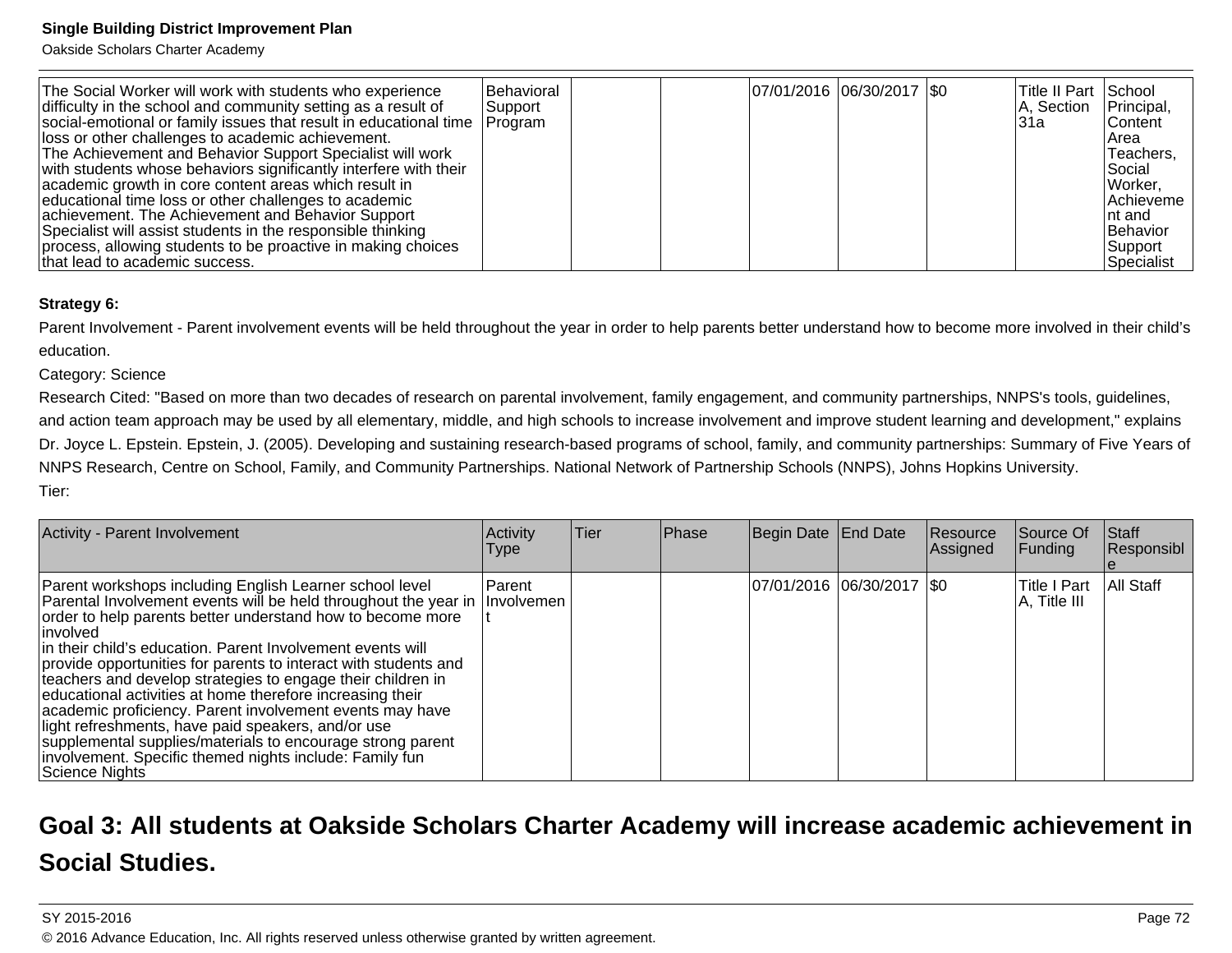#### **Measurable Objective 1:**

A 15% increase of Economically Disadvantaged students will demonstrate a proficiency , in Social Studies by 06/30/2017 as measured by M-Step.

#### **Strategy 1:**

Supplemental Instructional Support Positions - Supplemental instructional staff will provide small group, one on one, push-in and pull-out services to students in order totarget academically struggling students.

Category: Social Studies

Research Cited: Supplemental academic support in the form of small ratio tutoring has been shown to increase the reading abilities of all students. The following isresearch that supports instructional support positions as a strategy: Tomlinson, C.A. (2003). Fulfilling the Promise of the Differentiated Classroom: Strategies and Toolsfor Responsive Teaching. Alexandria, VA: ASCD.

Tier:

| Activity - Supplemental Instructional Support Positions                                                                                                                                                                                                                                                                                                                                                                                                                                                                                                                                                                                                                             | Activity<br>Type                  | <b>Tier</b> | Phase | Begin Date End Date         | Resource<br> Assigned | Source Of<br><b>Funding</b>         | <b>Staff</b><br>Responsibl                                                                                         |
|-------------------------------------------------------------------------------------------------------------------------------------------------------------------------------------------------------------------------------------------------------------------------------------------------------------------------------------------------------------------------------------------------------------------------------------------------------------------------------------------------------------------------------------------------------------------------------------------------------------------------------------------------------------------------------------|-----------------------------------|-------------|-------|-----------------------------|-----------------------|-------------------------------------|--------------------------------------------------------------------------------------------------------------------|
| Paraprofessionals will work with students in grades K-8, M-F<br>during normal school-day hours under the direct supervision of<br>a teacher and will provide instructional assistance one-on-one<br>or small group for eligible students within the regular classroom<br>lin order to increase student achievement.<br>At Risk Teacher: Will provide instructional support and<br>assessment for students who are below grade level. Will<br>create, manage, and participate in a variety of learning<br>environments and activities in the core content areas and will<br>work collaboratively and professionally with classroom<br>teachers, other interventionists, and parents. | l Academic<br>Support<br> Program |             |       | 07/01/2016  06/30/2017  \$0 |                       | lTitle I Part<br>A, Section<br>l31a | School<br>Principal,<br><b>IContent</b><br>IArea<br>Teachers,<br>IAt Risk<br>Teachers,<br> Paraprofes <br>Isionals |

#### **Strategy 2:**

Supplemental Supplies, Materials, and Technology - Instructional staff will utilize supplemental materials to support academically at-risk students in order todifferentiate instruction.

Category:

Research Cited: According to Tomlinson and Eidson, differentiated instruction "refers to a systematic approach to planning curriculum and instruction for academicallydiverse learners" and is "a way of thinking about the classroom with the dual goals of honoring each student's learning needs and maximizing each student's learningcapacity". Tomlinson, C.A. (2003). Fulfilling the Promise of the Differentiated Classroom: Strategies and Tools for Responsive Teaching. Alexandria, VA: ASCD.In a 2000 study commissioned by the Software and Information Industry Association, they reviewed 311 research studies on the effectiveness of technology on studentachievement. Their findings revealed positive and consistent patterns when students were engaged in technology-rich environments, including significant gains and achievement in all subject areas, increased achievement in preschool through high school for both regular and special needs students, and improved attitudes towardlearning and increased self-esteem. Sivin-Kachala, J. and Bialo, E.R. (2000). 2000 Research Report on the Effectiveness of Technology in Schools. Washington, DC.

#### SY 2015-2016

© 2016 Advance Education, Inc. All rights reserved unless otherwise granted by written agreement.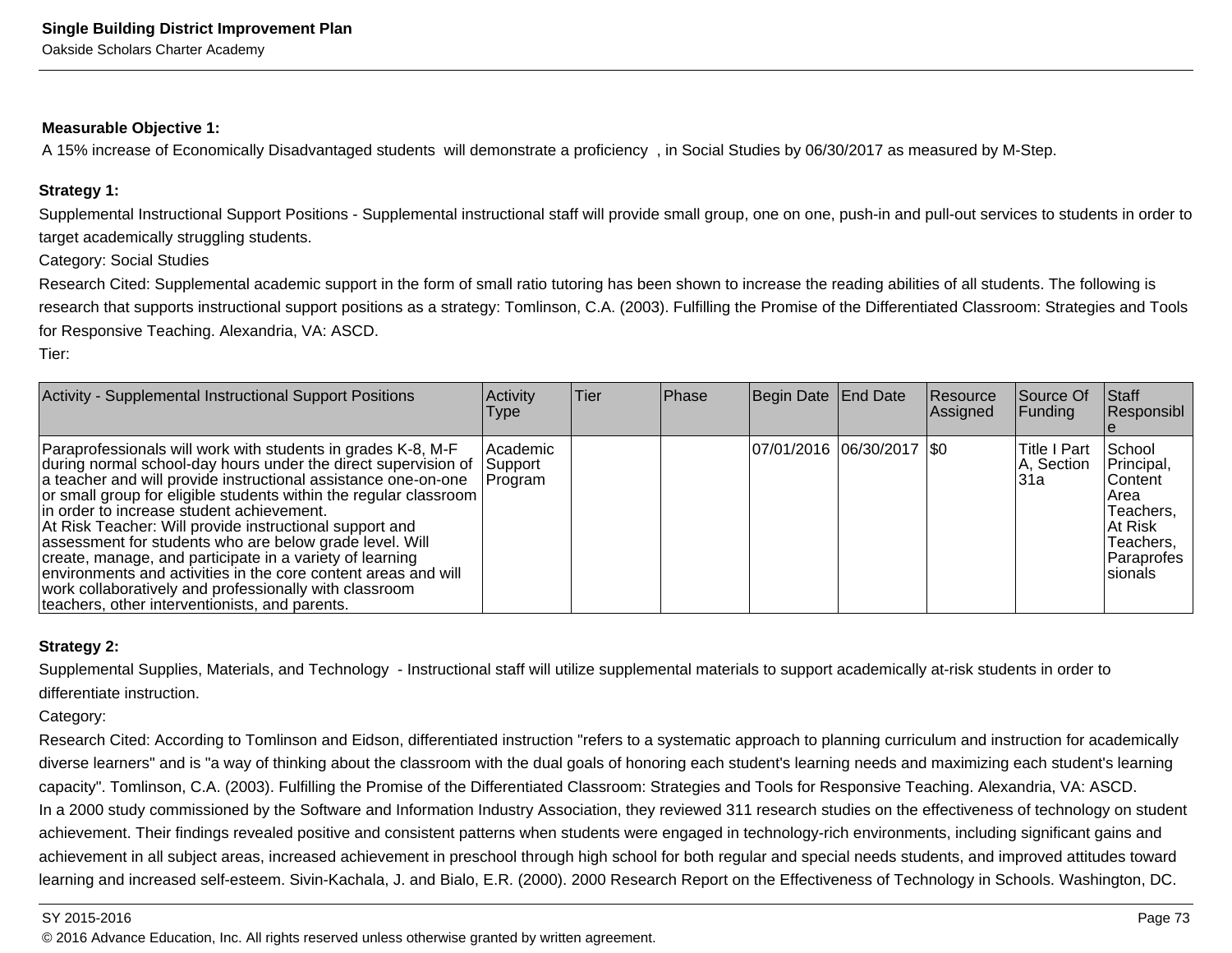Oakside Scholars Charter Academy

SIIA.

Tier:

| Activity -<br>- Supplemental Supplies, Materials, and Technology | Activity<br>'Type | 'Tier | <b>Phase</b> | Begin Date End Date | Resource<br><b>Assigned</b> | Source Of<br>Funding | <b>Staff</b><br>Responsibl |
|------------------------------------------------------------------|-------------------|-------|--------------|---------------------|-----------------------------|----------------------|----------------------------|
|                                                                  |                   |       |              |                     |                             |                      |                            |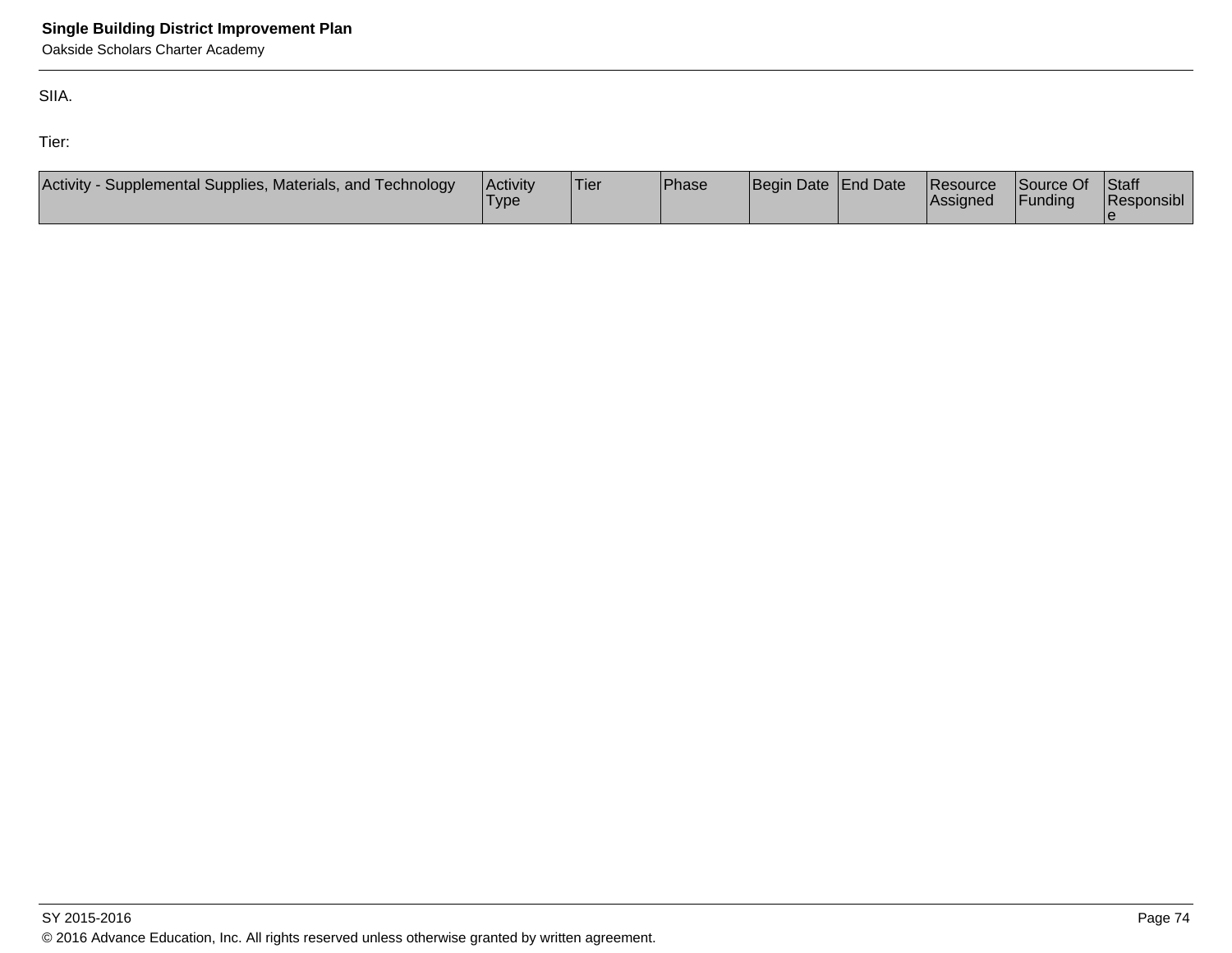Oakside Scholars Charter Academy

| Supplemental intervention supplies will be used by teachers to<br>differentiate instruction and motivate students in effort to help<br>at-risk students increase achievement in core content areas.<br>Supplies/Materials include intervention programs, workbooks,<br>and supplies, educational incentives & light refreshments,<br>technology (laptop computers, e-readers, etc.), and<br>subscriptions.<br>Subscriptions include:<br>iReady Diagnostic and Instruction: Supplemental online math<br>and reading program that provides individualized instruction for<br>students, and instantly downloadable cross-grade-level<br>assessments that identify areas of weakness so teachers are<br>able to differentiate instruction and address individual learning<br>deficiencies.<br>AimsWeb Online Subscription: Supplemental on-line resource<br>that provides a complete web-based solution for universal<br>screening, progress monitoring, and data management of<br>students. Aims Web provides guidance to administrators and<br>teachers based on accurate, continuous, and direct student<br>assessment.<br>Accelerated Reader: Supplemental software program that<br>combines real literature and software support and provides<br>immediate feedback through quizzes on reading and | Supplemen<br><b>Ital</b><br>Materials |  | 07/01/2016  06/30/2017  \$0 | Section<br>31a, Title I<br>Part A | School<br>Principal,<br>Instructiona<br>I Staff, and<br>Content<br>Area<br><b>Teachers</b> |
|-----------------------------------------------------------------------------------------------------------------------------------------------------------------------------------------------------------------------------------------------------------------------------------------------------------------------------------------------------------------------------------------------------------------------------------------------------------------------------------------------------------------------------------------------------------------------------------------------------------------------------------------------------------------------------------------------------------------------------------------------------------------------------------------------------------------------------------------------------------------------------------------------------------------------------------------------------------------------------------------------------------------------------------------------------------------------------------------------------------------------------------------------------------------------------------------------------------------------------------------------------------------------------------------------------|---------------------------------------|--|-----------------------------|-----------------------------------|--------------------------------------------------------------------------------------------|
| vocabulary progress of the student.<br>BrainPOP On-Line Subscription: On-line educational program                                                                                                                                                                                                                                                                                                                                                                                                                                                                                                                                                                                                                                                                                                                                                                                                                                                                                                                                                                                                                                                                                                                                                                                                   |                                       |  |                             |                                   |                                                                                            |
| that provides standards-based content spanning seven<br>subjects areas. The program features more than 600<br>standards-based animated educational movies. Each movie is                                                                                                                                                                                                                                                                                                                                                                                                                                                                                                                                                                                                                                                                                                                                                                                                                                                                                                                                                                                                                                                                                                                            |                                       |  |                             |                                   |                                                                                            |
| supported by activities such as a quiz, experiment and other<br>printable worksheets, all of which speak to students in a<br>language and voice that they can understand.                                                                                                                                                                                                                                                                                                                                                                                                                                                                                                                                                                                                                                                                                                                                                                                                                                                                                                                                                                                                                                                                                                                           |                                       |  |                             |                                   |                                                                                            |
| Razz Kids On-Line Subscription: Supplemental online guided<br>reading program with interactive ebooks, downloadable books                                                                                                                                                                                                                                                                                                                                                                                                                                                                                                                                                                                                                                                                                                                                                                                                                                                                                                                                                                                                                                                                                                                                                                           |                                       |  |                             |                                   |                                                                                            |
| and reading quizzes to differentiate instruction for academically<br>struggling students.                                                                                                                                                                                                                                                                                                                                                                                                                                                                                                                                                                                                                                                                                                                                                                                                                                                                                                                                                                                                                                                                                                                                                                                                           |                                       |  |                             |                                   |                                                                                            |
| DreamBox Math Responds to Students Within and Between<br>Lessons to Close Achievement Gap                                                                                                                                                                                                                                                                                                                                                                                                                                                                                                                                                                                                                                                                                                                                                                                                                                                                                                                                                                                                                                                                                                                                                                                                           |                                       |  |                             |                                   |                                                                                            |
| Additional supplies include Supplemental Social/Emotional<br>Support Library and The Science of Happiness: Social<br>Emotional Curriculum.                                                                                                                                                                                                                                                                                                                                                                                                                                                                                                                                                                                                                                                                                                                                                                                                                                                                                                                                                                                                                                                                                                                                                          |                                       |  |                             |                                   |                                                                                            |
| Fountas & Pinnell Leveled Literacy Intervention: A small-group,<br>supplementary reading intervention designed for Title I                                                                                                                                                                                                                                                                                                                                                                                                                                                                                                                                                                                                                                                                                                                                                                                                                                                                                                                                                                                                                                                                                                                                                                          |                                       |  |                             |                                   |                                                                                            |
| students who need intensive support to achieve grade-level<br>competency. Expenses include \$4750 supplies/materials (144                                                                                                                                                                                                                                                                                                                                                                                                                                                                                                                                                                                                                                                                                                                                                                                                                                                                                                                                                                                                                                                                                                                                                                           |                                       |  |                             |                                   |                                                                                            |
| leveled books (6 copies/ea), 6 novels (6 copies/ea),                                                                                                                                                                                                                                                                                                                                                                                                                                                                                                                                                                                                                                                                                                                                                                                                                                                                                                                                                                                                                                                                                                                                                                                                                                                |                                       |  |                             |                                   |                                                                                            |
| lesson/prompting guides, PD & tutorial DVDs, folders, white<br>boards, labels, word magnet tiles, notebooks, assessment kit,                                                                                                                                                                                                                                                                                                                                                                                                                                                                                                                                                                                                                                                                                                                                                                                                                                                                                                                                                                                                                                                                                                                                                                        |                                       |  |                             |                                   |                                                                                            |
| bags, markers), and tax/shipping.<br>Homeless assistance Set-Aside funding is available as well.                                                                                                                                                                                                                                                                                                                                                                                                                                                                                                                                                                                                                                                                                                                                                                                                                                                                                                                                                                                                                                                                                                                                                                                                    |                                       |  |                             |                                   |                                                                                            |
| Technology Supplies include the purchase of iPads to utilize in<br>learning environment to advance academic achievement and                                                                                                                                                                                                                                                                                                                                                                                                                                                                                                                                                                                                                                                                                                                                                                                                                                                                                                                                                                                                                                                                                                                                                                         |                                       |  |                             |                                   |                                                                                            |
| Technology Repairs/Services: Supplemental technology<br>repairs/services will ensure that supplemental technology is                                                                                                                                                                                                                                                                                                                                                                                                                                                                                                                                                                                                                                                                                                                                                                                                                                                                                                                                                                                                                                                                                                                                                                                |                                       |  |                             |                                   |                                                                                            |

### SY 2015-2016

© 2016 Advance Education, Inc. All rights reserved unless otherwise granted by written agreement.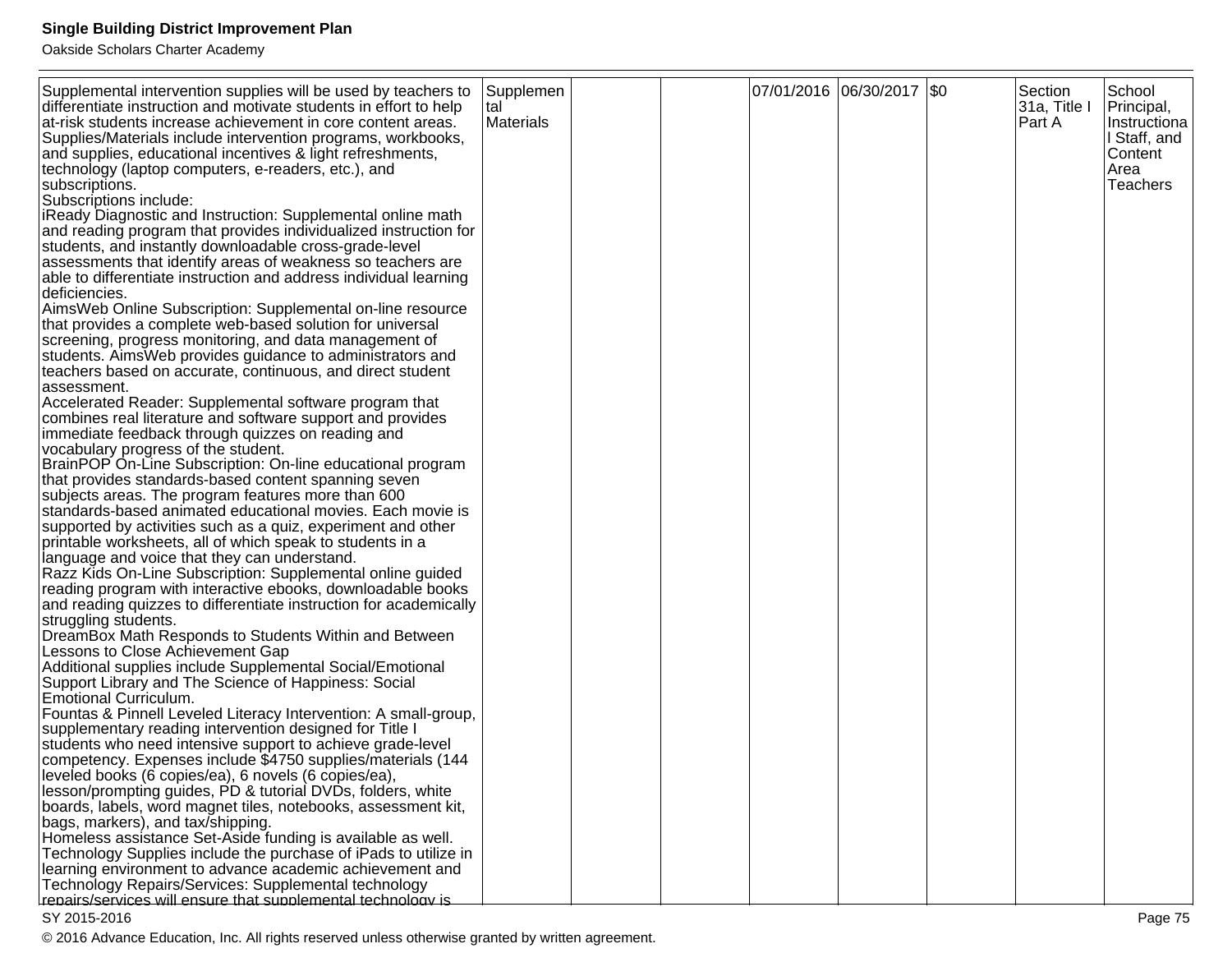Oakside Scholars Charter Academy

| repairs/services will ensure that supplemental technology is<br>repairs/services will ensure that supplemental technology is<br>able to remain functional to improve instruction. Cost is for<br>technology repairs/services plus taxes and S&H. |  |  |  |  |
|--------------------------------------------------------------------------------------------------------------------------------------------------------------------------------------------------------------------------------------------------|--|--|--|--|
| Expenses for a Title audit have been budgeted as the school                                                                                                                                                                                      |  |  |  |  |
| receives more than \$750,000 in federal grant funds. These<br>grants are designed to improve student achievement.                                                                                                                                |  |  |  |  |

#### **Strategy 3:**

Out of School Time - Students will have the opportunity to participate in supplemental academic out of school time activities. Activities will be targeted to individualstudent needs.

#### Category: Social Studies

Research Cited: In Marzano's seminal meta-analysis of research on school-, teacher-, and student-level factors that impact student achievement, the author argues thatthere is a strong correlation between background knowledge and student achievement. Where students do not have background knowledge sufficient to ensure academic success, the school works to provide increased opportunities for students to enhance their background knowledge so that their learning can be accelerated;such opportunities may include tutoring and summer learning programming which ensures students have increased time to learn the knowledge and skills they need tobe academically successful. Marzano, R. (2004). Building Background Knowledge for Academic Achievement. Alexandria, VA: ASCD. Tier:

| Activity - Out of School Time                                                                                                                                                                                                                                                                                                                                                                                                                                                                                                                                         | Activity<br>Type    | lTier. | <b>Phase</b> | Begin Date End Date        | Resource<br>Assigned | <b>Source Of</b><br><b>Funding</b> | <b>Staff</b><br>Responsibl                        |
|-----------------------------------------------------------------------------------------------------------------------------------------------------------------------------------------------------------------------------------------------------------------------------------------------------------------------------------------------------------------------------------------------------------------------------------------------------------------------------------------------------------------------------------------------------------------------|---------------------|--------|--------------|----------------------------|----------------------|------------------------------------|---------------------------------------------------|
| Sylvan Learning Center Out-of-School Time Tutoring for both<br>before and after school and Summer: At Risk Students will<br>receive intentional and low-ratio (1:1 - 1:3) tutoring from Sylvan   Program<br>tutors, after school and on Saturdays. Students will receive<br>supplemental instruction based on their unique academic<br>needs. \$45/hour for Sylvan Tutors includes their services and<br>the pre- and post- assessments provided by Sylvan to measure<br>the academic impact of the program. 5 students x 20 hours of<br>$ $ instruction x \$40/hour. | Academic<br>Support |        |              | 07/01/2016 06/30/2017 \\$0 |                      | Section 31a School                 | Principal,<br><b>Content</b><br>IArea<br>Teachers |

#### **Strategy 4:**

Professional Development - Staff will engage in professional development activities to learn how to better support academically struggling students thereby increasingacademic achievement.

#### Category: Social Studies

Research Cited: In a 1998 study involving a half million elementary and middle grades students in 3,000 Texas schools, researchers found that the most importantfactor in student achievement was teacher quality. A national study of over 1,000 mathematics and science teachers found similar results. Sustained and intensiveprofessional development is more likely to have an impact on enhanced teacher knowledge and skills, and ultimately student achievement, than shorter professionaldevelopment activities (Garet et. al., 2001). The results from this study also indicate that professional development that is focused on subject matter, provides teacherswith opportunities for "hands-on" work, and is integrated into the daily life of the school is more likely to produce enhanced knowledge and skills that positively impact

#### SY 2015-2016

en alternative to the contract of the contract of the contract of the contract of the contract of the contract of the contract of the contract of the contract of the contract of the contract of the contract of the contract © 2016 Advance Education, Inc. All rights reserved unless otherwise granted by written agreement.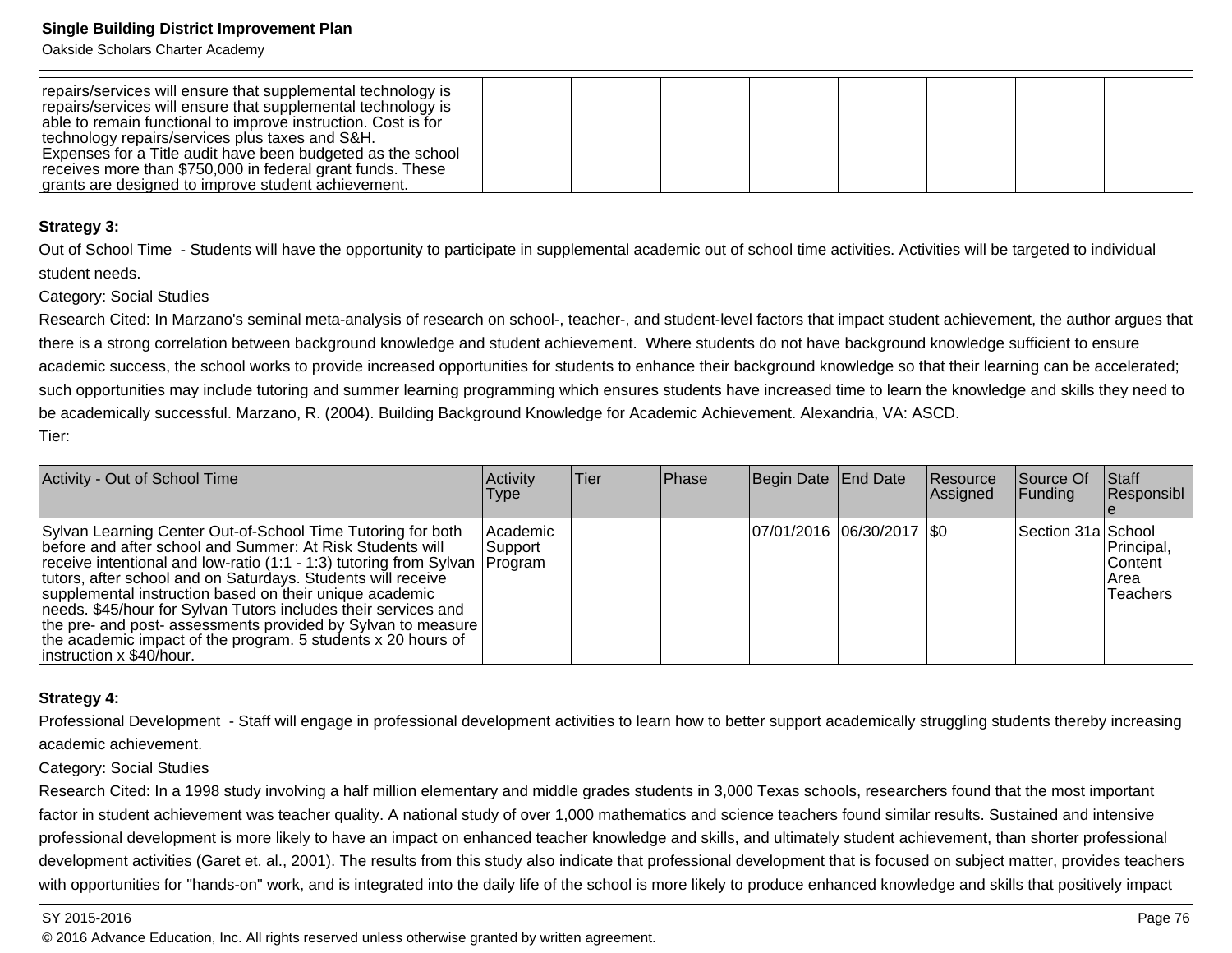student achievement. Hanushek, E., Kain, J. and Rivkin, S. (1998). Teachers, Schools, and Academic Achievement. Cambridge, MA. NBER. Garet, Michael S. et. al.,(2001). What Makes Professional Development Effective? Results From a National Sample of Teachers. Washington, DC. American Educational Research Association.

Tier:

| <b>Activity - Professional Development</b>                                                                                                                                                                                                                                                                                                                                                                                                                                                                                                                                                                                                                                                                                                                                                                                                                                                                                                                 | Activity<br><b>Type</b>   | Tier | Phase | Begin Date End Date         | Resource<br>Assigned | Source Of<br><b>Funding</b>                        | <b>Staff</b><br>Responsibl |
|------------------------------------------------------------------------------------------------------------------------------------------------------------------------------------------------------------------------------------------------------------------------------------------------------------------------------------------------------------------------------------------------------------------------------------------------------------------------------------------------------------------------------------------------------------------------------------------------------------------------------------------------------------------------------------------------------------------------------------------------------------------------------------------------------------------------------------------------------------------------------------------------------------------------------------------------------------|---------------------------|------|-------|-----------------------------|----------------------|----------------------------------------------------|----------------------------|
| An Academic Intervention Coach will provide staff with<br>supplemental, individualized coaching throughout the year.<br>Staff will learn how to use data to differentiate instruction in the<br>classroom, utilize effective instructional strategies that meet the<br>varying needs of educationally disadvantaged students, and<br>other core teaching and learning components as necessary.<br>Staff will participate in both Corrective Reading PD, where<br>consultant will provide supplemental on-site coaching and<br>support to staff on Reading instruction and how to effectively<br>utilize all components of the intervention program and Reading<br>Mastery, a complete basal reading program that uses the<br>Direct Instruction method to help students master essential<br>decoding and comprehension skills. The program places<br>particular emphasis on teaching thinking skills and helping<br>students acquire background knowledge. | l Professiona<br>Learning |      |       | 07/01/2016 06/30/2017   \$0 |                      | Title II Part   All Staff<br>A, Title I<br>lPart A |                            |

## **Strategy 5:**

Supplemental Non-Instructional Support Positions - Supplemental Non-Instructional Staff will work with students by eliminating barriers to instruction.

Category: Social Studies

Research Cited: Two studies find that elementary guidance activities have a positive influence on elementary students' academic achievement. School counseling programs have significant influence on discipline problems. Baker and Gerler reported that students who participated in a school counseling program had significantlyless inappropriate behaviors and more positive attitudes toward school than those students who did not participate in the program. Another study reported that group counseling provided by school counselors significantly decreased participants' aggressive and hostile behaviors. Hadley, H.R. (1988). Improving Reading ScoresThrough a Self-Esteem Prevention Program. Elementary School Guidance & Counseling, 22, 248-252. Baker, S. B., & Gerler, E. R. (2001). Counseling in schools. In D.C. Locke, J. E. Myers, and E. L. Herr (Eds.), The Handbook of Counseling, Thousand Oaks, CA: Sage.Tier:

| <b>Activity</b><br>Supplemental Non-Instructional Support Positions | ∣Activit∨<br><b>Type</b> | <sup>1</sup> Tier | <b>Phase</b> | Begin Date End Date |  | <b>Resource</b><br><b>Assigned</b> | Source Of<br><b>Funding</b> | Staff<br><b>Responsibl</b> |
|---------------------------------------------------------------------|--------------------------|-------------------|--------------|---------------------|--|------------------------------------|-----------------------------|----------------------------|
|---------------------------------------------------------------------|--------------------------|-------------------|--------------|---------------------|--|------------------------------------|-----------------------------|----------------------------|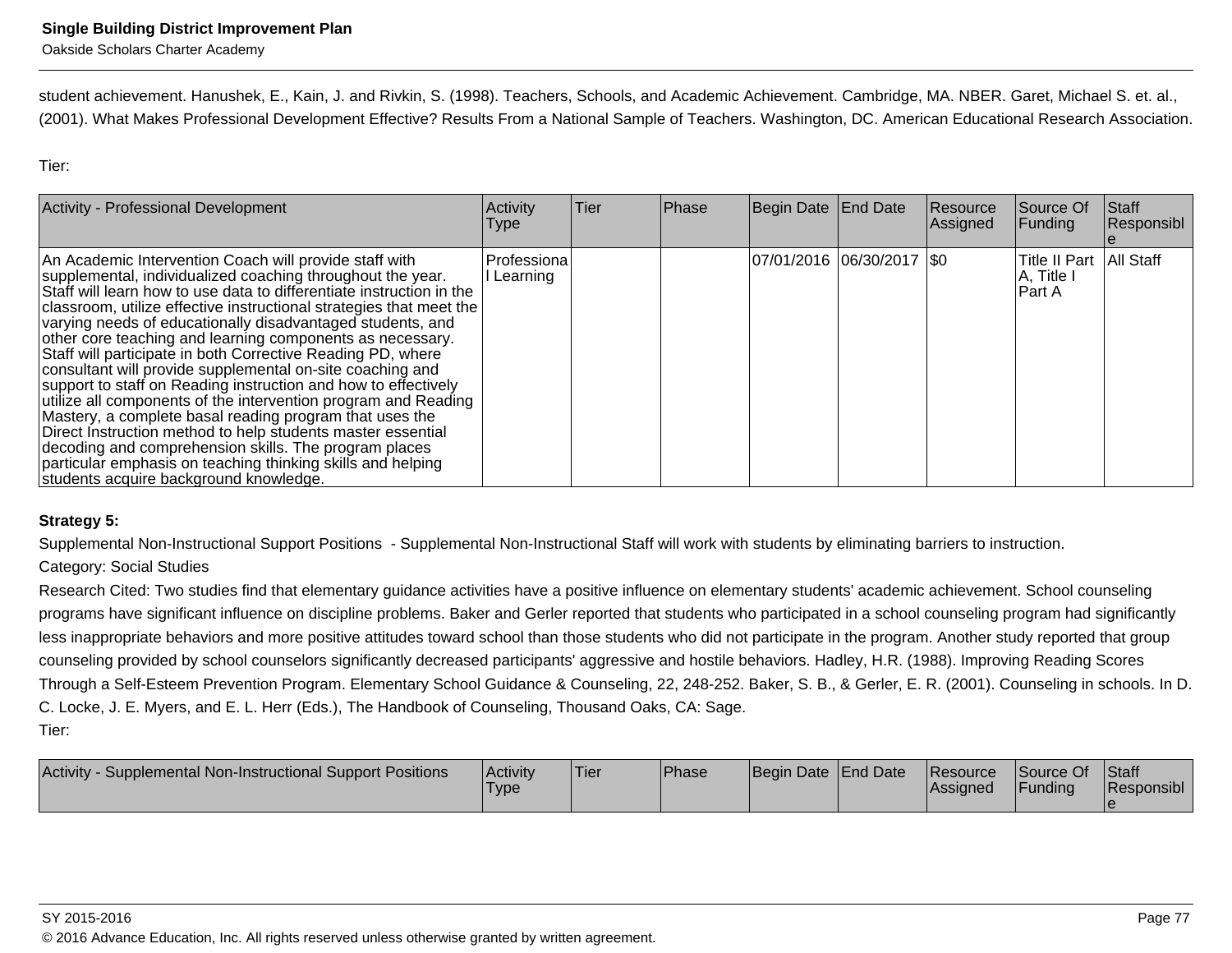Oakside Scholars Charter Academy

### **Strategy 6:**

Parent Involvement - Parent involvement events will be held throughout the year in order to help parents better understand how to become more involved in their child'seducation.

#### Category: Social Studies

 Research Cited: "Based on more than two decades of research on parental involvement, family engagement, and community partnerships, NNPS's tools, guidelines,and action team approach may be used by all elementary, middle, and high schools to increase involvement and improve student learning and development," explainsDr. Joyce L. Epstein. Epstein, J. (2005). Developing and sustaining research-based programs of school, family, and community partnerships: Summary of Five Years of NNPS Research, Centre on School, Family, and Community Partnerships. National Network of Partnership Schools (NNPS), Johns Hopkins University.Tier:

| Activity - Parent Involvement                                                                                                                                                                                                                                                                                                                                                                                                                                                                                                                                                                                                                                                                                                   | Activity<br><b>Type</b>     | <b>Tier</b> | Phase | Begin Date End Date         | Resource<br>Assigned | Source Of<br>Funding          | <b>Staff</b><br>Responsibl |
|---------------------------------------------------------------------------------------------------------------------------------------------------------------------------------------------------------------------------------------------------------------------------------------------------------------------------------------------------------------------------------------------------------------------------------------------------------------------------------------------------------------------------------------------------------------------------------------------------------------------------------------------------------------------------------------------------------------------------------|-----------------------------|-------------|-------|-----------------------------|----------------------|-------------------------------|----------------------------|
| Parent workshops including English Learner school level<br>Parental Involvement events will be held throughout the year in<br>order to help parents better understand how to become more<br>linvolved<br>in their child's education. Parent Involvement events will<br>provide opportunities for parents to interact with students and<br>teachers and develop strategies to engage their children in<br>educational activities at home therefore increasing their<br>academic proficiency. Parent involvement events may have<br>light refreshments, have paid speakers, and/or use<br>supplemental supplies/materials to encourage strong parent<br>involvement. Specific themed nights include: Family fun<br>Science Nights | Parent<br><b>Involvemen</b> |             |       | 07/01/2016  06/30/2017  \$0 |                      | lTitle I Part<br>A, Title III | <b>All Staff</b>           |

# **Goal 4: All students at Oakside Scholars Charter Academy will increase academic achievement inEnglish Language Arts/Language Usage/Writing.**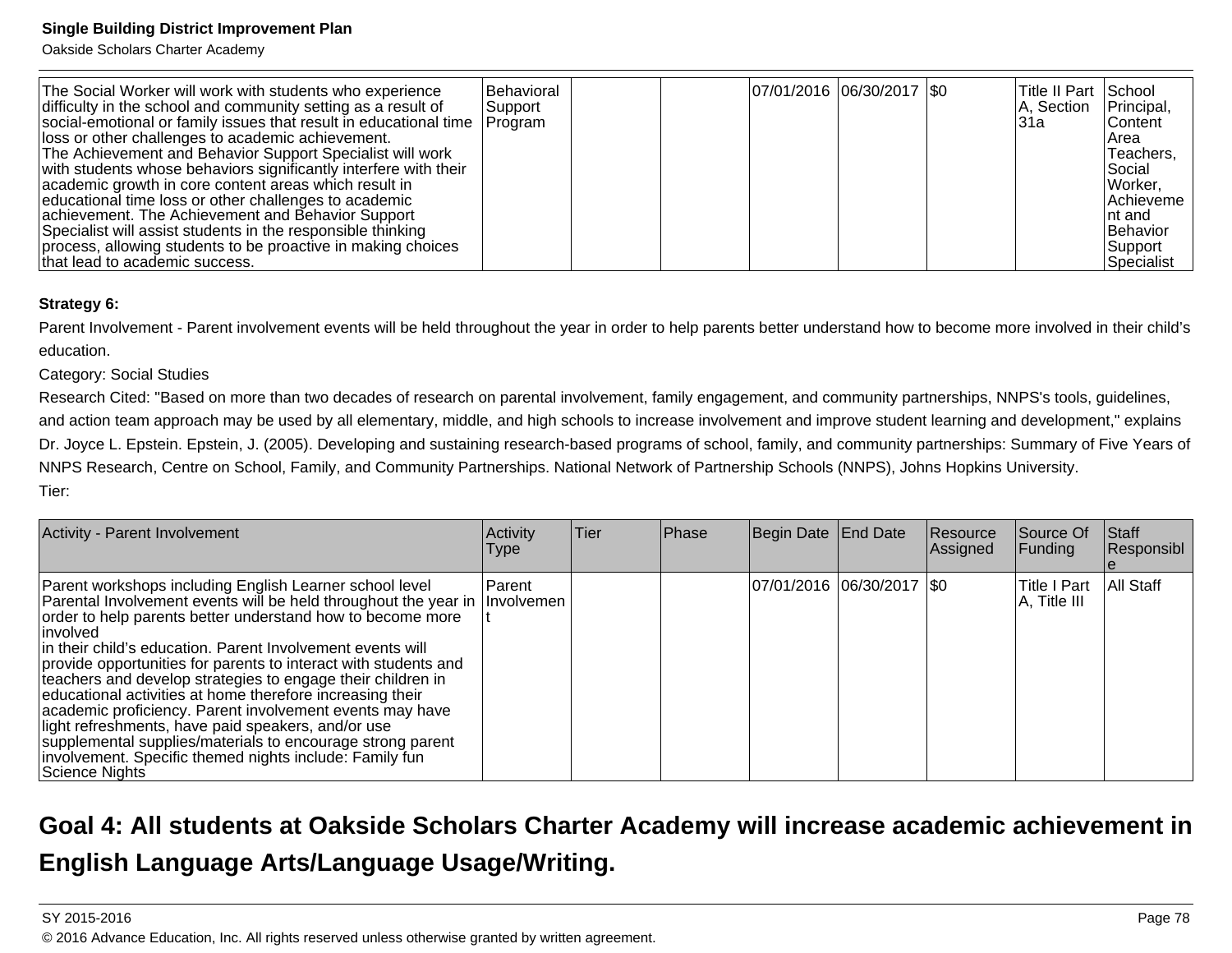#### **Measurable Objective 1:**

A 8% increase of Economically Disadvantaged students will demonstrate a proficiency , in English Language Arts by 06/30/2017 as measured by M-Step.

#### **Strategy 1:**

Supplement Instructional Support Positions - Supplemental instructional staff will provide small group, one on one, push-in and pull-out services to students in order totarget academically struggling students.

Category: English/Language Arts

Research Cited: Supplemental academic support in the form of small ratio tutoring has been shown to increase the reading abilities of all students. The following isresearch that supports instructional support positions as a strategy: Tomlinson, C.A. (2003). Fulfilling the Promise of the Differentiated Classroom: Strategies and Toolsfor Responsive Teaching. Alexandria, VA: ASCD.

Tier:

| Activity - Supplemental Instructional Support Positions                                                                                                                                                                                                                                                                                                                                                                                                                                                                                                                                                                                                                              | Activity<br>Type                | <b>Tier</b> | Phase | Begin Date End Date         | Resource<br>Assigned | Source Of<br>Funding                | <b>Staff</b><br>Responsibl                                                                                      |
|--------------------------------------------------------------------------------------------------------------------------------------------------------------------------------------------------------------------------------------------------------------------------------------------------------------------------------------------------------------------------------------------------------------------------------------------------------------------------------------------------------------------------------------------------------------------------------------------------------------------------------------------------------------------------------------|---------------------------------|-------------|-------|-----------------------------|----------------------|-------------------------------------|-----------------------------------------------------------------------------------------------------------------|
| Paraprofessionals will work with students in grades K-8, M-F<br>during normal school-day hours under the direct supervision of<br>a teacher and will provide instructional assistance one-on-one<br>or small group for eligible students within the regular classroom  <br>in order to increase student achievement.<br>At Risk Teacher: Will provide instructional support and<br>assessment for students who are below grade level. Will<br>create, manage, and participate in a variety of learning<br>environments and activities in the core content areas and will<br>work collaboratively and professionally with classroom<br>teachers, other interventionists, and parents. | Academic<br>Support<br> Program |             |       | 07/01/2016  06/30/2017  \$0 |                      | lTitle I Part<br>A, Section<br>l31a | School<br>Principal,<br>lContent l<br> Area<br>Teachers,<br>lAcademic<br>Specialists,<br>Paraprofes<br>Isionals |

#### **Strategy 2:**

Supplemental Supplies, Materials, and Technology - Instructional staff will utilize supplemental materials to support academically at-risk students in order todifferentiate instruction.

Category: English/Language Arts

Research Cited: According to Tomlinson and Eidson, differentiated instruction "refers to a systematic approach to planning curriculum and instruction for academicallydiverse learners" and is "a way of thinking about the classroom with the dual goals of honoring each student's learning needs and maximizing each student's learningcapacity". Tomlinson, C.A. (2003). Fulfilling the Promise of the Differentiated Classroom: Strategies and Tools for Responsive Teaching. Alexandria, VA: ASCD.In a 2000 study commissioned by the Software and Information Industry Association, they reviewed 311 research studies on the effectiveness of technology on studentachievement. Their findings revealed positive and consistent patterns when students were engaged in technology-rich environments, including significant gains and achievement in all subject areas, increased achievement in preschool through high school for both regular and special needs students, and improved attitudes towardlearning and increased self-esteem. Sivin-Kachala, J. and Bialo, E.R. (2000). 2000 Research Report on the Effectiveness of Technology in Schools. Washington, DC.

#### SY 2015-2016

en and the set of the set of the set of the set of the set of the set of the set of the set of the set of the  $P$ age  $79$ © 2016 Advance Education, Inc. All rights reserved unless otherwise granted by written agreement.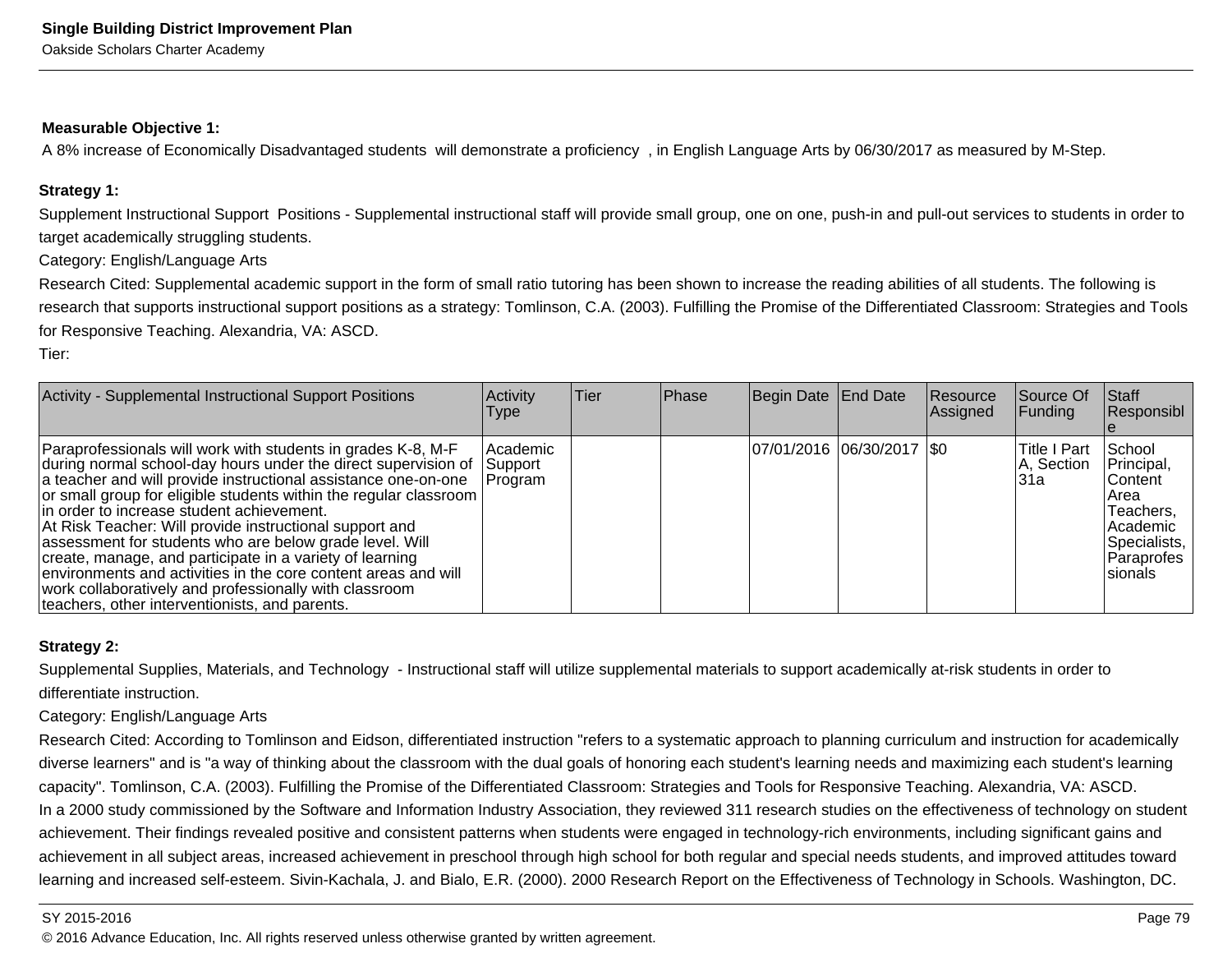Oakside Scholars Charter Academy

SIIA.

Tier:

| Activity -<br>- Supplemental Supplies, Materials, and Technology | Activity<br>'Type | 'Tier | <b>Phase</b> | Begin Date End Date | Resource<br><b>Assigned</b> | Source Of<br>Funding | <b>Staff</b><br>Responsibl |
|------------------------------------------------------------------|-------------------|-------|--------------|---------------------|-----------------------------|----------------------|----------------------------|
|                                                                  |                   |       |              |                     |                             |                      |                            |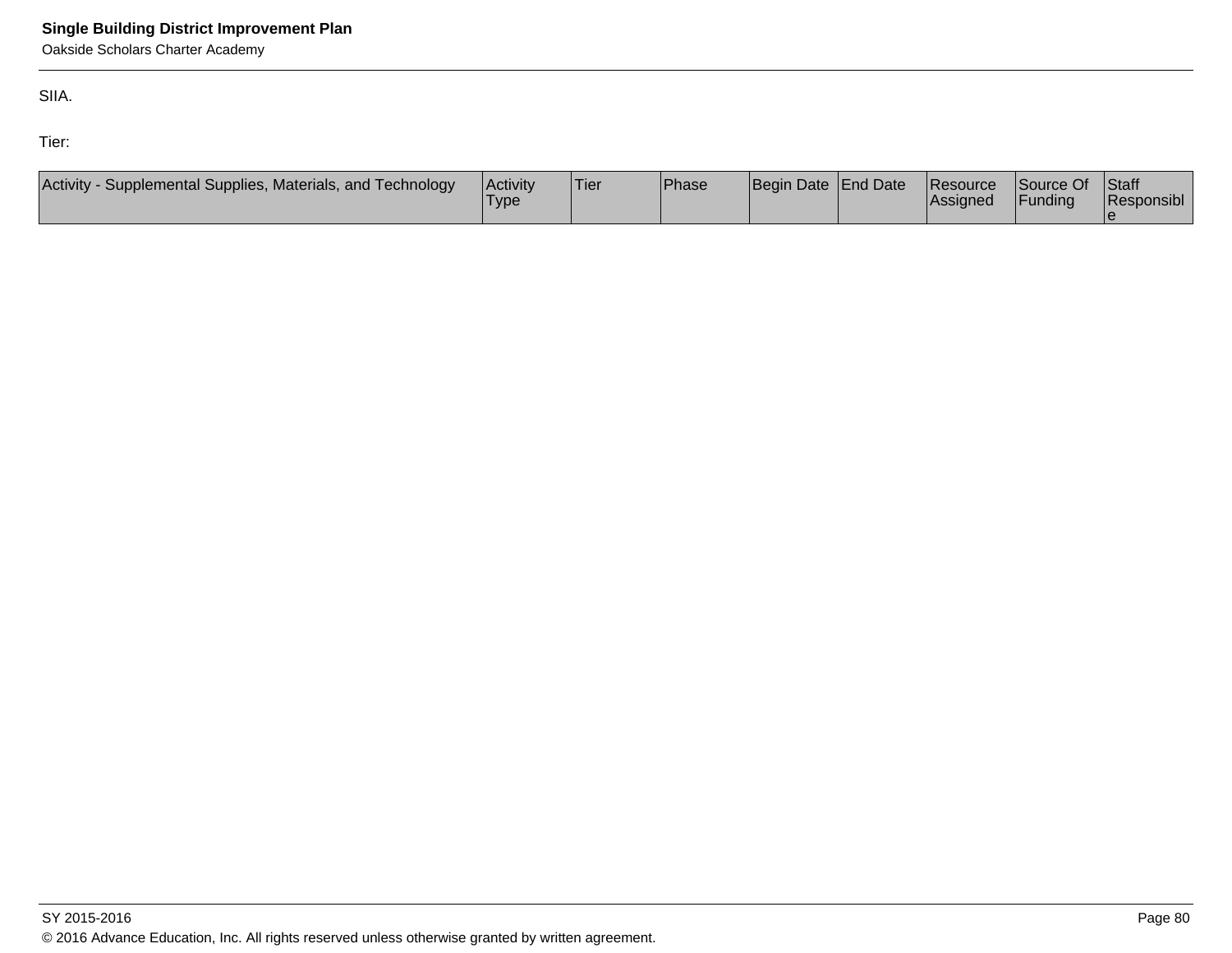Oakside Scholars Charter Academy

| Supplemental intervention supplies will be used by teachers to<br>differentiate instruction and motivate students in effort to help<br>at-risk students increase achievement in core content areas.<br>Supplies/Materials include intervention programs, workbooks,<br>and supplies, educational incentives & light refreshments,<br>technology (laptop computers, e-readers, etc.), and<br>subscriptions.<br>Subscriptions include:<br>iReady Diagnostic and Instruction: Supplemental online math | Supplemen<br> tal<br>Materials |  | 07/01/2016  06/30/2017  \$0 | <b>Title I Part</b><br>A, Title II<br>Part A | School<br>Principal,<br>Instructiona<br>I Staff, and<br>Content<br>Area<br><b>Teachers</b> |
|-----------------------------------------------------------------------------------------------------------------------------------------------------------------------------------------------------------------------------------------------------------------------------------------------------------------------------------------------------------------------------------------------------------------------------------------------------------------------------------------------------|--------------------------------|--|-----------------------------|----------------------------------------------|--------------------------------------------------------------------------------------------|
| and reading program that provides individualized instruction for<br>students, and instantly downloadable cross-grade-level<br>assessments that identify areas of weakness so teachers are<br>able to differentiate instruction and address individual learning<br>deficiencies.                                                                                                                                                                                                                     |                                |  |                             |                                              |                                                                                            |
| AimsWeb Online Subscription: Supplemental on-line resource<br>that provides a complete web-based solution for universal<br>screening, progress monitoring, and data management of<br>students. AimsWeb provides guidance to administrators and<br>teachers based on accurate, continuous, and direct student<br>assessment.                                                                                                                                                                         |                                |  |                             |                                              |                                                                                            |
| Accelerated Reader: Supplemental software program that<br>combines real literature and software support and provides<br>immediate feedback through quizzes on reading and<br>vocabulary progress of the student.<br>BrainPOP On-Line Subscription: On-line educational program<br>that provides standards-based content spanning seven                                                                                                                                                              |                                |  |                             |                                              |                                                                                            |
| subjects areas. The program features more than 600<br>standards-based animated educational movies. Each movie is<br>supported by activities such as a quiz, experiment and other<br>printable worksheets, all of which speak to students in a<br>language and voice that they can understand.                                                                                                                                                                                                       |                                |  |                             |                                              |                                                                                            |
| Razz Kids On-Line Subscription: Supplemental online guided<br>reading program with interactive ebooks, downloadable books<br>and reading quizzes to differentiate instruction for academically<br>struggling students.<br>DreamBox Math Responds to Students Within and Between<br>Lessons to Close Achievement Gap                                                                                                                                                                                 |                                |  |                             |                                              |                                                                                            |
| Additional supplies include Supplemental Social/Emotional<br>Support Library and The Science of Happiness: Social<br>Emotional Curriculum.<br>Fountas & Pinnell Leveled Literacy Intervention: A small-group,<br>supplementary reading intervention designed for Title I                                                                                                                                                                                                                            |                                |  |                             |                                              |                                                                                            |
| students who need intensive support to achieve grade-level<br>competency. Expenses include \$4750 supplies/materials (144<br>leveled books (6 copies/ea), 6 novels (6 copies/ea),<br>lesson/prompting guides, PD & tutorial DVDs, folders, white<br>boards, labels, word magnet tiles, notebooks, assessment kit,<br>bags, markers), and tax/shipping.                                                                                                                                              |                                |  |                             |                                              |                                                                                            |
| Homeless assistance Set-Aside funding is available as well.<br>Technology Supplies include the purchase of iPads to utilize in<br>learning environment to advance academic achievement and<br>Technology Repairs/Services: Supplemental technology<br>repairs/services will ensure that supplemental technology is                                                                                                                                                                                  |                                |  |                             |                                              |                                                                                            |

### SY 2015-2016

© 2016 Advance Education, Inc. All rights reserved unless otherwise granted by written agreement.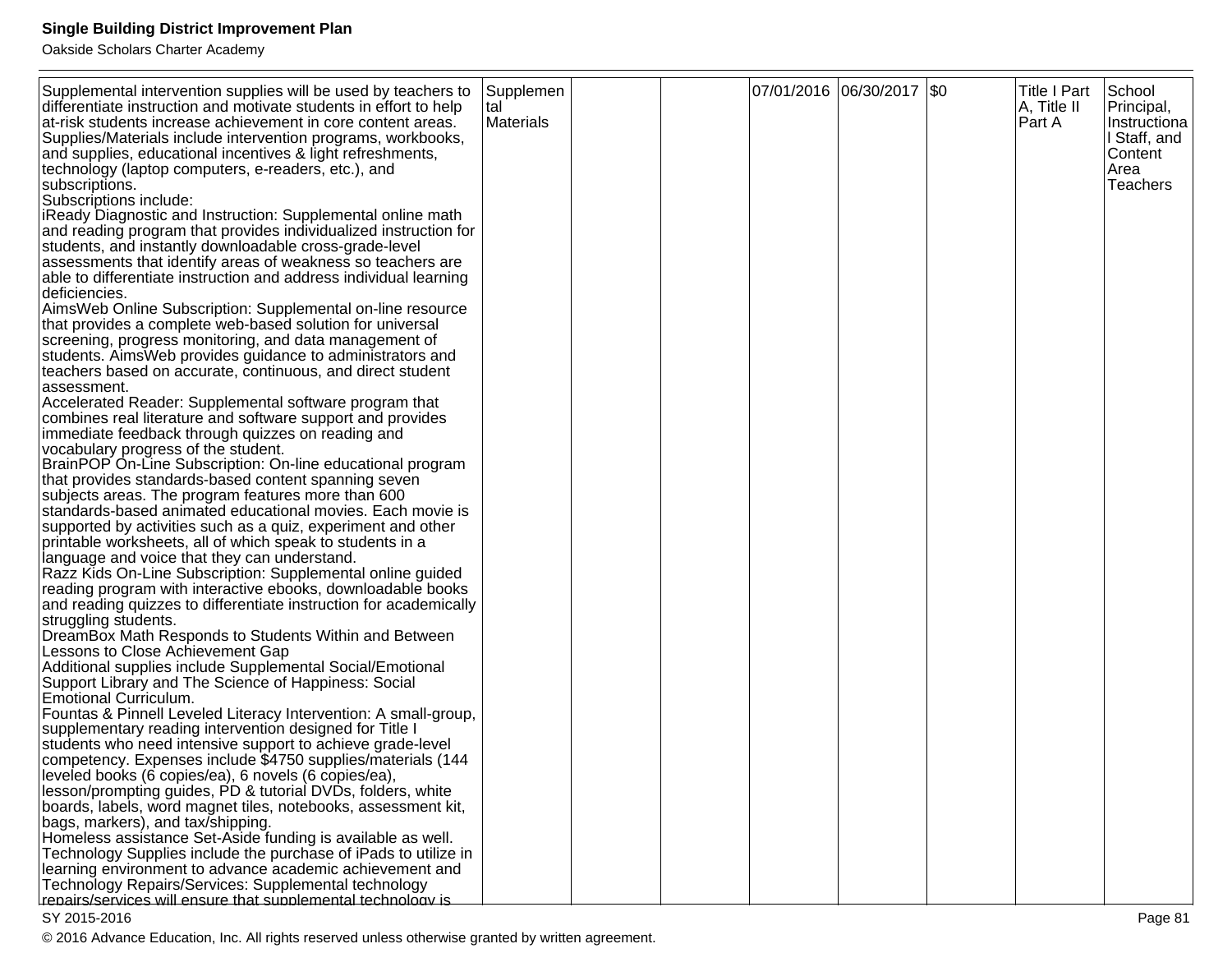Oakside Scholars Charter Academy

| repairs/services will ensure that supplemental technology is<br>repairs/services will ensure that supplemental technology is<br>able to remain functional to improve instruction. Cost is for<br>technology repairs/services plus taxes and S&H. |  |  |  |  |
|--------------------------------------------------------------------------------------------------------------------------------------------------------------------------------------------------------------------------------------------------|--|--|--|--|
| Expenses for a Title audit have been budgeted as the school                                                                                                                                                                                      |  |  |  |  |
| receives more than \$750,000 in federal grant funds. These<br>grants are designed to improve student achievement.                                                                                                                                |  |  |  |  |

#### **Strategy 3:**

Out of School Time - Students will have the opportunity to participate in supplemental academic out of school time activities. Activities will be targeted to individualstudent needs.

#### Category: English/Language Arts

Research Cited: In Marzano's seminal meta-analysis of research on school-, teacher-, and student-level factors that impact student achievement, the author argues thatthere is a strong correlation between background knowledge and student achievement. Where students do not have background knowledge sufficient to ensure academic success, the school works to provide increased opportunities for students to enhance their background knowledge so that their learning can be accelerated;such opportunities may include tutoring and summer learning programming which ensures students have increased time to learn the knowledge and skills they need tobe academically successful. Marzano, R. (2004). Building Background Knowledge for Academic Achievement. Alexandria, VA: ASCD. Tier:

| Activity - Out of School Time                                                                                                                                                                                                                                                                                                                                                                                                                                                                                                                                         | Activity<br><b>Type</b> | ∣Tier | Phase | Begin Date End Date        | Resource<br><b>Assigned</b> | Source Of<br><b>Funding</b> | Staff<br>Responsibl                                |
|-----------------------------------------------------------------------------------------------------------------------------------------------------------------------------------------------------------------------------------------------------------------------------------------------------------------------------------------------------------------------------------------------------------------------------------------------------------------------------------------------------------------------------------------------------------------------|-------------------------|-------|-------|----------------------------|-----------------------------|-----------------------------|----------------------------------------------------|
| Sylvan Learning Center Out-of-School Time Tutoring for both<br>before and after school and Summer: At Risk Students will<br> receive intentional and low-ratio (1:1 - 1:3) tutoring from Sylvan  Program<br>tutors, after school and on Saturdays. Students will receive<br>supplemental instruction based on their unique academic<br>needs. \$45/hour for Sylvan Tutors includes their services and<br>  the pre- and post- assessments provided by Sylvan to measure  <br>the academic impact of the program. 5 students x 20 hours of<br>instruction x \$40/hour. | Academic<br> Support    |       |       | 07/01/2016 06/30/2017 \\$0 |                             | Section 31a Principal,      | <b>IContent</b><br><b>IArea</b><br><b>Teachers</b> |

## **Strategy 4:**

Professional Development - Staff will engage in professional development activities to learn how to better support academically struggling students thereby increasingacademic achievement.

#### Category: English/Language Arts

Research Cited: In a 1998 study involving a half million elementary and middle grades students in 3,000 Texas schools, researchers found that the most importantfactor in student achievement was teacher quality. A national study of over 1,000 mathematics and science teachers found similar results. Sustained and intensiveprofessional development is more likely to have an impact on enhanced teacher knowledge and skills, and ultimately student achievement, than shorter professionaldevelopment activities (Garet et. al., 2001). The results from this study also indicate that professional development that is focused on subject matter, provides teacherswith opportunities for "hands-on" work, and is integrated into the daily life of the school is more likely to produce enhanced knowledge and skills that positively impact

#### SY 2015-2016

en and the set of the set of the set of the set of the set of the set of the set of the set of the set of the set of the set of the set of the set of the set of the set of the set of the set of the set of the set of the se © 2016 Advance Education, Inc. All rights reserved unless otherwise granted by written agreement.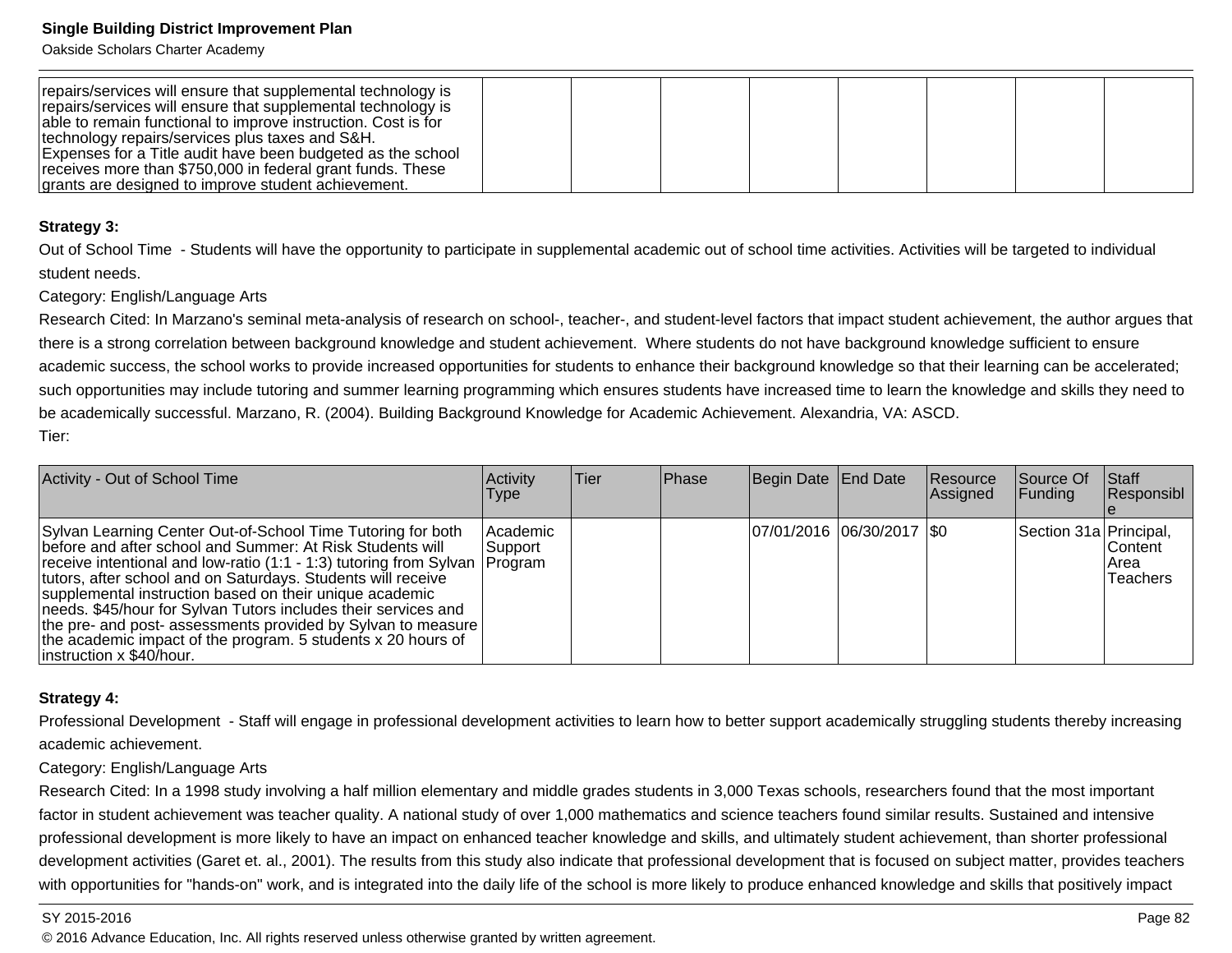student achievement. Hanushek, E., Kain, J. and Rivkin, S. (1998). Teachers, Schools, and Academic Achievement. Cambridge, MA. NBER. Garet, Michael S. et. al.,(2001). What Makes Professional Development Effective? Results From a National Sample of Teachers. Washington, DC. American Educational Research Association.

Tier:

| <b>Activity - Professional Development</b>                                                                                                                                                                                                                                                                                                                                                                                                                                                                                                                                                                                                                                                                                                                                                                                                                                                                                                                 | Activity<br><b>Type</b> | Tier | Phase | Begin Date End Date         | Resource<br>Assigned | Source Of<br>Funding                          | Staff<br>Responsibl |
|------------------------------------------------------------------------------------------------------------------------------------------------------------------------------------------------------------------------------------------------------------------------------------------------------------------------------------------------------------------------------------------------------------------------------------------------------------------------------------------------------------------------------------------------------------------------------------------------------------------------------------------------------------------------------------------------------------------------------------------------------------------------------------------------------------------------------------------------------------------------------------------------------------------------------------------------------------|-------------------------|------|-------|-----------------------------|----------------------|-----------------------------------------------|---------------------|
| An Academic Intervention Coach will provide staff with<br>supplemental, individualized coaching throughout the year.<br>Staff will learn how to use data to differentiate instruction in the<br>classroom, utilize effective instructional strategies that meet the<br>varying needs of educationally disadvantaged students, and<br>other core teaching and learning components as necessary.<br>Staff will participate in both Corrective Reading PD, where<br>consultant will provide supplemental on-site coaching and<br>support to staff on Reading instruction and how to effectively<br>utilize all components of the intervention program and Reading<br>Mastery, a complete basal reading program that uses the<br>Direct Instruction method to help students master essential<br>decoding and comprehension skills. The program places<br>particular emphasis on teaching thinking skills and helping<br>students acquire background knowledge. | Professiona<br>Learning |      |       | 07/01/2016 06/30/2017   \$0 |                      | <b>Title I Part</b><br>A, Title II<br>IPart A | All Staff           |

## **Strategy 5:**

Supplemental Non-Instructional Support Positions - Supplemental Non-Instructional Staff will work with students by eliminating barriers to instruction.

## Category: English/Language Arts

Research Cited: Two studies find that elementary guidance activities have a positive influence on elementary students' academic achievement. School counseling programs have significant influence on discipline problems. Baker and Gerler reported that students who participated in a school counseling program had significantlyless inappropriate behaviors and more positive attitudes toward school than those students who did not participate in the program. Another study reported that group counseling provided by school counselors significantly decreased participants' aggressive and hostile behaviors. Hadley, H.R. (1988). Improving Reading ScoresThrough a Self-Esteem Prevention Program. Elementary School Guidance & Counseling, 22, 248-252. Baker, S. B., & Gerler, E. R. (2001). Counseling in schools. In D.C. Locke, J. E. Myers, and E. L. Herr (Eds.), The Handbook of Counseling, Thousand Oaks, CA: Sage.Tier:

| Activity<br>Supplemental Non-Instructional Support Positions | Activitv<br><b>Type</b> | <sup>1</sup> Tier | <b>Phase</b> | Begin Date End Date | <b>Resource</b><br>lAssianed | Source Of<br>Funding | Staff<br>Responsibl |
|--------------------------------------------------------------|-------------------------|-------------------|--------------|---------------------|------------------------------|----------------------|---------------------|
|                                                              |                         |                   |              |                     |                              |                      |                     |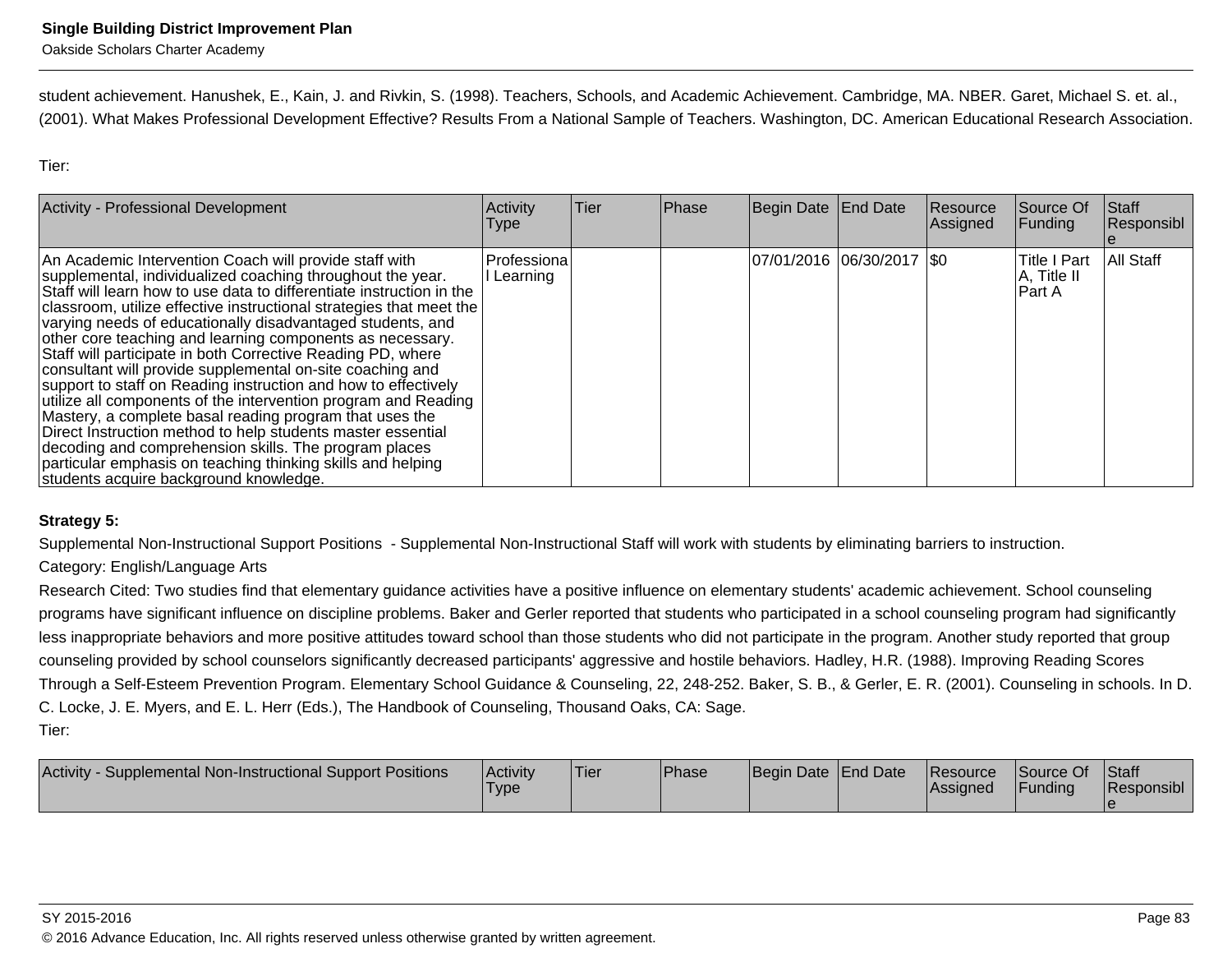Oakside Scholars Charter Academy

| The Social Worker will work with students who experience<br>difficulty in the school and community setting as a result of<br>social-emotional or family issues that result in educational time<br>lloss or other challenges to academic achievement.<br>The Achievement and Behavior Support Specialist will work<br>with students whose behaviors significantly interfere with their<br>academic growth in core content areas which result in<br>educational time loss or other challenges to academic<br>achievement. The Achievement and Behavior Support<br>Specialist will assist students in the responsible thinking<br>process, allowing students to be proactive in making choices<br>that lead to academic success. | Behavioral<br> Support<br> Program |  |  | 07/01/2016 06/30/2017 \\$0 |  | Title II Part Principal,<br>IA. Section<br>l31a | <b>Content</b><br>IArea<br>Teachers,<br><i><b>Social</b></i><br>Worker,<br>Achieveme<br>Int and<br>Behavior<br>Support<br>Specialist |
|-------------------------------------------------------------------------------------------------------------------------------------------------------------------------------------------------------------------------------------------------------------------------------------------------------------------------------------------------------------------------------------------------------------------------------------------------------------------------------------------------------------------------------------------------------------------------------------------------------------------------------------------------------------------------------------------------------------------------------|------------------------------------|--|--|----------------------------|--|-------------------------------------------------|--------------------------------------------------------------------------------------------------------------------------------------|
|-------------------------------------------------------------------------------------------------------------------------------------------------------------------------------------------------------------------------------------------------------------------------------------------------------------------------------------------------------------------------------------------------------------------------------------------------------------------------------------------------------------------------------------------------------------------------------------------------------------------------------------------------------------------------------------------------------------------------------|------------------------------------|--|--|----------------------------|--|-------------------------------------------------|--------------------------------------------------------------------------------------------------------------------------------------|

### **Strategy 6:**

Parent Involvement - Parent involvement events will be held throughout the year in order to help parents better understand how to become more involved in their child'seducation.

## Category: English/Language Arts

 Research Cited: "Based on more than two decades of research on parental involvement, family engagement, and community partnerships, NNPS's tools, guidelines,and action team approach may be used by all elementary, middle, and high schools to increase involvement and improve student learning and development," explainsDr. Joyce L. Epstein. Epstein, J. (2005). Developing and sustaining research-based programs of school, family, and community partnerships: Summary of Five Years of NNPS Research, Centre on School, Family, and Community Partnerships. National Network of Partnership Schools (NNPS), Johns Hopkins University.Tier:

| Activity - Parent Involvement                                                                                                                                                                                                                                                                                                                                                                                                                                                                                                                                                                                                                                                                                                               | <b>Activity</b><br><b>Type</b> | Tier | Phase | Begin Date End Date         | Resource<br>Assigned | Source Of<br>Funding          | Staff<br>Responsibl |
|---------------------------------------------------------------------------------------------------------------------------------------------------------------------------------------------------------------------------------------------------------------------------------------------------------------------------------------------------------------------------------------------------------------------------------------------------------------------------------------------------------------------------------------------------------------------------------------------------------------------------------------------------------------------------------------------------------------------------------------------|--------------------------------|------|-------|-----------------------------|----------------------|-------------------------------|---------------------|
| Parent workshops including English Learner school level<br>Parental Involvement events will be held throughout the year in Involvemen<br>order to help parents better understand how to become more<br>∣involved∶<br>in their child's education. Parent Involvement events will<br>provide opportunities for parents to interact with students and<br>teachers and develop strategies to engage their children in<br>educational activities at home therefore increasing their<br>academic proficiency. Parent involvement events may have<br>light refreshments, have paid speakers, and/or use<br>supplemental supplies/materials to encourage strong parent<br>involvement. Specific themed nights include: Family fun<br>Science Nights | <b>IParent</b>                 |      |       | 07/01/2016  06/30/2017  \$0 |                      | lTitle I Part<br>A, Title III | <b>All Staff</b>    |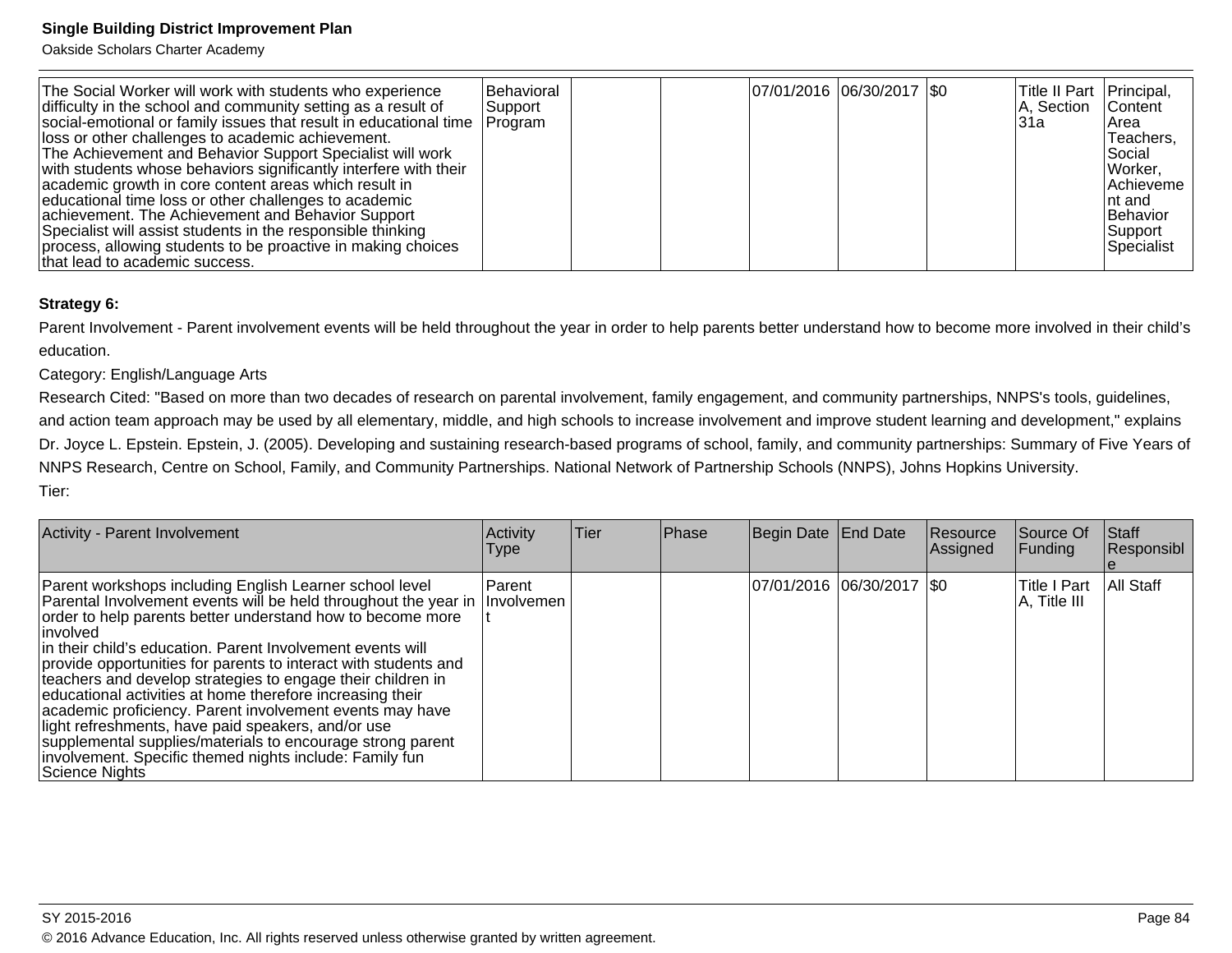# **Activity Summary by Funding Source**

## **Below is a breakdown of your activities by funding source**

#### **Title III**

| <b>Activity Name</b> | <b>Activity Description</b>                                                                                                                                                                                                                                                                                                                                                                                                                                                                                                                                                                                                                                                                                                                                            | Activity<br>Type            | Tier | Phase | Begin Date | End Date                    | Resource<br>Assigned | Staff<br>Responsibl |
|----------------------|------------------------------------------------------------------------------------------------------------------------------------------------------------------------------------------------------------------------------------------------------------------------------------------------------------------------------------------------------------------------------------------------------------------------------------------------------------------------------------------------------------------------------------------------------------------------------------------------------------------------------------------------------------------------------------------------------------------------------------------------------------------------|-----------------------------|------|-------|------------|-----------------------------|----------------------|---------------------|
| Parent Involvement   | Parent workshops including English Learner<br>school level<br>Parental Involvement events will be held<br>throughout the year in<br>order to help parents better understand how to<br>become more<br>involved<br>in their child's education. Parent Involvement<br>events will<br>provide opportunities for parents to interact with<br>students and<br>teachers and develop strategies to engage their<br>children in<br>educational activities at home therefore increasing<br>their<br>academic proficiency. Parent involvement events<br>may have<br>light refreshments, have paid speakers, and/or<br>use<br>supplemental supplies/materials to encourage<br>strong parent<br>involvement. Specific themed nights include:<br>Family fun<br><b>Science Nights</b> | Parent<br><b>Involvemen</b> |      |       |            | 07/01/2016  06/30/2017  \$0 |                      | All Staff           |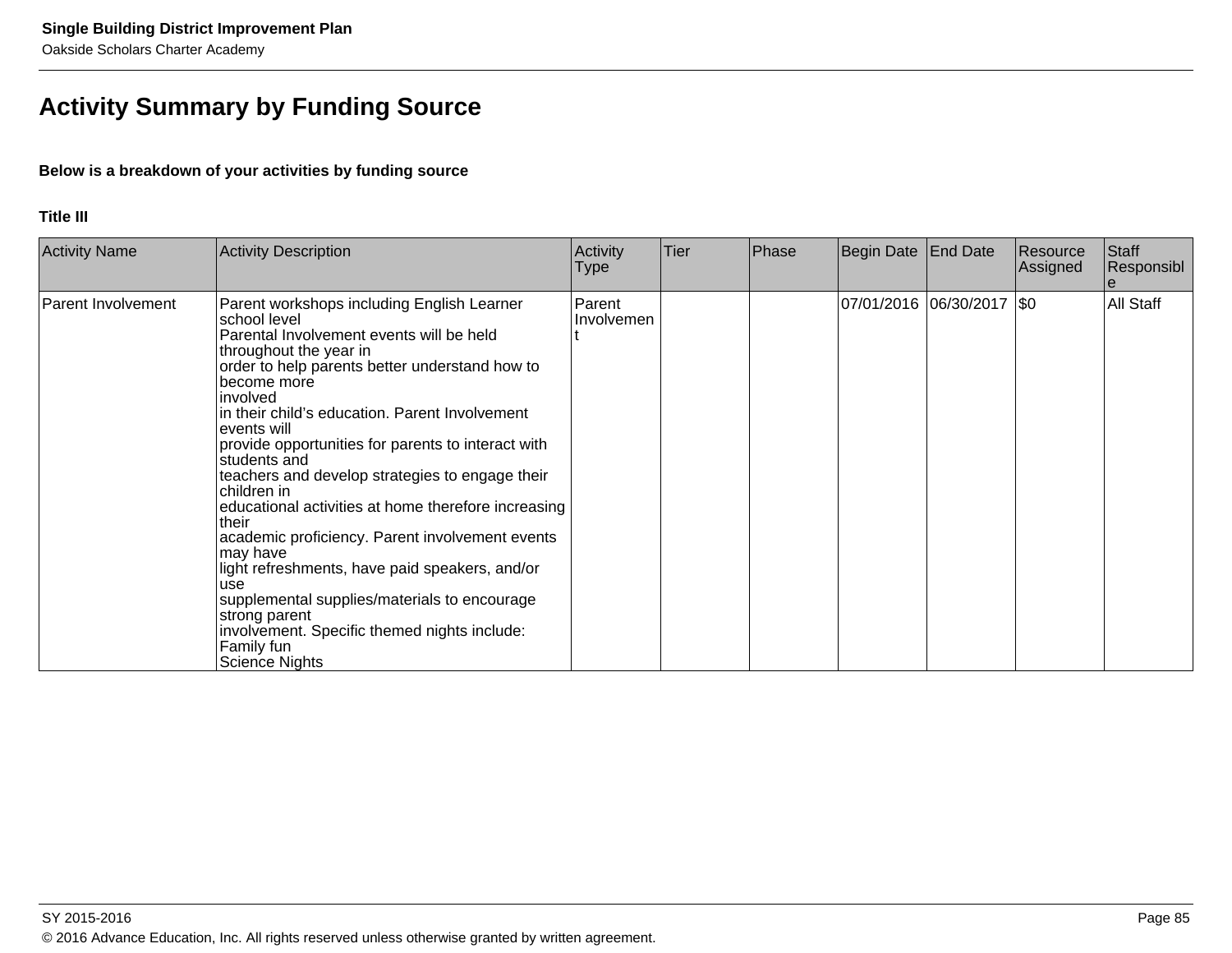| Parent Involvement        | Parent workshops including English Learner<br>school level Parental Involvement events will be<br>held throughout the year in order to help parents<br>better understand how to become more involved<br>in their child's education. Parent Involvement<br>events will<br>provide opportunities for parents to interact with<br>students and<br>teachers and develop strategies to engage their<br>children in<br>educational activities at home therefore increasing<br>Itheir<br>academic proficiency. Parent involvement events<br>lmav have<br>light refreshments, have paid speakers, and/or<br>use<br>supplemental supplies/materials to encourage<br>strong parent<br>involvement. Specific themed nights include:<br>Family fun Science Nights                  | Parent<br>Involvemen |  |                       | 07/01/2016 06/30/2017 \$0 |             | All Staff |
|---------------------------|------------------------------------------------------------------------------------------------------------------------------------------------------------------------------------------------------------------------------------------------------------------------------------------------------------------------------------------------------------------------------------------------------------------------------------------------------------------------------------------------------------------------------------------------------------------------------------------------------------------------------------------------------------------------------------------------------------------------------------------------------------------------|----------------------|--|-----------------------|---------------------------|-------------|-----------|
| <b>Parent Involvement</b> | Parent workshops including English Learner<br>school level<br>Parental Involvement events will be held<br>throughout the year in<br>order to help parents better understand how to<br>become more<br>involved<br>in their child's education. Parent Involvement<br>events will<br>provide opportunities for parents to interact with<br>students and<br>teachers and develop strategies to engage their<br>children in<br>educational activities at home therefore increasing<br>their<br>academic proficiency. Parent involvement events<br>may have<br>light refreshments, have paid speakers, and/or<br>use<br>supplemental supplies/materials to encourage<br>strong parent<br>involvement. Specific themed nights include:<br>Family fun<br><b>Science Nights</b> | Parent<br>Involvemen |  | 07/01/2016 06/30/2017 |                           | $\sqrt{50}$ | All Staff |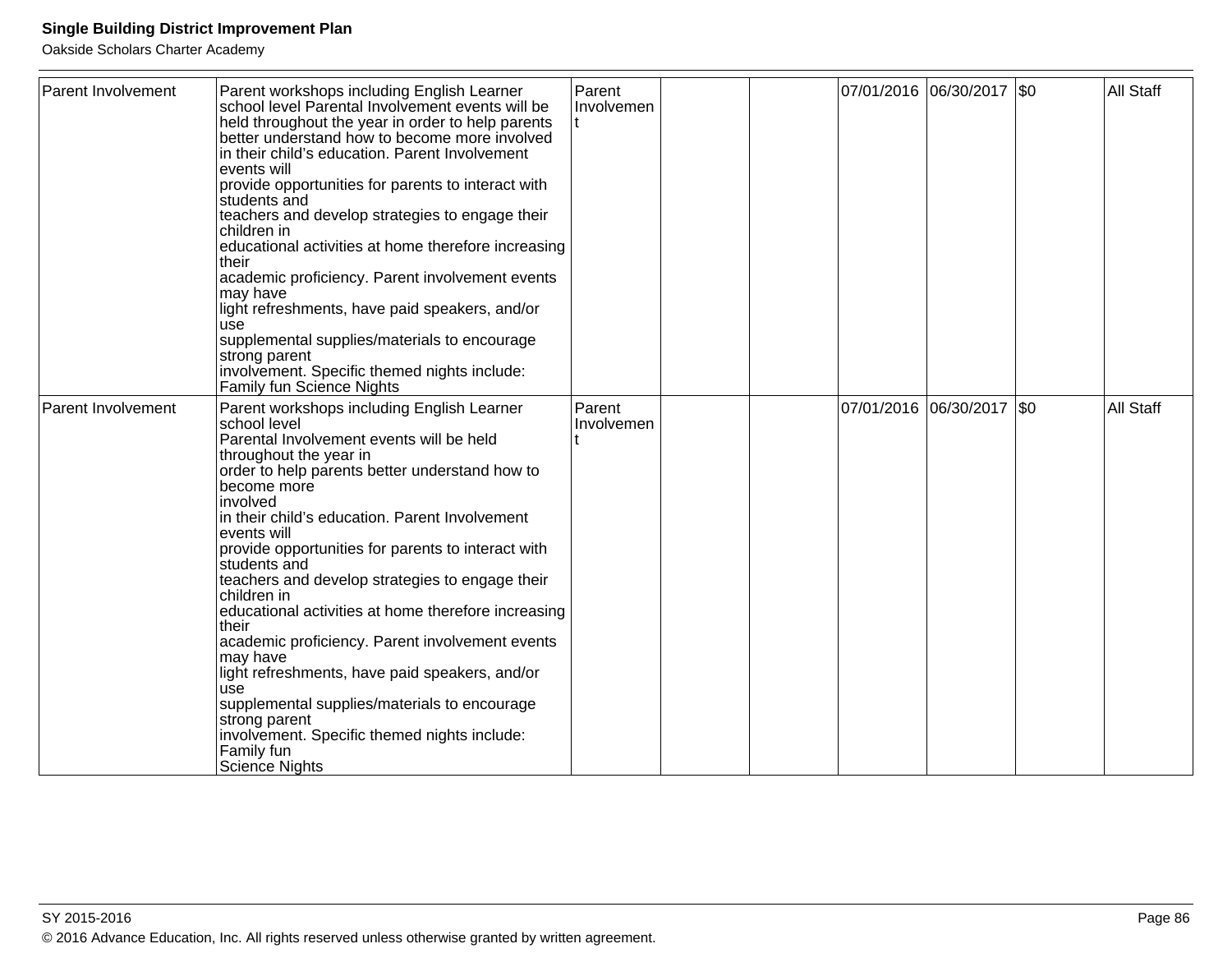Oakside Scholars Charter Academy

| Parent Involvement | Parent workshops including English Learner<br>school level<br>Parental Involvement events will be held<br>throughout the year in<br>order to help parents better understand how to<br>become more<br>linvolved<br>lin their child's education. Parent Involvement<br>levents will<br>provide opportunities for parents to interact with<br>Istudents and<br>teachers and develop strategies to engage their<br>children in<br>educational activities at home therefore increasing<br>Itheir<br>academic proficiency. Parent involvement events<br>may have<br>light refreshments, have paid speakers, and/or<br>use<br>supplemental supplies/materials to encourage<br>strong parent<br>involvement. Specific themed nights include:<br>Family fun<br>Science Nights | Parent<br>Involvemen |  | 07/01/2016 06/30/2017   \$0 | <b>All Staff</b> |
|--------------------|----------------------------------------------------------------------------------------------------------------------------------------------------------------------------------------------------------------------------------------------------------------------------------------------------------------------------------------------------------------------------------------------------------------------------------------------------------------------------------------------------------------------------------------------------------------------------------------------------------------------------------------------------------------------------------------------------------------------------------------------------------------------|----------------------|--|-----------------------------|------------------|

## **Section 31a**

| <b>Activity Name</b>                               | Activity Description                                                                                                                                                                                                                                                                                                                                                                                                                                                                                                                                                                                                                                                                                              | Activity<br>Type               | Tier | Phase | Begin Date | End Date                    | Resource<br> Assigned | Staff<br>Responsibl                                                                                       |
|----------------------------------------------------|-------------------------------------------------------------------------------------------------------------------------------------------------------------------------------------------------------------------------------------------------------------------------------------------------------------------------------------------------------------------------------------------------------------------------------------------------------------------------------------------------------------------------------------------------------------------------------------------------------------------------------------------------------------------------------------------------------------------|--------------------------------|------|-------|------------|-----------------------------|-----------------------|-----------------------------------------------------------------------------------------------------------|
| Supplemental<br>Instructional Support<br>Positions | Paraprofessionals will work with students in<br>grades K-8, M-F<br>during normal school-day hours under the direct<br>supervision of<br>a teacher and will provide instructional assistance<br>lone-on-one<br>or small group for eligible students within the<br>regular classroom<br>in order to increase student achievement.<br>At Risk Teacher: Will provide instructional support<br>land<br>assessment for students who are below grade<br>llevel. Will<br>create, manage, and participate in a variety of<br>llearning<br>environments and activities in the core content<br>areas and will<br>work collaboratively and professionally with<br>classroom<br>teachers, other interventionists, and parents. | Academic<br>Support<br>Program |      |       |            | 07/01/2016  06/30/2017  \$0 |                       | School<br>Principal,<br>Content<br>Area<br>Teachers,<br>Academic<br>Specialists,<br>Paraprofes<br>sionals |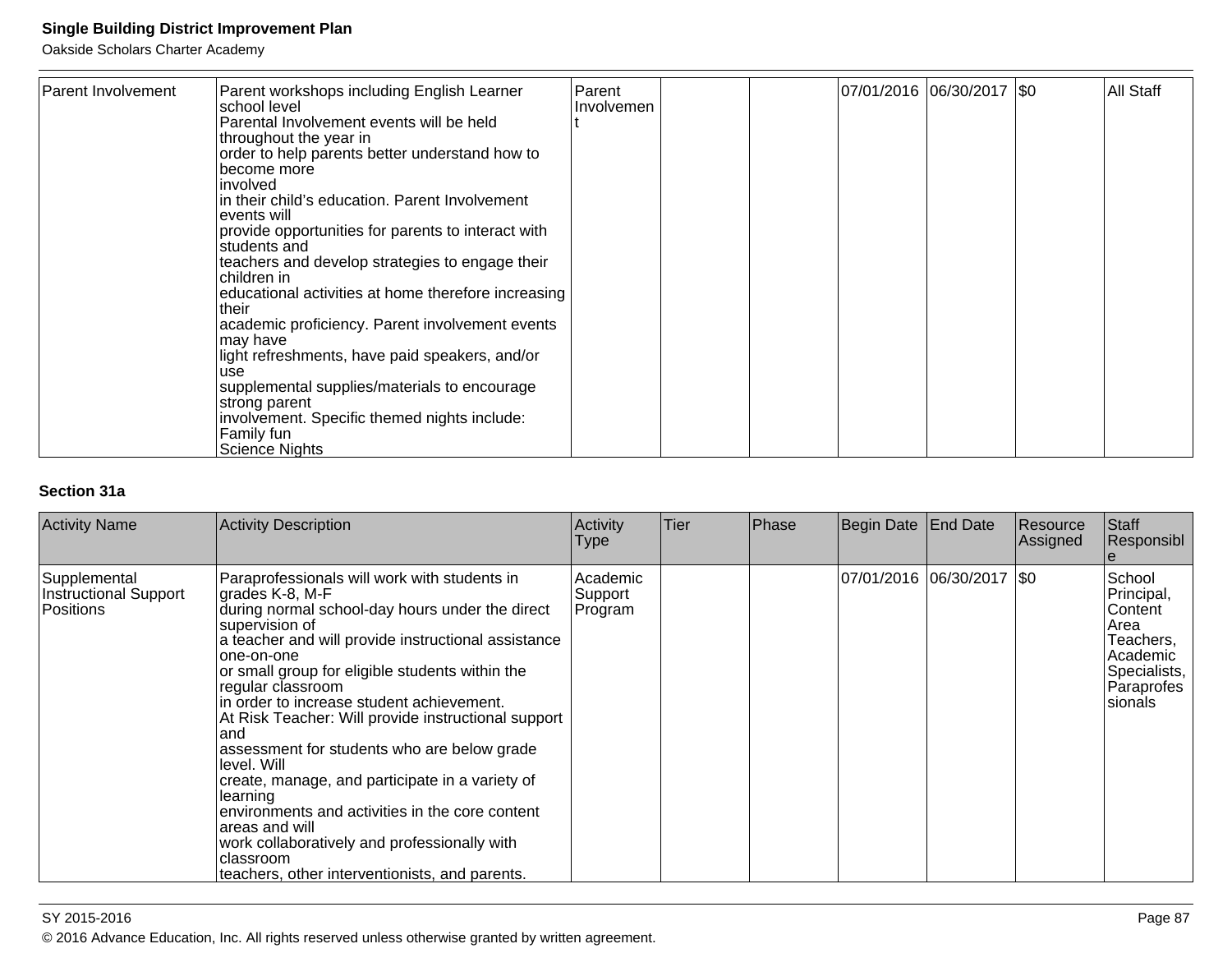| Out of School Time | Sylvan Learning Center Out-of-School Time<br>Tutoring for both<br>before and after school and Summer: At Risk<br>Students will<br>receive intentional and low-ratio (1:1 - 1:3) tutoring<br>from Sylvan<br>tutors, after school and on Saturdays. Students<br>will receive<br>supplemental instruction based on their unique<br>lacademic<br>needs. \$45/hour for Sylvan Tutors includes their<br>lservices and<br>the pre- and post- assessments provided by<br>Sylvan to measure<br>the academic impact of the program. 5 students x<br>120 hours of<br>instruction x \$40/hour.   | Academic<br>Support<br>Program |  | 07/01/2016 06/30/2017 \$0   |  | <b>School</b><br>Principal,<br><b>Content</b><br><b>Area</b><br><b>Teachers</b> |
|--------------------|--------------------------------------------------------------------------------------------------------------------------------------------------------------------------------------------------------------------------------------------------------------------------------------------------------------------------------------------------------------------------------------------------------------------------------------------------------------------------------------------------------------------------------------------------------------------------------------|--------------------------------|--|-----------------------------|--|---------------------------------------------------------------------------------|
| Out of School Time | Sylvan Learning Center Out-of-School Time<br>Tutoring for both<br>before and after school and Summer: At Risk<br>Students will<br>receive intentional and low-ratio (1:1 - 1:3) tutoring<br>∣from Sylvan<br>tutors, after school and on Saturdays. Students<br>lwill receive<br>supplemental instruction based on their unique<br>lacademic<br>needs. \$45/hour for Sylvan Tutors includes their<br>lservices and<br>the pre- and post- assessments provided by<br> Sylvan to measure<br>the academic impact of the program. 5 students x<br>20 hours of<br>instruction x \$40/hour. | Academic<br>Support<br>Program |  | 07/01/2016  06/30/2017  \$0 |  | School<br>Principal,<br><b>Content</b><br>Area<br><b>Teachers</b>               |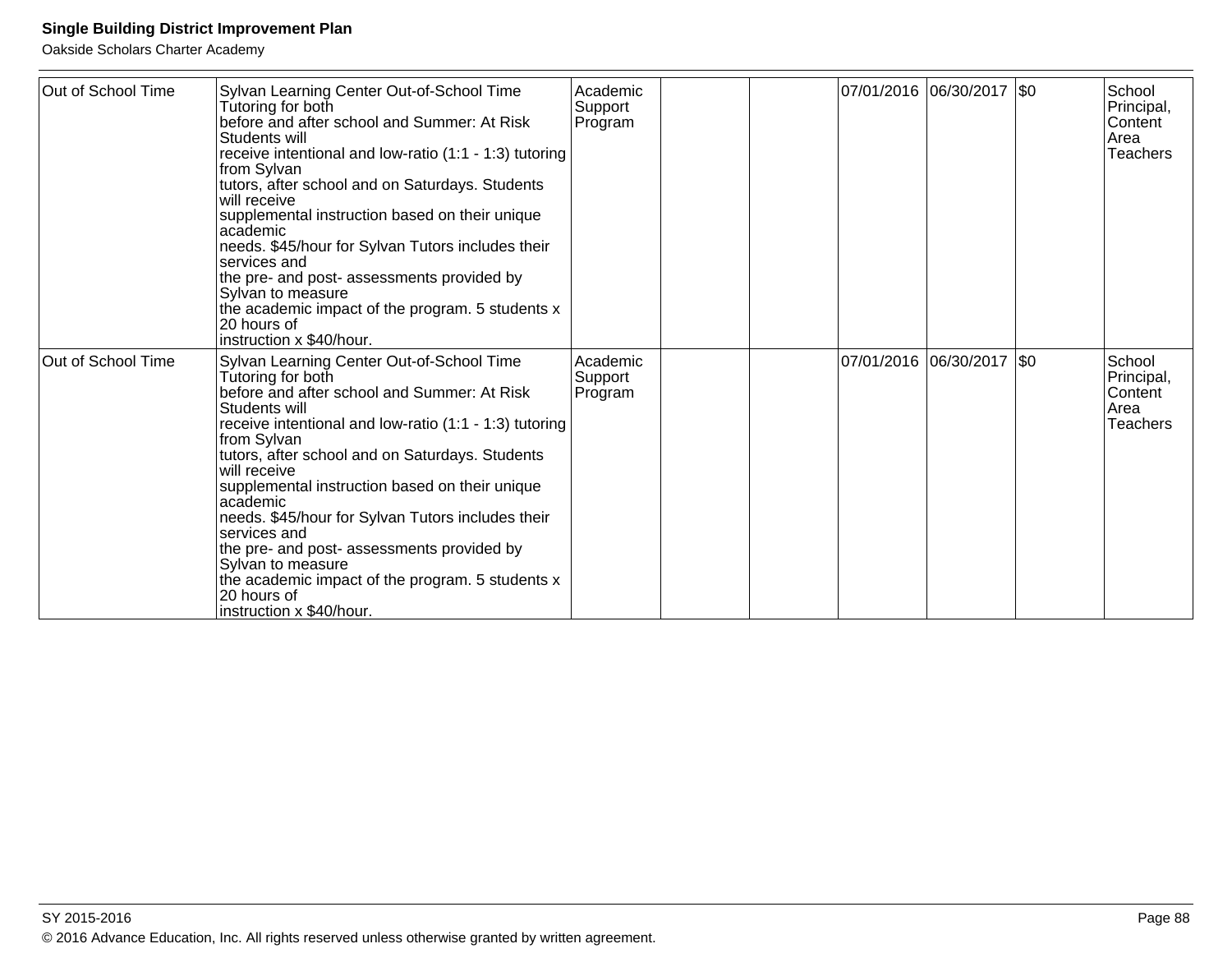| Supplemental Non-<br><b>Instructional Support</b><br>Positions | The Social Worker will work with students who<br>experience<br>difficulty in the school and community setting as a<br>result of<br>social-emotional or family issues that result in<br>educational time<br>loss or other challenges to academic<br>achievement.<br>The Achievement and Behavior Support Specialist<br>will work<br>with students whose behaviors significantly<br>interfere with their<br>academic growth in core content areas which<br>result in<br>educational time loss or other challenges to<br>academic<br>achievement. The Achievement and Behavior<br>Support<br>Specialist will assist students in the responsible<br>thinking<br>process, allowing students to be proactive in<br>making choices<br>that lead to academic success. | Behavioral<br>Support<br>Program |  | 07/01/2016 06/30/2017     | SO      | School<br>Principal,<br>Content<br>Area<br>Teachers,<br>Social<br>Worker,<br>Achieveme<br>nt and<br>Behavior<br>Support<br>Specialist |
|----------------------------------------------------------------|---------------------------------------------------------------------------------------------------------------------------------------------------------------------------------------------------------------------------------------------------------------------------------------------------------------------------------------------------------------------------------------------------------------------------------------------------------------------------------------------------------------------------------------------------------------------------------------------------------------------------------------------------------------------------------------------------------------------------------------------------------------|----------------------------------|--|---------------------------|---------|---------------------------------------------------------------------------------------------------------------------------------------|
| Out of School Time                                             | Sylvan Learning Center Out-of-School Time<br>Tutoring for both before and after school and<br>Summer: At Risk Students will receive intentional<br>and low-ratio (1:1 - 1:3) tutoring from Sylvan<br>tutors, after school and on Saturdays. Students<br>will receive supplemental instruction based on<br>their unique academic needs. \$45/hour for Sylvan<br>Tutors includes their services and the pre- and<br>post- assessments provided by Sylvan to measure<br>the academic impact of the program. 5 students x<br>20 hours of instruction x \$40/hour.                                                                                                                                                                                                 | Academic<br>Support<br>Program   |  | 07/01/2016 06/30/2017 \$0 |         | School<br>Principal,<br>Before/Afte<br>r-School<br>Tutors,<br>Summer<br>Learning<br>Staff,<br>Content<br>Area<br><b>Teachers</b>      |
| Supplemental<br><b>Instructional Support</b><br>Positions      | Paraprofessionals will work with students in<br>grades K-8, M-F during normal school-day hours<br>under the direct supervision of a teacher and will<br>provide instructional assistance one-on-one or<br>small group for eligible students within the regular<br>classroom in order to increase student<br>achievement.<br>At Risk Teacher: Will provide instructional support<br>and assessment for students who are below grade<br>level. Will create, manage, and participate in a<br>variety of learning environments and activities in<br>the core content areas and will work<br>collaboratively and professionally with classroom<br>teachers, other interventionists, and parents.                                                                   | Academic<br>Support<br>Program   |  | 07/01/2016 06/30/2017     | $ $ \$0 | School<br>Principal,<br>Content<br>Area<br>Teachers,<br>At Risk<br>Teachers,<br>Paraprofes<br>sionals                                 |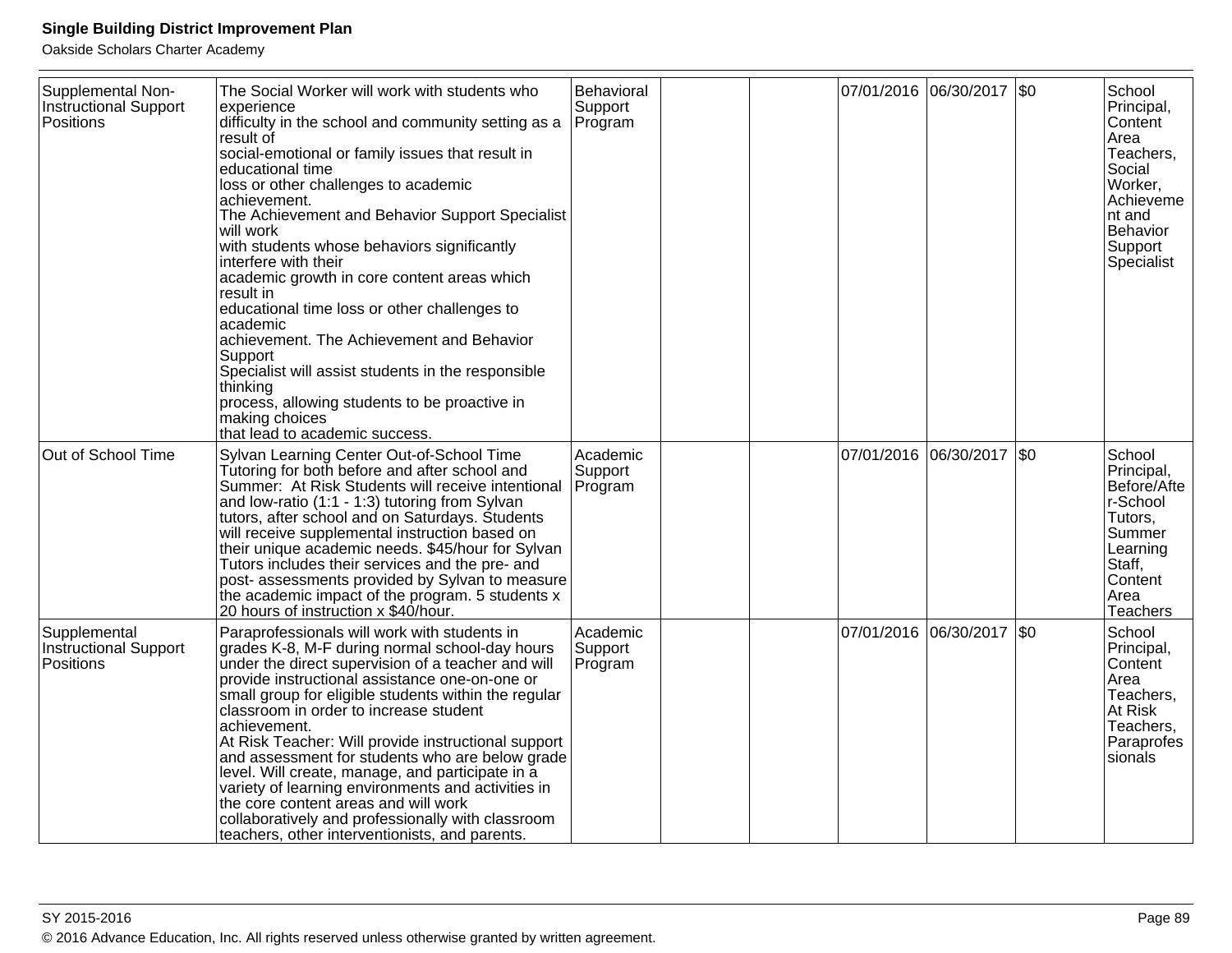Oakside Scholars Charter Academy

| Supplemental Supplies, | Supplemental intervention supplies will be used by Supplemen |           |  | 07/01/2016 06/30/2017 \$0 | School       |
|------------------------|--------------------------------------------------------------|-----------|--|---------------------------|--------------|
| Materials, and         | teachers to                                                  | tal       |  |                           | Principal,   |
| Technology             | differentiate instruction and motivate students in           | Materials |  |                           | Instructiona |
|                        | effort to help                                               |           |  |                           | I Staff, and |
|                        | at-risk students increase achievement in core                |           |  |                           | Content      |
|                        | content areas.                                               |           |  |                           | Area         |
|                        | Supplies/Materials include intervention programs,            |           |  |                           | Teachers     |
|                        | workbooks,                                                   |           |  |                           |              |
|                        | and supplies, educational incentives & light                 |           |  |                           |              |
|                        | refreshments,                                                |           |  |                           |              |
|                        | technology (laptop computers, e-readers, etc.),              |           |  |                           |              |
|                        | and                                                          |           |  |                           |              |
|                        | subscriptions.                                               |           |  |                           |              |
|                        | Subscriptions include:                                       |           |  |                           |              |
|                        | iReady Diagnostic and Instruction: Supplemental              |           |  |                           |              |
|                        | online math                                                  |           |  |                           |              |
|                        | and reading program that provides individualized             |           |  |                           |              |
|                        | instruction for                                              |           |  |                           |              |
|                        | students, and instantly downloadable cross-grade-            |           |  |                           |              |
|                        | level                                                        |           |  |                           |              |
|                        | assessments that identify areas of weakness so               |           |  |                           |              |
|                        | teachers are                                                 |           |  |                           |              |
|                        | able to differentiate instruction and address                |           |  |                           |              |
|                        | individual learning                                          |           |  |                           |              |
|                        | deficiencies.                                                |           |  |                           |              |
|                        | AimsWeb Online Subscription: Supplemental on-                |           |  |                           |              |
|                        | line resource                                                |           |  |                           |              |
|                        | that provides a complete web-based solution for              |           |  |                           |              |
|                        | universal                                                    |           |  |                           |              |
|                        | screening, progress monitoring, and data                     |           |  |                           |              |
|                        | management of                                                |           |  |                           |              |
|                        | students. AimsWeb provides guidance to                       |           |  |                           |              |
|                        | administrators and                                           |           |  |                           |              |
|                        | teachers based on accurate, continuous, and                  |           |  |                           |              |
|                        | direct student                                               |           |  |                           |              |
|                        | assessment.                                                  |           |  |                           |              |
|                        | Accelerated Reader: Supplemental software                    |           |  |                           |              |
|                        | program that                                                 |           |  |                           |              |
|                        | combines real literature and software support and            |           |  |                           |              |
|                        | provides                                                     |           |  |                           |              |
|                        | immediate feedback through quizzes on reading                |           |  |                           |              |
|                        | and                                                          |           |  |                           |              |
|                        | vocabulary progress of the student.                          |           |  |                           |              |
|                        | BrainPOP On-Line Subscription: On-line                       |           |  |                           |              |
|                        | educational program                                          |           |  |                           |              |
|                        | that provides standards-based content spanning               |           |  |                           |              |
|                        | seven                                                        |           |  |                           |              |
|                        | subjects areas. The program features more than               |           |  |                           |              |
|                        | 600                                                          |           |  |                           |              |
|                        | standards-based animated educational movies.                 |           |  |                           |              |
|                        | Each movie is                                                |           |  |                           |              |
|                        | supported by activities such as a quiz, experiment           |           |  |                           |              |
|                        | and other                                                    |           |  |                           |              |

en and the set of the set of the set of the set of the set of the set of the set of the set of the set of the set of the set of the set of the set of the set of the set of the set of the set of the set of the set of the se © 2016 Advance Education, Inc. All rights reserved unless otherwise granted by written agreement.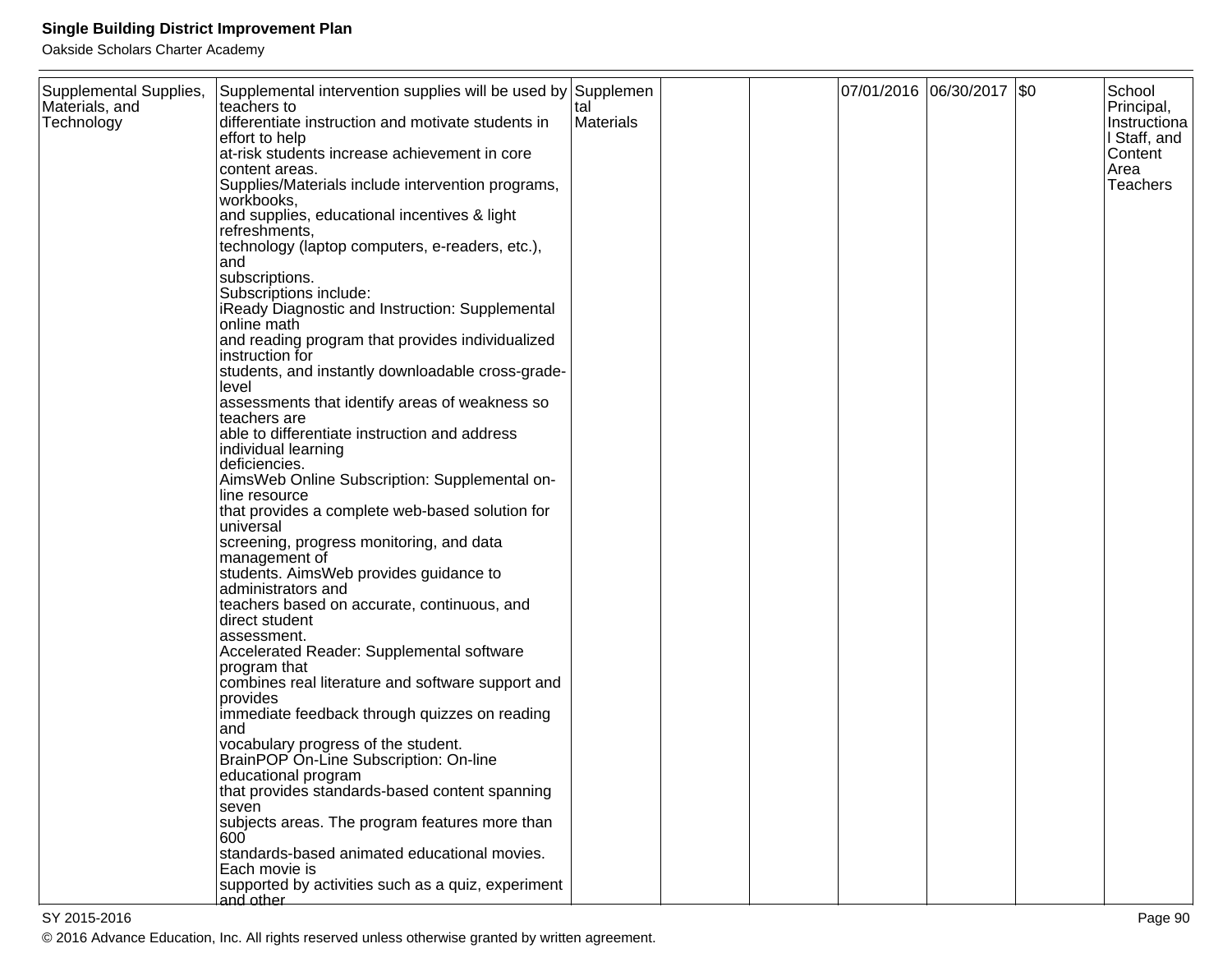| and other                                                           |  |  |  |  |
|---------------------------------------------------------------------|--|--|--|--|
| printable worksheets, all of which speak to                         |  |  |  |  |
| students in a                                                       |  |  |  |  |
| language and voice that they can understand.                        |  |  |  |  |
| Razz Kids On-Line Subscription: Supplemental                        |  |  |  |  |
| online guided                                                       |  |  |  |  |
| reading program with interactive ebooks,                            |  |  |  |  |
| downloadable books                                                  |  |  |  |  |
| and reading quizzes to differentiate instruction for                |  |  |  |  |
| academically                                                        |  |  |  |  |
| struggling students.                                                |  |  |  |  |
| DreamBox Math Responds to Students Within and<br><b>Between</b>     |  |  |  |  |
| Lessons to Close Achievement Gap                                    |  |  |  |  |
| Additional supplies include Supplemental                            |  |  |  |  |
| Social/Emotional                                                    |  |  |  |  |
| Support Library and The Science of Happiness:                       |  |  |  |  |
| Social                                                              |  |  |  |  |
| <b>Emotional Curriculum.</b>                                        |  |  |  |  |
| Fountas & Pinnell Leveled Literacy Intervention: A                  |  |  |  |  |
| small-group,                                                        |  |  |  |  |
| supplementary reading intervention designed for                     |  |  |  |  |
| Title I                                                             |  |  |  |  |
| students who need intensive support to achieve                      |  |  |  |  |
| grade-level                                                         |  |  |  |  |
| competency. Expenses include \$4750                                 |  |  |  |  |
| supplies/materials (144<br>leveled books (6 copies/ea), 6 novels (6 |  |  |  |  |
| copies/ea),                                                         |  |  |  |  |
| lesson/prompting guides, PD & tutorial DVDs,                        |  |  |  |  |
| folders, white                                                      |  |  |  |  |
| boards, labels, word magnet tiles, notebooks,                       |  |  |  |  |
| assessment kit,                                                     |  |  |  |  |
| bags, markers), and tax/shipping.                                   |  |  |  |  |
| Homeless assistance Set-Aside funding is                            |  |  |  |  |
| available as well.                                                  |  |  |  |  |
| Technology Supplies include the purchase of                         |  |  |  |  |
| iPads to utilize in                                                 |  |  |  |  |
| learning environment to advance academic                            |  |  |  |  |
| achievement and                                                     |  |  |  |  |
| Technology Repairs/Services: Supplemental<br>technology             |  |  |  |  |
| repairs/services will ensure that supplemental                      |  |  |  |  |
| technology is repairs/services will ensure that                     |  |  |  |  |
| supplemental technology is                                          |  |  |  |  |
| able to remain functional to improve instruction.                   |  |  |  |  |
| Cost is for                                                         |  |  |  |  |
| technology repairs/services plus taxes and S&H.                     |  |  |  |  |
| Expenses for a Title audit have been budgeted as                    |  |  |  |  |
| the school                                                          |  |  |  |  |
| receives more than \$750,000 in federal grant                       |  |  |  |  |
| funds. These                                                        |  |  |  |  |
| arants are designed to improve student                              |  |  |  |  |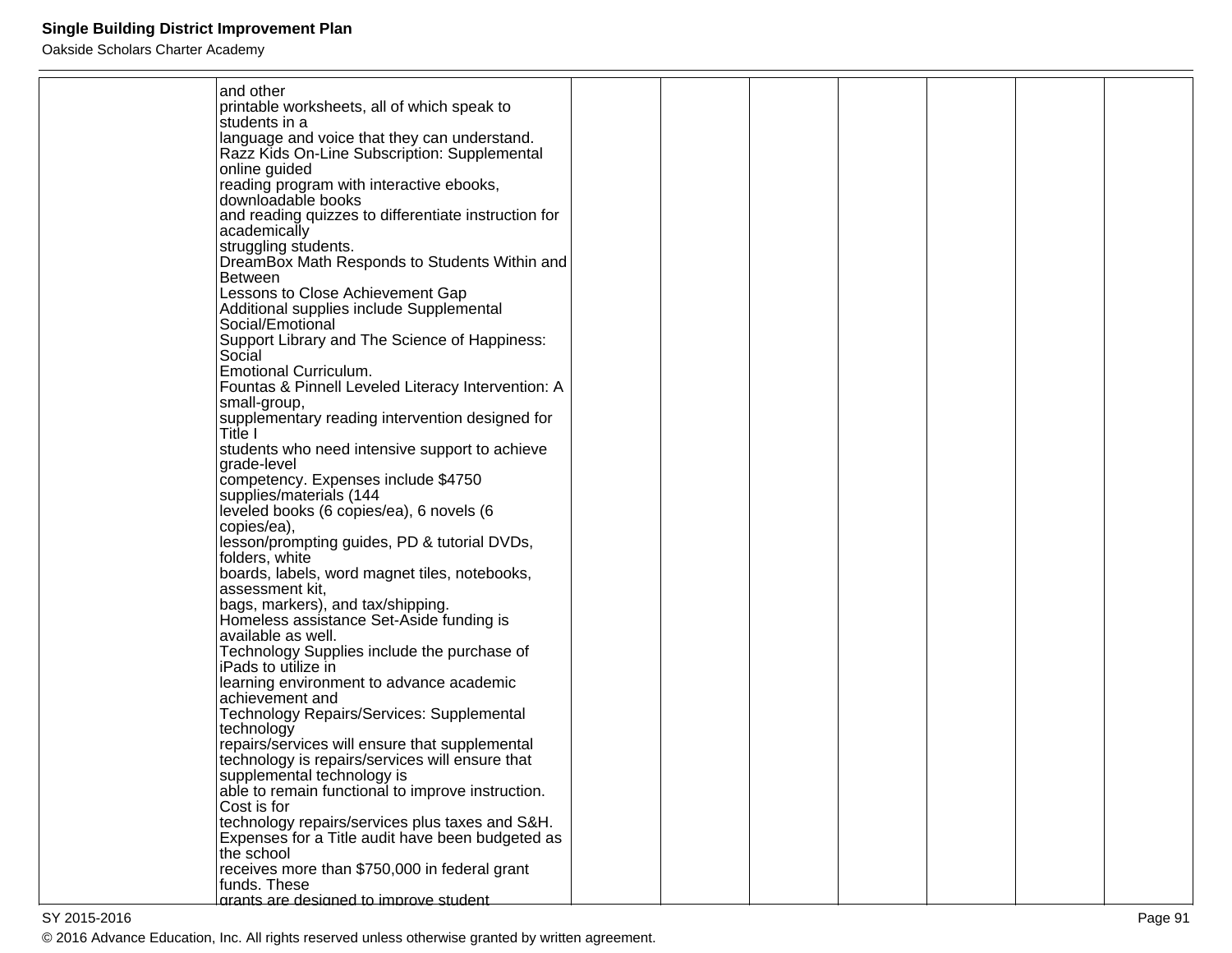|                                                                | grants are designed to improve student<br>achievement.                                                                                                                                                                                                                                                                                                                                                                                                                                                                                                                                                                                                                                                                                                          |                                  |  |                           |                                                                                                                             |
|----------------------------------------------------------------|-----------------------------------------------------------------------------------------------------------------------------------------------------------------------------------------------------------------------------------------------------------------------------------------------------------------------------------------------------------------------------------------------------------------------------------------------------------------------------------------------------------------------------------------------------------------------------------------------------------------------------------------------------------------------------------------------------------------------------------------------------------------|----------------------------------|--|---------------------------|-----------------------------------------------------------------------------------------------------------------------------|
| Out of School Time                                             | Sylvan Learning Center Out-of-School Time<br>Tutoring for both<br>before and after school and Summer: At Risk<br>Students will<br>receive intentional and low-ratio (1:1 - 1:3) tutoring<br>from Sylvan<br>tutors, after school and on Saturdays. Students<br>will receive<br>supplemental instruction based on their unique<br>academic<br>needs. \$45/hour for Sylvan Tutors includes their<br>services and<br>the pre- and post- assessments provided by<br>Sylvan to measure<br>the academic impact of the program. 5 students x<br>20 hours of<br>instruction x \$40/hour.                                                                                                                                                                                 | Academic<br>Support<br>Program   |  | 07/01/2016 06/30/2017 \$0 | Principal,<br>Content<br>Area<br>Teachers                                                                                   |
| Supplemental Non-<br><b>Instructional Support</b><br>Positions | The Social Worker will work with students who<br>experience<br>difficulty in the school and community setting as a<br>result of<br>social-emotional or family issues that result in<br>educational time<br>loss or other challenges to academic<br>achievement.<br>The Achievement and Behavior Support Specialist<br>lwill work<br>with students whose behaviors significantly<br>interfere with their<br>academic growth in core content areas which<br>result in<br>educational time loss or other challenges to<br>lacademic<br>achievement. The Achievement and Behavior<br>Support<br>Specialist will assist students in the responsible<br>thinking<br>process, allowing students to be proactive in<br>making choices<br>that lead to academic success. | Behavioral<br>Support<br>Program |  | 07/01/2016 06/30/2017 \$0 | Principal,<br>Content<br>Area<br>Teachers,<br>Social<br>Worker,<br>Achieveme<br>nt and<br>Behavior<br>Support<br>Specialist |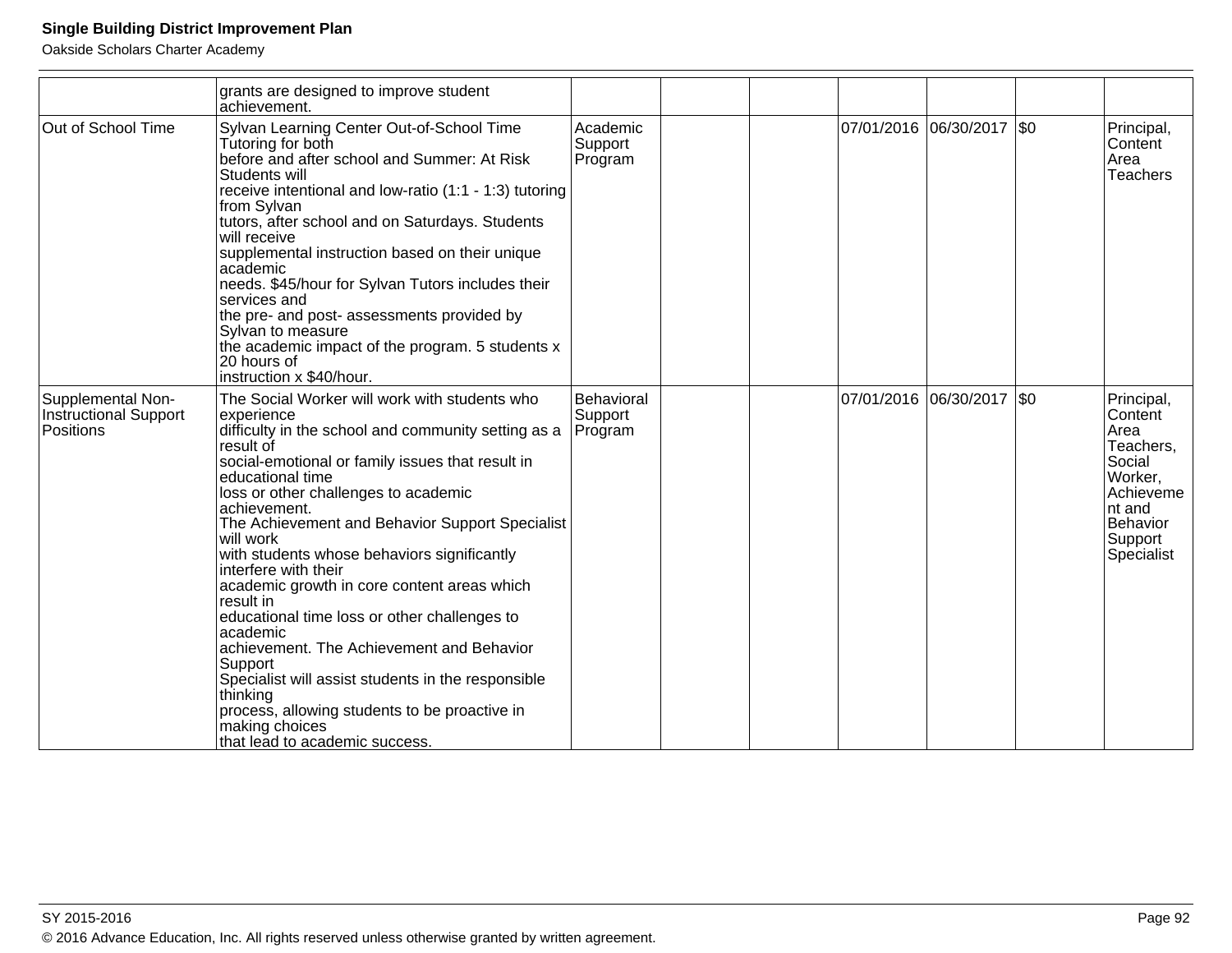| Supplemental Non-<br><b>Instructional Support</b><br>Positions | The Social Worker will work with students who<br>experience<br>difficulty in the school and community setting as a<br>result of<br>social-emotional or family issues that result in<br>educational time<br>loss or other challenges to academic<br>achievement.<br>The Achievement and Behavior Support Specialist<br>will work<br>with students whose behaviors significantly<br>interfere with their<br>academic growth in core content areas which<br>result in<br>educational time loss or other challenges to<br>academic<br>achievement. The Achievement and Behavior<br>Support<br>Specialist will assist students in the responsible<br>thinking<br>process, allowing students to be proactive in<br>making choices<br>that lead to academic success. | Behavioral<br>Support<br>Program |  | 07/01/2016 06/30/2017 \$0 |      | School<br>Principal,<br>Content<br>Area<br>Teachers,<br>Social<br>Worker,<br>Achieveme<br>nt and<br>Behavior<br>Support<br>Specialist |
|----------------------------------------------------------------|---------------------------------------------------------------------------------------------------------------------------------------------------------------------------------------------------------------------------------------------------------------------------------------------------------------------------------------------------------------------------------------------------------------------------------------------------------------------------------------------------------------------------------------------------------------------------------------------------------------------------------------------------------------------------------------------------------------------------------------------------------------|----------------------------------|--|---------------------------|------|---------------------------------------------------------------------------------------------------------------------------------------|
| Supplemental<br><b>Instructional Support</b><br>Positions      | Paraprofessionals will work with students in<br>grades K-8, M-F<br>during normal school-day hours under the direct<br>supervision of<br>a teacher and will provide instructional assistance<br>one-on-one<br>or small group for eligible students within the<br>regular classroom<br>in order to increase student achievement.<br>At Risk Teacher: Will provide instructional support<br>and<br>assessment for students who are below grade<br>level. Will<br>create, manage, and participate in a variety of<br>learning<br>environments and activities in the core content<br>areas and will<br>work collaboratively and professionally with<br>classroom<br>teachers, other interventionists, and parents.                                                 | Academic<br>Support<br>Program   |  | 07/01/2016 06/30/2017     | I\$0 | School<br>Principal,<br>Content<br>Area<br>Teachers,<br>At Risk<br>Teachers,<br>Paraprofes<br>sionals                                 |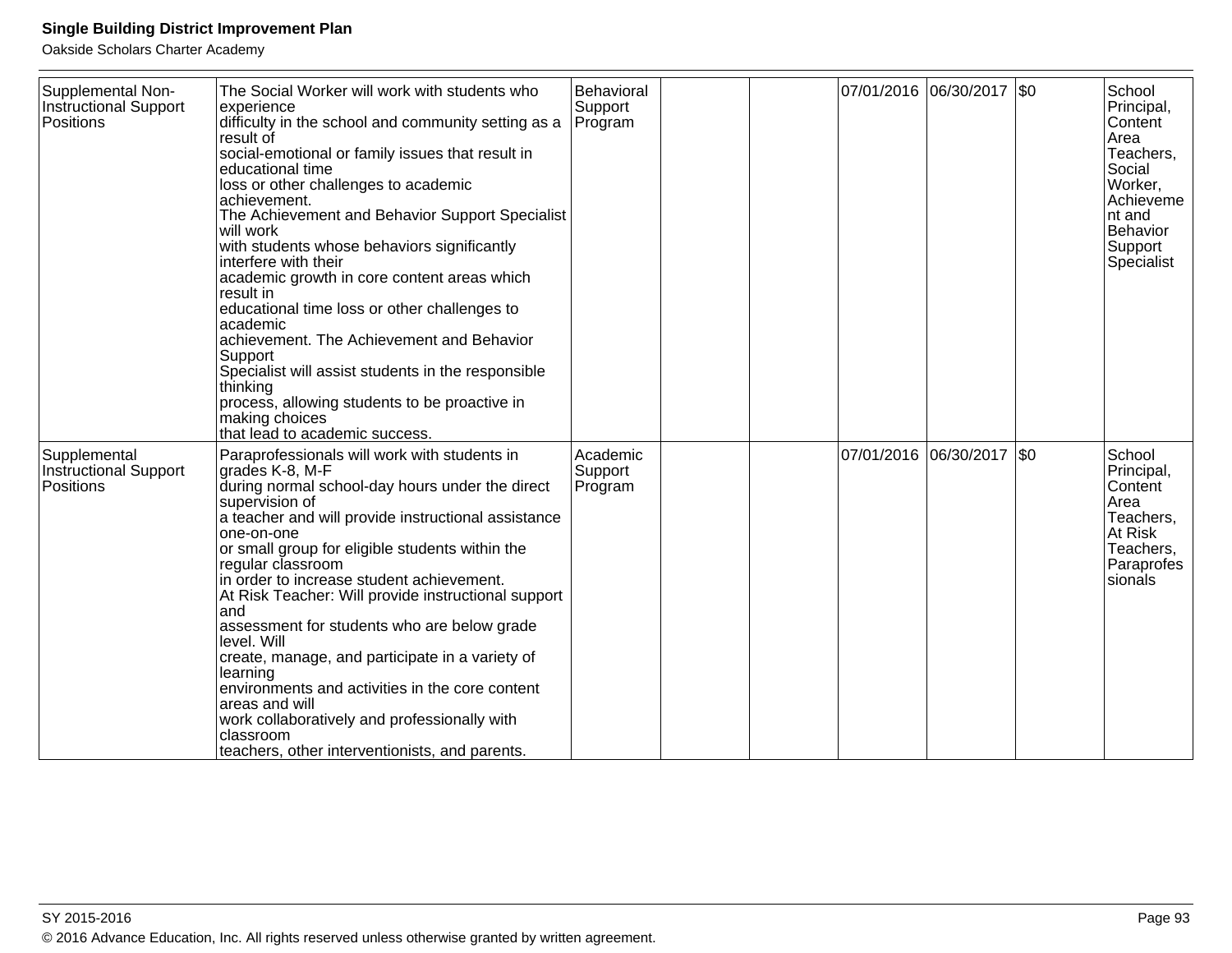Oakside Scholars Charter Academy

| Supplemental Non-<br><b>Instructional Support</b><br>Positions | The Social Worker will work with students who<br>experience difficulty in the school and community<br>setting as a result of social-emotional or family<br>issues that result in educational time loss or other<br>challenges to academic achievement.<br>The Achievement and Behavior Support Specialist<br>will work with students whose behaviors<br>significantly interfere with their academic growth in<br>core content areas which result in educational<br>time loss or other challenges to academic<br>achievement. The Achievement and Behavior<br>Support Specialist will assist students in the<br>responsible thinking process, allowing students to<br>be proactive in making choices that lead to<br>academic success.  | Behavioral<br>Support<br>Program |  | 07/01/2016  06/30/2017  \$0 |  | School<br>Principal,<br>Content<br>Area<br>Teachers,<br>Social<br>Worker,<br>Achieveme<br>Int and<br>Behavior<br>Support<br>Specialist |
|----------------------------------------------------------------|----------------------------------------------------------------------------------------------------------------------------------------------------------------------------------------------------------------------------------------------------------------------------------------------------------------------------------------------------------------------------------------------------------------------------------------------------------------------------------------------------------------------------------------------------------------------------------------------------------------------------------------------------------------------------------------------------------------------------------------|----------------------------------|--|-----------------------------|--|----------------------------------------------------------------------------------------------------------------------------------------|
| <b>Support Positions</b>                                       | Supplement Instructional Paraprofessionals will work with students in<br>grades K-8, M-F<br>during normal school-day hours under the direct<br>supervision of<br>a teacher and will provide instructional assistance<br>one-on-one<br>or small group for eligible students within the<br>regular classroom<br>in order to increase student achievement.<br>At Risk Teacher: Will provide instructional support<br>and<br>assessment for students who are below grade<br>level. Will<br>create, manage, and participate in a variety of<br>learning<br>environments and activities in the core content<br>areas and will<br>work collaboratively and professionally with<br>classroom<br>teachers, other interventionists, and parents. | Academic<br>Support<br>Program   |  | 07/01/2016 06/30/2017 \$0   |  | School<br>Principal,<br>Content<br>Area<br>Teachers,<br>At Risk<br>Teachers,<br>Paraprofes<br>sionals                                  |

## **Title II Part A**

| <b>Activity Name</b> | <b>Activity Description</b> | <b>Activity</b><br><b>Type</b> | 'Tier | <b>Phase</b> | Begin Date   End Date |  | <b>IResource</b><br><b>Assigned</b> | <b>Staff</b><br>Responsibl |
|----------------------|-----------------------------|--------------------------------|-------|--------------|-----------------------|--|-------------------------------------|----------------------------|
|----------------------|-----------------------------|--------------------------------|-------|--------------|-----------------------|--|-------------------------------------|----------------------------|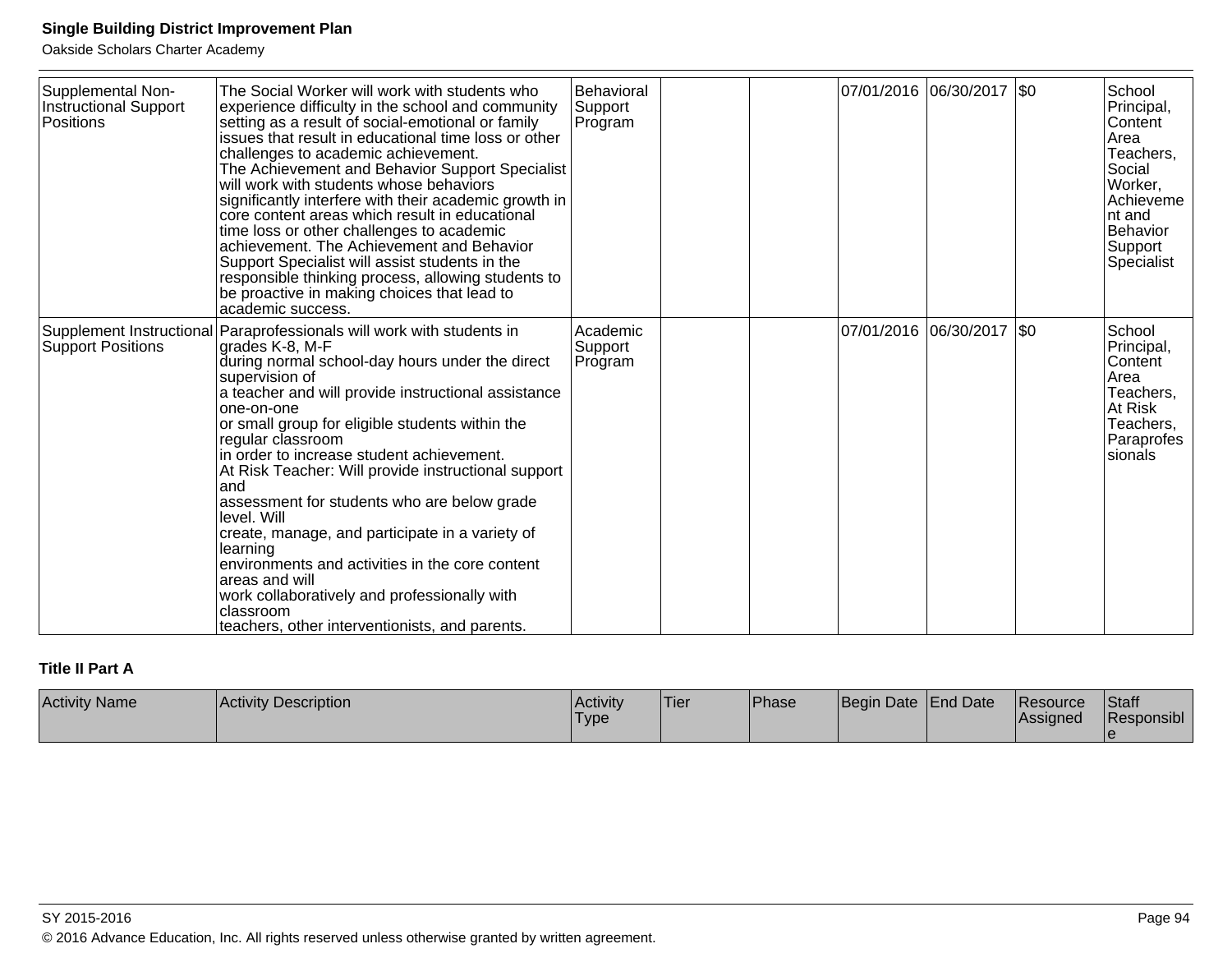| Supplemental Supplies,<br>Materials, and<br>Technology | Supplemental intervention supplies will be used by Supplemen<br>teachers to differentiate instruction and motivate<br>students in effort to help at-risk students increase<br>achievement in core content areas.<br>Supplies/Materials include intervention programs,<br>workbooks, and supplies, educational incentives &<br>light refreshments, technology (laptop computers,<br>e-readers, etc.), and subscriptions.<br>Subscriptions include:<br>iReady Diagnostic and Instruction: Supplemental<br>online math and reading program that provides<br>individualized instruction for students, and<br>instantly downloadable cross-grade-level<br>assessments that identify areas of weakness so<br>teachers are able to differentiate instruction and<br>address individual learning deficiencies.<br>AimsWeb Online Subscription: Supplemental on-<br>line resource that provides a complete web-based<br>solution for universal screening, progress<br>monitoring, and data management of students.<br>AimsWeb provides guidance to administrators and<br>teachers based on accurate, continuous, and<br>direct student assessment.<br>Accelerated Reader: Supplemental software<br>program that combines real literature and software<br>support and provides immediate feedback through<br>quizzes on reading and vocabulary progress of the<br>student.<br>BrainPOP On-Line Subscription: On-line<br>educational program that provides standards-<br>based content spanning seven subjects areas.<br>The program features more than 600 standards-<br>based animated educational movies. Each movie<br>is supported by activities such as a quiz,<br>experiment and other printable worksheets, all of<br>which speak to students in a language and voice<br>that they can understand.<br>Razz Kids On-Line Subscription: Supplemental<br>online guided reading program with interactive<br>ebooks, downloadable books and reading quizzes<br>to differentiate instruction for academically<br>struggling students.<br>DreamBox Math Responds to Students Within and<br>Between Lessons to Close Achievement Gap<br>Additional supplies include Supplemental<br>Social/Emotional Support Library and The Science<br>of Happiness: Social Emotional Curriculum.<br>Fountas & Pinnell Leveled Literacy Intervention: A<br>small-group,<br>supplementary reading intervention designed for<br>Title I | tal<br>Materials,<br>Technology |  | 07/01/2016 06/30/2017 \$0 | School<br>Principal,<br>Instructiona<br>I Staff, and<br>Content<br>Area<br><b>Teachers</b> |
|--------------------------------------------------------|-------------------------------------------------------------------------------------------------------------------------------------------------------------------------------------------------------------------------------------------------------------------------------------------------------------------------------------------------------------------------------------------------------------------------------------------------------------------------------------------------------------------------------------------------------------------------------------------------------------------------------------------------------------------------------------------------------------------------------------------------------------------------------------------------------------------------------------------------------------------------------------------------------------------------------------------------------------------------------------------------------------------------------------------------------------------------------------------------------------------------------------------------------------------------------------------------------------------------------------------------------------------------------------------------------------------------------------------------------------------------------------------------------------------------------------------------------------------------------------------------------------------------------------------------------------------------------------------------------------------------------------------------------------------------------------------------------------------------------------------------------------------------------------------------------------------------------------------------------------------------------------------------------------------------------------------------------------------------------------------------------------------------------------------------------------------------------------------------------------------------------------------------------------------------------------------------------------------------------------------------------------------------------------------------------------------------------------------------------------------------------------------------------------|---------------------------------|--|---------------------------|--------------------------------------------------------------------------------------------|
|                                                        | students who need intensive support to achieve                                                                                                                                                                                                                                                                                                                                                                                                                                                                                                                                                                                                                                                                                                                                                                                                                                                                                                                                                                                                                                                                                                                                                                                                                                                                                                                                                                                                                                                                                                                                                                                                                                                                                                                                                                                                                                                                                                                                                                                                                                                                                                                                                                                                                                                                                                                                                              |                                 |  |                           |                                                                                            |
|                                                        | grade-level                                                                                                                                                                                                                                                                                                                                                                                                                                                                                                                                                                                                                                                                                                                                                                                                                                                                                                                                                                                                                                                                                                                                                                                                                                                                                                                                                                                                                                                                                                                                                                                                                                                                                                                                                                                                                                                                                                                                                                                                                                                                                                                                                                                                                                                                                                                                                                                                 |                                 |  |                           |                                                                                            |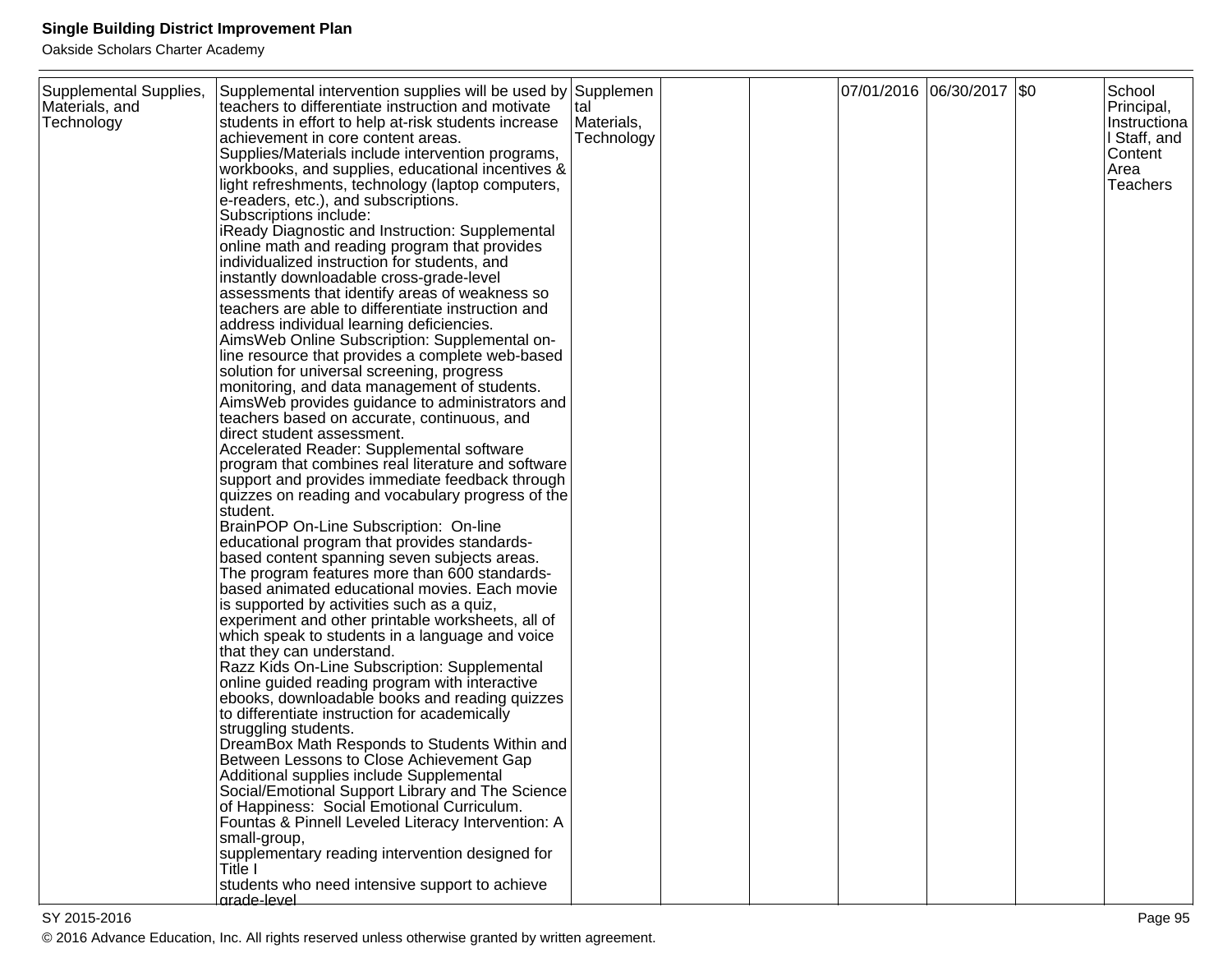| grade-level<br>competency. Expenses include \$4750<br>supplies/materials (144<br>leveled books (6 copies/ea), 6 novels (6<br>copies/ea),<br>lesson/prompting guides, PD & tutorial DVDs,<br>folders, white<br>boards, labels, word magnet tiles, notebooks,<br>assessment kit,<br>bags, markers), and tax/shipping.<br>Homeless assistance Set-Aside funding is<br>available as well.<br>Technology Supplies include the purchase of<br>iPads to utilize in learning environment to advance<br>academic achievement and Technology<br>Repairs/Services: Supplemental technology<br>repairs/services will ensure that supplemental<br>technology is able to remain functional to improve<br>instruction. Cost is for technology repairs/services<br>plus taxes and S&H.<br>Expenses for a Title audit have been budgeted as<br>the school receives more than \$750,000 in federal<br>grant funds. These grants are designed to improve |  |  |  |  |
|---------------------------------------------------------------------------------------------------------------------------------------------------------------------------------------------------------------------------------------------------------------------------------------------------------------------------------------------------------------------------------------------------------------------------------------------------------------------------------------------------------------------------------------------------------------------------------------------------------------------------------------------------------------------------------------------------------------------------------------------------------------------------------------------------------------------------------------------------------------------------------------------------------------------------------------|--|--|--|--|
| student achievement.                                                                                                                                                                                                                                                                                                                                                                                                                                                                                                                                                                                                                                                                                                                                                                                                                                                                                                                  |  |  |  |  |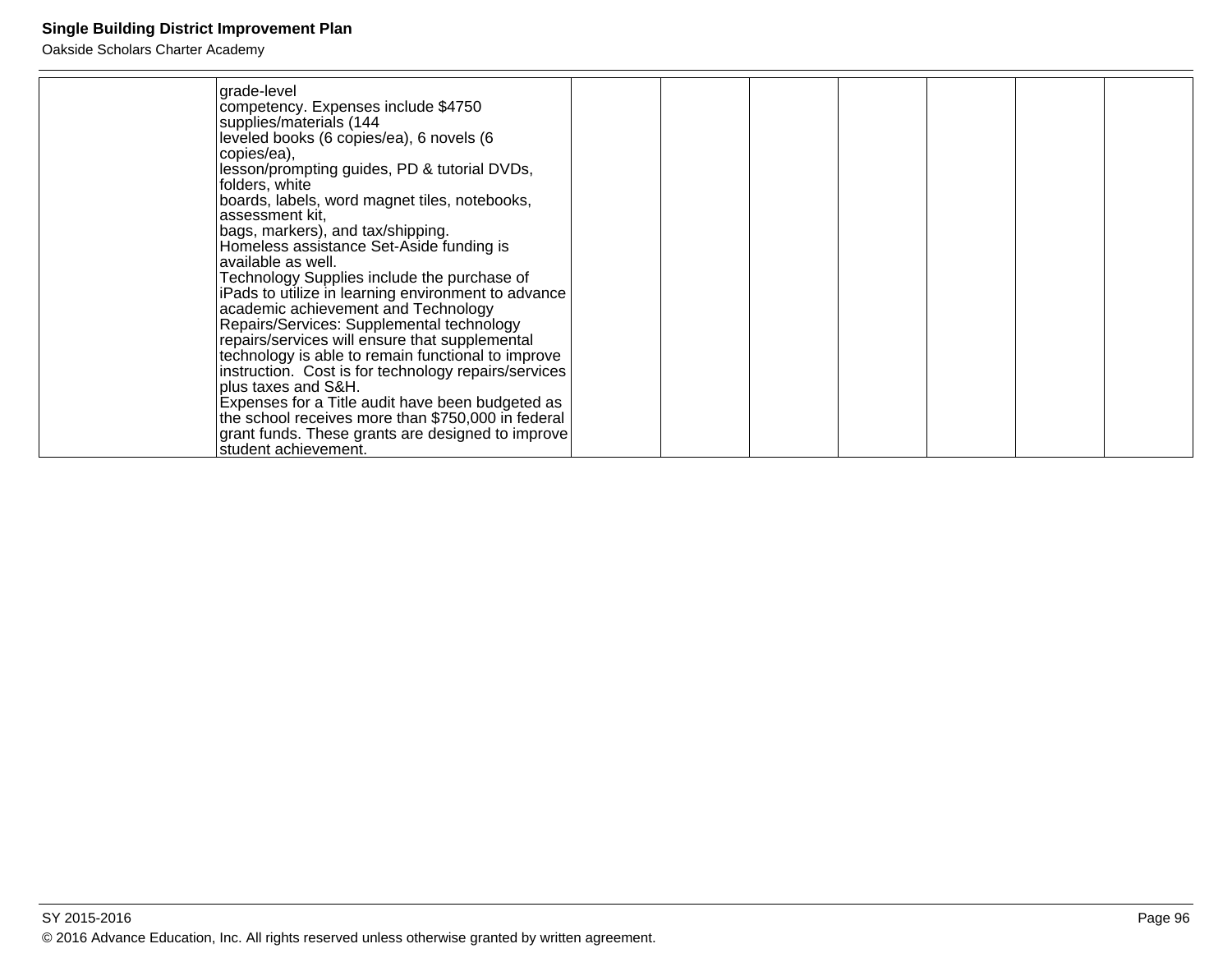| Professional<br>Development | An Academic Intervention Coach will provide staff<br>with<br>supplemental, individualized coaching throughout<br>the year.<br>Staff will learn how to use data to differentiate<br>instruction in the<br>classroom, utilize effective instructional strategies<br>lthat meet the<br>varying needs of educationally disadvantaged                                                                                                                                                                                                                                                                             | Professiona<br>Learning |  | 07/01/2016 06/30/2017   \$0 | All Staff |
|-----------------------------|--------------------------------------------------------------------------------------------------------------------------------------------------------------------------------------------------------------------------------------------------------------------------------------------------------------------------------------------------------------------------------------------------------------------------------------------------------------------------------------------------------------------------------------------------------------------------------------------------------------|-------------------------|--|-----------------------------|-----------|
|                             | students, and<br>other core teaching and learning components as<br>necessary.<br>Staff will participate in both Corrective Reading<br>PD, where<br>consultant will provide supplemental on-site<br>coaching and<br>support to staff on Reading instruction and how to<br>effectively<br>utilize all components of the intervention program<br>and Reading<br>Mastery, a complete basal reading program that<br>uses the<br>Direct Instruction method to help students master<br>essential<br>decoding and comprehension skills. The program<br>places<br>particular emphasis on teaching thinking skills and |                         |  |                             |           |
|                             | helping<br>students acquire background knowledge.                                                                                                                                                                                                                                                                                                                                                                                                                                                                                                                                                            |                         |  |                             |           |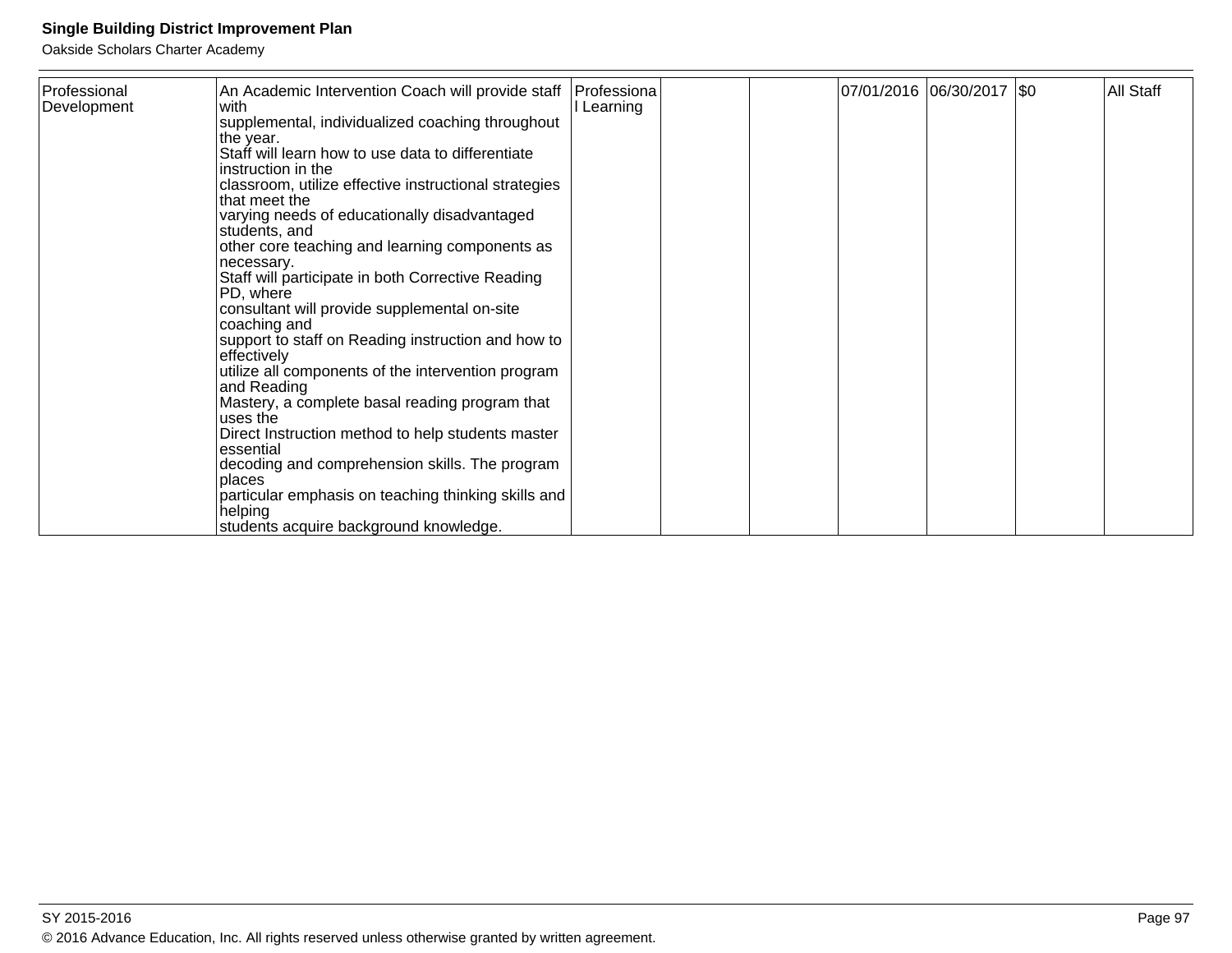Oakside Scholars Charter Academy

| Professional<br>Development                             | An Academic Intervention Coach will provide staff<br>with<br>supplemental, individualized coaching throughout<br>the year.<br>Staff will learn how to use data to differentiate<br>instruction in the<br>classroom, utilize effective instructional strategies<br>that meet the<br>varying needs of educationally disadvantaged<br>students, and<br>other core teaching and learning components as<br>necessary.<br>Staff will participate in both Corrective Reading<br>PD, where<br>consultant will provide supplemental on-site<br>coaching and<br>support to staff on Reading instruction and how to<br>effectively<br>utilize all components of the intervention program<br>and Reading<br>Mastery, a complete basal reading program that<br>uses the<br>Direct Instruction method to help students master<br>essential<br>decoding and comprehension skills. The program<br>places<br>particular emphasis on teaching thinking skills and<br>helping<br>students acquire background knowledge. | Professiona<br>I Learning        |  | 07/01/2016  06/30/2017  \$0 | All Staff                                                                                                                    |
|---------------------------------------------------------|------------------------------------------------------------------------------------------------------------------------------------------------------------------------------------------------------------------------------------------------------------------------------------------------------------------------------------------------------------------------------------------------------------------------------------------------------------------------------------------------------------------------------------------------------------------------------------------------------------------------------------------------------------------------------------------------------------------------------------------------------------------------------------------------------------------------------------------------------------------------------------------------------------------------------------------------------------------------------------------------------|----------------------------------|--|-----------------------------|------------------------------------------------------------------------------------------------------------------------------|
| Supplemental Non-<br>Instructional Support<br>Positions | The Social Worker will work with students who<br>experience<br>difficulty in the school and community setting as a<br>result of<br>social-emotional or family issues that result in<br>educational time<br>loss or other challenges to academic<br>achievement.<br>The Achievement and Behavior Support Specialist<br>will work<br>with students whose behaviors significantly<br>interfere with their<br>academic growth in core content areas which<br>result in<br>educational time loss or other challenges to<br>academic<br>achievement. The Achievement and Behavior<br>Support<br>Specialist will assist students in the responsible<br>thinking<br>process, allowing students to be proactive in<br>making choices<br>that lead to academic success.                                                                                                                                                                                                                                        | Behavioral<br>Support<br>Program |  | 07/01/2016 06/30/2017 \$0   | Principal,<br>Content<br>Area<br>Teachers,<br>Social<br>Worker,<br>Achieveme<br>Int and<br>Behavior<br>Support<br>Specialist |

SY 2015-2016

en and the set of the set of the set of the set of the set of the set of the set of the set of the set of the set of the set of the set of the set of the set of the set of the set of the set of the set of the set of the se © 2016 Advance Education, Inc. All rights reserved unless otherwise granted by written agreement.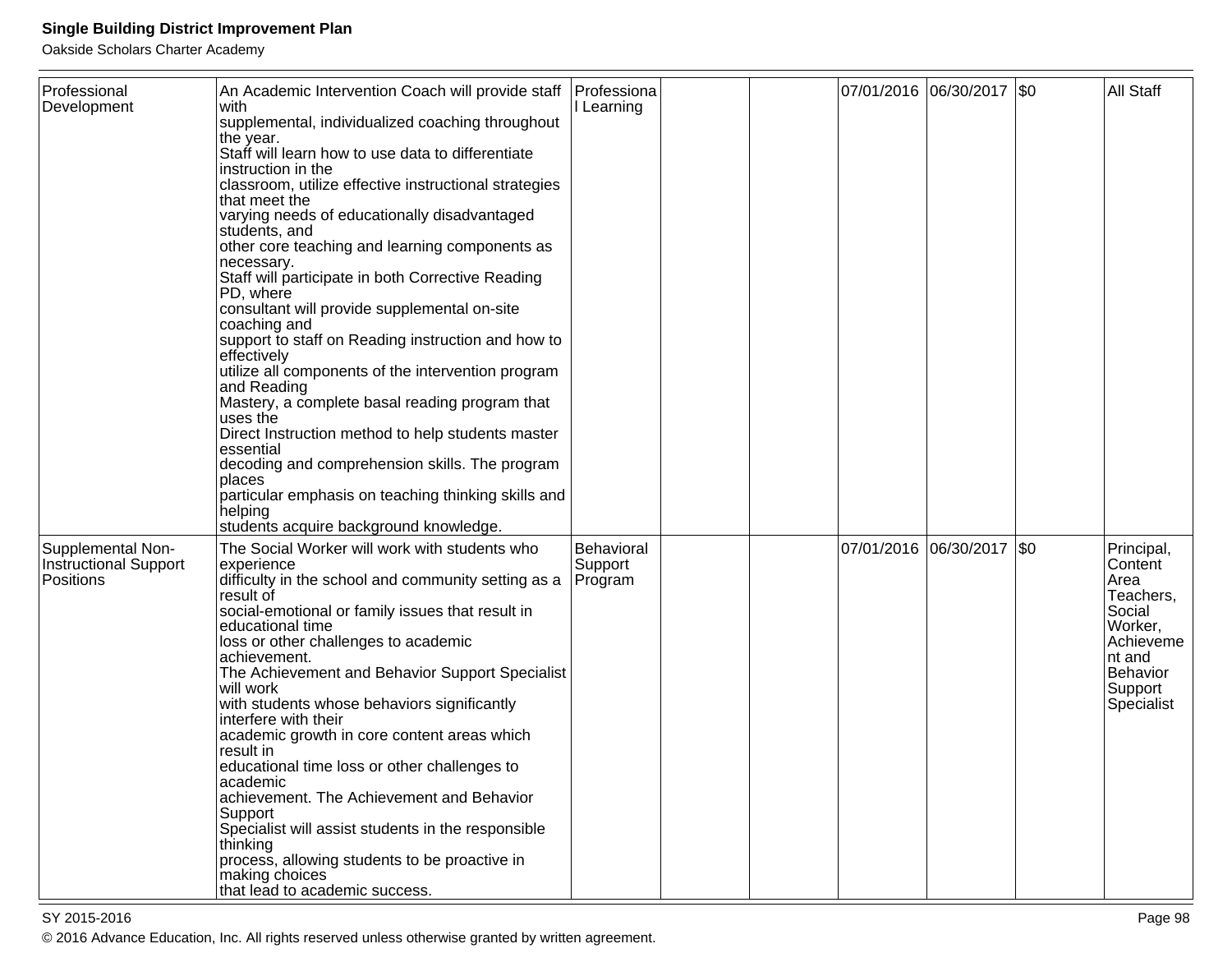| Professional<br>An Academic Intervention Coach will provide staff<br>with supplemental, individualized coaching<br>Development<br>throughout the year. Staff will learn how to use<br>data to differentiate instruction in the classroom,<br>utilize effective instructional strategies that meet<br>the varying needs of educationally disadvantaged<br>students, and other core teaching and learning<br>components as necessary.<br>Staff will participate in both Corrective Reading<br>PD, where consultant will provide supplemental<br>on-site coaching and support to staff on Reading<br>instruction and how to effectively utilize all<br>components of the intervention program and<br>Reading Mastery, a complete basal reading<br>program that uses the Direct Instruction method to<br>help students master essential decoding and<br>comprehension skills. The program places<br>particular emphasis on teaching thinking skills and<br>helping students acquire background knowledge. | Professiona<br>I Learning | 07/01/2016 06/30/2017   \$0 |  |  | All Staff |
|-------------------------------------------------------------------------------------------------------------------------------------------------------------------------------------------------------------------------------------------------------------------------------------------------------------------------------------------------------------------------------------------------------------------------------------------------------------------------------------------------------------------------------------------------------------------------------------------------------------------------------------------------------------------------------------------------------------------------------------------------------------------------------------------------------------------------------------------------------------------------------------------------------------------------------------------------------------------------------------------------------|---------------------------|-----------------------------|--|--|-----------|
|-------------------------------------------------------------------------------------------------------------------------------------------------------------------------------------------------------------------------------------------------------------------------------------------------------------------------------------------------------------------------------------------------------------------------------------------------------------------------------------------------------------------------------------------------------------------------------------------------------------------------------------------------------------------------------------------------------------------------------------------------------------------------------------------------------------------------------------------------------------------------------------------------------------------------------------------------------------------------------------------------------|---------------------------|-----------------------------|--|--|-----------|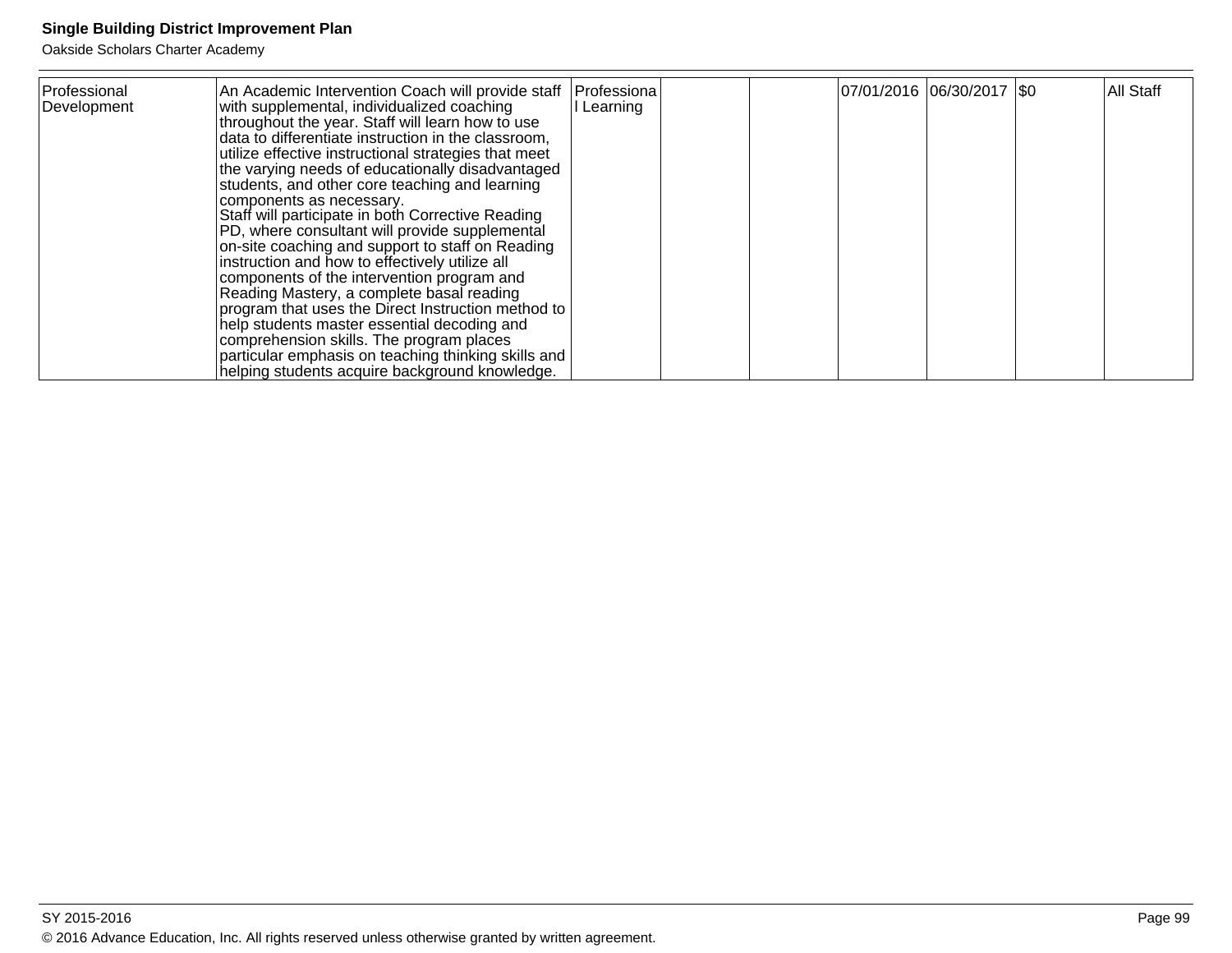| Supplemental Supplies,<br>Materials, and<br>Technology | Supplemental intervention supplies will be used by Supplemen<br>lteachers to<br>differentiate instruction and motivate students in<br>effort to help<br>at-risk students increase achievement in core<br>content areas.<br>Supplies/Materials include intervention programs,<br>workbooks,<br>and supplies, educational incentives & light<br>refreshments,<br>technology (laptop computers, e-readers, etc.),<br>and<br>subscriptions.<br>Subscriptions include:<br>iReady Diagnostic and Instruction: Supplemental<br>online math<br>and reading program that provides individualized<br>instruction for<br>students, and instantly downloadable cross-grade-<br>level<br>assessments that identify areas of weakness so<br>teachers are<br>able to differentiate instruction and address<br>individual learning<br>deficiencies.<br>AimsWeb Online Subscription: Supplemental on-<br>line resource<br>that provides a complete web-based solution for<br>universal<br>screening, progress monitoring, and data<br>management of<br>students. AimsWeb provides guidance to<br>administrators and<br>teachers based on accurate, continuous, and | tal<br>Materials |  | 07/01/2016 06/30/2017   \$0 | School<br>Principal,<br>Instructiona<br>I Staff, and<br>Content<br>Area<br>Teachers |
|--------------------------------------------------------|---------------------------------------------------------------------------------------------------------------------------------------------------------------------------------------------------------------------------------------------------------------------------------------------------------------------------------------------------------------------------------------------------------------------------------------------------------------------------------------------------------------------------------------------------------------------------------------------------------------------------------------------------------------------------------------------------------------------------------------------------------------------------------------------------------------------------------------------------------------------------------------------------------------------------------------------------------------------------------------------------------------------------------------------------------------------------------------------------------------------------------------------------|------------------|--|-----------------------------|-------------------------------------------------------------------------------------|
|                                                        |                                                                                                                                                                                                                                                                                                                                                                                                                                                                                                                                                                                                                                                                                                                                                                                                                                                                                                                                                                                                                                                                                                                                                   |                  |  |                             |                                                                                     |
|                                                        |                                                                                                                                                                                                                                                                                                                                                                                                                                                                                                                                                                                                                                                                                                                                                                                                                                                                                                                                                                                                                                                                                                                                                   |                  |  |                             |                                                                                     |
|                                                        |                                                                                                                                                                                                                                                                                                                                                                                                                                                                                                                                                                                                                                                                                                                                                                                                                                                                                                                                                                                                                                                                                                                                                   |                  |  |                             |                                                                                     |
|                                                        |                                                                                                                                                                                                                                                                                                                                                                                                                                                                                                                                                                                                                                                                                                                                                                                                                                                                                                                                                                                                                                                                                                                                                   |                  |  |                             |                                                                                     |
|                                                        |                                                                                                                                                                                                                                                                                                                                                                                                                                                                                                                                                                                                                                                                                                                                                                                                                                                                                                                                                                                                                                                                                                                                                   |                  |  |                             |                                                                                     |
|                                                        |                                                                                                                                                                                                                                                                                                                                                                                                                                                                                                                                                                                                                                                                                                                                                                                                                                                                                                                                                                                                                                                                                                                                                   |                  |  |                             |                                                                                     |
|                                                        |                                                                                                                                                                                                                                                                                                                                                                                                                                                                                                                                                                                                                                                                                                                                                                                                                                                                                                                                                                                                                                                                                                                                                   |                  |  |                             |                                                                                     |
|                                                        |                                                                                                                                                                                                                                                                                                                                                                                                                                                                                                                                                                                                                                                                                                                                                                                                                                                                                                                                                                                                                                                                                                                                                   |                  |  |                             |                                                                                     |
|                                                        |                                                                                                                                                                                                                                                                                                                                                                                                                                                                                                                                                                                                                                                                                                                                                                                                                                                                                                                                                                                                                                                                                                                                                   |                  |  |                             |                                                                                     |
|                                                        |                                                                                                                                                                                                                                                                                                                                                                                                                                                                                                                                                                                                                                                                                                                                                                                                                                                                                                                                                                                                                                                                                                                                                   |                  |  |                             |                                                                                     |
|                                                        |                                                                                                                                                                                                                                                                                                                                                                                                                                                                                                                                                                                                                                                                                                                                                                                                                                                                                                                                                                                                                                                                                                                                                   |                  |  |                             |                                                                                     |
|                                                        | direct student                                                                                                                                                                                                                                                                                                                                                                                                                                                                                                                                                                                                                                                                                                                                                                                                                                                                                                                                                                                                                                                                                                                                    |                  |  |                             |                                                                                     |
|                                                        | assessment.<br>Accelerated Reader: Supplemental software                                                                                                                                                                                                                                                                                                                                                                                                                                                                                                                                                                                                                                                                                                                                                                                                                                                                                                                                                                                                                                                                                          |                  |  |                             |                                                                                     |
|                                                        | program that                                                                                                                                                                                                                                                                                                                                                                                                                                                                                                                                                                                                                                                                                                                                                                                                                                                                                                                                                                                                                                                                                                                                      |                  |  |                             |                                                                                     |
|                                                        | combines real literature and software support and<br>provides                                                                                                                                                                                                                                                                                                                                                                                                                                                                                                                                                                                                                                                                                                                                                                                                                                                                                                                                                                                                                                                                                     |                  |  |                             |                                                                                     |
|                                                        | immediate feedback through quizzes on reading<br>land                                                                                                                                                                                                                                                                                                                                                                                                                                                                                                                                                                                                                                                                                                                                                                                                                                                                                                                                                                                                                                                                                             |                  |  |                             |                                                                                     |
|                                                        | vocabulary progress of the student.                                                                                                                                                                                                                                                                                                                                                                                                                                                                                                                                                                                                                                                                                                                                                                                                                                                                                                                                                                                                                                                                                                               |                  |  |                             |                                                                                     |
|                                                        | BrainPOP On-Line Subscription: On-line<br>educational program                                                                                                                                                                                                                                                                                                                                                                                                                                                                                                                                                                                                                                                                                                                                                                                                                                                                                                                                                                                                                                                                                     |                  |  |                             |                                                                                     |
|                                                        | that provides standards-based content spanning                                                                                                                                                                                                                                                                                                                                                                                                                                                                                                                                                                                                                                                                                                                                                                                                                                                                                                                                                                                                                                                                                                    |                  |  |                             |                                                                                     |
|                                                        | seven<br>subjects areas. The program features more than                                                                                                                                                                                                                                                                                                                                                                                                                                                                                                                                                                                                                                                                                                                                                                                                                                                                                                                                                                                                                                                                                           |                  |  |                             |                                                                                     |
|                                                        | 600<br>standards-based animated educational movies.                                                                                                                                                                                                                                                                                                                                                                                                                                                                                                                                                                                                                                                                                                                                                                                                                                                                                                                                                                                                                                                                                               |                  |  |                             |                                                                                     |
|                                                        | Each movie is                                                                                                                                                                                                                                                                                                                                                                                                                                                                                                                                                                                                                                                                                                                                                                                                                                                                                                                                                                                                                                                                                                                                     |                  |  |                             |                                                                                     |
|                                                        | supported by activities such as a quiz, experiment<br>and other                                                                                                                                                                                                                                                                                                                                                                                                                                                                                                                                                                                                                                                                                                                                                                                                                                                                                                                                                                                                                                                                                   |                  |  |                             |                                                                                     |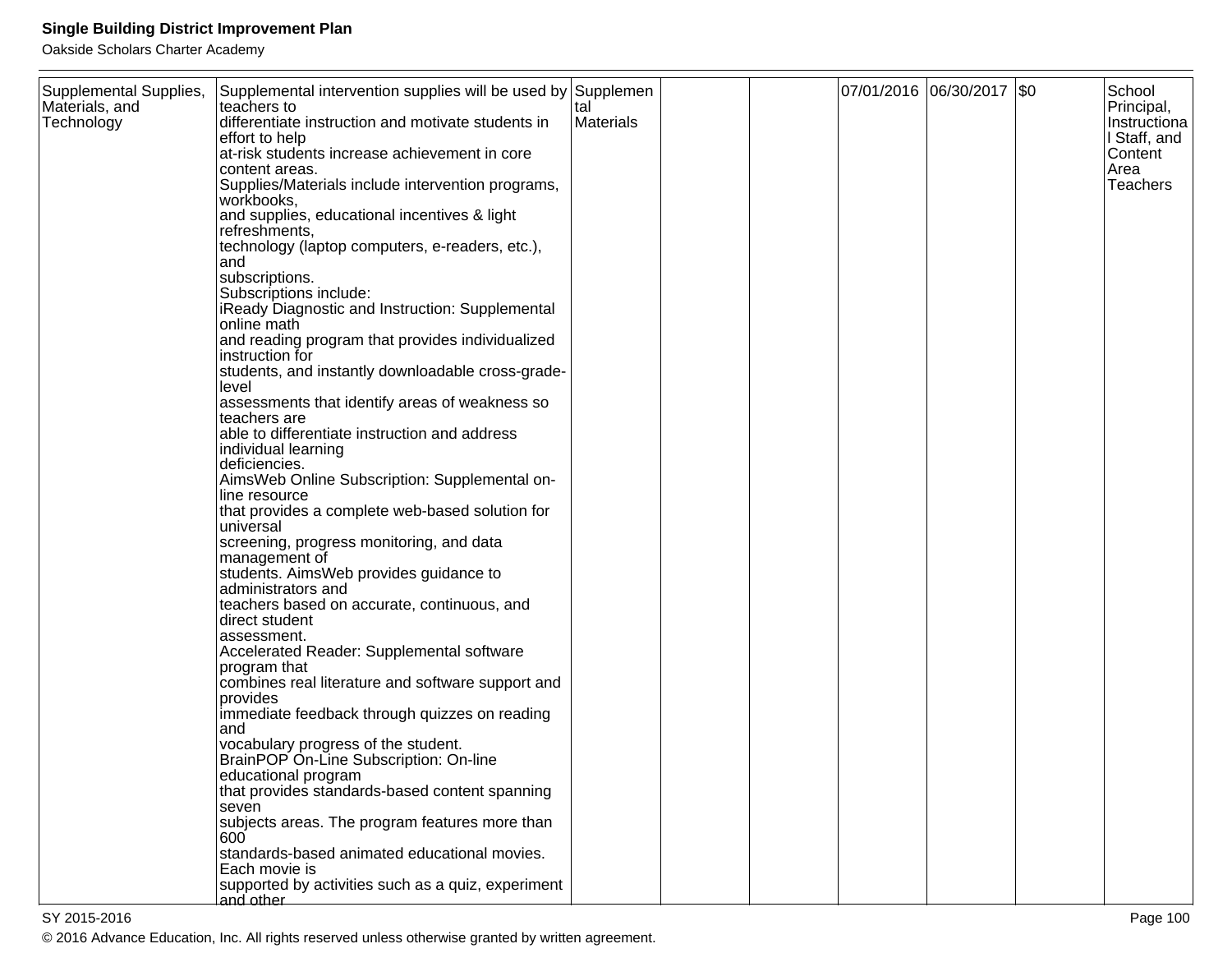| and other                                                       |  |  |  |  |
|-----------------------------------------------------------------|--|--|--|--|
| printable worksheets, all of which speak to                     |  |  |  |  |
| Istudents in a                                                  |  |  |  |  |
| language and voice that they can understand.                    |  |  |  |  |
| Razz Kids On-Line Subscription: Supplemental                    |  |  |  |  |
| online guided                                                   |  |  |  |  |
| reading program with interactive ebooks,                        |  |  |  |  |
| downloadable books                                              |  |  |  |  |
| and reading quizzes to differentiate instruction for            |  |  |  |  |
| academically                                                    |  |  |  |  |
| struggling students.                                            |  |  |  |  |
| DreamBox Math Responds to Students Within and                   |  |  |  |  |
| <b>Between</b>                                                  |  |  |  |  |
| Lessons to Close Achievement Gap                                |  |  |  |  |
| Additional supplies include Supplemental                        |  |  |  |  |
| Social/Emotional                                                |  |  |  |  |
| Support Library and The Science of Happiness:                   |  |  |  |  |
| Social                                                          |  |  |  |  |
| <b>Emotional Curriculum.</b>                                    |  |  |  |  |
| Fountas & Pinnell Leveled Literacy Intervention: A              |  |  |  |  |
| small-group, supplementary reading intervention                 |  |  |  |  |
| designed for Title I                                            |  |  |  |  |
| students who need intensive support to achieve                  |  |  |  |  |
| grade-level                                                     |  |  |  |  |
| competency. Expenses include \$4750                             |  |  |  |  |
| supplies/materials (144                                         |  |  |  |  |
| leveled books (6 copies/ea), 6 novels (6                        |  |  |  |  |
| copies/ea),                                                     |  |  |  |  |
| lesson/prompting guides, PD & tutorial DVDs,                    |  |  |  |  |
| folders, white<br>boards, labels, word magnet tiles, notebooks, |  |  |  |  |
| assessment kit,                                                 |  |  |  |  |
| bags, markers), and tax/shipping.                               |  |  |  |  |
| Homeless assistance Set-Aside funding is                        |  |  |  |  |
| available as well.                                              |  |  |  |  |
| Technology Supplies include the purchase of                     |  |  |  |  |
| iPads to utilize in                                             |  |  |  |  |
| learning environment to advance academic                        |  |  |  |  |
| achievement and                                                 |  |  |  |  |
| Technology Repairs/Services: Supplemental                       |  |  |  |  |
| technology                                                      |  |  |  |  |
| repairs/services will ensure that supplemental                  |  |  |  |  |
| technology is repairs/services will ensure that                 |  |  |  |  |
| supplemental technology is                                      |  |  |  |  |
| able to remain functional to improve instruction.               |  |  |  |  |
| Cost is for                                                     |  |  |  |  |
| technology repairs/services plus taxes and S&H.                 |  |  |  |  |
| Expenses for a Title audit have been budgeted as                |  |  |  |  |
| the school                                                      |  |  |  |  |
| receives more than \$750,000 in federal grant                   |  |  |  |  |
| funds. These                                                    |  |  |  |  |
| grants are designed to improve student                          |  |  |  |  |
| achievement.                                                    |  |  |  |  |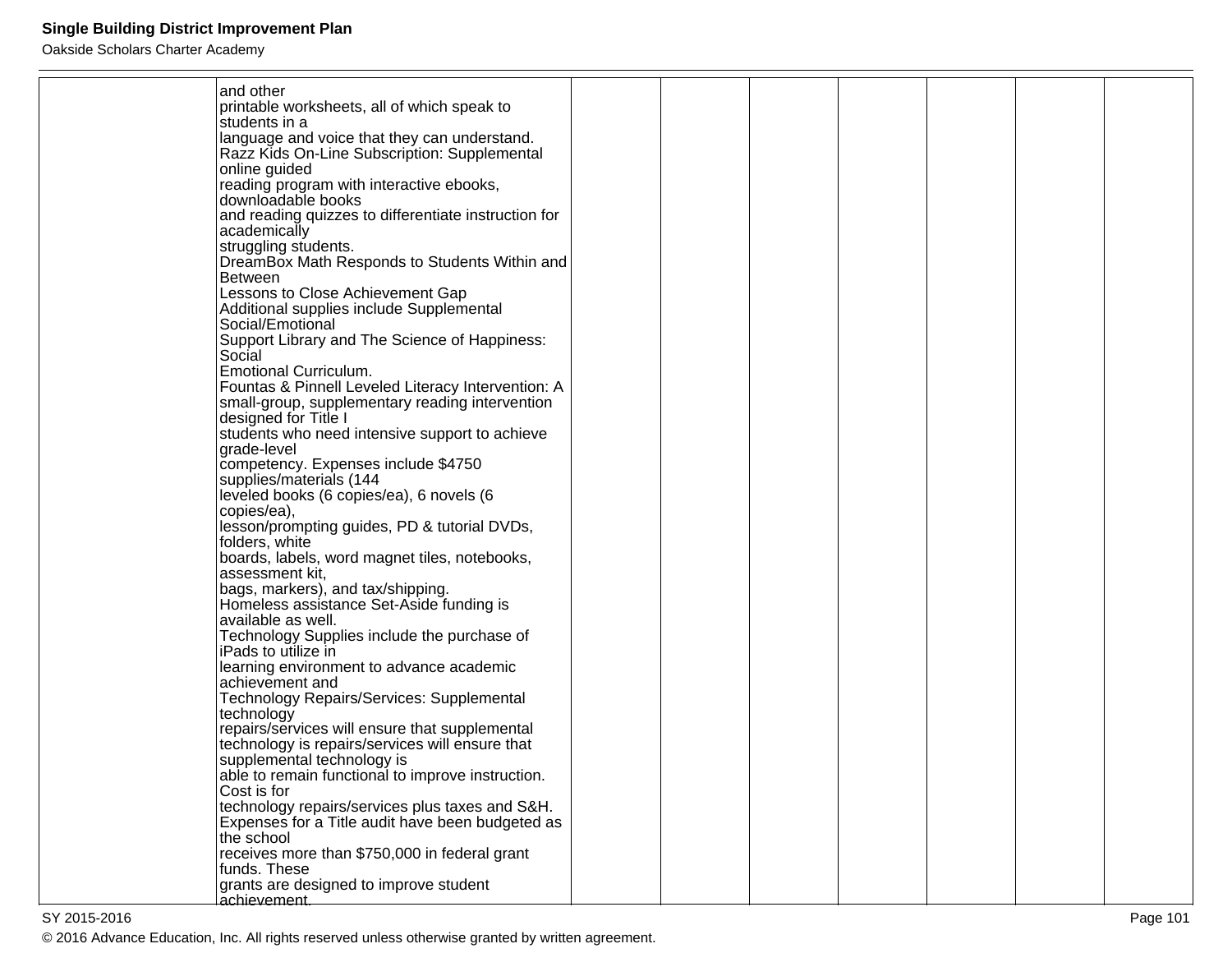|                                                           | achievement.                                                                                                                                                                                                                                                                                                                                                                                                                                                                                                                                                                                                                                                                                                                                                     |                                  |                            |  |                                                                                                                                        |
|-----------------------------------------------------------|------------------------------------------------------------------------------------------------------------------------------------------------------------------------------------------------------------------------------------------------------------------------------------------------------------------------------------------------------------------------------------------------------------------------------------------------------------------------------------------------------------------------------------------------------------------------------------------------------------------------------------------------------------------------------------------------------------------------------------------------------------------|----------------------------------|----------------------------|--|----------------------------------------------------------------------------------------------------------------------------------------|
| Supplemental Non-<br>Instructional Support<br>l Positions | The Social Worker will work with students who<br>experience<br>difficulty in the school and community setting as a<br>result of<br>social-emotional or family issues that result in<br>leducational time<br>loss or other challenges to academic<br>achievement.<br>The Achievement and Behavior Support Specialist<br>will work<br>with students whose behaviors significantly<br>linterfere with their<br>academic growth in core content areas which<br>result in<br>educational time loss or other challenges to<br>lacademic<br>achievement. The Achievement and Behavior<br>Support<br>Specialist will assist students in the responsible<br>thinking<br>process, allowing students to be proactive in<br>making choices<br>that lead to academic success. | Behavioral<br>Support<br>Program | 07/01/2016 06/30/2017  \$0 |  | School<br>Principal,<br>Content<br>Area<br>Teachers,<br>Social<br>Worker,<br>Achieveme<br>Int and<br>Behavior<br>Support<br>Specialist |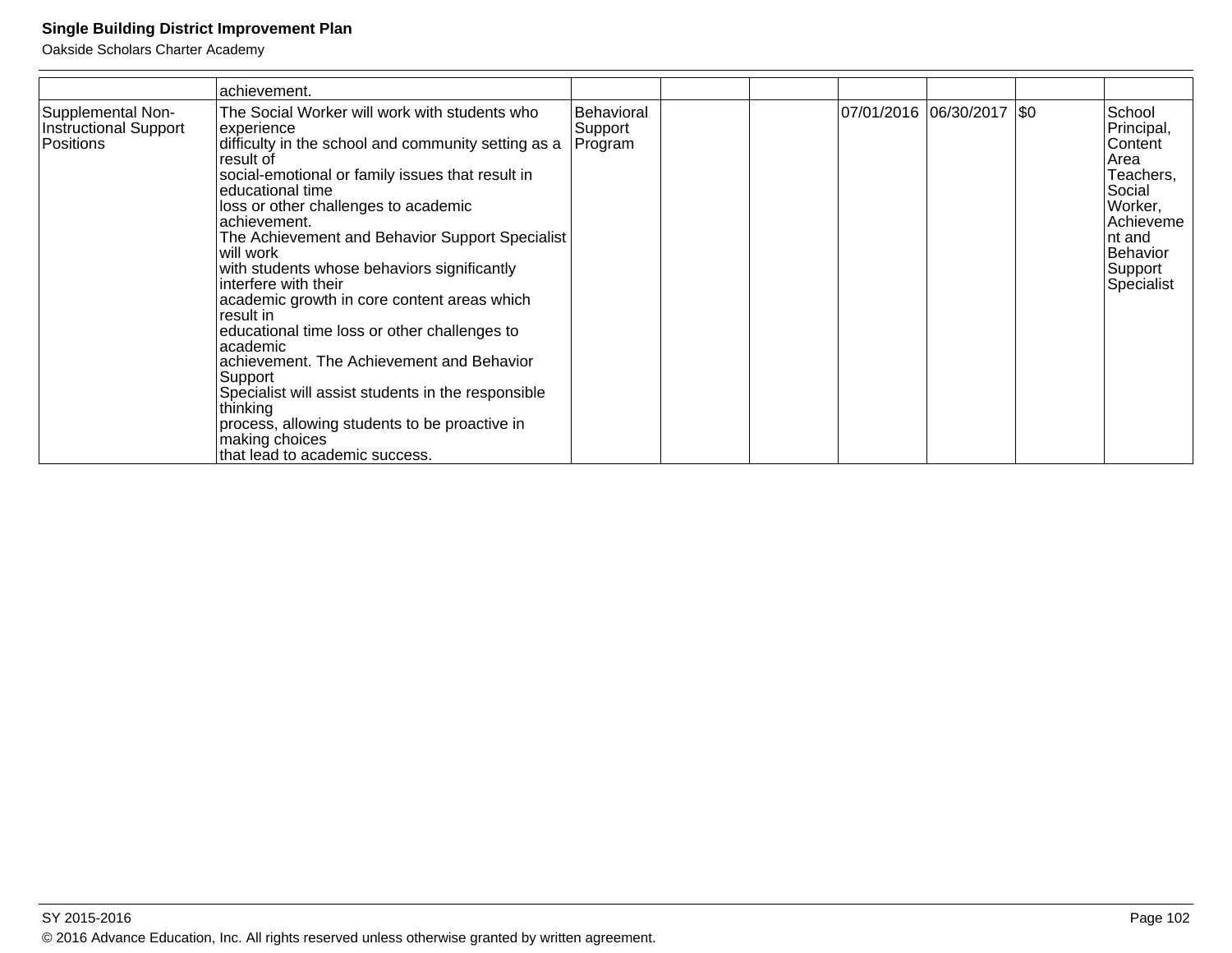Oakside Scholars Charter Academy

| Supplemental Supplies, | Supplemental intervention supplies will be used by Supplemen        |            |  | 07/01/2016 06/30/2017 \$0 | School           |
|------------------------|---------------------------------------------------------------------|------------|--|---------------------------|------------------|
| Materials, and         | teachers to                                                         | tal        |  |                           | Principal,       |
| Technology             | differentiate instruction and motivate students in                  | Materials, |  |                           | Instructiona     |
|                        | effort to help                                                      | Technology |  |                           | I Staff, and     |
|                        | at-risk students increase achievement in core                       |            |  |                           | Content          |
|                        | content areas.<br>Supplies/Materials include intervention programs, |            |  |                           | Area<br>Teachers |
|                        | workbooks,                                                          |            |  |                           |                  |
|                        | and supplies, educational incentives & light                        |            |  |                           |                  |
|                        | refreshments,                                                       |            |  |                           |                  |
|                        | technology (laptop computers, e-readers, etc.),                     |            |  |                           |                  |
|                        | and                                                                 |            |  |                           |                  |
|                        | subscriptions.                                                      |            |  |                           |                  |
|                        | Subscriptions include:                                              |            |  |                           |                  |
|                        | iReady Diagnostic and Instruction: Supplemental                     |            |  |                           |                  |
|                        | online math                                                         |            |  |                           |                  |
|                        | and reading program that provides individualized                    |            |  |                           |                  |
|                        | instruction for                                                     |            |  |                           |                  |
|                        | students, and instantly downloadable cross-grade-                   |            |  |                           |                  |
|                        | level                                                               |            |  |                           |                  |
|                        | assessments that identify areas of weakness so                      |            |  |                           |                  |
|                        | teachers are                                                        |            |  |                           |                  |
|                        | able to differentiate instruction and address                       |            |  |                           |                  |
|                        | individual learning<br>deficiencies.                                |            |  |                           |                  |
|                        | AimsWeb Online Subscription: Supplemental on-                       |            |  |                           |                  |
|                        | line resource                                                       |            |  |                           |                  |
|                        | that provides a complete web-based solution for                     |            |  |                           |                  |
|                        | universal                                                           |            |  |                           |                  |
|                        | screening, progress monitoring, and data                            |            |  |                           |                  |
|                        | management of                                                       |            |  |                           |                  |
|                        | students. AimsWeb provides guidance to                              |            |  |                           |                  |
|                        | administrators and                                                  |            |  |                           |                  |
|                        | teachers based on accurate, continuous, and                         |            |  |                           |                  |
|                        | direct student                                                      |            |  |                           |                  |
|                        | assessment.                                                         |            |  |                           |                  |
|                        | Accelerated Reader: Supplemental software                           |            |  |                           |                  |
|                        | program that                                                        |            |  |                           |                  |
|                        | combines real literature and software support and                   |            |  |                           |                  |
|                        | provides                                                            |            |  |                           |                  |
|                        | immediate feedback through quizzes on reading                       |            |  |                           |                  |
|                        | and<br>vocabulary progress of the student.                          |            |  |                           |                  |
|                        | BrainPOP On-Line Subscription: On-line                              |            |  |                           |                  |
|                        | educational program                                                 |            |  |                           |                  |
|                        | that provides standards-based content spanning                      |            |  |                           |                  |
|                        | seven                                                               |            |  |                           |                  |
|                        | subjects areas. The program features more than                      |            |  |                           |                  |
|                        | 600                                                                 |            |  |                           |                  |
|                        | standards-based animated educational movies.                        |            |  |                           |                  |
|                        | Each movie is                                                       |            |  |                           |                  |
|                        | supported by activities such as a quiz, experiment                  |            |  |                           |                  |
|                        | and other                                                           |            |  |                           |                  |

© 2016 Advance Education, Inc. All rights reserved unless otherwise granted by written agreement.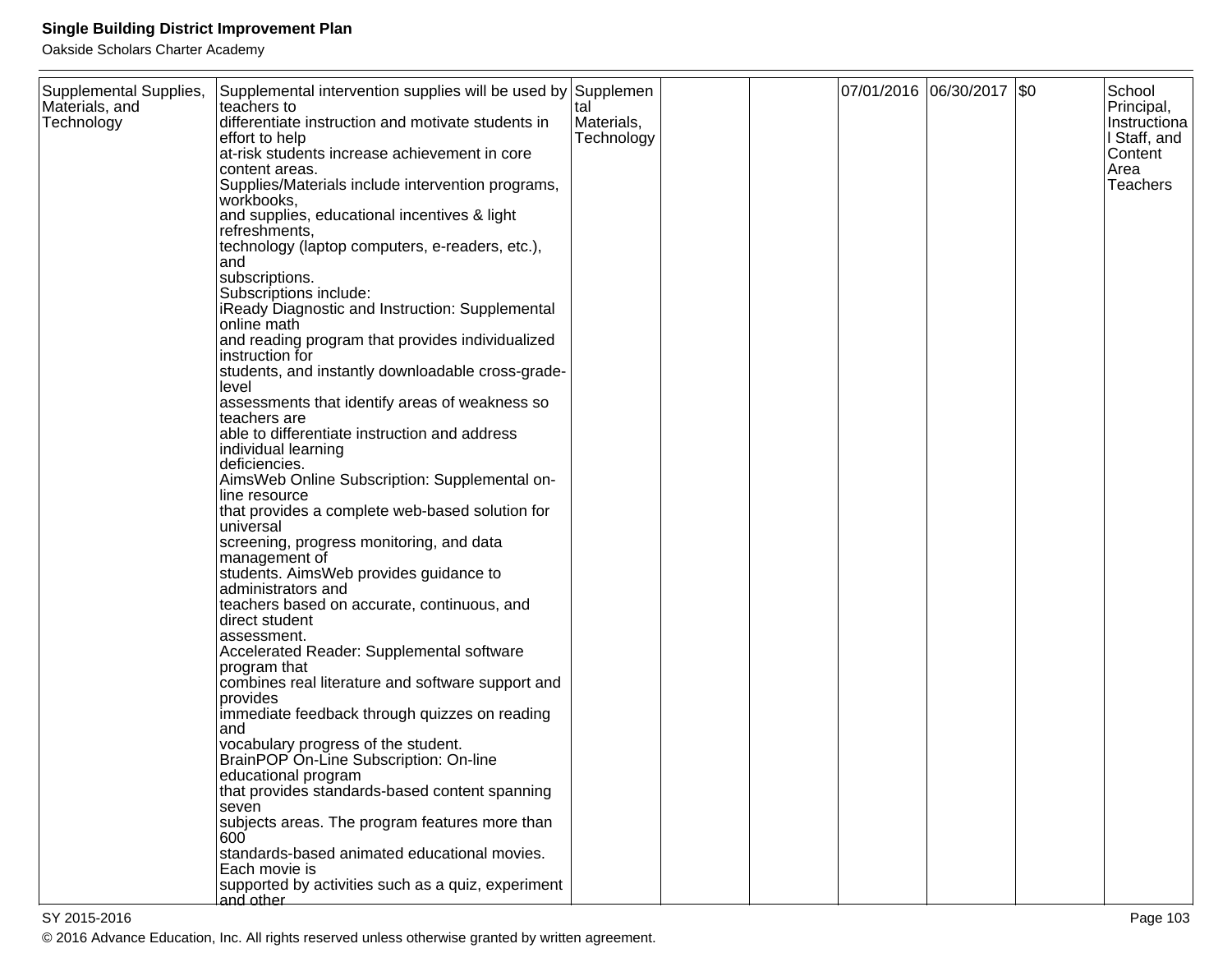| and other                                                     |  |  |  |  |
|---------------------------------------------------------------|--|--|--|--|
| printable worksheets, all of which speak to                   |  |  |  |  |
| students in a                                                 |  |  |  |  |
| language and voice that they can understand.                  |  |  |  |  |
| Razz Kids On-Line Subscription: Supplemental                  |  |  |  |  |
| online guided                                                 |  |  |  |  |
| reading program with interactive ebooks,                      |  |  |  |  |
| downloadable books                                            |  |  |  |  |
| and reading quizzes to differentiate instruction for          |  |  |  |  |
| academically                                                  |  |  |  |  |
| struggling students.                                          |  |  |  |  |
| DreamBox Math Responds to Students Within and                 |  |  |  |  |
| <b>Between</b>                                                |  |  |  |  |
| Lessons to Close Achievement Gap                              |  |  |  |  |
| Additional supplies include Supplemental                      |  |  |  |  |
| Social/Emotional                                              |  |  |  |  |
| Support Library and The Science of Happiness:                 |  |  |  |  |
| Social                                                        |  |  |  |  |
| <b>Emotional Curriculum.</b>                                  |  |  |  |  |
| Fountas & Pinnell Leveled Literacy Intervention: A            |  |  |  |  |
| small-group,                                                  |  |  |  |  |
| supplementary reading intervention designed for               |  |  |  |  |
| Title I                                                       |  |  |  |  |
| students who need intensive support to achieve<br>grade-level |  |  |  |  |
| competency. Expenses include \$4750                           |  |  |  |  |
| supplies/materials (144                                       |  |  |  |  |
| leveled books (6 copies/ea), 6 novels (6                      |  |  |  |  |
| copies/ea),                                                   |  |  |  |  |
| lesson/prompting guides, PD & tutorial DVDs,                  |  |  |  |  |
| folders, white                                                |  |  |  |  |
| boards, labels, word magnet tiles, notebooks,                 |  |  |  |  |
| assessment kit,                                               |  |  |  |  |
| bags, markers), and tax/shipping.                             |  |  |  |  |
| Homeless assistance Set-Aside funding is                      |  |  |  |  |
| available as well.                                            |  |  |  |  |
| Technology Supplies include the purchase of                   |  |  |  |  |
| iPads to utilize in                                           |  |  |  |  |
| learning environment to advance academic                      |  |  |  |  |
| achievement and                                               |  |  |  |  |
| Technology Repairs/Services: Supplemental                     |  |  |  |  |
| technology                                                    |  |  |  |  |
| repairs/services will ensure that supplemental                |  |  |  |  |
| technology is repairs/services will ensure that               |  |  |  |  |
| supplemental technology is                                    |  |  |  |  |
| able to remain functional to improve instruction.             |  |  |  |  |
| Cost is for                                                   |  |  |  |  |
| technology repairs/services plus taxes and S&H.               |  |  |  |  |
| Expenses for a Title audit have been budgeted as              |  |  |  |  |
| the school<br>receives more than \$750,000 in federal grant   |  |  |  |  |
| funds. These                                                  |  |  |  |  |
| arants are designed to improve student                        |  |  |  |  |
|                                                               |  |  |  |  |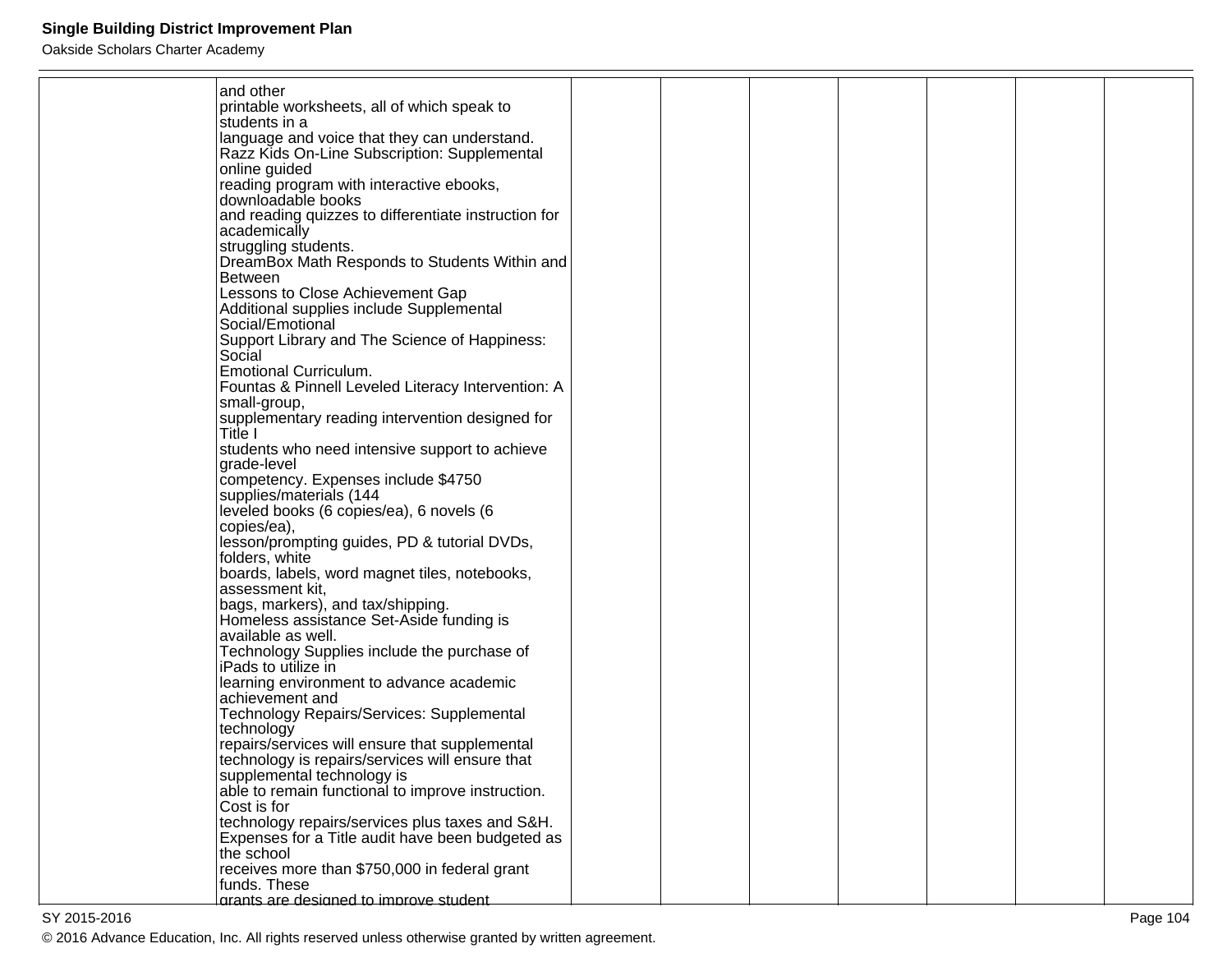|                                                                | grants are designed to improve student<br>achievement.                                                                                                                                                                                                                                                                                                                                                                                                                                                                                                                                                                                                                                                                                                        |                                  |  |                           |      |                                                                                                                                        |
|----------------------------------------------------------------|---------------------------------------------------------------------------------------------------------------------------------------------------------------------------------------------------------------------------------------------------------------------------------------------------------------------------------------------------------------------------------------------------------------------------------------------------------------------------------------------------------------------------------------------------------------------------------------------------------------------------------------------------------------------------------------------------------------------------------------------------------------|----------------------------------|--|---------------------------|------|----------------------------------------------------------------------------------------------------------------------------------------|
| Supplemental Non-<br><b>Instructional Support</b><br>Positions | The Social Worker will work with students who<br>experience<br>difficulty in the school and community setting as a<br>result of<br>social-emotional or family issues that result in<br>educational time<br>loss or other challenges to academic<br>achievement.<br>The Achievement and Behavior Support Specialist<br>will work<br>with students whose behaviors significantly<br>interfere with their<br>academic growth in core content areas which<br>result in<br>educational time loss or other challenges to<br>academic<br>achievement. The Achievement and Behavior<br>Support<br>Specialist will assist students in the responsible<br>thinking<br>process, allowing students to be proactive in<br>making choices<br>that lead to academic success. | Behavioral<br>Support<br>Program |  | 07/01/2016 06/30/2017 \$0 |      | School<br>Principal,<br>Content<br>Area<br>Teachers,<br>Social<br>Worker,<br>Achieveme<br>nt and<br>Behavior<br>Support<br>Specialist  |
| Supplemental Non-<br><b>Instructional Support</b><br>Positions | The Social Worker will work with students who<br>experience difficulty in the school and community<br>setting as a result of social-emotional or family<br>issues that result in educational time loss or other<br>challenges to academic achievement.<br>The Achievement and Behavior Support Specialist<br>will work with students whose behaviors<br>significantly interfere with their academic growth in<br>core content areas which result in educational<br>time loss or other challenges to academic<br>achievement. The Achievement and Behavior<br>Support Specialist will assist students in the<br>responsible thinking process, allowing students to<br>be proactive in making choices that lead to<br>academic success.                         | Behavioral<br>Support<br>Program |  | 07/01/2016 06/30/2017     | I\$0 | School<br>Principal,<br>Content<br>lArea<br>Teachers,<br>Social<br>Worker,<br>Achieveme<br>nt and<br>Behavior<br>Support<br>Specialist |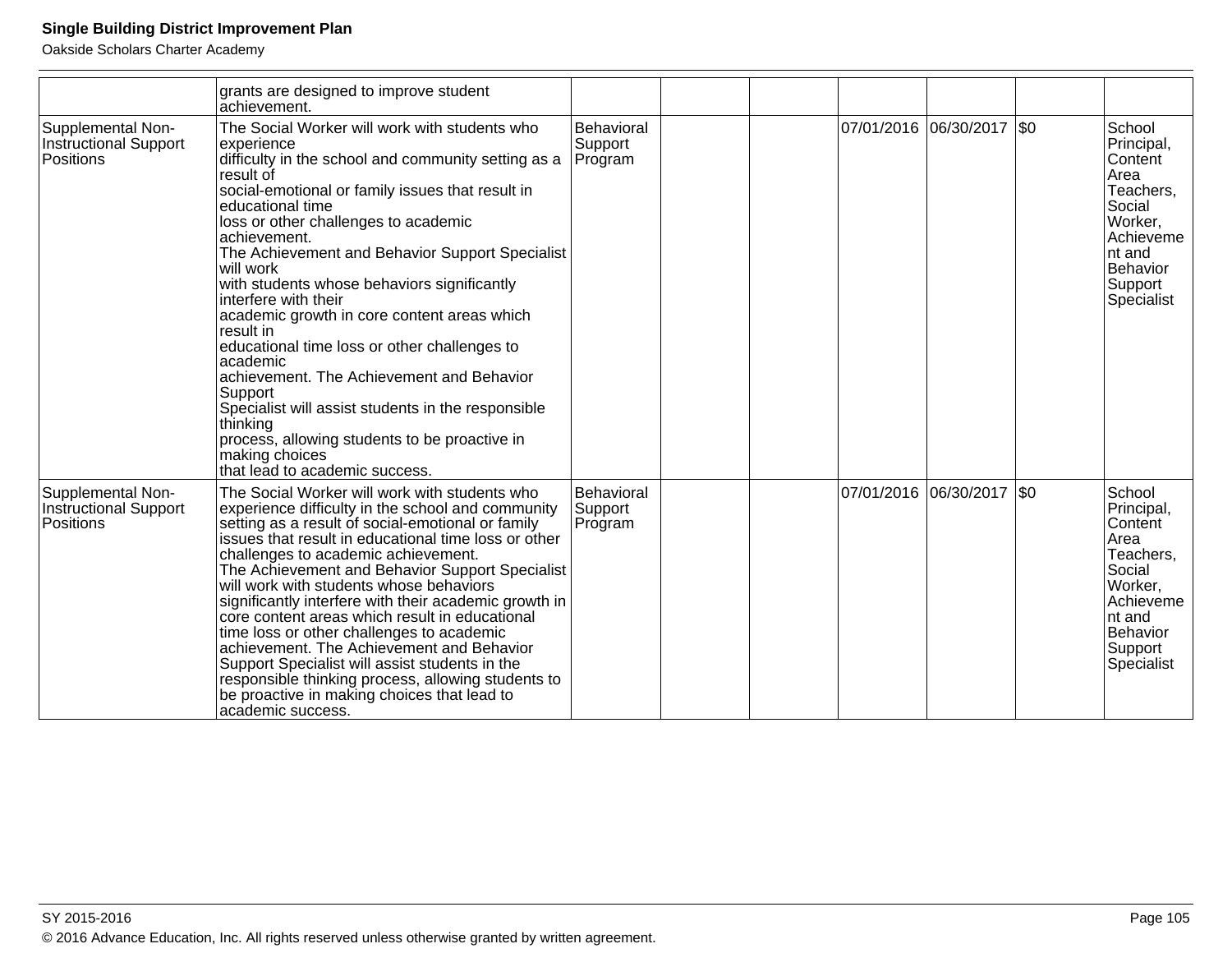Oakside Scholars Charter Academy

| Professional<br> Development | An Academic Intervention Coach will provide staff<br>with<br>supplemental, individualized coaching throughout<br>the year.<br>Staff will learn how to use data to differentiate<br>instruction in the<br>classroom, utilize effective instructional strategies<br>lthat meet the<br>varying needs of educationally disadvantaged<br>students, and<br>other core teaching and learning components as<br>necessary.<br>Staff will participate in both Corrective Reading<br>IPD, where<br>consultant will provide supplemental on-site<br> coaching and<br>support to staff on Reading instruction and how to<br>effectively<br>utilize all components of the intervention program<br>and Reading<br>Mastery, a complete basal reading program that<br>luses the<br>Direct Instruction method to help students master<br>essential<br>decoding and comprehension skills. The program<br>places<br>particular emphasis on teaching thinking skills and<br>helping | Professiona<br>I Learning |  | 07/01/2016 06/30/2017 \$0 |  | All Staff |
|------------------------------|----------------------------------------------------------------------------------------------------------------------------------------------------------------------------------------------------------------------------------------------------------------------------------------------------------------------------------------------------------------------------------------------------------------------------------------------------------------------------------------------------------------------------------------------------------------------------------------------------------------------------------------------------------------------------------------------------------------------------------------------------------------------------------------------------------------------------------------------------------------------------------------------------------------------------------------------------------------|---------------------------|--|---------------------------|--|-----------|
|                              | students acquire background knowledge.                                                                                                                                                                                                                                                                                                                                                                                                                                                                                                                                                                                                                                                                                                                                                                                                                                                                                                                         |                           |  |                           |  |           |

### **Title I Part A**

| <b>Activity Name</b> | Activity Description | <b>Activity</b><br>'Type | 'Tier | <b>Phase</b> | <i><b>Beain</b></i> | Date End Date | <b>IResource</b><br><b>Assigned</b> | Staff<br>Responsibl |
|----------------------|----------------------|--------------------------|-------|--------------|---------------------|---------------|-------------------------------------|---------------------|
|                      |                      |                          |       |              |                     |               |                                     |                     |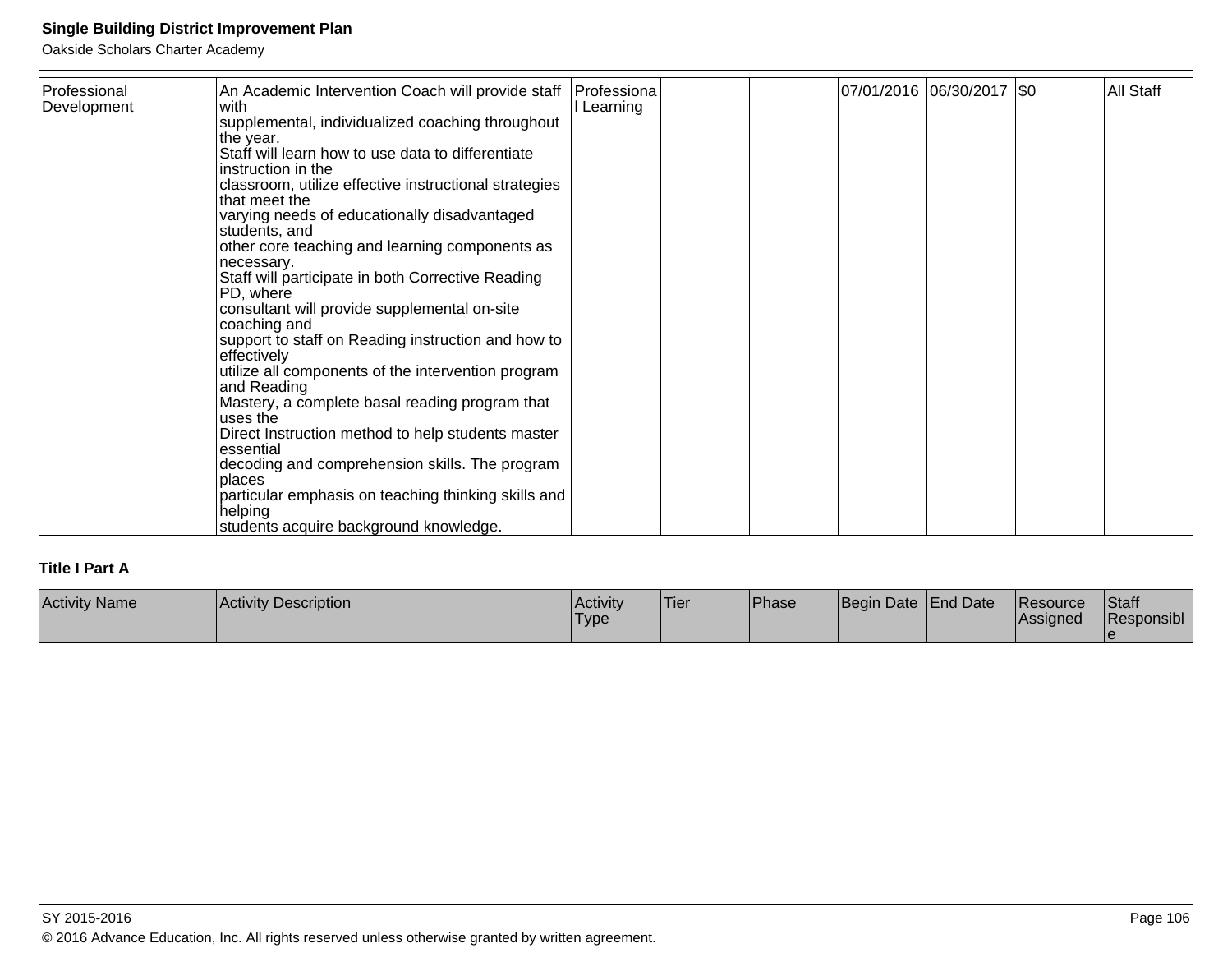| Supplemental Supplies,<br>Materials, and<br>Technology | Supplemental intervention supplies will be used by Supplemen<br>teachers to differentiate instruction and motivate<br>students in effort to help at-risk students increase<br>achievement in core content areas.<br>Supplies/Materials include intervention programs,<br>workbooks, and supplies, educational incentives &<br>light refreshments, technology (laptop computers,<br>e-readers, etc.), and subscriptions.<br>Subscriptions include:<br>iReady Diagnostic and Instruction: Supplemental<br>online math and reading program that provides<br>individualized instruction for students, and<br>instantly downloadable cross-grade-level<br>assessments that identify areas of weakness so<br>teachers are able to differentiate instruction and<br>address individual learning deficiencies.<br>AimsWeb Online Subscription: Supplemental on-<br>line resource that provides a complete web-based<br>solution for universal screening, progress<br>monitoring, and data management of students.<br>AimsWeb provides guidance to administrators and<br>teachers based on accurate, continuous, and<br>direct student assessment.<br>Accelerated Reader: Supplemental software<br>program that combines real literature and software<br>support and provides immediate feedback through<br>quizzes on reading and vocabulary progress of the<br>student.<br>BrainPOP On-Line Subscription: On-line<br>educational program that provides standards-<br>based content spanning seven subjects areas.<br>The program features more than 600 standards-<br>based animated educational movies. Each movie<br>is supported by activities such as a quiz,<br>experiment and other printable worksheets, all of<br>which speak to students in a language and voice<br>that they can understand.<br>Razz Kids On-Line Subscription: Supplemental<br>online guided reading program with interactive<br>ebooks, downloadable books and reading quizzes<br>to differentiate instruction for academically<br>struggling students.<br>DreamBox Math Responds to Students Within and<br>Between Lessons to Close Achievement Gap<br>Additional supplies include Supplemental<br>Social/Emotional Support Library and The Science<br>of Happiness: Social Emotional Curriculum.<br>Fountas & Pinnell Leveled Literacy Intervention: A<br>small-group,<br>supplementary reading intervention designed for<br>Title I | tal<br>Materials,<br>Technology |  | 07/01/2016 06/30/2017 \$0 | School<br>Principal,<br>Instructiona<br>I Staff, and<br>Content<br>Area<br><b>Teachers</b> |
|--------------------------------------------------------|-------------------------------------------------------------------------------------------------------------------------------------------------------------------------------------------------------------------------------------------------------------------------------------------------------------------------------------------------------------------------------------------------------------------------------------------------------------------------------------------------------------------------------------------------------------------------------------------------------------------------------------------------------------------------------------------------------------------------------------------------------------------------------------------------------------------------------------------------------------------------------------------------------------------------------------------------------------------------------------------------------------------------------------------------------------------------------------------------------------------------------------------------------------------------------------------------------------------------------------------------------------------------------------------------------------------------------------------------------------------------------------------------------------------------------------------------------------------------------------------------------------------------------------------------------------------------------------------------------------------------------------------------------------------------------------------------------------------------------------------------------------------------------------------------------------------------------------------------------------------------------------------------------------------------------------------------------------------------------------------------------------------------------------------------------------------------------------------------------------------------------------------------------------------------------------------------------------------------------------------------------------------------------------------------------------------------------------------------------------------------------------------------------------|---------------------------------|--|---------------------------|--------------------------------------------------------------------------------------------|
|                                                        | students who need intensive support to achieve<br>grade-level                                                                                                                                                                                                                                                                                                                                                                                                                                                                                                                                                                                                                                                                                                                                                                                                                                                                                                                                                                                                                                                                                                                                                                                                                                                                                                                                                                                                                                                                                                                                                                                                                                                                                                                                                                                                                                                                                                                                                                                                                                                                                                                                                                                                                                                                                                                                               |                                 |  |                           |                                                                                            |
|                                                        |                                                                                                                                                                                                                                                                                                                                                                                                                                                                                                                                                                                                                                                                                                                                                                                                                                                                                                                                                                                                                                                                                                                                                                                                                                                                                                                                                                                                                                                                                                                                                                                                                                                                                                                                                                                                                                                                                                                                                                                                                                                                                                                                                                                                                                                                                                                                                                                                             |                                 |  |                           |                                                                                            |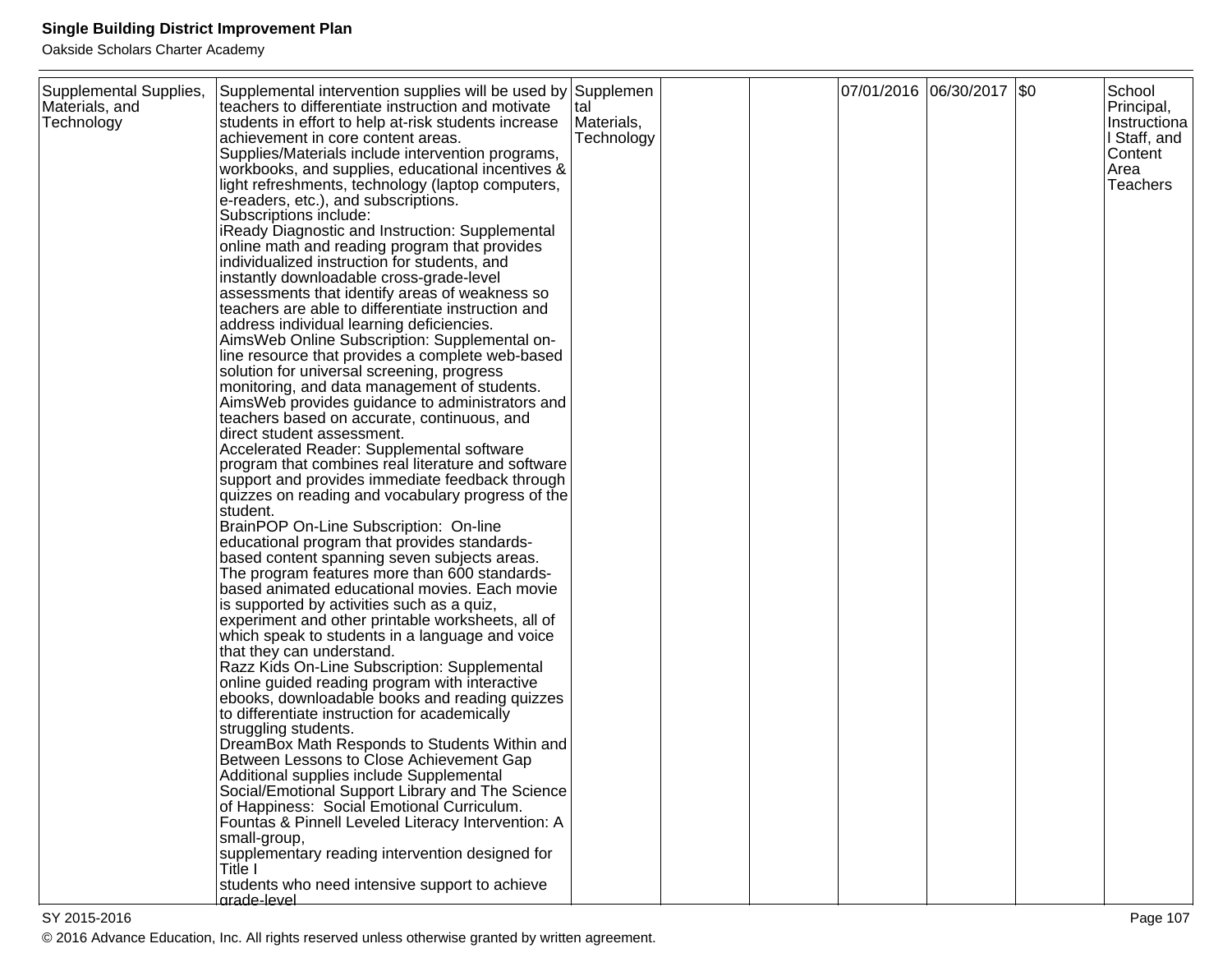|                    | grade-level<br>competency. Expenses include \$4750<br>supplies/materials (144<br>leveled books (6 copies/ea), 6 novels (6<br>copies/ea),<br>lesson/prompting guides, PD & tutorial DVDs,<br>folders, white<br>boards, labels, word magnet tiles, notebooks,<br>assessment kit,<br>bags, markers), and tax/shipping.<br>Homeless assistance Set-Aside funding is<br>available as well.<br>Technology Supplies include the purchase of<br>iPads to utilize in learning environment to advance<br>academic achievement and Technology<br>Repairs/Services: Supplemental technology<br>repairs/services will ensure that supplemental<br>technology is able to remain functional to improve<br>instruction. Cost is for technology repairs/services<br>plus taxes and S&H.<br>Expenses for a Title audit have been budgeted as<br>the school receives more than \$750,000 in federal<br>grant funds. These grants are designed to improve |                      |  |                             |           |
|--------------------|---------------------------------------------------------------------------------------------------------------------------------------------------------------------------------------------------------------------------------------------------------------------------------------------------------------------------------------------------------------------------------------------------------------------------------------------------------------------------------------------------------------------------------------------------------------------------------------------------------------------------------------------------------------------------------------------------------------------------------------------------------------------------------------------------------------------------------------------------------------------------------------------------------------------------------------|----------------------|--|-----------------------------|-----------|
| Parent Involvement | student achievement.<br>Parent workshops including English Learner<br>school level<br>Parental Involvement events will be held<br>throughout the year in<br>order to help parents better understand how to<br>become more<br>involved<br>in their child's education. Parent Involvement<br>events will<br>provide opportunities for parents to interact with<br>students and<br>teachers and develop strategies to engage their<br>children in<br>educational activities at home therefore increasing<br>their<br>academic proficiency. Parent involvement events<br>may have<br>light refreshments, have paid speakers, and/or<br>use<br>supplemental supplies/materials to encourage<br>strong parent<br>involvement. Specific themed nights include:<br>Family fun<br>Science Nights                                                                                                                                               | Parent<br>Involvemen |  | 07/01/2016 06/30/2017   \$0 | All Staff |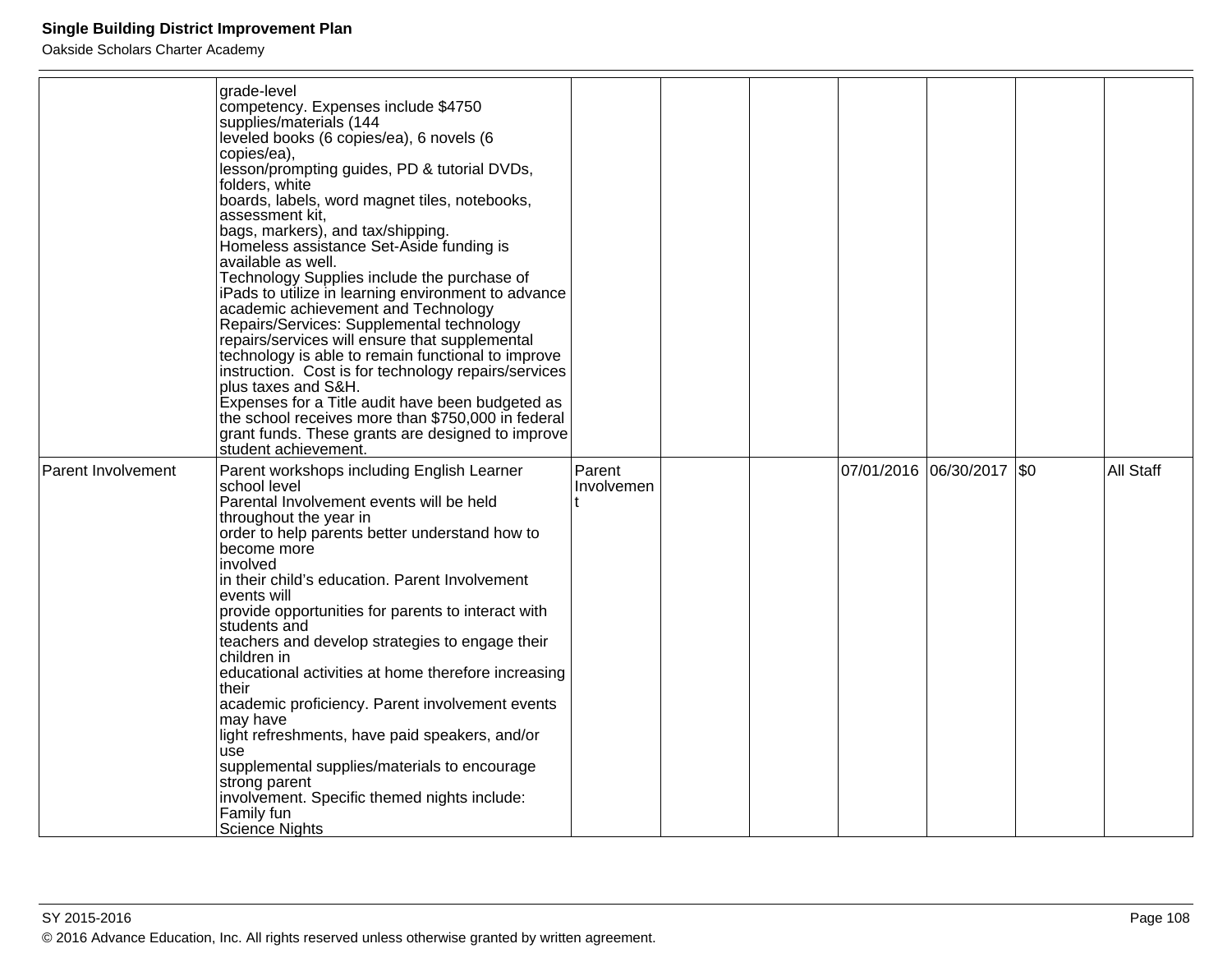| Professional<br>Development                               | An Academic Intervention Coach will provide staff<br>with<br>supplemental, individualized coaching throughout<br>the year.<br>Staff will learn how to use data to differentiate<br>instruction in the<br>classroom, utilize effective instructional strategies<br>that meet the<br>varying needs of educationally disadvantaged<br>students, and<br>other core teaching and learning components as<br>necessary.<br>Staff will participate in both Corrective Reading<br>PD, where<br>consultant will provide supplemental on-site<br>coaching and<br>support to staff on Reading instruction and how to<br>effectively<br>utilize all components of the intervention program<br>and Reading<br>Mastery, a complete basal reading program that<br>uses the<br>Direct Instruction method to help students master<br>essential<br>decoding and comprehension skills. The program<br>places<br>particular emphasis on teaching thinking skills and<br>helping<br>students acquire background knowledge. | Professiona<br>Learning        |  |                       | 07/01/2016  06/30/2017  \$0 |      | All Staff                                                                                             |
|-----------------------------------------------------------|------------------------------------------------------------------------------------------------------------------------------------------------------------------------------------------------------------------------------------------------------------------------------------------------------------------------------------------------------------------------------------------------------------------------------------------------------------------------------------------------------------------------------------------------------------------------------------------------------------------------------------------------------------------------------------------------------------------------------------------------------------------------------------------------------------------------------------------------------------------------------------------------------------------------------------------------------------------------------------------------------|--------------------------------|--|-----------------------|-----------------------------|------|-------------------------------------------------------------------------------------------------------|
| Supplemental<br><b>Instructional Support</b><br>Positions | Paraprofessionals will work with students in<br>grades K-8, M-F<br>during normal school-day hours under the direct<br>supervision of<br>a teacher and will provide instructional assistance<br>one-on-one<br>or small group for eligible students within the<br>regular classroom<br>in order to increase student achievement.<br>At Risk Teacher: Will provide instructional support<br>and<br>assessment for students who are below grade<br>level. Will<br>create, manage, and participate in a variety of<br>learning<br>environments and activities in the core content<br>areas and will<br>work collaboratively and professionally with<br>classroom<br>teachers, other interventionists, and parents.                                                                                                                                                                                                                                                                                        | Academic<br>Support<br>Program |  | 07/01/2016 06/30/2017 |                             | 1\$0 | School<br>Principal,<br>Content<br>Area<br>Teachers,<br>At Risk<br>Teachers,<br>Paraprofes<br>sionals |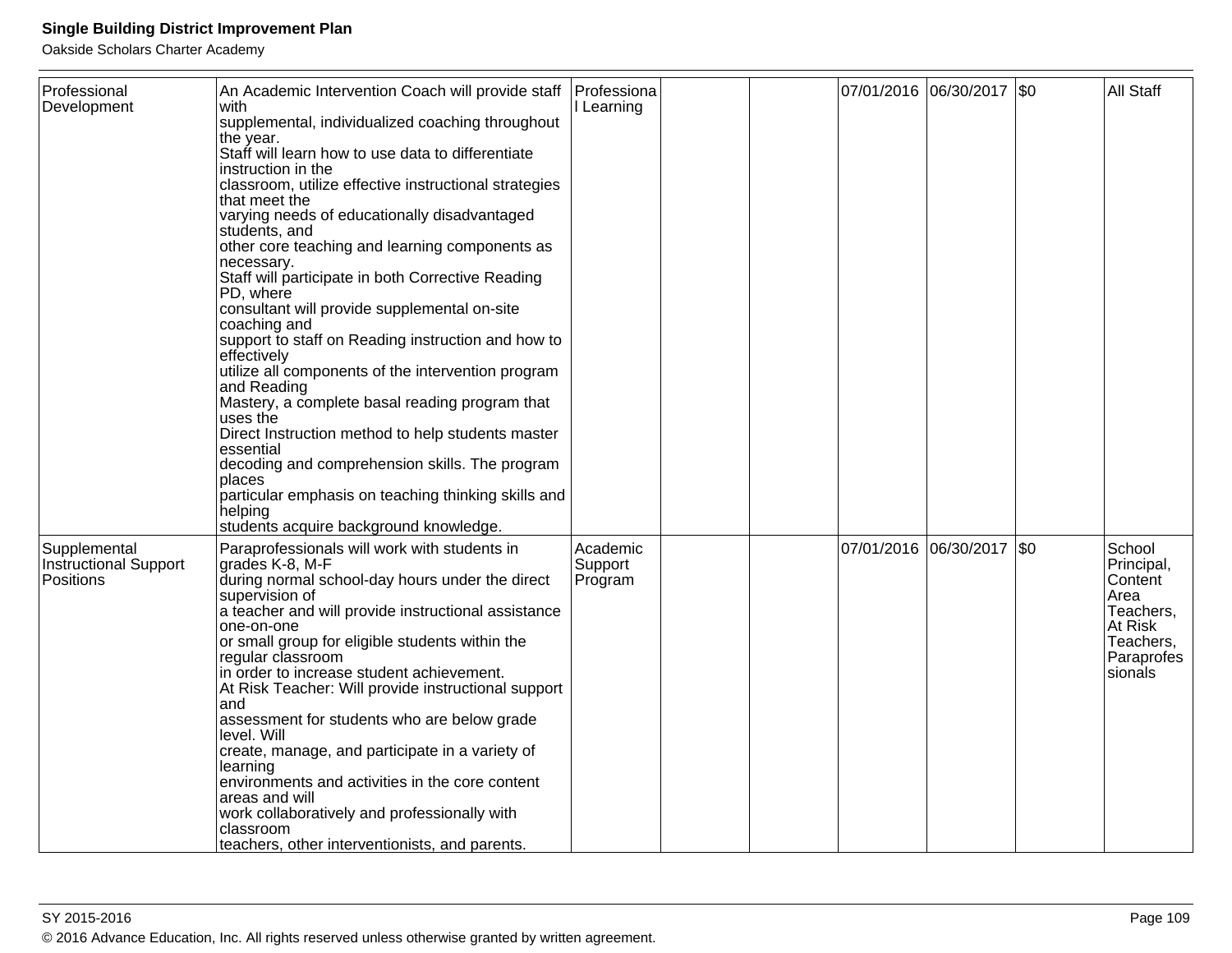| Supplemental<br>Instructional Support<br>Positions | Paraprofessionals will work with students in<br>grades K-8, M-F during normal school-day hours<br>under the direct supervision of a teacher and will<br>provide instructional assistance one-on-one or<br>small group for eligible students within the regular<br>classroom in order to increase student<br>achievement.<br>At Risk Teacher: Will provide instructional support<br>and assessment for students who are below grade<br>level. Will create, manage, and participate in a<br>variety of learning environments and activities in                                                                                                                                                                                                                    | Academic<br>Support<br>Program |  |            | 07/01/2016 06/30/2017 \$0 | School<br>Principal,<br><b>Content</b><br>Area<br>Teachers,<br>At Risk<br>Teachers,<br>Paraprofes<br>sionals |
|----------------------------------------------------|-----------------------------------------------------------------------------------------------------------------------------------------------------------------------------------------------------------------------------------------------------------------------------------------------------------------------------------------------------------------------------------------------------------------------------------------------------------------------------------------------------------------------------------------------------------------------------------------------------------------------------------------------------------------------------------------------------------------------------------------------------------------|--------------------------------|--|------------|---------------------------|--------------------------------------------------------------------------------------------------------------|
|                                                    | the core content areas and will work<br>collaboratively and professionally with classroom<br>teachers, other interventionists, and parents.                                                                                                                                                                                                                                                                                                                                                                                                                                                                                                                                                                                                                     |                                |  |            |                           |                                                                                                              |
| Parent Involvement                                 | Parent workshops including English Learner<br>school level<br>Parental Involvement events will be held<br>throughout the year in<br>order to help parents better understand how to<br>become more<br>involved<br>in their child's education. Parent Involvement<br>events will<br>provide opportunities for parents to interact with<br>students and<br>teachers and develop strategies to engage their<br>children in<br>educational activities at home therefore increasing<br>their<br>academic proficiency. Parent involvement events<br>may have<br>light refreshments, have paid speakers, and/or<br>use<br>supplemental supplies/materials to encourage<br>strong parent<br>involvement. Specific themed nights include:<br>Family fun<br>Science Nights | Parent<br>Involvemen           |  | 07/01/2016 | $ 06/30/2017 $ \$0        | All Staff                                                                                                    |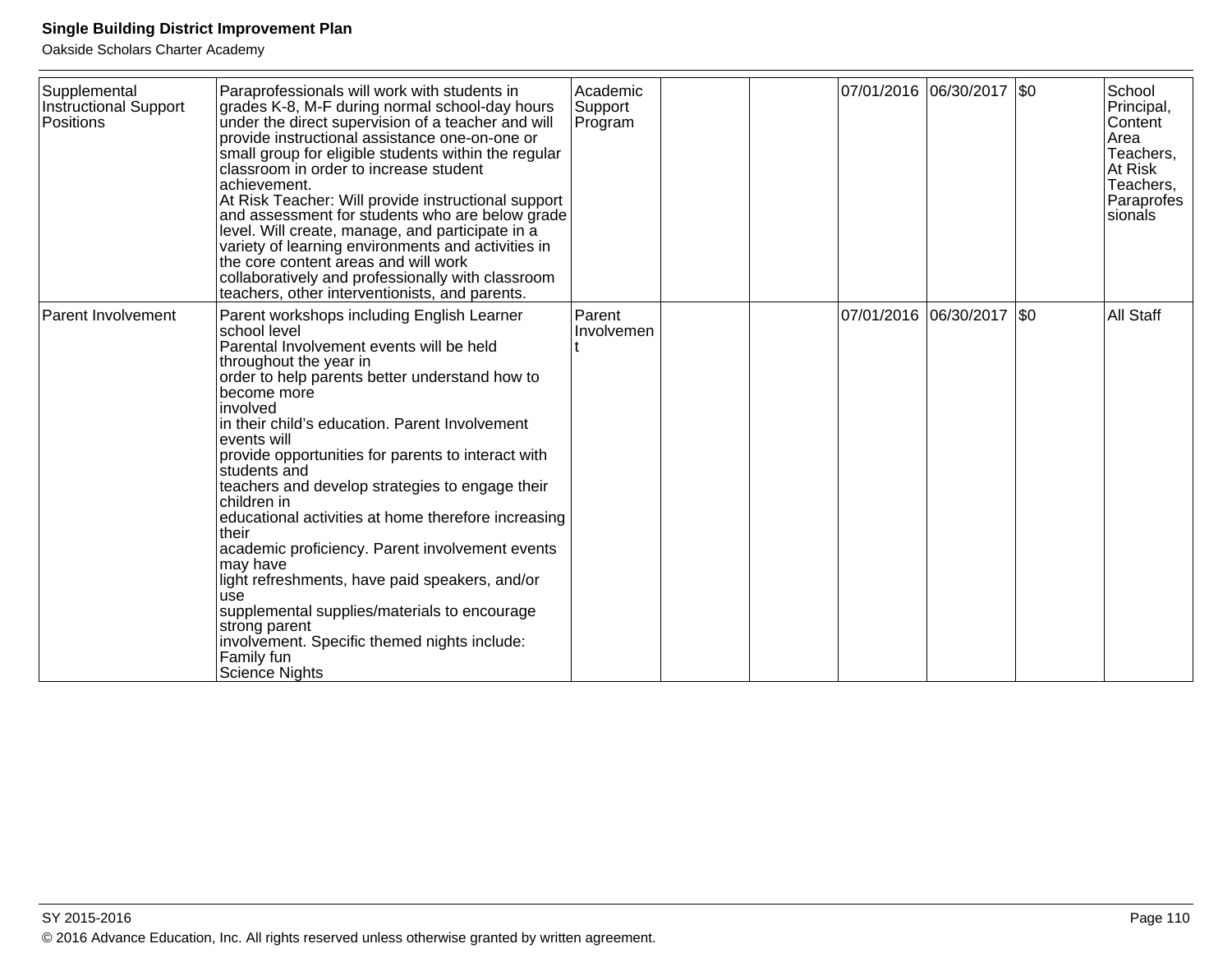| Professional       | An Academic Intervention Coach will provide staff                                              | Professiona          |  |                       | 07/01/2016  06/30/2017  \$0 |     | All Staff |
|--------------------|------------------------------------------------------------------------------------------------|----------------------|--|-----------------------|-----------------------------|-----|-----------|
| Development        | with                                                                                           | Learning             |  |                       |                             |     |           |
|                    | supplemental, individualized coaching throughout                                               |                      |  |                       |                             |     |           |
|                    | the year.<br>Staff will learn how to use data to differentiate                                 |                      |  |                       |                             |     |           |
|                    | instruction in the                                                                             |                      |  |                       |                             |     |           |
|                    | classroom, utilize effective instructional strategies                                          |                      |  |                       |                             |     |           |
|                    | that meet the                                                                                  |                      |  |                       |                             |     |           |
|                    | varying needs of educationally disadvantaged<br>students, and                                  |                      |  |                       |                             |     |           |
|                    | other core teaching and learning components as                                                 |                      |  |                       |                             |     |           |
|                    | necessary.<br>Staff will participate in both Corrective Reading                                |                      |  |                       |                             |     |           |
|                    | PD, where                                                                                      |                      |  |                       |                             |     |           |
|                    | consultant will provide supplemental on-site                                                   |                      |  |                       |                             |     |           |
|                    | coaching and                                                                                   |                      |  |                       |                             |     |           |
|                    | support to staff on Reading instruction and how to                                             |                      |  |                       |                             |     |           |
|                    | effectively<br>utilize all components of the intervention program                              |                      |  |                       |                             |     |           |
|                    | and Reading                                                                                    |                      |  |                       |                             |     |           |
|                    | Mastery, a complete basal reading program that                                                 |                      |  |                       |                             |     |           |
|                    | uses the                                                                                       |                      |  |                       |                             |     |           |
|                    | Direct Instruction method to help students master<br>essential                                 |                      |  |                       |                             |     |           |
|                    | decoding and comprehension skills. The program                                                 |                      |  |                       |                             |     |           |
|                    | places                                                                                         |                      |  |                       |                             |     |           |
|                    | particular emphasis on teaching thinking skills and                                            |                      |  |                       |                             |     |           |
|                    | helping<br>students acquire background knowledge.                                              |                      |  |                       |                             |     |           |
|                    |                                                                                                |                      |  |                       |                             |     |           |
| Parent Involvement | Parent workshops including English Learner<br>school level Parental Involvement events will be | Parent<br>Involvemen |  | 07/01/2016 06/30/2017 |                             | \$0 | All Staff |
|                    | held throughout the year in order to help parents                                              |                      |  |                       |                             |     |           |
|                    | better understand how to become more involved                                                  |                      |  |                       |                             |     |           |
|                    | in their child's education. Parent Involvement                                                 |                      |  |                       |                             |     |           |
|                    | events will                                                                                    |                      |  |                       |                             |     |           |
|                    | provide opportunities for parents to interact with<br>students and                             |                      |  |                       |                             |     |           |
|                    | teachers and develop strategies to engage their                                                |                      |  |                       |                             |     |           |
|                    | children in                                                                                    |                      |  |                       |                             |     |           |
|                    | educational activities at home therefore increasing                                            |                      |  |                       |                             |     |           |
|                    | their<br>academic proficiency. Parent involvement events                                       |                      |  |                       |                             |     |           |
|                    | may have                                                                                       |                      |  |                       |                             |     |           |
|                    | light refreshments, have paid speakers, and/or                                                 |                      |  |                       |                             |     |           |
|                    | use                                                                                            |                      |  |                       |                             |     |           |
|                    | supplemental supplies/materials to encourage<br>strong parent                                  |                      |  |                       |                             |     |           |
|                    | involvement. Specific themed nights include:                                                   |                      |  |                       |                             |     |           |
|                    | <b>Family fun Science Nights</b>                                                               |                      |  |                       |                             |     |           |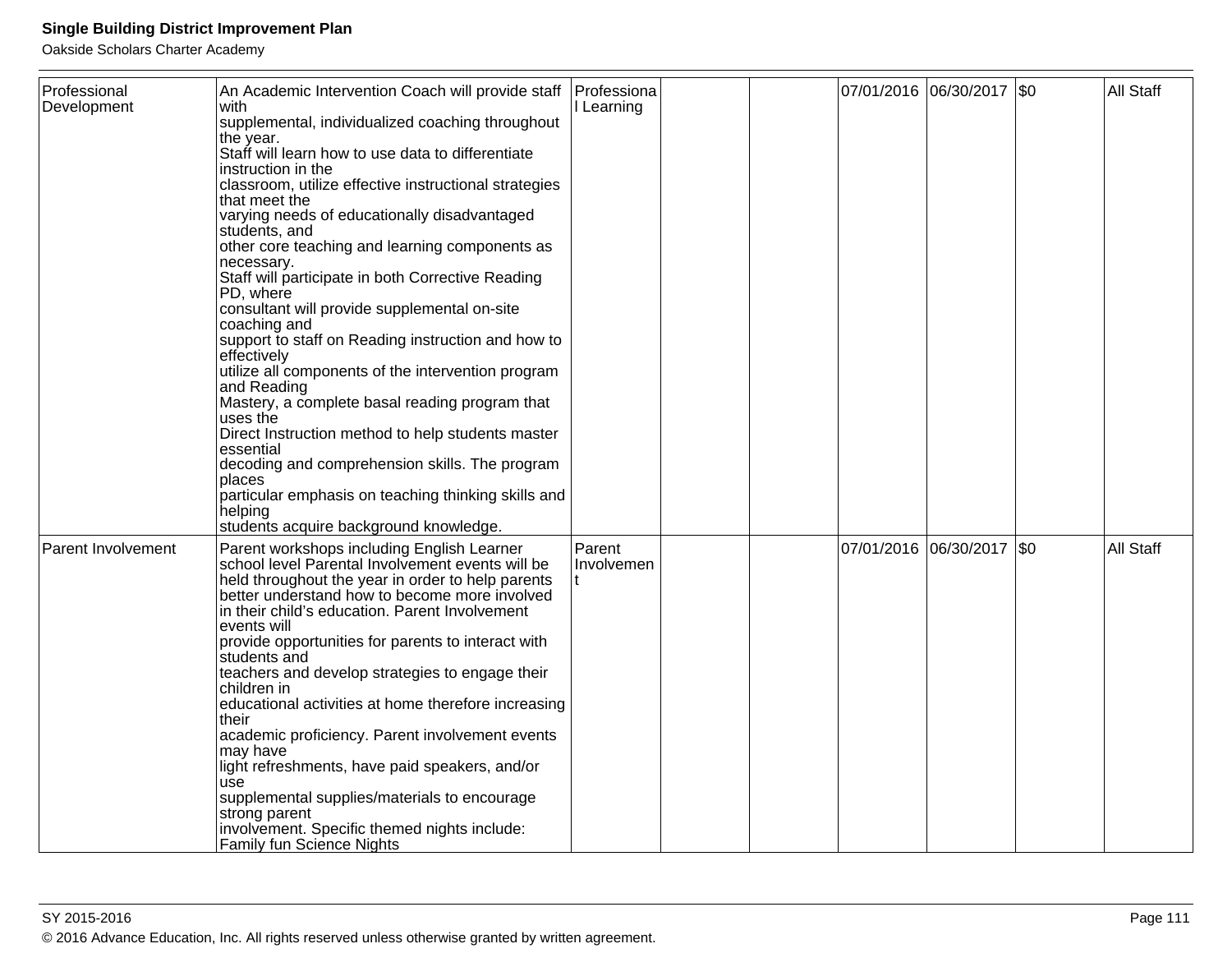Oakside Scholars Charter Academy

| Supplemental Supplies, | Supplemental intervention supplies will be used by Supplemen |           |  | 07/01/2016 06/30/2017 \$0 | School       |
|------------------------|--------------------------------------------------------------|-----------|--|---------------------------|--------------|
| Materials, and         | teachers to                                                  | tal       |  |                           | Principal,   |
| Technology             | differentiate instruction and motivate students in           | Materials |  |                           | Instructiona |
|                        | effort to help                                               |           |  |                           | I Staff, and |
|                        | at-risk students increase achievement in core                |           |  |                           | Content      |
|                        | content areas.                                               |           |  |                           | Area         |
|                        | Supplies/Materials include intervention programs,            |           |  |                           | Teachers     |
|                        | workbooks,                                                   |           |  |                           |              |
|                        | and supplies, educational incentives & light                 |           |  |                           |              |
|                        | refreshments,                                                |           |  |                           |              |
|                        | technology (laptop computers, e-readers, etc.),              |           |  |                           |              |
|                        | and                                                          |           |  |                           |              |
|                        | subscriptions.                                               |           |  |                           |              |
|                        | Subscriptions include:                                       |           |  |                           |              |
|                        | iReady Diagnostic and Instruction: Supplemental              |           |  |                           |              |
|                        | online math                                                  |           |  |                           |              |
|                        | and reading program that provides individualized             |           |  |                           |              |
|                        | instruction for                                              |           |  |                           |              |
|                        | students, and instantly downloadable cross-grade-            |           |  |                           |              |
|                        | level                                                        |           |  |                           |              |
|                        | assessments that identify areas of weakness so               |           |  |                           |              |
|                        | teachers are                                                 |           |  |                           |              |
|                        | able to differentiate instruction and address                |           |  |                           |              |
|                        | individual learning                                          |           |  |                           |              |
|                        | deficiencies.                                                |           |  |                           |              |
|                        | AimsWeb Online Subscription: Supplemental on-                |           |  |                           |              |
|                        | line resource                                                |           |  |                           |              |
|                        | that provides a complete web-based solution for              |           |  |                           |              |
|                        | universal                                                    |           |  |                           |              |
|                        | screening, progress monitoring, and data                     |           |  |                           |              |
|                        | management of                                                |           |  |                           |              |
|                        | students. AimsWeb provides guidance to                       |           |  |                           |              |
|                        | administrators and                                           |           |  |                           |              |
|                        | teachers based on accurate, continuous, and                  |           |  |                           |              |
|                        | direct student                                               |           |  |                           |              |
|                        | assessment.                                                  |           |  |                           |              |
|                        | Accelerated Reader: Supplemental software                    |           |  |                           |              |
|                        | program that                                                 |           |  |                           |              |
|                        | combines real literature and software support and            |           |  |                           |              |
|                        | provides                                                     |           |  |                           |              |
|                        | immediate feedback through quizzes on reading                |           |  |                           |              |
|                        | and                                                          |           |  |                           |              |
|                        | vocabulary progress of the student.                          |           |  |                           |              |
|                        | BrainPOP On-Line Subscription: On-line                       |           |  |                           |              |
|                        | educational program                                          |           |  |                           |              |
|                        | that provides standards-based content spanning               |           |  |                           |              |
|                        | seven                                                        |           |  |                           |              |
|                        | subjects areas. The program features more than               |           |  |                           |              |
|                        | 600                                                          |           |  |                           |              |
|                        | standards-based animated educational movies.                 |           |  |                           |              |
|                        | Each movie is                                                |           |  |                           |              |
|                        | supported by activities such as a quiz, experiment           |           |  |                           |              |
|                        | and other                                                    |           |  |                           |              |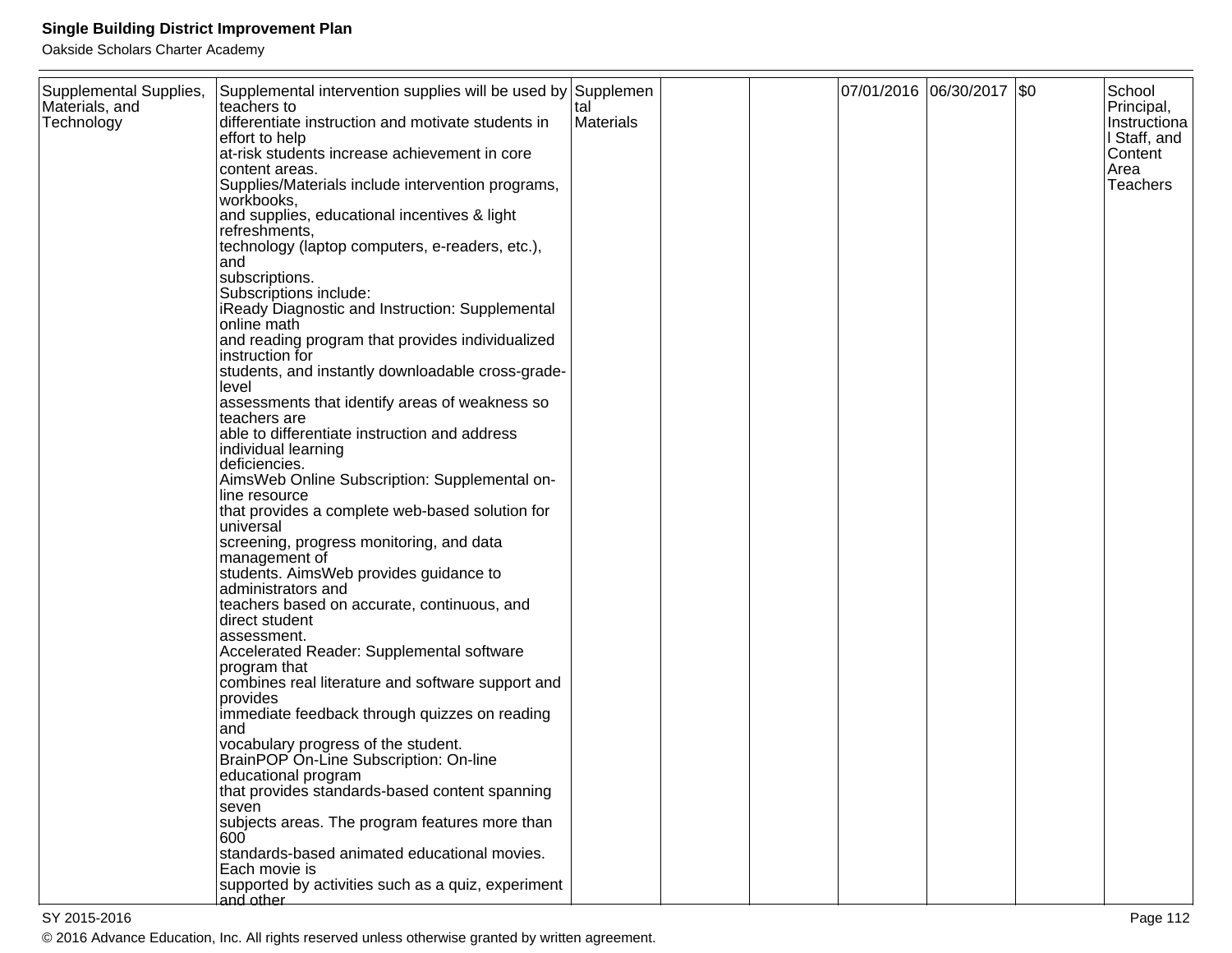Oakside Scholars Charter Academy

| and other                                                       |  |  |  |  |
|-----------------------------------------------------------------|--|--|--|--|
| printable worksheets, all of which speak to                     |  |  |  |  |
| Istudents in a                                                  |  |  |  |  |
| language and voice that they can understand.                    |  |  |  |  |
| Razz Kids On-Line Subscription: Supplemental                    |  |  |  |  |
| online guided                                                   |  |  |  |  |
| reading program with interactive ebooks,                        |  |  |  |  |
| downloadable books                                              |  |  |  |  |
| and reading quizzes to differentiate instruction for            |  |  |  |  |
| academically                                                    |  |  |  |  |
| struggling students.                                            |  |  |  |  |
| DreamBox Math Responds to Students Within and                   |  |  |  |  |
| <b>Between</b>                                                  |  |  |  |  |
| Lessons to Close Achievement Gap                                |  |  |  |  |
| Additional supplies include Supplemental                        |  |  |  |  |
| Social/Emotional                                                |  |  |  |  |
| Support Library and The Science of Happiness:                   |  |  |  |  |
| Social                                                          |  |  |  |  |
| <b>Emotional Curriculum.</b>                                    |  |  |  |  |
| Fountas & Pinnell Leveled Literacy Intervention: A              |  |  |  |  |
| small-group, supplementary reading intervention                 |  |  |  |  |
| designed for Title I                                            |  |  |  |  |
| students who need intensive support to achieve                  |  |  |  |  |
| grade-level                                                     |  |  |  |  |
| competency. Expenses include \$4750                             |  |  |  |  |
| supplies/materials (144                                         |  |  |  |  |
| leveled books (6 copies/ea), 6 novels (6                        |  |  |  |  |
| copies/ea),                                                     |  |  |  |  |
| lesson/prompting guides, PD & tutorial DVDs,                    |  |  |  |  |
| folders, white<br>boards, labels, word magnet tiles, notebooks, |  |  |  |  |
| assessment kit,                                                 |  |  |  |  |
| bags, markers), and tax/shipping.                               |  |  |  |  |
| Homeless assistance Set-Aside funding is                        |  |  |  |  |
| available as well.                                              |  |  |  |  |
| Technology Supplies include the purchase of                     |  |  |  |  |
| iPads to utilize in                                             |  |  |  |  |
| learning environment to advance academic                        |  |  |  |  |
| achievement and                                                 |  |  |  |  |
| Technology Repairs/Services: Supplemental                       |  |  |  |  |
| technology                                                      |  |  |  |  |
| repairs/services will ensure that supplemental                  |  |  |  |  |
| technology is repairs/services will ensure that                 |  |  |  |  |
| supplemental technology is                                      |  |  |  |  |
| able to remain functional to improve instruction.               |  |  |  |  |
| Cost is for                                                     |  |  |  |  |
| technology repairs/services plus taxes and S&H.                 |  |  |  |  |
| Expenses for a Title audit have been budgeted as                |  |  |  |  |
| the school                                                      |  |  |  |  |
| receives more than \$750,000 in federal grant                   |  |  |  |  |
| funds. These                                                    |  |  |  |  |
| grants are designed to improve student                          |  |  |  |  |
| achievement.                                                    |  |  |  |  |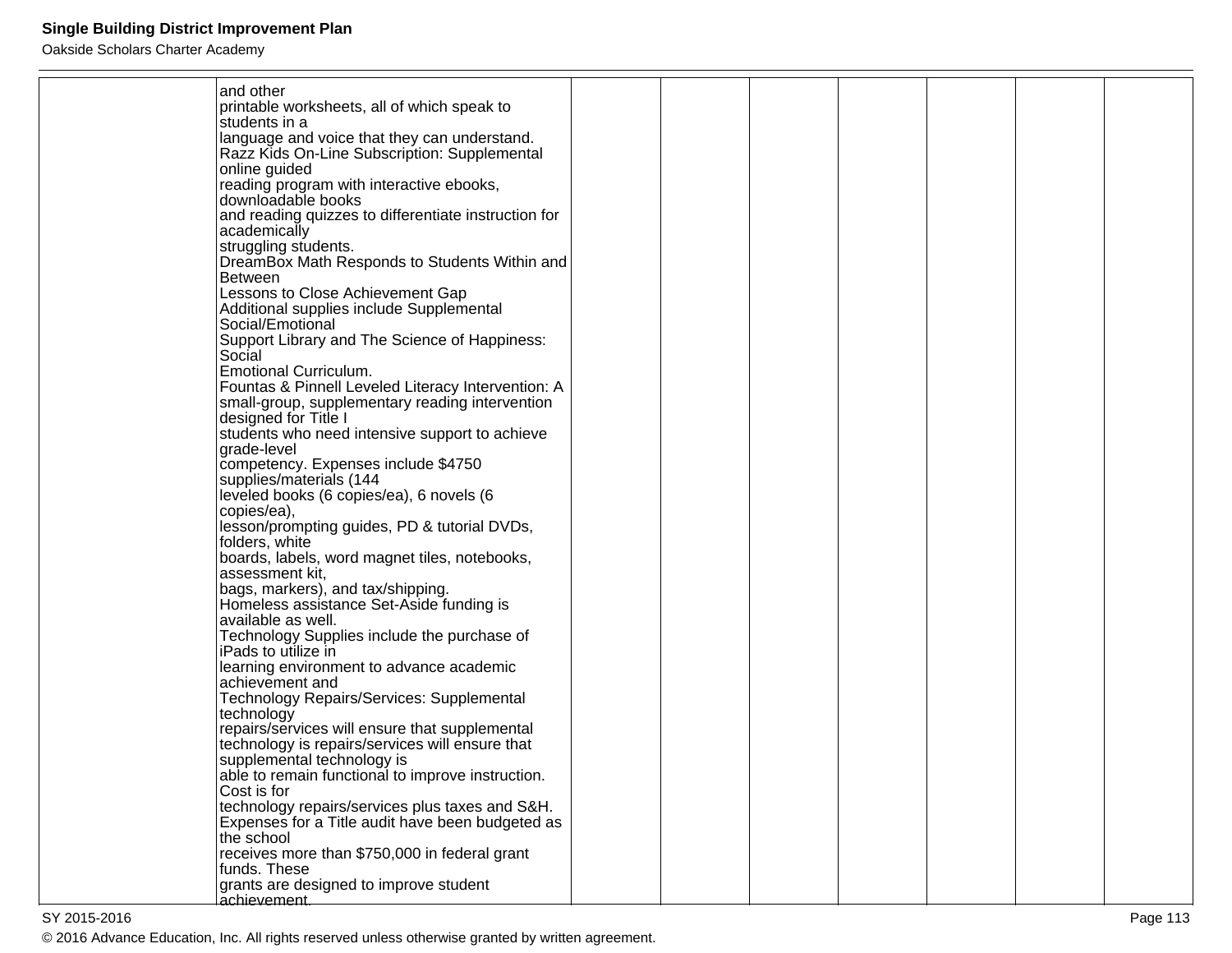|                                                    | achievement.                                                                                                                                                                                                                                                                                                                                                                                                                                                                                                                                                                                                                                                                                                  |                                |  |            |                             |     |                                                                                                           |
|----------------------------------------------------|---------------------------------------------------------------------------------------------------------------------------------------------------------------------------------------------------------------------------------------------------------------------------------------------------------------------------------------------------------------------------------------------------------------------------------------------------------------------------------------------------------------------------------------------------------------------------------------------------------------------------------------------------------------------------------------------------------------|--------------------------------|--|------------|-----------------------------|-----|-----------------------------------------------------------------------------------------------------------|
| Supplement Instructional<br>Support Positions      | Paraprofessionals will work with students in<br>grades K-8, M-F<br>during normal school-day hours under the direct<br>supervision of<br>a teacher and will provide instructional assistance<br>one-on-one<br>or small group for eligible students within the<br>regular classroom<br>in order to increase student achievement.<br>At Risk Teacher: Will provide instructional support<br>and<br>assessment for students who are below grade<br>level. Will<br>create, manage, and participate in a variety of<br>learning<br>environments and activities in the core content<br>areas and will<br>work collaboratively and professionally with<br>classroom<br>teachers, other interventionists, and parents. | Academic<br>Support<br>Program |  |            | 07/01/2016 06/30/2017   \$0 |     | School<br>Principal,<br>Content<br>Area<br>Teachers,<br>At Risk<br>Teachers,<br>Paraprofes<br>sionals     |
| Supplemental<br>Instructional Support<br>Positions | Paraprofessionals will work with students in<br>grades K-8, M-F<br>during normal school-day hours under the direct<br>supervision of<br>a teacher and will provide instructional assistance<br>one-on-one<br>or small group for eligible students within the<br>regular classroom<br>in order to increase student achievement.<br>At Risk Teacher: Will provide instructional support<br>and<br>assessment for students who are below grade<br>level. Will<br>create, manage, and participate in a variety of<br>learning<br>environments and activities in the core content<br>areas and will<br>work collaboratively and professionally with<br>classroom<br>teachers, other interventionists, and parents. | Academic<br>Support<br>Program |  | 07/01/2016 | 06/30/2017                  | \$0 | School<br>Principal,<br>Content<br>Area<br>Teachers,<br>Academic<br>Specialists,<br>Paraprofes<br>sionals |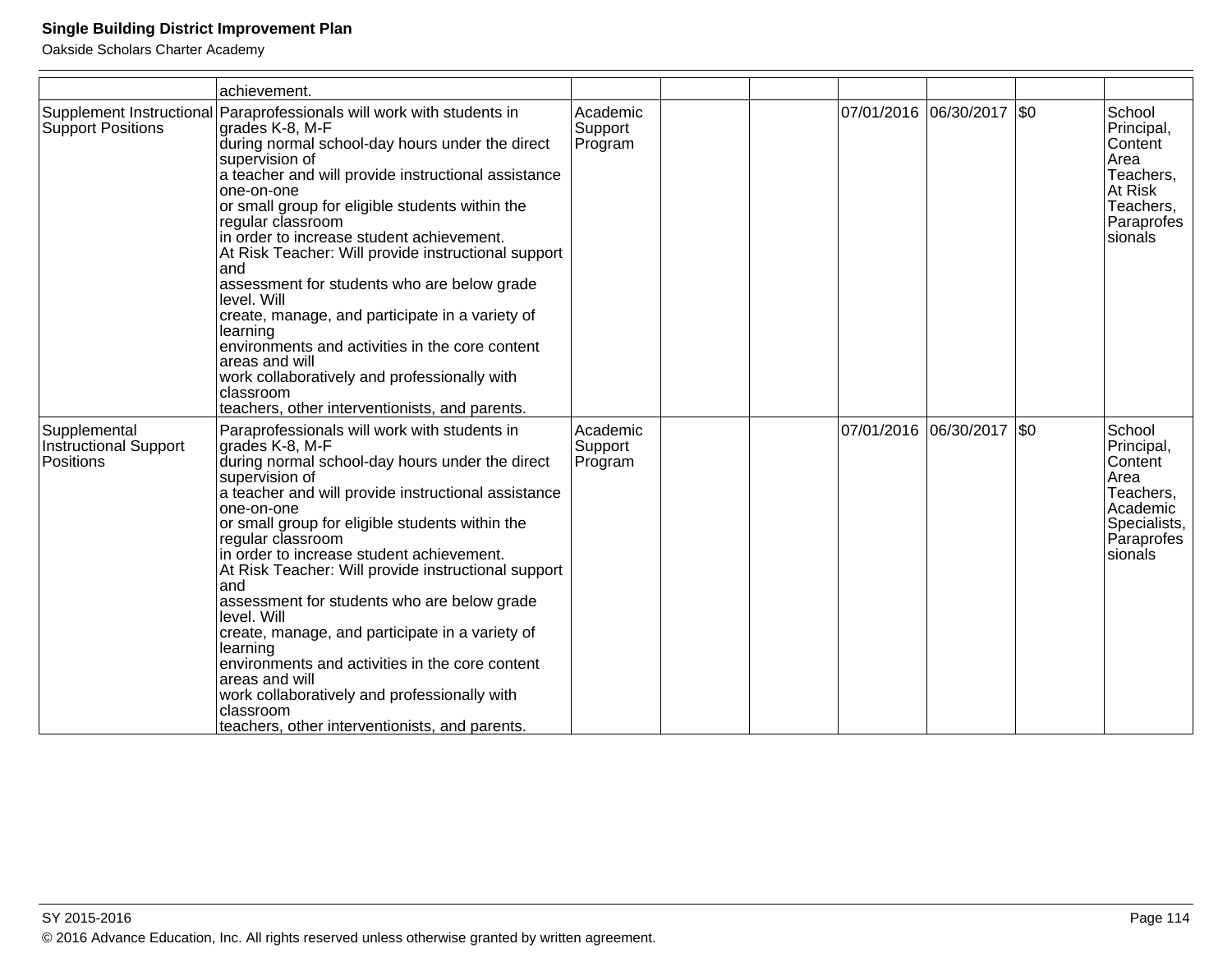| Supplemental Supplies,<br>Materials, and<br>Technology | Supplemental intervention supplies will be used by Supplemen<br>lteachers to<br>differentiate instruction and motivate students in<br>effort to help<br>at-risk students increase achievement in core<br>content areas.<br>Supplies/Materials include intervention programs,<br>workbooks,<br>and supplies, educational incentives & light<br>refreshments,<br>technology (laptop computers, e-readers, etc.),<br>and<br>subscriptions.<br>Subscriptions include:<br>iReady Diagnostic and Instruction: Supplemental<br>online math<br>and reading program that provides individualized<br>instruction for<br>students, and instantly downloadable cross-grade-<br>level<br>assessments that identify areas of weakness so<br>teachers are<br>able to differentiate instruction and address<br>individual learning<br>deficiencies.<br>AimsWeb Online Subscription: Supplemental on-<br>line resource<br>that provides a complete web-based solution for<br>universal<br>screening, progress monitoring, and data<br>management of<br>students. AimsWeb provides guidance to<br>administrators and<br>teachers based on accurate, continuous, and<br>direct student<br>assessment.<br>Accelerated Reader: Supplemental software<br>program that<br>combines real literature and software support and<br>provides<br>immediate feedback through quizzes on reading<br>land<br>vocabulary progress of the student.<br>BrainPOP On-Line Subscription: On-line<br>educational program<br>that provides standards-based content spanning<br>seven<br>subjects areas. The program features more than | tal<br>Materials,<br>Technology |  | 07/01/2016 06/30/2017   \$0 | School<br>Principal,<br>Instructiona<br>I Staff, and<br>Content<br>Area<br>Teachers |
|--------------------------------------------------------|------------------------------------------------------------------------------------------------------------------------------------------------------------------------------------------------------------------------------------------------------------------------------------------------------------------------------------------------------------------------------------------------------------------------------------------------------------------------------------------------------------------------------------------------------------------------------------------------------------------------------------------------------------------------------------------------------------------------------------------------------------------------------------------------------------------------------------------------------------------------------------------------------------------------------------------------------------------------------------------------------------------------------------------------------------------------------------------------------------------------------------------------------------------------------------------------------------------------------------------------------------------------------------------------------------------------------------------------------------------------------------------------------------------------------------------------------------------------------------------------------------------------------------------------------------------------------------------------|---------------------------------|--|-----------------------------|-------------------------------------------------------------------------------------|
|                                                        |                                                                                                                                                                                                                                                                                                                                                                                                                                                                                                                                                                                                                                                                                                                                                                                                                                                                                                                                                                                                                                                                                                                                                                                                                                                                                                                                                                                                                                                                                                                                                                                                |                                 |  |                             |                                                                                     |
|                                                        | 600                                                                                                                                                                                                                                                                                                                                                                                                                                                                                                                                                                                                                                                                                                                                                                                                                                                                                                                                                                                                                                                                                                                                                                                                                                                                                                                                                                                                                                                                                                                                                                                            |                                 |  |                             |                                                                                     |
|                                                        | standards-based animated educational movies.<br>Each movie is<br>supported by activities such as a quiz, experiment<br>and other                                                                                                                                                                                                                                                                                                                                                                                                                                                                                                                                                                                                                                                                                                                                                                                                                                                                                                                                                                                                                                                                                                                                                                                                                                                                                                                                                                                                                                                               |                                 |  |                             |                                                                                     |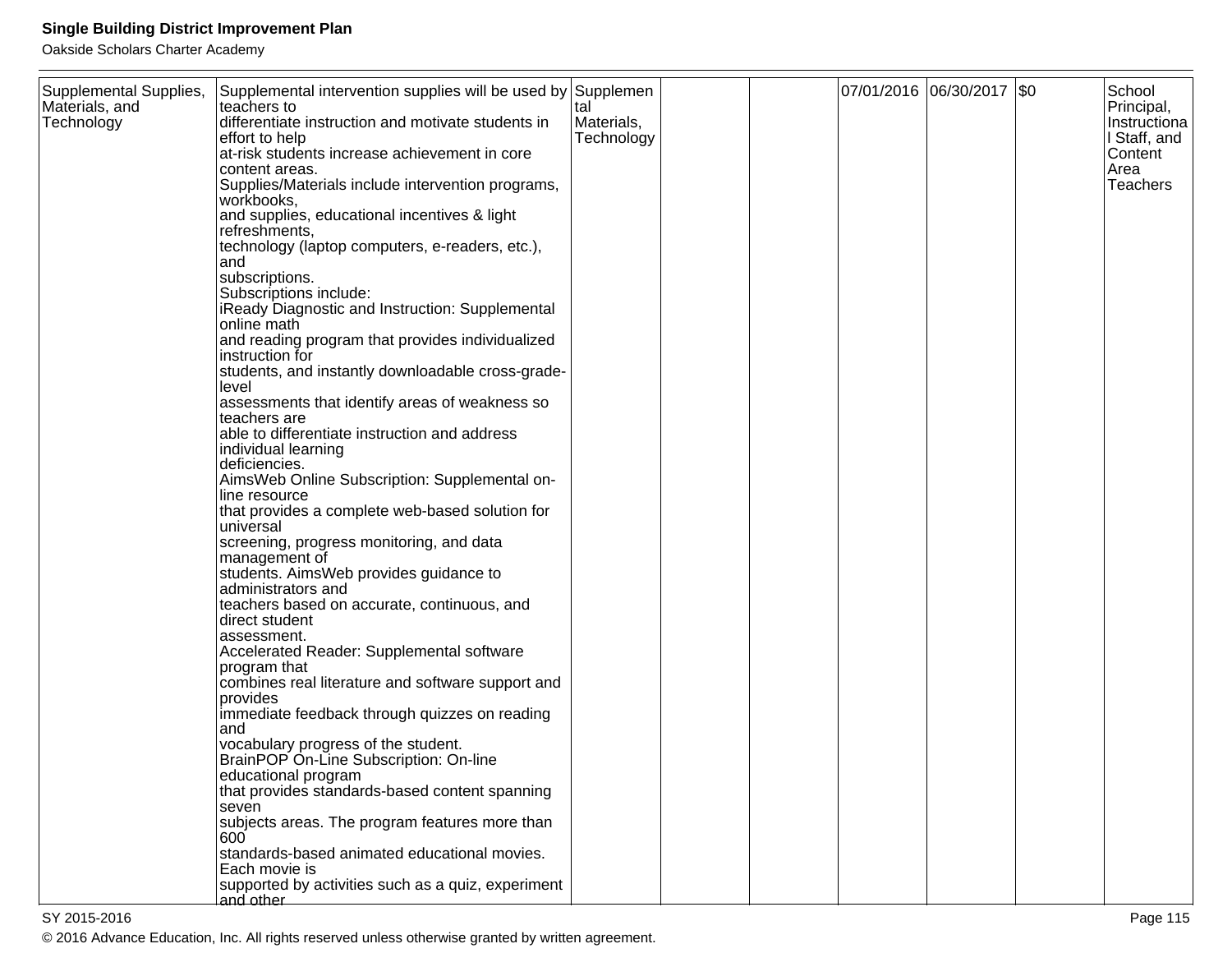| and other                                                                                           |  |  |  |  |
|-----------------------------------------------------------------------------------------------------|--|--|--|--|
| printable worksheets, all of which speak to                                                         |  |  |  |  |
| students in a                                                                                       |  |  |  |  |
| language and voice that they can understand.                                                        |  |  |  |  |
| Razz Kids On-Line Subscription: Supplemental                                                        |  |  |  |  |
| online guided<br>reading program with interactive ebooks,                                           |  |  |  |  |
| downloadable books                                                                                  |  |  |  |  |
| and reading quizzes to differentiate instruction for                                                |  |  |  |  |
| academically                                                                                        |  |  |  |  |
| struggling students.                                                                                |  |  |  |  |
| DreamBox Math Responds to Students Within and                                                       |  |  |  |  |
| <b>Between</b>                                                                                      |  |  |  |  |
| Lessons to Close Achievement Gap                                                                    |  |  |  |  |
| Additional supplies include Supplemental                                                            |  |  |  |  |
| Social/Emotional                                                                                    |  |  |  |  |
| Support Library and The Science of Happiness:<br>Social                                             |  |  |  |  |
| <b>Emotional Curriculum.</b>                                                                        |  |  |  |  |
| Fountas & Pinnell Leveled Literacy Intervention: A                                                  |  |  |  |  |
| small-group,                                                                                        |  |  |  |  |
| supplementary reading intervention designed for                                                     |  |  |  |  |
| Title I                                                                                             |  |  |  |  |
| students who need intensive support to achieve                                                      |  |  |  |  |
| grade-level                                                                                         |  |  |  |  |
| competency. Expenses include \$4750                                                                 |  |  |  |  |
| supplies/materials (144                                                                             |  |  |  |  |
| leveled books (6 copies/ea), 6 novels (6<br>copies/ea),                                             |  |  |  |  |
| lesson/prompting guides, PD & tutorial DVDs,                                                        |  |  |  |  |
| folders, white                                                                                      |  |  |  |  |
| boards, labels, word magnet tiles, notebooks,                                                       |  |  |  |  |
| assessment kit,                                                                                     |  |  |  |  |
| bags, markers), and tax/shipping.                                                                   |  |  |  |  |
| Homeless assistance Set-Aside funding is                                                            |  |  |  |  |
| available as well.                                                                                  |  |  |  |  |
| Technology Supplies include the purchase of<br>iPads to utilize in                                  |  |  |  |  |
| learning environment to advance academic                                                            |  |  |  |  |
| achievement and                                                                                     |  |  |  |  |
| Technology Repairs/Services: Supplemental                                                           |  |  |  |  |
| technology                                                                                          |  |  |  |  |
| repairs/services will ensure that supplemental                                                      |  |  |  |  |
| technology is repairs/services will ensure that                                                     |  |  |  |  |
| supplemental technology is                                                                          |  |  |  |  |
| able to remain functional to improve instruction.                                                   |  |  |  |  |
| Cost is for                                                                                         |  |  |  |  |
| technology repairs/services plus taxes and S&H.<br>Expenses for a Title audit have been budgeted as |  |  |  |  |
| the school                                                                                          |  |  |  |  |
| receives more than \$750,000 in federal grant                                                       |  |  |  |  |
| funds. These                                                                                        |  |  |  |  |
| grants are designed to improve student.                                                             |  |  |  |  |
|                                                                                                     |  |  |  |  |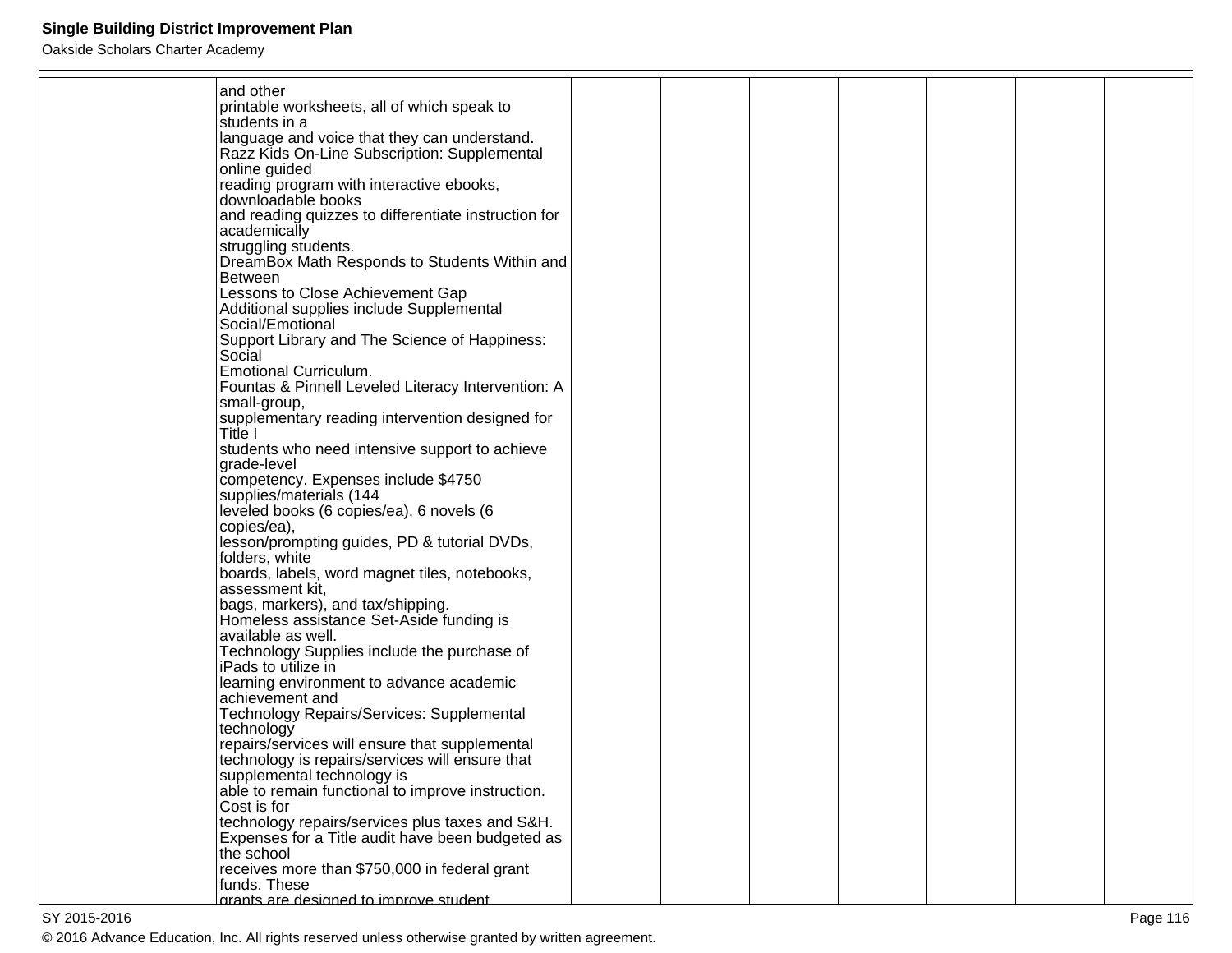|                             | grants are designed to improve student<br>achievement.                                                                                                                                                                                                                                                                                                                                                                                                                                                                                                                                                                                                                                                                                                                                                                                                                                                                                                                 |                           |  |                           |                  |
|-----------------------------|------------------------------------------------------------------------------------------------------------------------------------------------------------------------------------------------------------------------------------------------------------------------------------------------------------------------------------------------------------------------------------------------------------------------------------------------------------------------------------------------------------------------------------------------------------------------------------------------------------------------------------------------------------------------------------------------------------------------------------------------------------------------------------------------------------------------------------------------------------------------------------------------------------------------------------------------------------------------|---------------------------|--|---------------------------|------------------|
| Professional<br>Development | An Academic Intervention Coach will provide staff<br>with supplemental, individualized coaching<br>throughout the year. Staff will learn how to use<br>data to differentiate instruction in the classroom,<br>utilize effective instructional strategies that meet<br>the varying needs of educationally disadvantaged<br>students, and other core teaching and learning<br>components as necessary.<br>Staff will participate in both Corrective Reading<br>PD, where consultant will provide supplemental<br>on-site coaching and support to staff on Reading<br>instruction and how to effectively utilize all<br>components of the intervention program and<br>Reading Mastery, a complete basal reading<br>program that uses the Direct Instruction method to<br>help students master essential decoding and<br>comprehension skills. The program places<br>particular emphasis on teaching thinking skills and<br>helping students acquire background knowledge. | Professiona<br>I Learning |  | 07/01/2016 06/30/2017 \$0 | <b>All Staff</b> |
| <b>Parent Involvement</b>   | Parent workshops including English Learner<br>school level<br>Parental Involvement events will be held<br>throughout the year in<br>order to help parents better understand how to<br>become more<br>Involved<br>in their child's education. Parent Involvement<br>events will<br>provide opportunities for parents to interact with<br>students and<br>teachers and develop strategies to engage their<br>children in<br>educational activities at home therefore increasing<br>their<br>academic proficiency. Parent involvement events<br>may have<br>light refreshments, have paid speakers, and/or<br>use<br>supplemental supplies/materials to encourage<br>strong parent<br>involvement. Specific themed nights include:<br>Family fun<br><b>Science Nights</b>                                                                                                                                                                                                 | Parent<br>Involvemen      |  | 07/01/2016 06/30/2017 \$0 | All Staff        |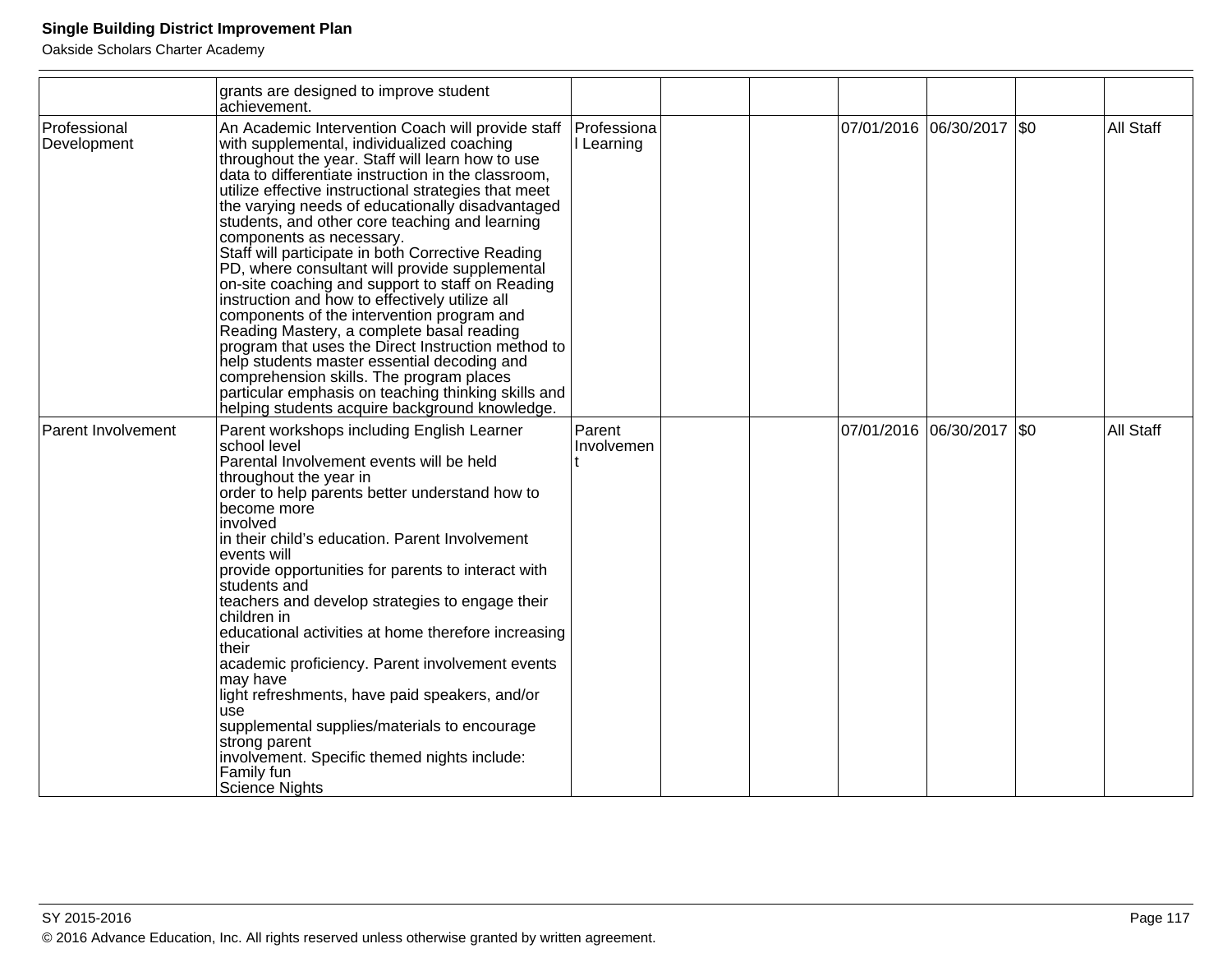Oakside Scholars Charter Academy

| Supplemental Supplies, | Supplemental intervention supplies will be used by Supplemen |           |  | 07/01/2016 06/30/2017 \$0 | School       |
|------------------------|--------------------------------------------------------------|-----------|--|---------------------------|--------------|
| Materials, and         | teachers to                                                  | tal       |  |                           | Principal,   |
| Technology             | differentiate instruction and motivate students in           | Materials |  |                           | Instructiona |
|                        | effort to help                                               |           |  |                           | I Staff, and |
|                        | at-risk students increase achievement in core                |           |  |                           | Content      |
|                        | content areas.                                               |           |  |                           | Area         |
|                        | Supplies/Materials include intervention programs,            |           |  |                           | Teachers     |
|                        | workbooks,                                                   |           |  |                           |              |
|                        | and supplies, educational incentives & light                 |           |  |                           |              |
|                        | refreshments,                                                |           |  |                           |              |
|                        | technology (laptop computers, e-readers, etc.),              |           |  |                           |              |
|                        | and                                                          |           |  |                           |              |
|                        | subscriptions.                                               |           |  |                           |              |
|                        | Subscriptions include:                                       |           |  |                           |              |
|                        | iReady Diagnostic and Instruction: Supplemental              |           |  |                           |              |
|                        | online math                                                  |           |  |                           |              |
|                        | and reading program that provides individualized             |           |  |                           |              |
|                        | instruction for                                              |           |  |                           |              |
|                        | students, and instantly downloadable cross-grade-            |           |  |                           |              |
|                        | level                                                        |           |  |                           |              |
|                        | assessments that identify areas of weakness so               |           |  |                           |              |
|                        | teachers are                                                 |           |  |                           |              |
|                        | able to differentiate instruction and address                |           |  |                           |              |
|                        | individual learning                                          |           |  |                           |              |
|                        | deficiencies.                                                |           |  |                           |              |
|                        | AimsWeb Online Subscription: Supplemental on-                |           |  |                           |              |
|                        | line resource                                                |           |  |                           |              |
|                        | that provides a complete web-based solution for              |           |  |                           |              |
|                        | universal                                                    |           |  |                           |              |
|                        | screening, progress monitoring, and data                     |           |  |                           |              |
|                        | management of                                                |           |  |                           |              |
|                        | students. AimsWeb provides guidance to                       |           |  |                           |              |
|                        | administrators and                                           |           |  |                           |              |
|                        | teachers based on accurate, continuous, and                  |           |  |                           |              |
|                        | direct student                                               |           |  |                           |              |
|                        | assessment.                                                  |           |  |                           |              |
|                        | Accelerated Reader: Supplemental software                    |           |  |                           |              |
|                        | program that                                                 |           |  |                           |              |
|                        | combines real literature and software support and            |           |  |                           |              |
|                        | provides                                                     |           |  |                           |              |
|                        | immediate feedback through quizzes on reading                |           |  |                           |              |
|                        | and                                                          |           |  |                           |              |
|                        | vocabulary progress of the student.                          |           |  |                           |              |
|                        | BrainPOP On-Line Subscription: On-line                       |           |  |                           |              |
|                        | educational program                                          |           |  |                           |              |
|                        | that provides standards-based content spanning               |           |  |                           |              |
|                        | seven                                                        |           |  |                           |              |
|                        | subjects areas. The program features more than               |           |  |                           |              |
|                        | 600                                                          |           |  |                           |              |
|                        | standards-based animated educational movies.                 |           |  |                           |              |
|                        | Each movie is                                                |           |  |                           |              |
|                        | supported by activities such as a quiz, experiment           |           |  |                           |              |
|                        | and other                                                    |           |  |                           |              |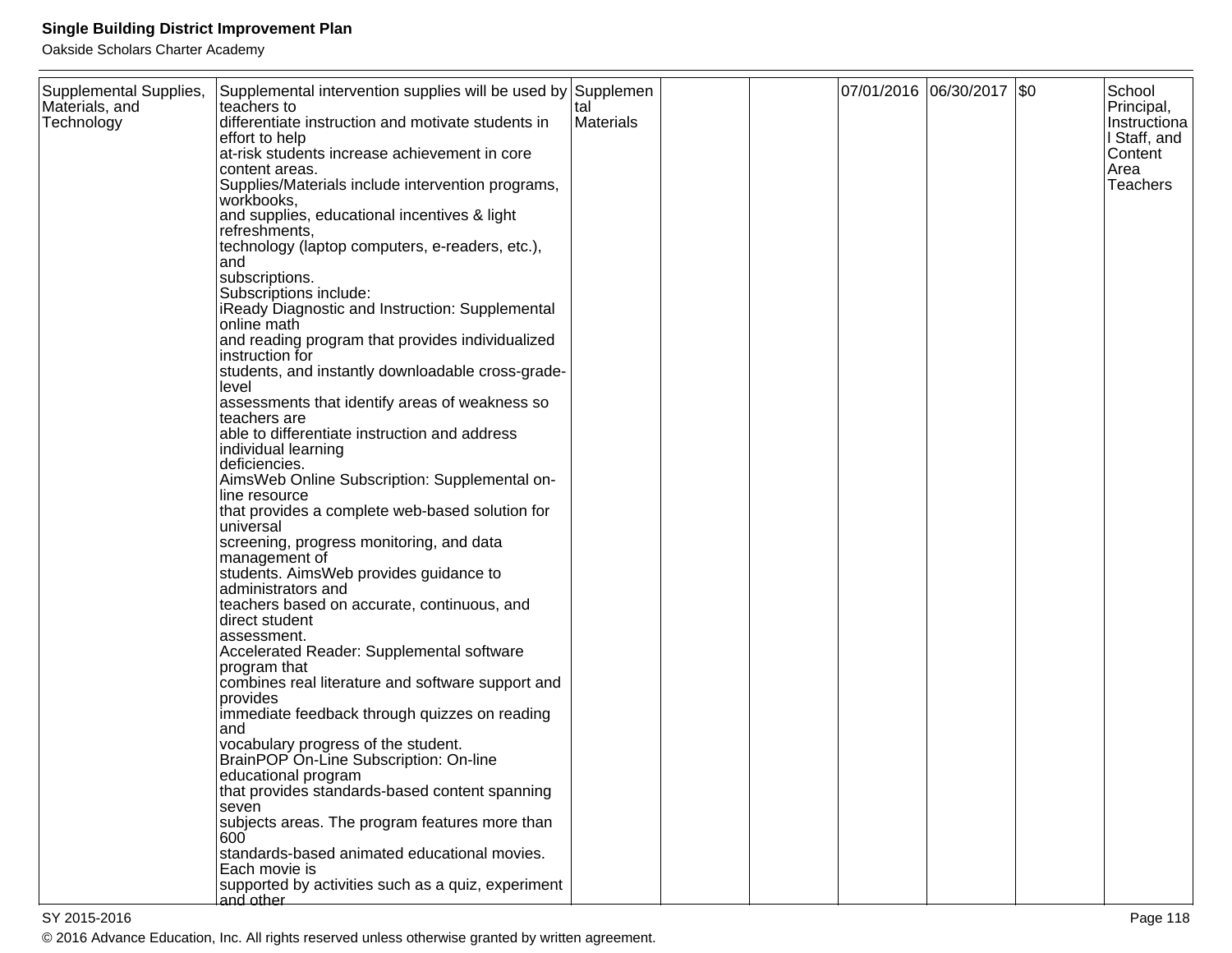Oakside Scholars Charter Academy

| and other                                                             |  |  |  |  |
|-----------------------------------------------------------------------|--|--|--|--|
| printable worksheets, all of which speak to                           |  |  |  |  |
| students in a                                                         |  |  |  |  |
| language and voice that they can understand.                          |  |  |  |  |
| Razz Kids On-Line Subscription: Supplemental                          |  |  |  |  |
| online guided                                                         |  |  |  |  |
| reading program with interactive ebooks,                              |  |  |  |  |
| downloadable books                                                    |  |  |  |  |
| and reading quizzes to differentiate instruction for                  |  |  |  |  |
| academically                                                          |  |  |  |  |
| struggling students.<br>DreamBox Math Responds to Students Within and |  |  |  |  |
| <b>Between</b>                                                        |  |  |  |  |
| Lessons to Close Achievement Gap                                      |  |  |  |  |
| Additional supplies include Supplemental                              |  |  |  |  |
| Social/Emotional                                                      |  |  |  |  |
| Support Library and The Science of Happiness:                         |  |  |  |  |
| Social                                                                |  |  |  |  |
| Emotional Curriculum.                                                 |  |  |  |  |
| Fountas & Pinnell Leveled Literacy Intervention: A                    |  |  |  |  |
| small-group,                                                          |  |  |  |  |
| supplementary reading intervention designed for                       |  |  |  |  |
| Title I                                                               |  |  |  |  |
| students who need intensive support to achieve<br>grade-level         |  |  |  |  |
| competency. Expenses include \$4750                                   |  |  |  |  |
| supplies/materials (144                                               |  |  |  |  |
| leveled books (6 copies/ea), 6 novels (6                              |  |  |  |  |
| copies/ea),                                                           |  |  |  |  |
| lesson/prompting guides, PD & tutorial DVDs,                          |  |  |  |  |
| folders, white                                                        |  |  |  |  |
| boards, labels, word magnet tiles, notebooks,                         |  |  |  |  |
| assessment kit,                                                       |  |  |  |  |
| bags, markers), and tax/shipping.                                     |  |  |  |  |
| Homeless assistance Set-Aside funding is                              |  |  |  |  |
| available as well.                                                    |  |  |  |  |
| Technology Supplies include the purchase of<br>iPads to utilize in    |  |  |  |  |
| learning environment to advance academic                              |  |  |  |  |
| achievement and                                                       |  |  |  |  |
| Technology Repairs/Services: Supplemental                             |  |  |  |  |
| technology                                                            |  |  |  |  |
| repairs/services will ensure that supplemental                        |  |  |  |  |
| technology is repairs/services will ensure that                       |  |  |  |  |
| supplemental technology is                                            |  |  |  |  |
| able to remain functional to improve instruction.                     |  |  |  |  |
| Cost is for                                                           |  |  |  |  |
| technology repairs/services plus taxes and S&H.                       |  |  |  |  |
| Expenses for a Title audit have been budgeted as                      |  |  |  |  |
| the school<br>receives more than \$750,000 in federal grant           |  |  |  |  |
| funds. These                                                          |  |  |  |  |
| arants are designed to improve student                                |  |  |  |  |
|                                                                       |  |  |  |  |